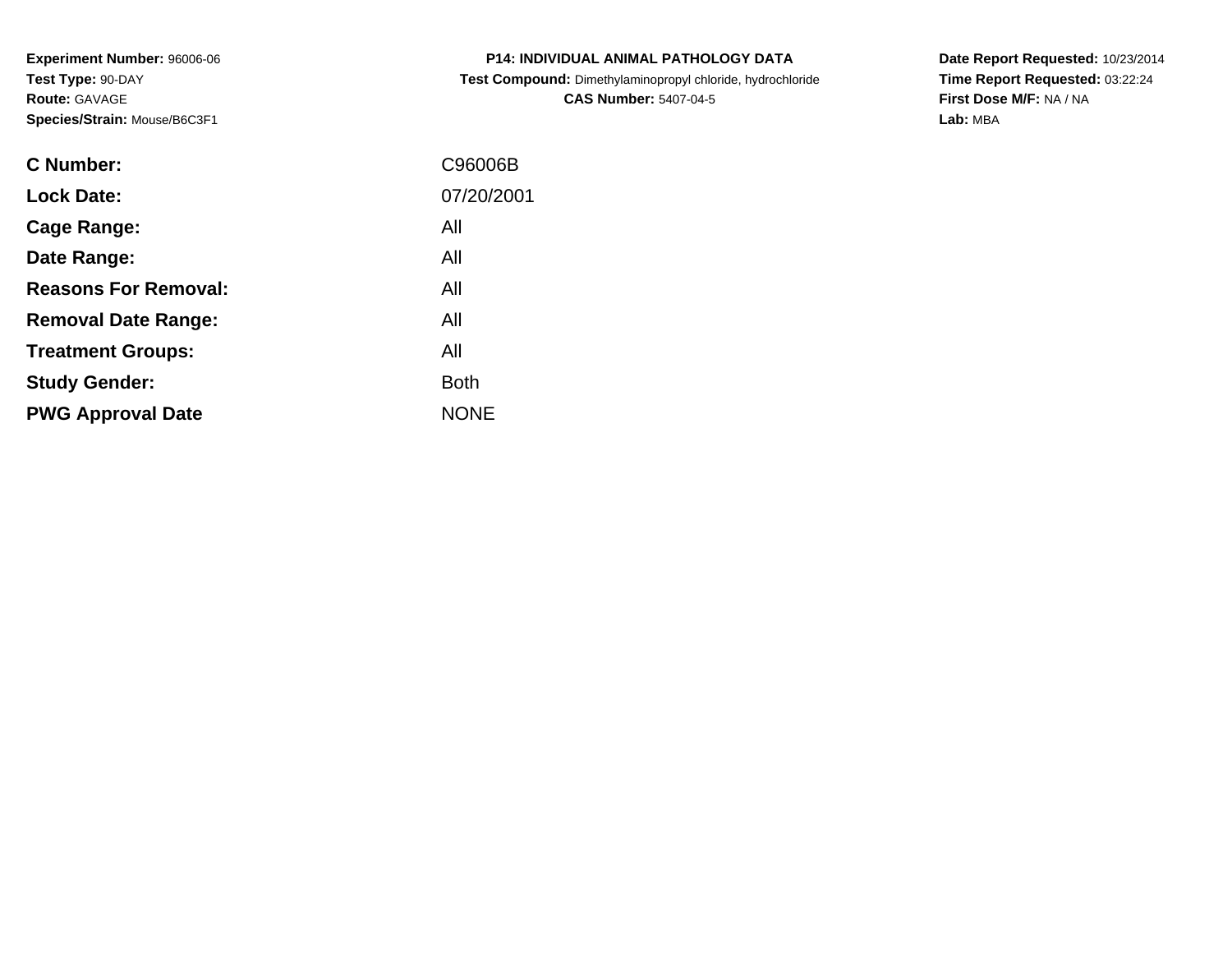| <b>Experiment Number: 96006-06</b><br>Test Type: 90-DAY<br><b>Route: GAVAGE</b> | <b>P14: INDIVIDUAL ANIMAL PATHOLOGY DATA</b><br>Test Compound: Dimethylaminopropyl chloride, hydrochloride<br><b>CAS Number: 5407-04-5</b> |                                   | Date Report Requested: 10/23/2014<br>Time Report Requested: 03:22:24<br>First Dose M/F: NA / NA |  |
|---------------------------------------------------------------------------------|--------------------------------------------------------------------------------------------------------------------------------------------|-----------------------------------|-------------------------------------------------------------------------------------------------|--|
| Species/Strain: Mouse/B6C3F1                                                    |                                                                                                                                            |                                   | Lab: MBA                                                                                        |  |
| <b>ANIMAL ID: 1</b>                                                             | <b>TRT#: 1</b>                                                                                                                             | <b>SEX: Male</b>                  | DAY ON TEST: 93                                                                                 |  |
|                                                                                 | <b>DOSE: VEHICLE CONTROL</b>                                                                                                               | <b>DISP: Terminal Sacrifice</b>   | <b>HISTO: MB409M-1</b>                                                                          |  |
|                                                                                 |                                                                                                                                            | ORGAN AND ACCOUNTABLE SITE STATUS |                                                                                                 |  |
| <b>NORMAL</b>                                                                   |                                                                                                                                            |                                   |                                                                                                 |  |
| * Adrenal Cortex                                                                | * Adrenal Medulla                                                                                                                          | * Blood Vessel                    | * Bone                                                                                          |  |
| * Brain                                                                         | * Epididymis                                                                                                                               | * Esophagus                       | * Eve                                                                                           |  |
| * Gallbladder                                                                   | * Heart                                                                                                                                    | * Intestine Large, Cecum          | * Intestine Large, Colon                                                                        |  |
| * Intestine Large, Rectum                                                       | * Intestine Small, Duodenum                                                                                                                | * Intestine Small, Ileum          | * Intestine Small, Jejunum                                                                      |  |
| * Islets, Pancreatic                                                            | * Liver                                                                                                                                    | * Lung                            | * Lymph Node, Mandibular                                                                        |  |
| * Lymph Node, Mesenteric                                                        | * Nose                                                                                                                                     | * Pancreas                        | * Parathyroid Gland                                                                             |  |
| * Pituitary Gland                                                               | * Preputial Gland                                                                                                                          | * Prostate                        | * Salivary Glands                                                                               |  |
| * Seminal Vesicle                                                               | * Skin                                                                                                                                     | * Spleen                          | * Stomach, Forestomach                                                                          |  |
| * Stomach, Glandular                                                            | * Testes                                                                                                                                   | * Thyroid Gland                   | * Trachea                                                                                       |  |
| * Urinary Bladder                                                               |                                                                                                                                            |                                   |                                                                                                 |  |
| <b>MISSING</b>                                                                  |                                                                                                                                            |                                   |                                                                                                 |  |
| * Mammary Gland                                                                 | * Thymus                                                                                                                                   |                                   |                                                                                                 |  |
| <b>OBSERVATIONS</b>                                                             |                                                                                                                                            |                                   |                                                                                                 |  |
| * Kidney                                                                        | <b>Renal Tubule</b>                                                                                                                        | Vacuolization Cytoplasmic         | Focal, Mild                                                                                     |  |
| PRIMARY CAUSE OF DEATH                                                          |                                                                                                                                            |                                   |                                                                                                 |  |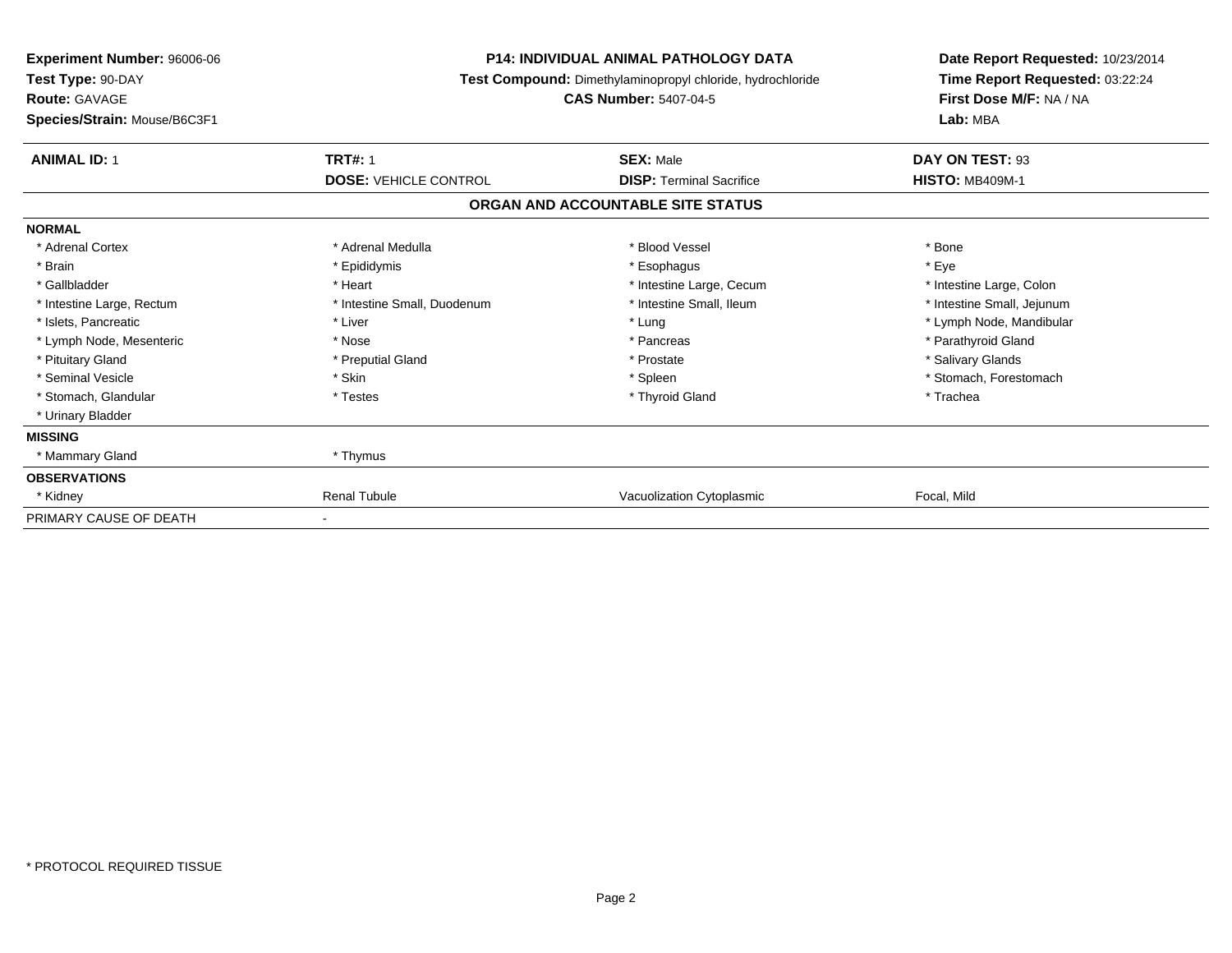| <b>Experiment Number: 96006-06</b><br>Test Type: 90-DAY<br><b>Route: GAVAGE</b> | <b>P14: INDIVIDUAL ANIMAL PATHOLOGY DATA</b><br>Test Compound: Dimethylaminopropyl chloride, hydrochloride<br><b>CAS Number: 5407-04-5</b> |                                   | Date Report Requested: 10/23/2014<br>Time Report Requested: 03:22:24<br>First Dose M/F: NA / NA |  |
|---------------------------------------------------------------------------------|--------------------------------------------------------------------------------------------------------------------------------------------|-----------------------------------|-------------------------------------------------------------------------------------------------|--|
| Species/Strain: Mouse/B6C3F1                                                    |                                                                                                                                            |                                   | Lab: MBA                                                                                        |  |
| <b>ANIMAL ID: 2</b>                                                             | <b>TRT#: 1</b>                                                                                                                             | <b>SEX: Male</b>                  | DAY ON TEST: 93                                                                                 |  |
|                                                                                 | <b>DOSE: VEHICLE CONTROL</b>                                                                                                               | <b>DISP: Terminal Sacrifice</b>   | <b>HISTO: MB409M-2</b>                                                                          |  |
|                                                                                 |                                                                                                                                            | ORGAN AND ACCOUNTABLE SITE STATUS |                                                                                                 |  |
| <b>NORMAL</b>                                                                   |                                                                                                                                            |                                   |                                                                                                 |  |
| * Adrenal Cortex                                                                | * Adrenal Medulla                                                                                                                          | * Blood Vessel                    | * Bone                                                                                          |  |
| * Brain                                                                         | * Epididymis                                                                                                                               | * Esophagus                       | * Eve                                                                                           |  |
| * Gallbladder                                                                   | * Heart                                                                                                                                    | * Intestine Large, Cecum          | * Intestine Large, Colon                                                                        |  |
| * Intestine Large, Rectum                                                       | * Intestine Small, Duodenum                                                                                                                | * Intestine Small, Ileum          | * Intestine Small, Jejunum                                                                      |  |
| * Islets, Pancreatic                                                            | * Liver                                                                                                                                    | * Lung                            | * Lymph Node, Mandibular                                                                        |  |
| * Lymph Node, Mesenteric                                                        | * Nose                                                                                                                                     | * Pancreas                        | * Pituitary Gland                                                                               |  |
| * Preputial Gland                                                               | * Prostate                                                                                                                                 | * Salivary Glands                 | * Seminal Vesicle                                                                               |  |
| * Skin                                                                          | * Spleen                                                                                                                                   | * Stomach, Forestomach            | * Stomach, Glandular                                                                            |  |
| * Testes                                                                        | * Thymus                                                                                                                                   | * Thyroid Gland                   | * Trachea                                                                                       |  |
| * Urinary Bladder                                                               |                                                                                                                                            |                                   |                                                                                                 |  |
| <b>MISSING</b>                                                                  |                                                                                                                                            |                                   |                                                                                                 |  |
| * Mammary Gland                                                                 | * Parathyroid Gland                                                                                                                        |                                   |                                                                                                 |  |
| <b>OBSERVATIONS</b>                                                             |                                                                                                                                            |                                   |                                                                                                 |  |
| * Kidney                                                                        | <b>Renal Tubule</b>                                                                                                                        | Vacuolization Cytoplasmic         | Focal, Mild                                                                                     |  |
| PRIMARY CAUSE OF DEATH                                                          |                                                                                                                                            |                                   |                                                                                                 |  |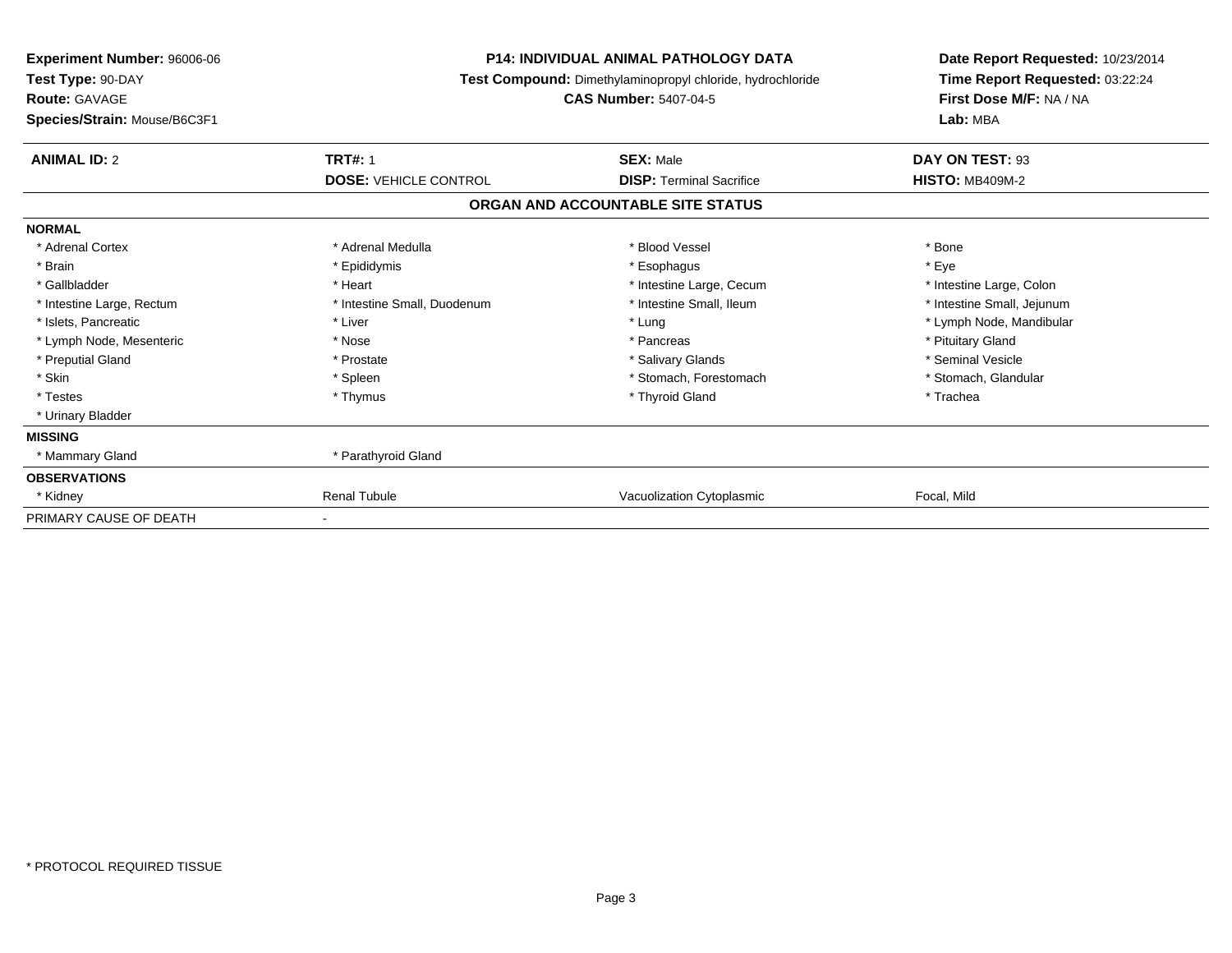| Experiment Number: 96006-06<br>Test Type: 90-DAY<br><b>Route: GAVAGE</b><br>Species/Strain: Mouse/B6C3F1 | <b>P14: INDIVIDUAL ANIMAL PATHOLOGY DATA</b><br>Test Compound: Dimethylaminopropyl chloride, hydrochloride<br><b>CAS Number: 5407-04-5</b> |                                   | Date Report Requested: 10/23/2014<br>Time Report Requested: 03:22:24<br>First Dose M/F: NA / NA<br>Lab: MBA |
|----------------------------------------------------------------------------------------------------------|--------------------------------------------------------------------------------------------------------------------------------------------|-----------------------------------|-------------------------------------------------------------------------------------------------------------|
| <b>ANIMAL ID: 3</b>                                                                                      | <b>TRT#: 1</b>                                                                                                                             | <b>SEX: Male</b>                  | DAY ON TEST: 93                                                                                             |
|                                                                                                          | <b>DOSE: VEHICLE CONTROL</b>                                                                                                               | <b>DISP:</b> Terminal Sacrifice   | <b>HISTO: MB409M-3</b>                                                                                      |
|                                                                                                          |                                                                                                                                            | ORGAN AND ACCOUNTABLE SITE STATUS |                                                                                                             |
| <b>NORMAL</b>                                                                                            |                                                                                                                                            |                                   |                                                                                                             |
| * Adrenal Cortex                                                                                         | * Adrenal Medulla                                                                                                                          | * Bone                            | * Brain                                                                                                     |
| * Epididymis                                                                                             | * Esophagus                                                                                                                                | * Eye                             | * Gallbladder                                                                                               |
| * Heart                                                                                                  | * Intestine Large, Cecum                                                                                                                   | * Intestine Large, Colon          | * Intestine Large, Rectum                                                                                   |
| * Intestine Small, Duodenum                                                                              | * Intestine Small, Jejunum                                                                                                                 | * Islets. Pancreatic              | * Liver                                                                                                     |
| * Lung                                                                                                   | * Lymph Node, Mandibular                                                                                                                   | * Lymph Node, Mesenteric          | * Nose                                                                                                      |
| * Pancreas                                                                                               | * Pituitary Gland                                                                                                                          | * Preputial Gland                 | * Prostate                                                                                                  |
| * Salivary Glands                                                                                        | * Seminal Vesicle                                                                                                                          | * Skin                            | * Spleen                                                                                                    |
| * Stomach, Forestomach                                                                                   | * Stomach, Glandular                                                                                                                       | * Testes                          | * Thymus                                                                                                    |
| * Thyroid Gland                                                                                          | * Trachea                                                                                                                                  | * Urinary Bladder                 |                                                                                                             |
| <b>MISSING</b>                                                                                           |                                                                                                                                            |                                   |                                                                                                             |
| * Intestine Small, Ileum                                                                                 | * Mammary Gland                                                                                                                            | * Parathyroid Gland               |                                                                                                             |
| <b>INSUFFICIENT TISSUE</b>                                                                               |                                                                                                                                            |                                   |                                                                                                             |
| <b>Blood Vessel</b>                                                                                      |                                                                                                                                            |                                   |                                                                                                             |
| <b>OBSERVATIONS</b>                                                                                      |                                                                                                                                            |                                   |                                                                                                             |
| * Kidney                                                                                                 | <b>Renal Tubule</b>                                                                                                                        | Vacuolization Cytoplasmic         | Focal, Mild                                                                                                 |
| PRIMARY CAUSE OF DEATH                                                                                   |                                                                                                                                            |                                   |                                                                                                             |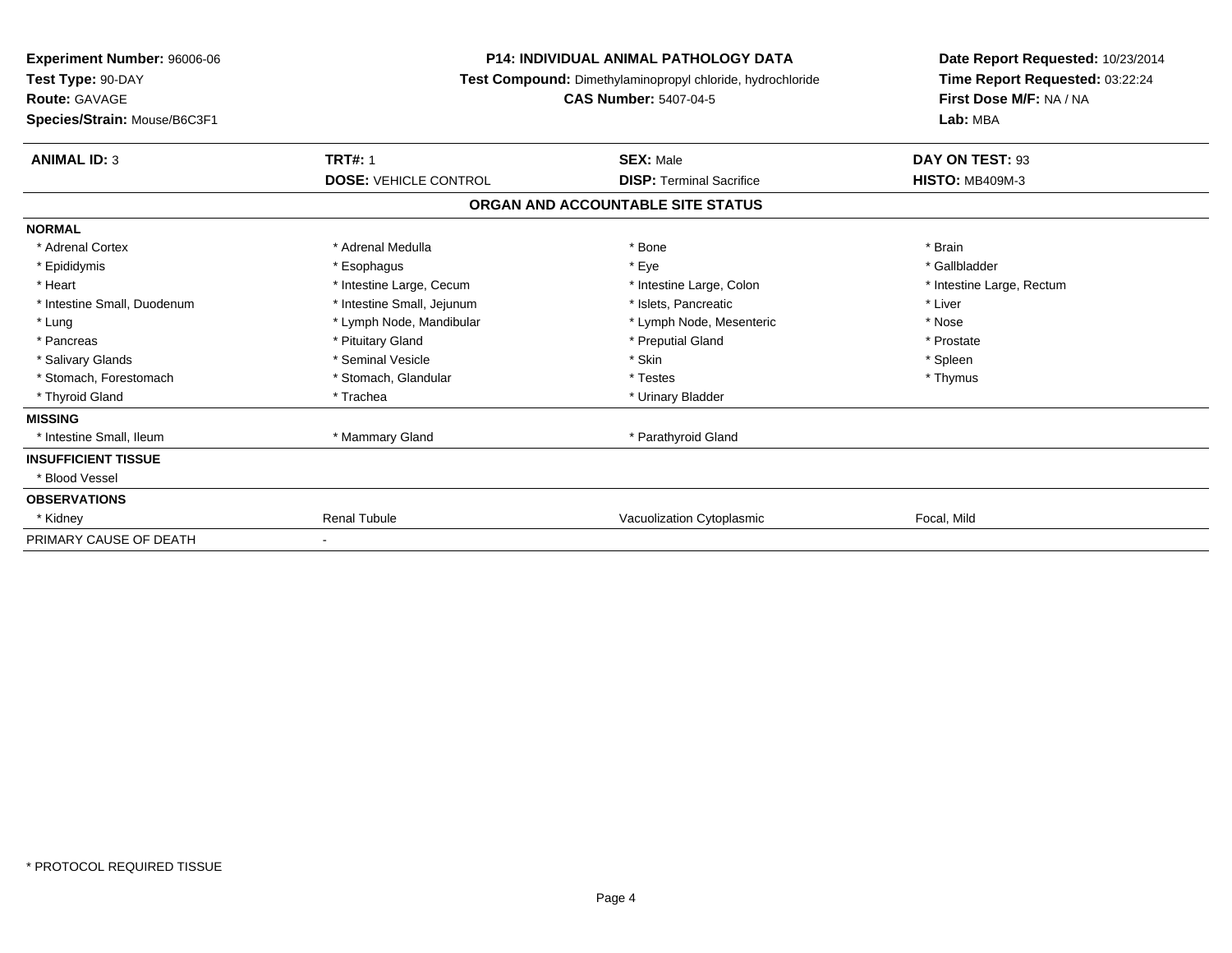| <b>Experiment Number: 96006-06</b><br>Test Type: 90-DAY<br><b>Route: GAVAGE</b><br>Species/Strain: Mouse/B6C3F1 | <b>P14: INDIVIDUAL ANIMAL PATHOLOGY DATA</b><br>Test Compound: Dimethylaminopropyl chloride, hydrochloride<br><b>CAS Number: 5407-04-5</b> |                                   | Date Report Requested: 10/23/2014<br>Time Report Requested: 03:22:24<br>First Dose M/F: NA / NA<br>Lab: MBA |
|-----------------------------------------------------------------------------------------------------------------|--------------------------------------------------------------------------------------------------------------------------------------------|-----------------------------------|-------------------------------------------------------------------------------------------------------------|
| <b>ANIMAL ID: 4</b>                                                                                             | <b>TRT#: 1</b>                                                                                                                             | <b>SEX: Male</b>                  | DAY ON TEST: 93                                                                                             |
|                                                                                                                 | <b>DOSE: VEHICLE CONTROL</b>                                                                                                               | <b>DISP: Terminal Sacrifice</b>   | <b>HISTO: MB409M-4</b>                                                                                      |
|                                                                                                                 |                                                                                                                                            | ORGAN AND ACCOUNTABLE SITE STATUS |                                                                                                             |
| <b>NORMAL</b>                                                                                                   |                                                                                                                                            |                                   |                                                                                                             |
| * Adrenal Cortex                                                                                                | * Adrenal Medulla                                                                                                                          | * Bone                            | * Brain                                                                                                     |
| * Epididymis                                                                                                    | * Esophagus                                                                                                                                | * Eye                             | * Gallbladder                                                                                               |
| * Heart                                                                                                         | * Intestine Large, Cecum                                                                                                                   | * Intestine Large, Colon          | * Intestine Large, Rectum                                                                                   |
| * Intestine Small, Duodenum                                                                                     | * Intestine Small, Ileum                                                                                                                   | * Intestine Small, Jejunum        | * Islets. Pancreatic                                                                                        |
| * Liver                                                                                                         | * Lung                                                                                                                                     | * Lymph Node, Mandibular          | * Lymph Node, Mesenteric                                                                                    |
| * Nose                                                                                                          | * Pancreas                                                                                                                                 | * Parathyroid Gland               | * Pituitary Gland                                                                                           |
| * Preputial Gland                                                                                               | * Prostate                                                                                                                                 | * Salivary Glands                 | * Seminal Vesicle                                                                                           |
| * Skin                                                                                                          | * Spleen                                                                                                                                   | * Stomach, Forestomach            | * Stomach, Glandular                                                                                        |
| * Testes                                                                                                        | * Thymus                                                                                                                                   | * Thyroid Gland                   | * Trachea                                                                                                   |
| * Urinary Bladder                                                                                               |                                                                                                                                            |                                   |                                                                                                             |
| <b>MISSING</b>                                                                                                  |                                                                                                                                            |                                   |                                                                                                             |
| * Blood Vessel                                                                                                  | * Mammary Gland                                                                                                                            |                                   |                                                                                                             |
| <b>OBSERVATIONS</b>                                                                                             |                                                                                                                                            |                                   |                                                                                                             |
| * Kidney                                                                                                        | <b>Renal Tubule</b>                                                                                                                        | Vacuolization Cytoplasmic         | Focal, Mild                                                                                                 |
| PRIMARY CAUSE OF DEATH                                                                                          |                                                                                                                                            |                                   |                                                                                                             |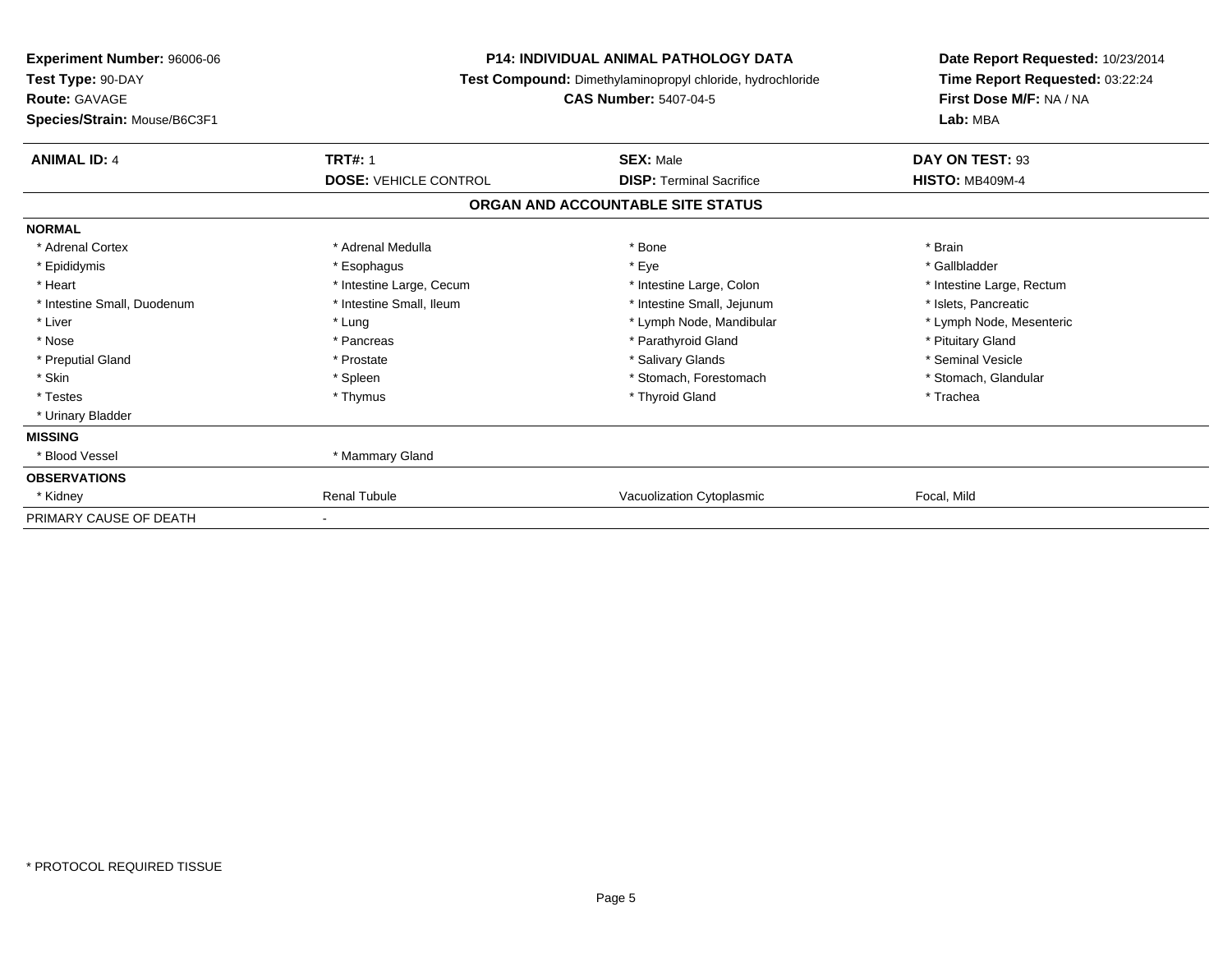| <b>Experiment Number: 96006-06</b><br>Test Type: 90-DAY<br><b>Route: GAVAGE</b><br>Species/Strain: Mouse/B6C3F1 |                              | <b>P14: INDIVIDUAL ANIMAL PATHOLOGY DATA</b><br>Test Compound: Dimethylaminopropyl chloride, hydrochloride<br><b>CAS Number: 5407-04-5</b> |                           |
|-----------------------------------------------------------------------------------------------------------------|------------------------------|--------------------------------------------------------------------------------------------------------------------------------------------|---------------------------|
| <b>ANIMAL ID: 5</b>                                                                                             | <b>TRT#: 1</b>               | <b>SEX: Male</b>                                                                                                                           | DAY ON TEST: 93           |
|                                                                                                                 | <b>DOSE: VEHICLE CONTROL</b> | <b>DISP:</b> Terminal Sacrifice                                                                                                            | <b>HISTO: MB409M-5</b>    |
|                                                                                                                 |                              | ORGAN AND ACCOUNTABLE SITE STATUS                                                                                                          |                           |
| <b>NORMAL</b>                                                                                                   |                              |                                                                                                                                            |                           |
| * Adrenal Cortex                                                                                                | * Adrenal Medulla            | * Bone                                                                                                                                     | * Brain                   |
| * Epididymis                                                                                                    | * Esophagus                  | * Eye                                                                                                                                      | * Gallbladder             |
| * Heart                                                                                                         | * Intestine Large, Cecum     | * Intestine Large, Colon                                                                                                                   | * Intestine Large, Rectum |
| * Intestine Small, Duodenum                                                                                     | * Intestine Small, Ileum     | * Intestine Small, Jejunum                                                                                                                 | * Islets, Pancreatic      |
| * Liver                                                                                                         | * Lung                       | * Lymph Node, Mandibular                                                                                                                   | * Lymph Node, Mesenteric  |
| * Nose                                                                                                          | * Pancreas                   | * Preputial Gland                                                                                                                          | * Prostate                |
| * Salivary Glands                                                                                               | * Seminal Vesicle            | * Skin                                                                                                                                     | * Spleen                  |
| * Stomach, Forestomach                                                                                          | * Stomach, Glandular         | * Testes                                                                                                                                   | * Thymus                  |
| * Trachea                                                                                                       | * Urinary Bladder            |                                                                                                                                            |                           |
| <b>MISSING</b>                                                                                                  |                              |                                                                                                                                            |                           |
| * Blood Vessel                                                                                                  | * Mammary Gland              | * Parathyroid Gland                                                                                                                        | * Thyroid Gland           |
| <b>INSUFFICIENT TISSUE</b>                                                                                      |                              |                                                                                                                                            |                           |
| * Pituitary Gland                                                                                               |                              |                                                                                                                                            |                           |
| <b>OBSERVATIONS</b>                                                                                             |                              |                                                                                                                                            |                           |
| * Kidney                                                                                                        | <b>Renal Tubule</b>          | Vacuolization Cytoplasmic                                                                                                                  | Focal, Mild               |
| PRIMARY CAUSE OF DEATH                                                                                          |                              |                                                                                                                                            |                           |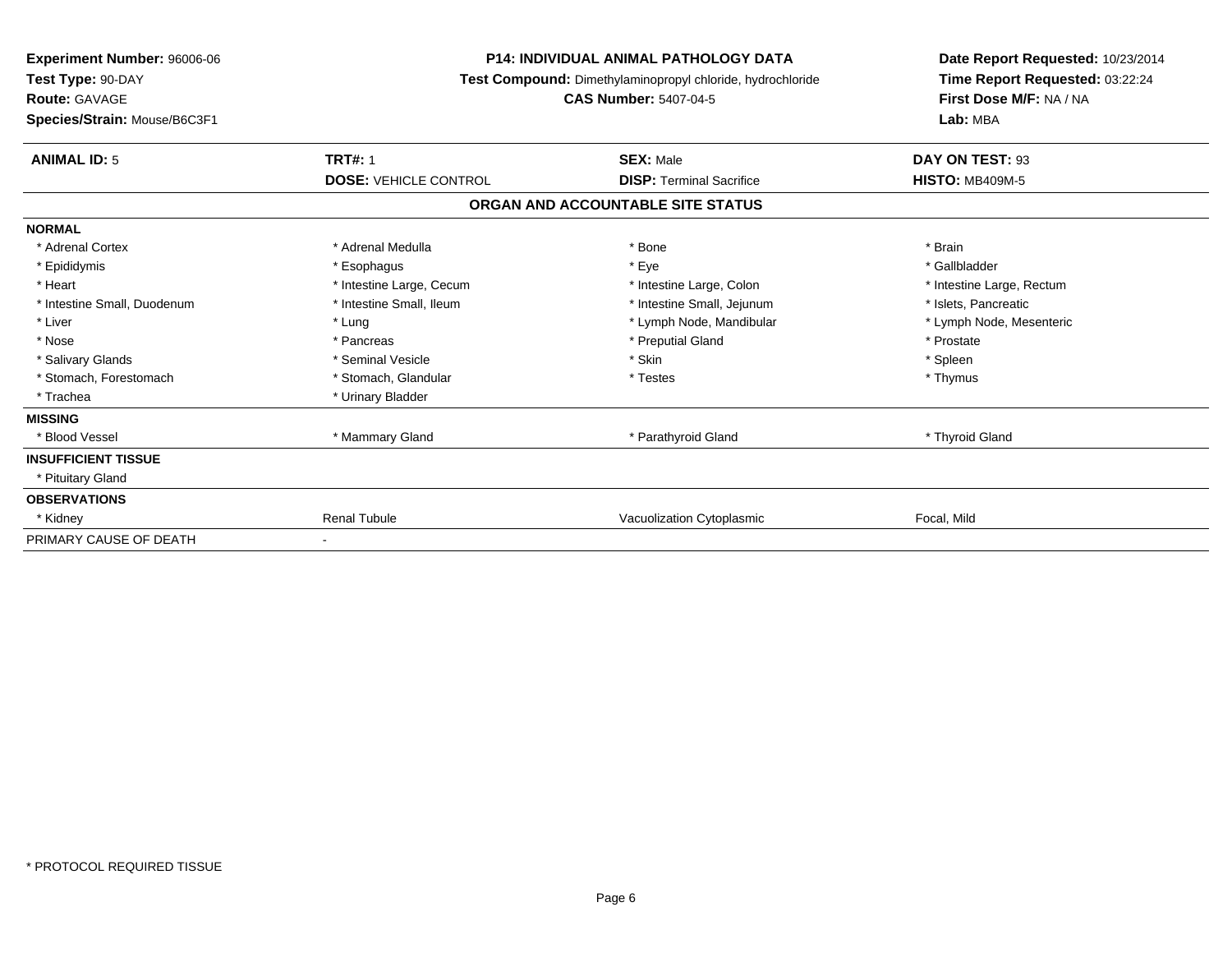| Experiment Number: 96006-06<br>Test Type: 90-DAY<br>Route: GAVAGE | <b>P14: INDIVIDUAL ANIMAL PATHOLOGY DATA</b><br>Test Compound: Dimethylaminopropyl chloride, hydrochloride<br><b>CAS Number: 5407-04-5</b> |                                   | Date Report Requested: 10/23/2014<br>Time Report Requested: 03:22:24<br>First Dose M/F: NA / NA |  |
|-------------------------------------------------------------------|--------------------------------------------------------------------------------------------------------------------------------------------|-----------------------------------|-------------------------------------------------------------------------------------------------|--|
| Species/Strain: Mouse/B6C3F1                                      |                                                                                                                                            |                                   | Lab: MBA                                                                                        |  |
| <b>ANIMAL ID: 6</b>                                               | <b>TRT#: 1</b>                                                                                                                             | <b>SEX: Male</b>                  | DAY ON TEST: 93                                                                                 |  |
|                                                                   | <b>DOSE: VEHICLE CONTROL</b>                                                                                                               | <b>DISP: Terminal Sacrifice</b>   | <b>HISTO: MB409M-6</b>                                                                          |  |
|                                                                   |                                                                                                                                            | ORGAN AND ACCOUNTABLE SITE STATUS |                                                                                                 |  |
| <b>NORMAL</b>                                                     |                                                                                                                                            |                                   |                                                                                                 |  |
| * Adrenal Cortex                                                  | * Adrenal Medulla                                                                                                                          | * Blood Vessel                    | * Bone                                                                                          |  |
| * Brain                                                           | * Epididymis                                                                                                                               | * Esophagus                       | * Eve                                                                                           |  |
| * Gallbladder                                                     | * Heart                                                                                                                                    | * Intestine Large, Cecum          | * Intestine Large, Colon                                                                        |  |
| * Intestine Large, Rectum                                         | * Intestine Small, Duodenum                                                                                                                | * Intestine Small, Ileum          | * Intestine Small, Jejunum                                                                      |  |
| * Islets, Pancreatic                                              | * Liver                                                                                                                                    | * Lung                            | * Lymph Node, Mandibular                                                                        |  |
| * Lymph Node, Mesenteric                                          | * Nose                                                                                                                                     | * Pancreas                        | * Parathyroid Gland                                                                             |  |
| * Pituitary Gland                                                 | * Preputial Gland                                                                                                                          | * Prostate                        | * Salivary Glands                                                                               |  |
| * Seminal Vesicle                                                 | * Skin                                                                                                                                     | * Spleen                          | * Stomach, Forestomach                                                                          |  |
| * Stomach, Glandular                                              | * Testes                                                                                                                                   | * Thymus                          | * Thyroid Gland                                                                                 |  |
| * Trachea                                                         | * Urinary Bladder                                                                                                                          |                                   |                                                                                                 |  |
| <b>MISSING</b>                                                    |                                                                                                                                            |                                   |                                                                                                 |  |
| * Mammary Gland                                                   |                                                                                                                                            |                                   |                                                                                                 |  |
| <b>OBSERVATIONS</b>                                               |                                                                                                                                            |                                   |                                                                                                 |  |
| * Kidney                                                          | <b>Renal Tubule</b>                                                                                                                        | Vacuolization Cytoplasmic         | Focal, Mild                                                                                     |  |
| PRIMARY CAUSE OF DEATH                                            |                                                                                                                                            |                                   |                                                                                                 |  |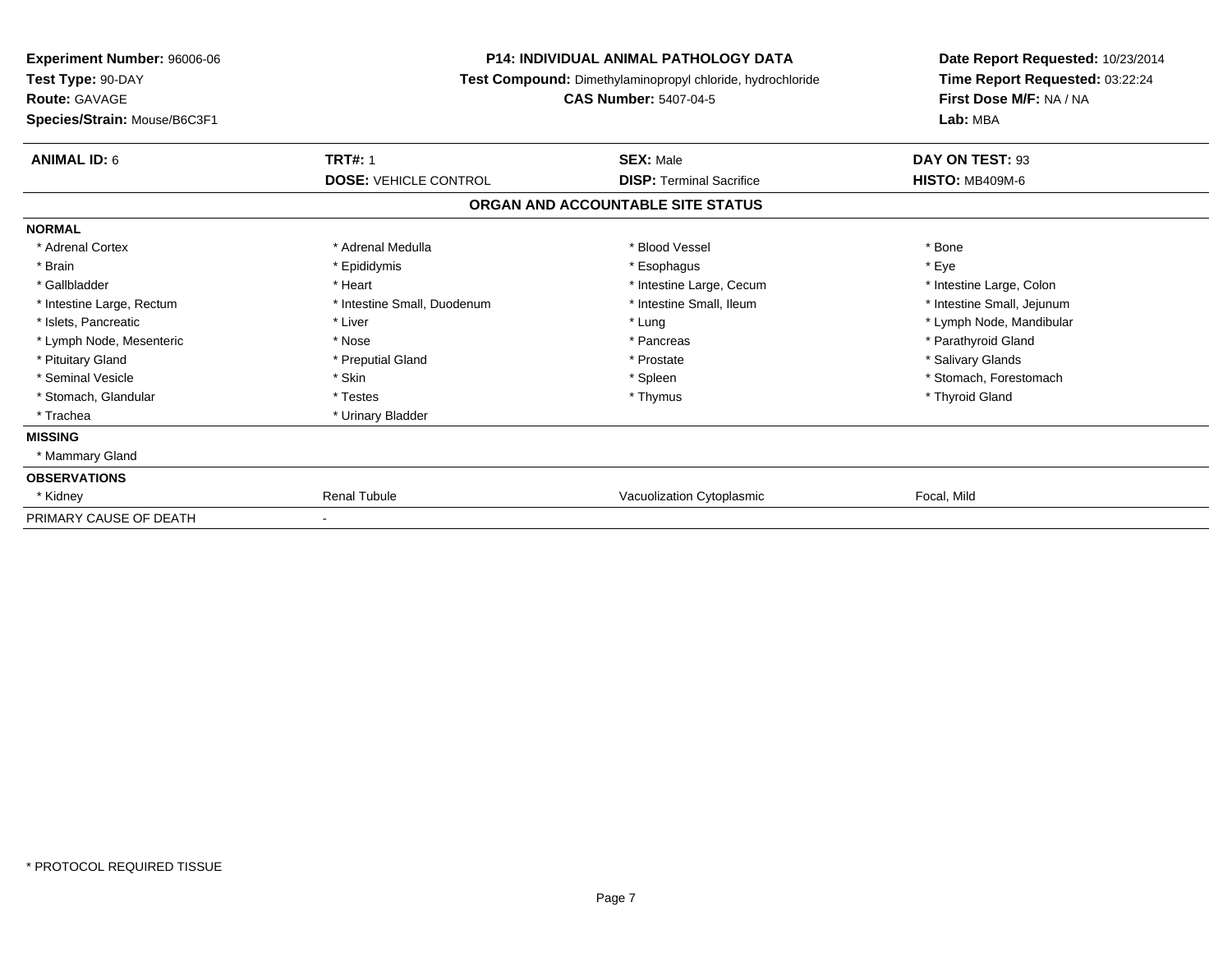| Experiment Number: 96006-06<br>Test Type: 90-DAY<br><b>Route: GAVAGE</b><br>Species/Strain: Mouse/B6C3F1 |                              | <b>P14: INDIVIDUAL ANIMAL PATHOLOGY DATA</b><br><b>Test Compound:</b> Dimethylaminopropyl chloride, hydrochloride<br><b>CAS Number: 5407-04-5</b> | Date Report Requested: 10/23/2014<br>Time Report Requested: 03:22:24<br>First Dose M/F: NA / NA<br>Lab: MBA |
|----------------------------------------------------------------------------------------------------------|------------------------------|---------------------------------------------------------------------------------------------------------------------------------------------------|-------------------------------------------------------------------------------------------------------------|
| <b>ANIMAL ID: 7</b>                                                                                      | <b>TRT#: 1</b>               | <b>SEX: Male</b>                                                                                                                                  | DAY ON TEST: 93                                                                                             |
|                                                                                                          | <b>DOSE: VEHICLE CONTROL</b> | <b>DISP: Terminal Sacrifice</b>                                                                                                                   | <b>HISTO: MB409M-7</b>                                                                                      |
|                                                                                                          |                              | ORGAN AND ACCOUNTABLE SITE STATUS                                                                                                                 |                                                                                                             |
| <b>NORMAL</b>                                                                                            |                              |                                                                                                                                                   |                                                                                                             |
| * Adrenal Medulla                                                                                        | * Blood Vessel               | * Bone                                                                                                                                            | * Brain                                                                                                     |
| * Epididymis                                                                                             | * Esophagus                  | * Eye                                                                                                                                             | * Heart                                                                                                     |
| * Intestine Large, Cecum                                                                                 | * Intestine Large, Colon     | * Intestine Large, Rectum                                                                                                                         | * Intestine Small, Duodenum                                                                                 |
| * Intestine Small, Ileum                                                                                 | * Intestine Small, Jejunum   | * Islets, Pancreatic                                                                                                                              | * Liver                                                                                                     |
| * Lung                                                                                                   | * Lymph Node, Mandibular     | * Lymph Node, Mesenteric                                                                                                                          | * Nose                                                                                                      |
| * Pancreas                                                                                               | * Parathyroid Gland          | * Pituitary Gland                                                                                                                                 | * Preputial Gland                                                                                           |
| * Prostate                                                                                               | * Salivary Glands            | * Seminal Vesicle                                                                                                                                 | * Skin                                                                                                      |
| * Spleen                                                                                                 | * Stomach, Forestomach       | * Stomach, Glandular                                                                                                                              | * Testes                                                                                                    |
| * Thymus                                                                                                 | * Thyroid Gland              | * Trachea                                                                                                                                         | * Urinary Bladder                                                                                           |
| <b>MISSING</b>                                                                                           |                              |                                                                                                                                                   |                                                                                                             |
| * Mammary Gland                                                                                          |                              |                                                                                                                                                   |                                                                                                             |
| <b>INSUFFICIENT TISSUE</b>                                                                               |                              |                                                                                                                                                   |                                                                                                             |
| * Gallbladder                                                                                            |                              |                                                                                                                                                   |                                                                                                             |
| <b>OBSERVATIONS</b>                                                                                      |                              |                                                                                                                                                   |                                                                                                             |
| * Adrenal Cortex                                                                                         | Subcapsular                  | Hyperplasia                                                                                                                                       | Focal, Minimal                                                                                              |
| * Kidney                                                                                                 | <b>Renal Tubule</b>          | Vacuolization Cytoplasmic                                                                                                                         | Focal, Mild                                                                                                 |
| PRIMARY CAUSE OF DEATH                                                                                   | $\overline{\phantom{0}}$     |                                                                                                                                                   |                                                                                                             |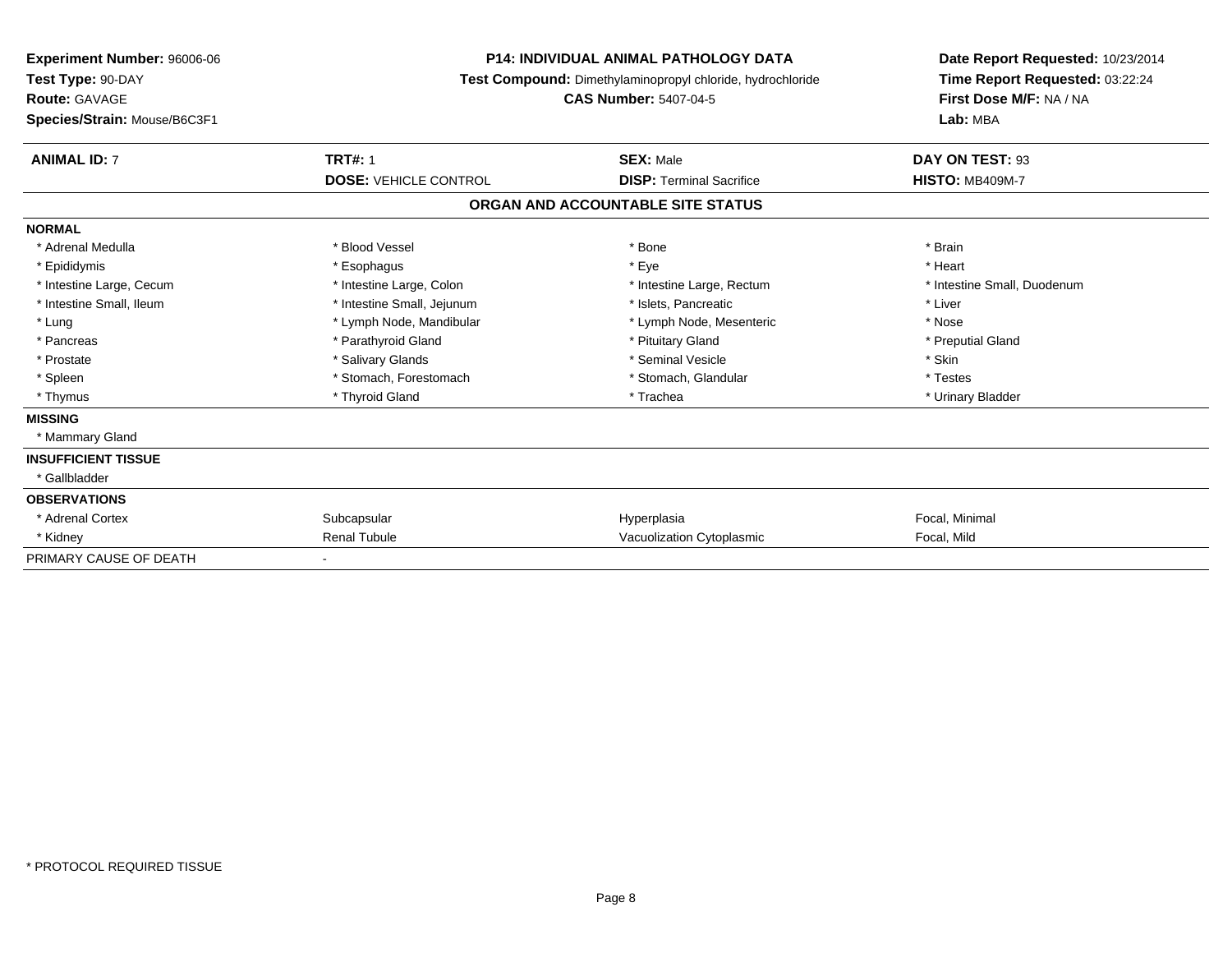| Experiment Number: 96006-06<br>Test Type: 90-DAY<br><b>Route: GAVAGE</b><br>Species/Strain: Mouse/B6C3F1 |                              | <b>P14: INDIVIDUAL ANIMAL PATHOLOGY DATA</b><br><b>Test Compound:</b> Dimethylaminopropyl chloride, hydrochloride<br><b>CAS Number: 5407-04-5</b> |                            |
|----------------------------------------------------------------------------------------------------------|------------------------------|---------------------------------------------------------------------------------------------------------------------------------------------------|----------------------------|
| <b>ANIMAL ID: 8</b>                                                                                      | <b>TRT#: 1</b>               | <b>SEX: Male</b>                                                                                                                                  | DAY ON TEST: 93            |
|                                                                                                          | <b>DOSE: VEHICLE CONTROL</b> | <b>DISP: Terminal Sacrifice</b>                                                                                                                   | <b>HISTO: MB409M-8</b>     |
|                                                                                                          |                              | ORGAN AND ACCOUNTABLE SITE STATUS                                                                                                                 |                            |
| <b>NORMAL</b>                                                                                            |                              |                                                                                                                                                   |                            |
| * Adrenal Cortex                                                                                         | * Adrenal Medulla            | * Blood Vessel                                                                                                                                    | * Bone                     |
| * Brain                                                                                                  | * Epididymis                 | * Esophagus                                                                                                                                       | * Eye                      |
| * Gallbladder                                                                                            | * Heart                      | * Intestine Large, Cecum                                                                                                                          | * Intestine Large, Colon   |
| * Intestine Large, Rectum                                                                                | * Intestine Small, Duodenum  | * Intestine Small, Ileum                                                                                                                          | * Intestine Small, Jejunum |
| * Islets, Pancreatic                                                                                     | * Liver                      | * Lung                                                                                                                                            | * Lymph Node, Mandibular   |
| * Lymph Node, Mesenteric                                                                                 | * Nose                       | * Pancreas                                                                                                                                        | * Parathyroid Gland        |
| * Pituitary Gland                                                                                        | * Preputial Gland            | * Prostate                                                                                                                                        | * Salivary Glands          |
| * Seminal Vesicle                                                                                        | * Skin                       | * Spleen                                                                                                                                          | * Stomach, Forestomach     |
| * Stomach, Glandular                                                                                     | * Testes                     | * Thymus                                                                                                                                          | * Trachea                  |
| * Urinary Bladder                                                                                        |                              |                                                                                                                                                   |                            |
| <b>MISSING</b>                                                                                           |                              |                                                                                                                                                   |                            |
| * Mammary Gland                                                                                          |                              |                                                                                                                                                   |                            |
| <b>INSUFFICIENT TISSUE</b>                                                                               |                              |                                                                                                                                                   |                            |
| * Thyroid Gland                                                                                          |                              |                                                                                                                                                   |                            |
| <b>OBSERVATIONS</b>                                                                                      |                              |                                                                                                                                                   |                            |
| * Kidney                                                                                                 | <b>Renal Tubule</b>          | Vacuolization Cytoplasmic                                                                                                                         | Focal, Mild                |
| PRIMARY CAUSE OF DEATH                                                                                   |                              |                                                                                                                                                   |                            |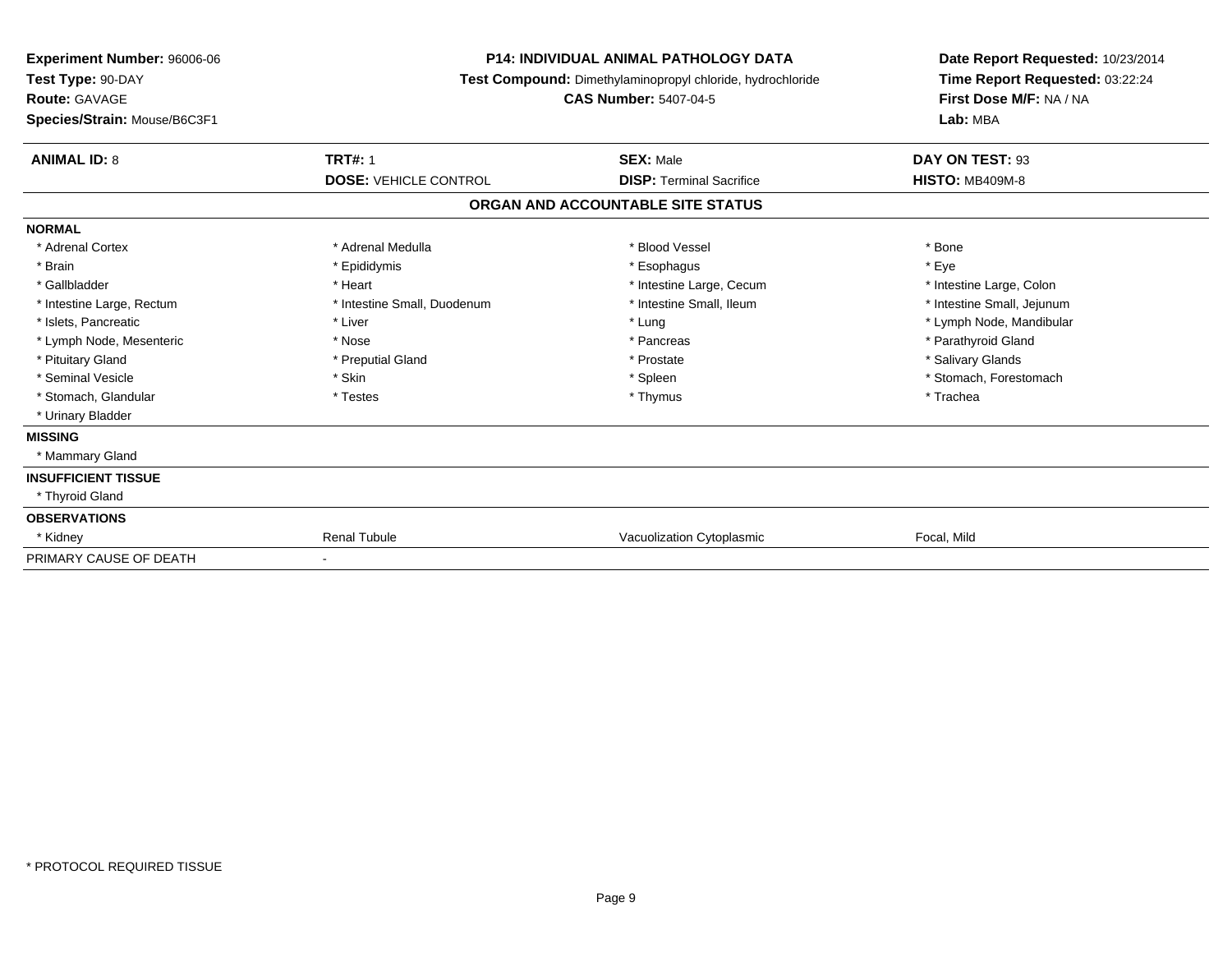| Experiment Number: 96006-06<br>Test Type: 90-DAY<br><b>Route: GAVAGE</b><br>Species/Strain: Mouse/B6C3F1 | <b>P14: INDIVIDUAL ANIMAL PATHOLOGY DATA</b><br>Test Compound: Dimethylaminopropyl chloride, hydrochloride<br><b>CAS Number: 5407-04-5</b> |                                                     | Date Report Requested: 10/23/2014<br>Time Report Requested: 03:22:24<br>First Dose M/F: NA / NA<br>Lab: MBA |  |
|----------------------------------------------------------------------------------------------------------|--------------------------------------------------------------------------------------------------------------------------------------------|-----------------------------------------------------|-------------------------------------------------------------------------------------------------------------|--|
|                                                                                                          |                                                                                                                                            |                                                     |                                                                                                             |  |
| <b>ANIMAL ID: 9</b>                                                                                      | <b>TRT#: 1</b><br><b>DOSE: VEHICLE CONTROL</b>                                                                                             | <b>SEX: Male</b><br><b>DISP:</b> Terminal Sacrifice | DAY ON TEST: 93<br><b>HISTO: MB409M-9</b>                                                                   |  |
|                                                                                                          |                                                                                                                                            | ORGAN AND ACCOUNTABLE SITE STATUS                   |                                                                                                             |  |
| <b>NORMAL</b>                                                                                            |                                                                                                                                            |                                                     |                                                                                                             |  |
| * Adrenal Cortex                                                                                         | * Adrenal Medulla                                                                                                                          | * Blood Vessel                                      | * Bone                                                                                                      |  |
| * Brain                                                                                                  | * Epididymis                                                                                                                               | * Esophagus                                         | * Eye                                                                                                       |  |
| * Gallbladder                                                                                            | * Heart                                                                                                                                    | * Intestine Large, Cecum                            | * Intestine Large, Colon                                                                                    |  |
| * Intestine Large, Rectum                                                                                | * Intestine Small, Duodenum                                                                                                                | * Intestine Small, Ileum                            | * Intestine Small, Jejunum                                                                                  |  |
| * Islets, Pancreatic                                                                                     | * Kidney                                                                                                                                   | * Liver                                             | * Lung                                                                                                      |  |
| * Lymph Node, Mesenteric                                                                                 | * Nose                                                                                                                                     | * Pancreas                                          | * Pituitary Gland                                                                                           |  |
| * Preputial Gland                                                                                        | * Prostate                                                                                                                                 | * Salivary Glands                                   | * Seminal Vesicle                                                                                           |  |
| * Skin                                                                                                   | * Spleen                                                                                                                                   | * Stomach, Forestomach                              | * Stomach, Glandular                                                                                        |  |
| * Testes                                                                                                 | * Thymus                                                                                                                                   | * Thyroid Gland                                     | * Trachea                                                                                                   |  |
| * Urinary Bladder                                                                                        |                                                                                                                                            |                                                     |                                                                                                             |  |
| <b>MISSING</b>                                                                                           |                                                                                                                                            |                                                     |                                                                                                             |  |
| * Lymph Node, Mandibular                                                                                 | * Mammary Gland                                                                                                                            | * Parathyroid Gland                                 |                                                                                                             |  |
| PRIMARY CAUSE OF DEATH                                                                                   |                                                                                                                                            |                                                     |                                                                                                             |  |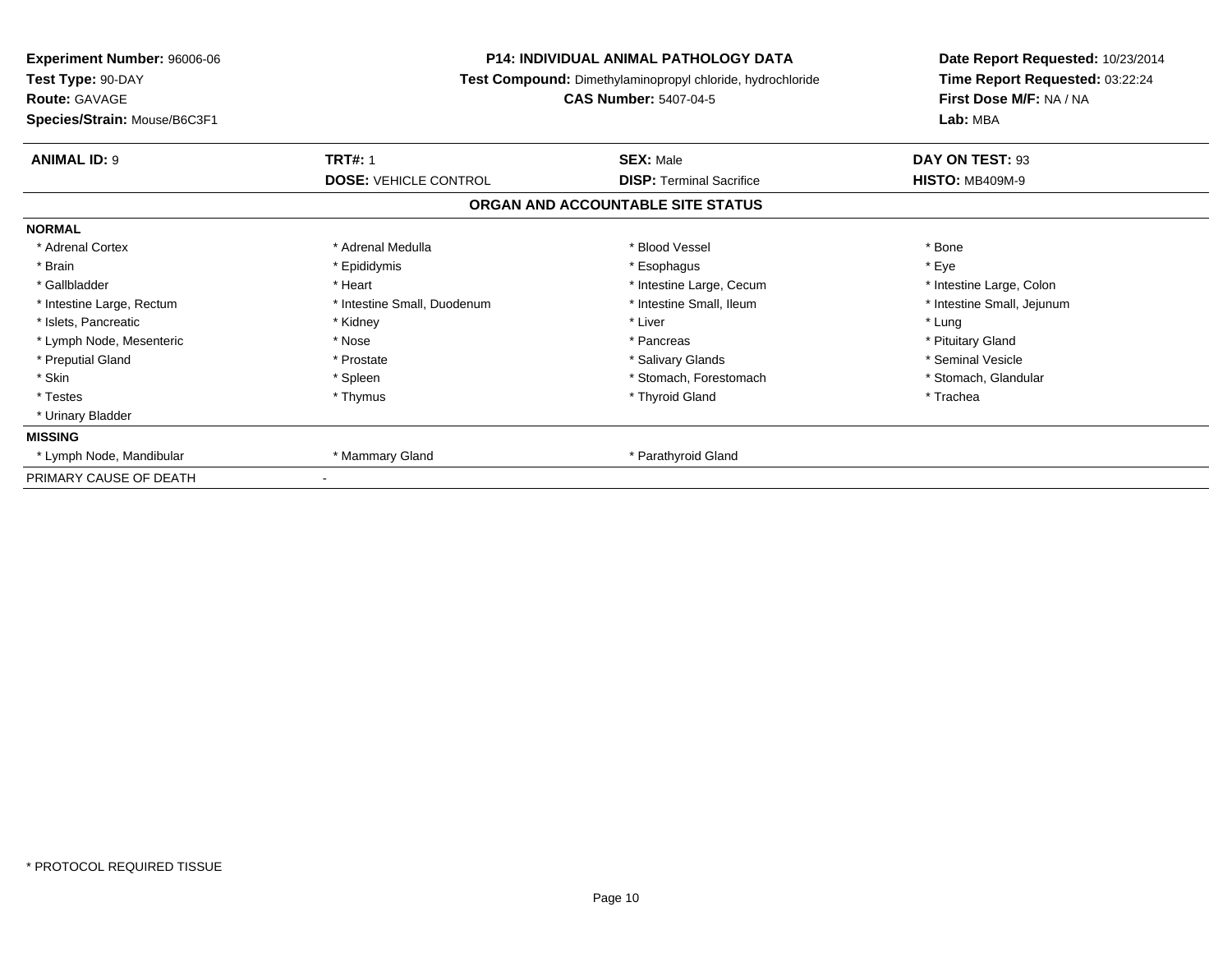| <b>Experiment Number: 96006-06</b><br>Test Type: 90-DAY<br><b>Route: GAVAGE</b><br>Species/Strain: Mouse/B6C3F1 | <b>P14: INDIVIDUAL ANIMAL PATHOLOGY DATA</b><br>Test Compound: Dimethylaminopropyl chloride, hydrochloride<br><b>CAS Number: 5407-04-5</b> |                                   | Date Report Requested: 10/23/2014<br>Time Report Requested: 03:22:24<br>First Dose M/F: NA / NA<br>Lab: MBA |
|-----------------------------------------------------------------------------------------------------------------|--------------------------------------------------------------------------------------------------------------------------------------------|-----------------------------------|-------------------------------------------------------------------------------------------------------------|
| <b>ANIMAL ID: 10</b>                                                                                            | <b>TRT#: 1</b>                                                                                                                             | <b>SEX: Male</b>                  | DAY ON TEST: 93                                                                                             |
|                                                                                                                 | <b>DOSE: VEHICLE CONTROL</b>                                                                                                               | <b>DISP: Terminal Sacrifice</b>   | <b>HISTO: MB409M-10</b>                                                                                     |
|                                                                                                                 |                                                                                                                                            | ORGAN AND ACCOUNTABLE SITE STATUS |                                                                                                             |
| <b>NORMAL</b>                                                                                                   |                                                                                                                                            |                                   |                                                                                                             |
| * Adrenal Cortex                                                                                                | * Adrenal Medulla                                                                                                                          | * Blood Vessel                    | * Bone                                                                                                      |
| * Brain                                                                                                         | * Epididymis                                                                                                                               | * Esophagus                       | * Eye                                                                                                       |
| * Gallbladder                                                                                                   | * Heart                                                                                                                                    | * Intestine Large, Cecum          | * Intestine Large, Colon                                                                                    |
| * Intestine Large, Rectum                                                                                       | * Intestine Small, Duodenum                                                                                                                | * Intestine Small, Ileum          | * Intestine Small, Jejunum                                                                                  |
| * Islets, Pancreatic                                                                                            | * Liver                                                                                                                                    | * Lung                            | * Lymph Node, Mandibular                                                                                    |
| * Lymph Node, Mesenteric                                                                                        | * Nose                                                                                                                                     | * Pancreas                        | * Parathyroid Gland                                                                                         |
| * Pituitary Gland                                                                                               | * Preputial Gland                                                                                                                          | * Prostate                        | * Salivary Glands                                                                                           |
| * Seminal Vesicle                                                                                               | * Skin                                                                                                                                     | * Spleen                          | * Stomach, Forestomach                                                                                      |
| * Stomach, Glandular                                                                                            | * Testes                                                                                                                                   | * Thymus                          | * Thyroid Gland                                                                                             |
| * Trachea                                                                                                       | * Urinary Bladder                                                                                                                          |                                   |                                                                                                             |
| <b>MISSING</b>                                                                                                  |                                                                                                                                            |                                   |                                                                                                             |
| * Mammary Gland                                                                                                 |                                                                                                                                            |                                   |                                                                                                             |
| <b>OBSERVATIONS</b>                                                                                             |                                                                                                                                            |                                   |                                                                                                             |
| * Kidney                                                                                                        | <b>Renal Tubule</b>                                                                                                                        | Vacuolization Cytoplasmic         | Focal, Mild                                                                                                 |
| PRIMARY CAUSE OF DEATH                                                                                          |                                                                                                                                            |                                   |                                                                                                             |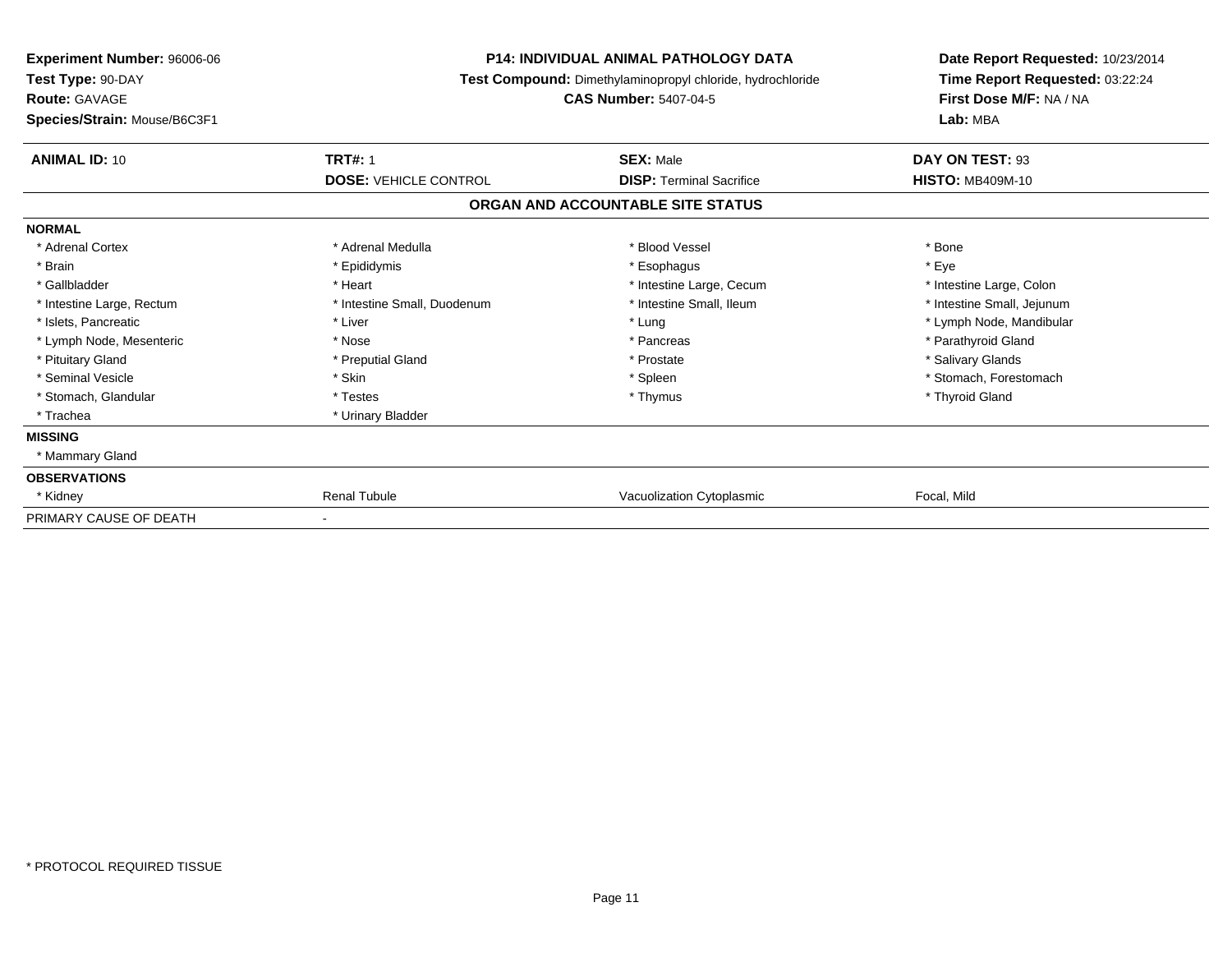| <b>Experiment Number: 96006-06</b><br>Test Type: 90-DAY<br><b>Route: GAVAGE</b><br>Species/Strain: Mouse/B6C3F1 | <b>P14: INDIVIDUAL ANIMAL PATHOLOGY DATA</b><br>Test Compound: Dimethylaminopropyl chloride, hydrochloride<br><b>CAS Number: 5407-04-5</b> |                                                    | Date Report Requested: 10/23/2014<br>Time Report Requested: 03:22:24<br>First Dose M/F: NA / NA<br>Lab: MBA |
|-----------------------------------------------------------------------------------------------------------------|--------------------------------------------------------------------------------------------------------------------------------------------|----------------------------------------------------|-------------------------------------------------------------------------------------------------------------|
| <b>ANIMAL ID: 11</b>                                                                                            | TRT#: 2                                                                                                                                    | <b>SEX: Male</b>                                   | DAY ON TEST: 93                                                                                             |
|                                                                                                                 | <b>DOSE:</b> 6.25 MG/KG                                                                                                                    | <b>DISP: Terminal Sacrifice</b>                    | <b>HISTO: MB409M-11</b>                                                                                     |
|                                                                                                                 |                                                                                                                                            | <b>*** NECROPSIED - NO MICROSCOPIC EXAMINATION</b> |                                                                                                             |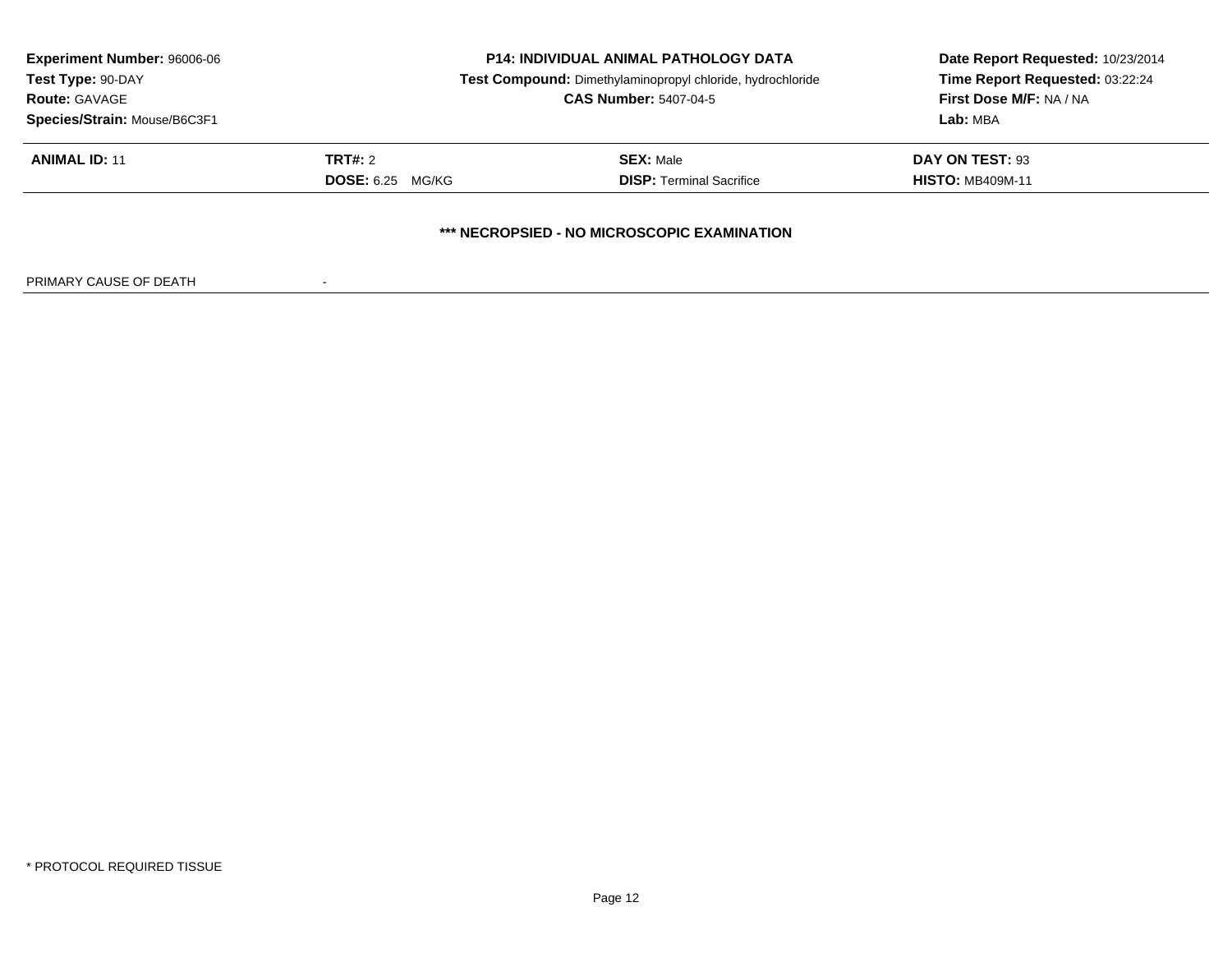| <b>Experiment Number: 96006-06</b><br>Test Type: 90-DAY<br><b>Route: GAVAGE</b> | <b>P14: INDIVIDUAL ANIMAL PATHOLOGY DATA</b><br>Test Compound: Dimethylaminopropyl chloride, hydrochloride<br><b>CAS Number: 5407-04-5</b> |                                 | Date Report Requested: 10/23/2014<br>Time Report Requested: 03:22:24<br>First Dose M/F: NA / NA |  |  |
|---------------------------------------------------------------------------------|--------------------------------------------------------------------------------------------------------------------------------------------|---------------------------------|-------------------------------------------------------------------------------------------------|--|--|
| Species/Strain: Mouse/B6C3F1                                                    |                                                                                                                                            |                                 | Lab: MBA                                                                                        |  |  |
| <b>ANIMAL ID: 12</b>                                                            | TRT#: 2                                                                                                                                    | <b>SEX: Male</b>                | DAY ON TEST: 93                                                                                 |  |  |
|                                                                                 | <b>DOSE:</b> 6.25 MG/KG                                                                                                                    | <b>DISP: Terminal Sacrifice</b> | <b>HISTO: MB409M-12</b>                                                                         |  |  |
| *** NECROPSIED - NO MICROSCOPIC EXAMINATION                                     |                                                                                                                                            |                                 |                                                                                                 |  |  |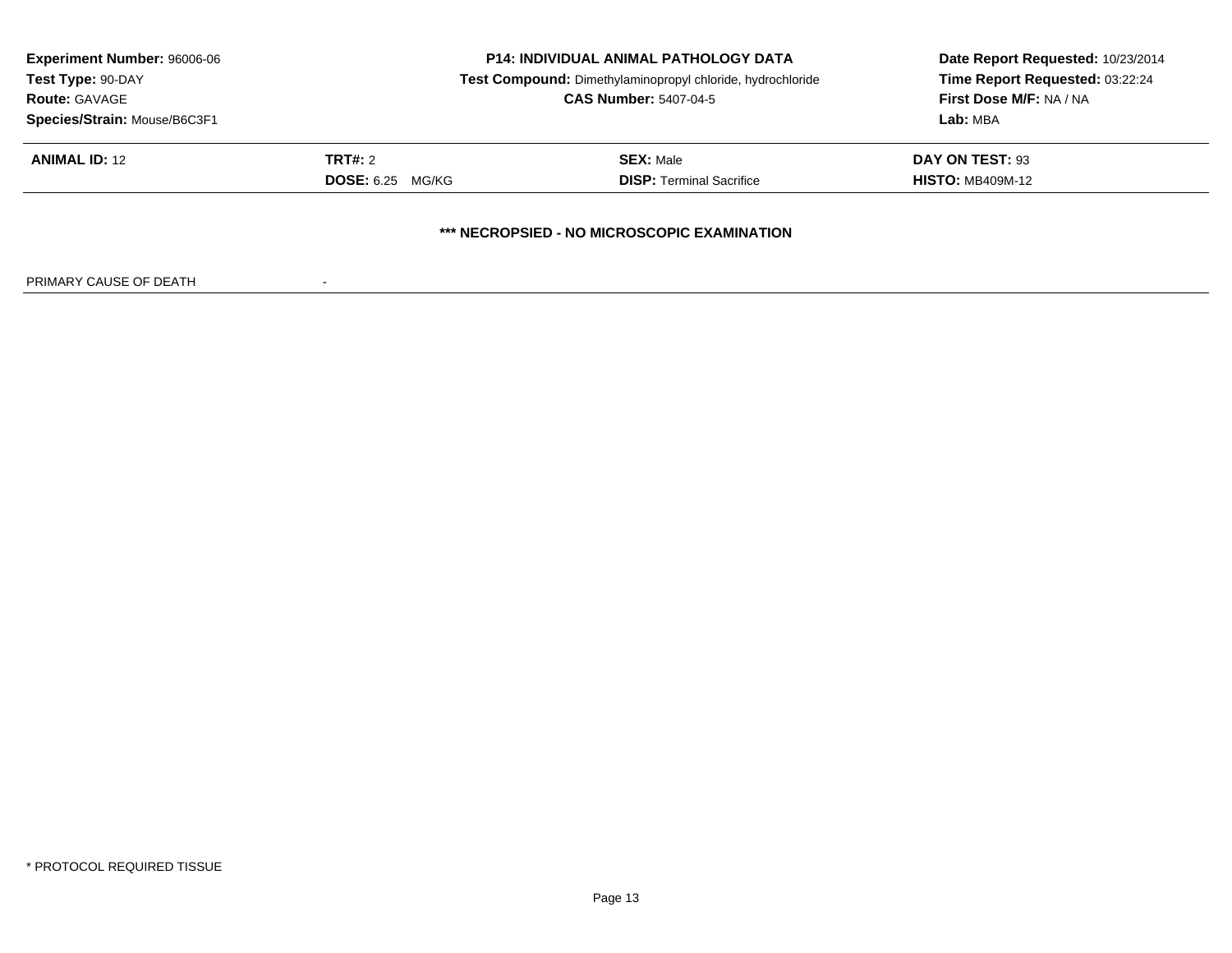| <b>Experiment Number: 96006-06</b><br>Test Type: 90-DAY<br><b>Route: GAVAGE</b><br>Species/Strain: Mouse/B6C3F1 | <b>P14: INDIVIDUAL ANIMAL PATHOLOGY DATA</b><br>Test Compound: Dimethylaminopropyl chloride, hydrochloride<br><b>CAS Number: 5407-04-5</b> |                                             | Date Report Requested: 10/23/2014<br>Time Report Requested: 03:22:24<br>First Dose M/F: NA / NA<br>Lab: MBA |  |
|-----------------------------------------------------------------------------------------------------------------|--------------------------------------------------------------------------------------------------------------------------------------------|---------------------------------------------|-------------------------------------------------------------------------------------------------------------|--|
| <b>ANIMAL ID: 13</b>                                                                                            | <b>TRT#:</b> 2                                                                                                                             | <b>SEX: Male</b>                            | DAY ON TEST: 93                                                                                             |  |
|                                                                                                                 | <b>DOSE:</b> 6.25 MG/KG                                                                                                                    | <b>DISP: Terminal Sacrifice</b>             | <b>HISTO: MB409M-13</b>                                                                                     |  |
|                                                                                                                 |                                                                                                                                            | *** NECROPSIED - NO MICROSCOPIC EXAMINATION |                                                                                                             |  |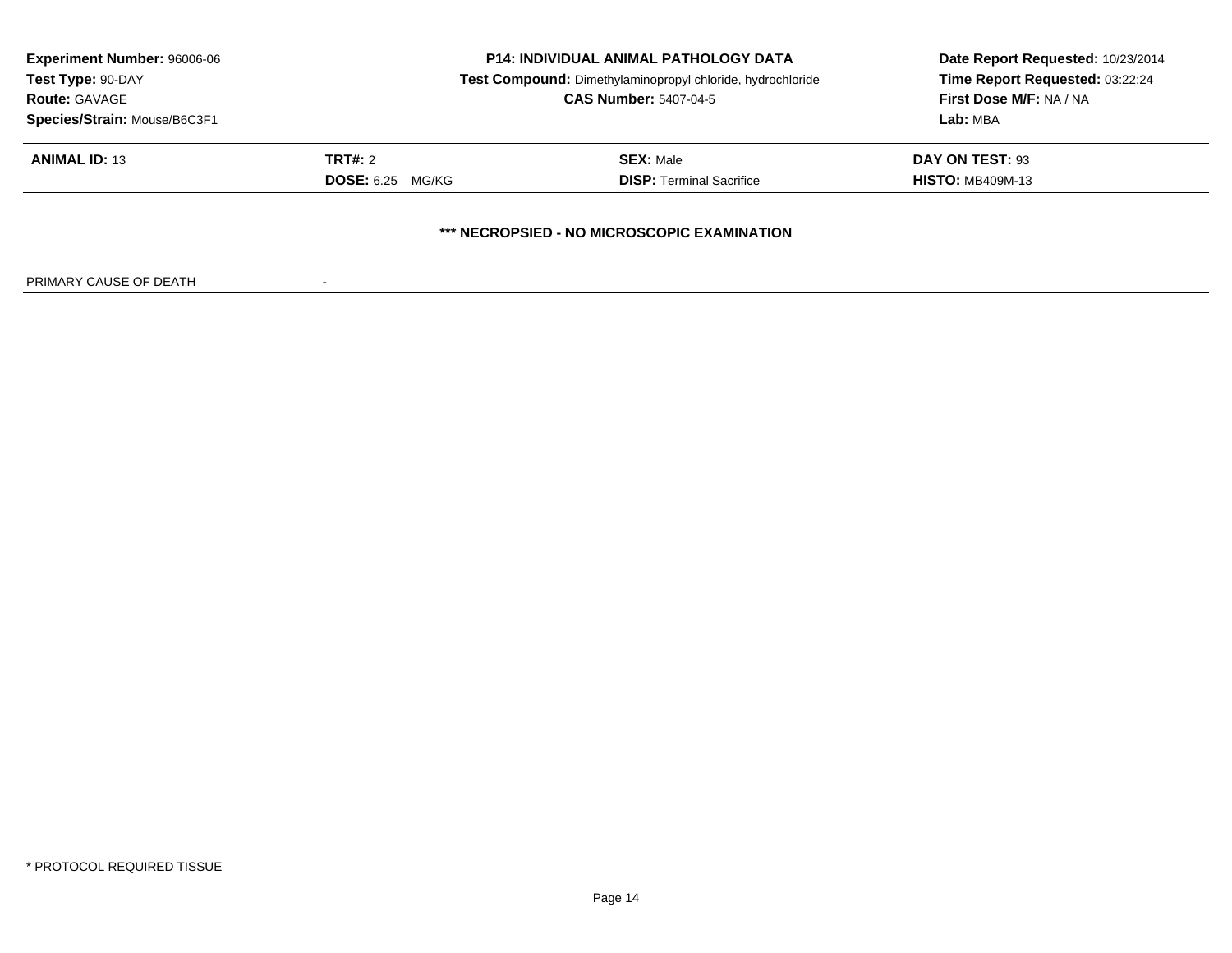| <b>Experiment Number: 96006-06</b>          | <b>P14: INDIVIDUAL ANIMAL PATHOLOGY DATA</b><br>Test Compound: Dimethylaminopropyl chloride, hydrochloride |                                 | Date Report Requested: 10/23/2014 |  |  |
|---------------------------------------------|------------------------------------------------------------------------------------------------------------|---------------------------------|-----------------------------------|--|--|
| Test Type: 90-DAY                           |                                                                                                            |                                 | Time Report Requested: 03:22:24   |  |  |
| <b>Route: GAVAGE</b>                        | <b>CAS Number: 5407-04-5</b>                                                                               |                                 | First Dose M/F: NA / NA           |  |  |
| Species/Strain: Mouse/B6C3F1                |                                                                                                            | Lab: MBA                        |                                   |  |  |
| <b>ANIMAL ID: 14</b>                        | <b>TRT#:</b> 2                                                                                             | <b>SEX: Male</b>                | DAY ON TEST: 93                   |  |  |
|                                             | <b>DOSE:</b> 6.25 MG/KG                                                                                    | <b>DISP: Terminal Sacrifice</b> | <b>HISTO: MB409M-14</b>           |  |  |
| *** NECROPSIED - NO MICROSCOPIC EXAMINATION |                                                                                                            |                                 |                                   |  |  |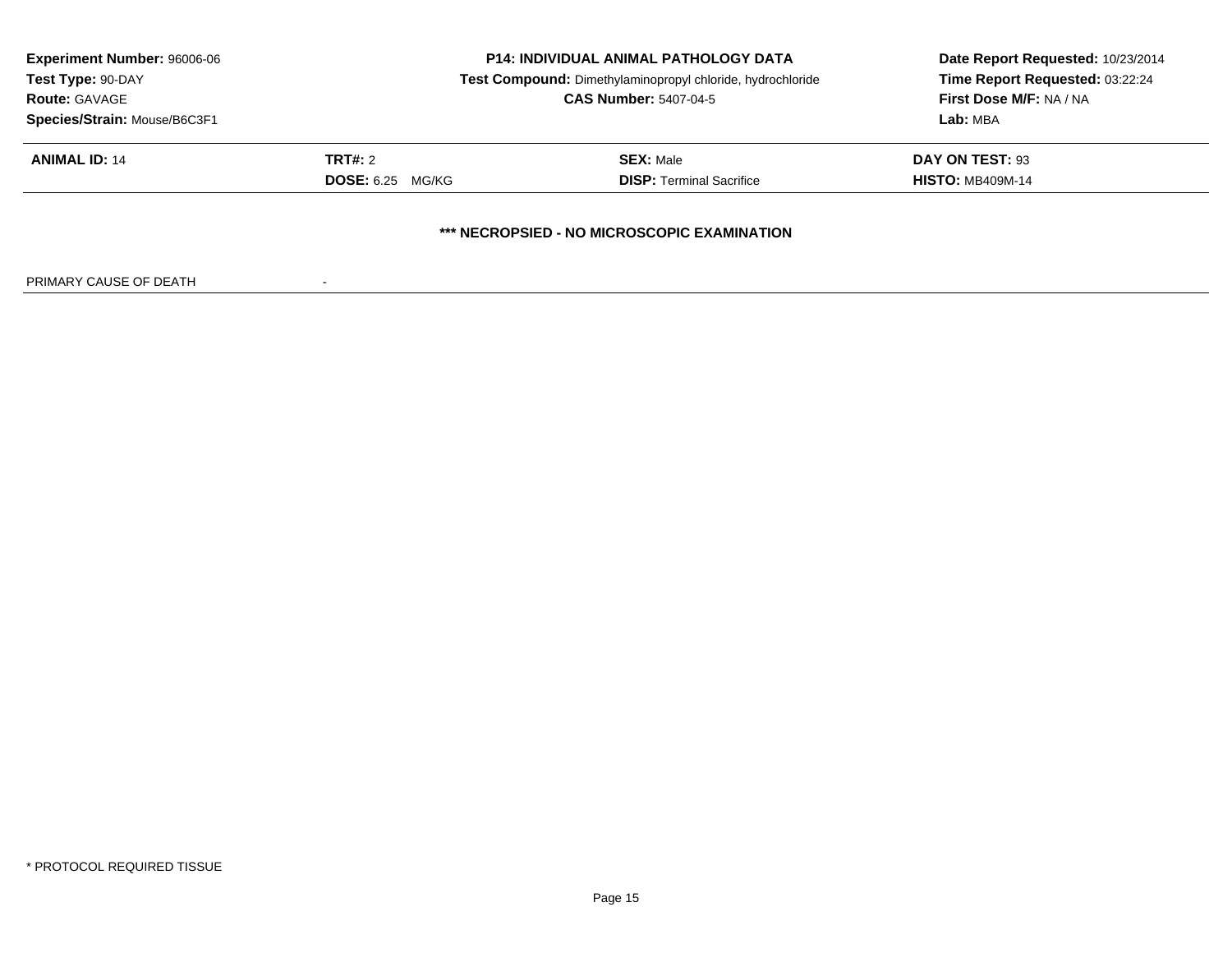| <b>Experiment Number: 96006-06</b><br>Test Type: 90-DAY | <b>P14: INDIVIDUAL ANIMAL PATHOLOGY DATA</b><br>Test Compound: Dimethylaminopropyl chloride, hydrochloride |                                 | Date Report Requested: 10/23/2014<br>Time Report Requested: 03:22:24 |  |  |
|---------------------------------------------------------|------------------------------------------------------------------------------------------------------------|---------------------------------|----------------------------------------------------------------------|--|--|
| <b>Route: GAVAGE</b>                                    | <b>CAS Number: 5407-04-5</b>                                                                               |                                 | <b>First Dose M/F: NA / NA</b>                                       |  |  |
| Species/Strain: Mouse/B6C3F1                            |                                                                                                            | Lab: MBA                        |                                                                      |  |  |
| <b>ANIMAL ID: 15</b>                                    | <b>TRT#:</b> 2                                                                                             | <b>SEX: Male</b>                | DAY ON TEST: 93                                                      |  |  |
|                                                         | <b>DOSE:</b> 6.25 MG/KG                                                                                    | <b>DISP: Terminal Sacrifice</b> | <b>HISTO: MB409M-15</b>                                              |  |  |
| *** NECROPSIED - NO MICROSCOPIC EXAMINATION             |                                                                                                            |                                 |                                                                      |  |  |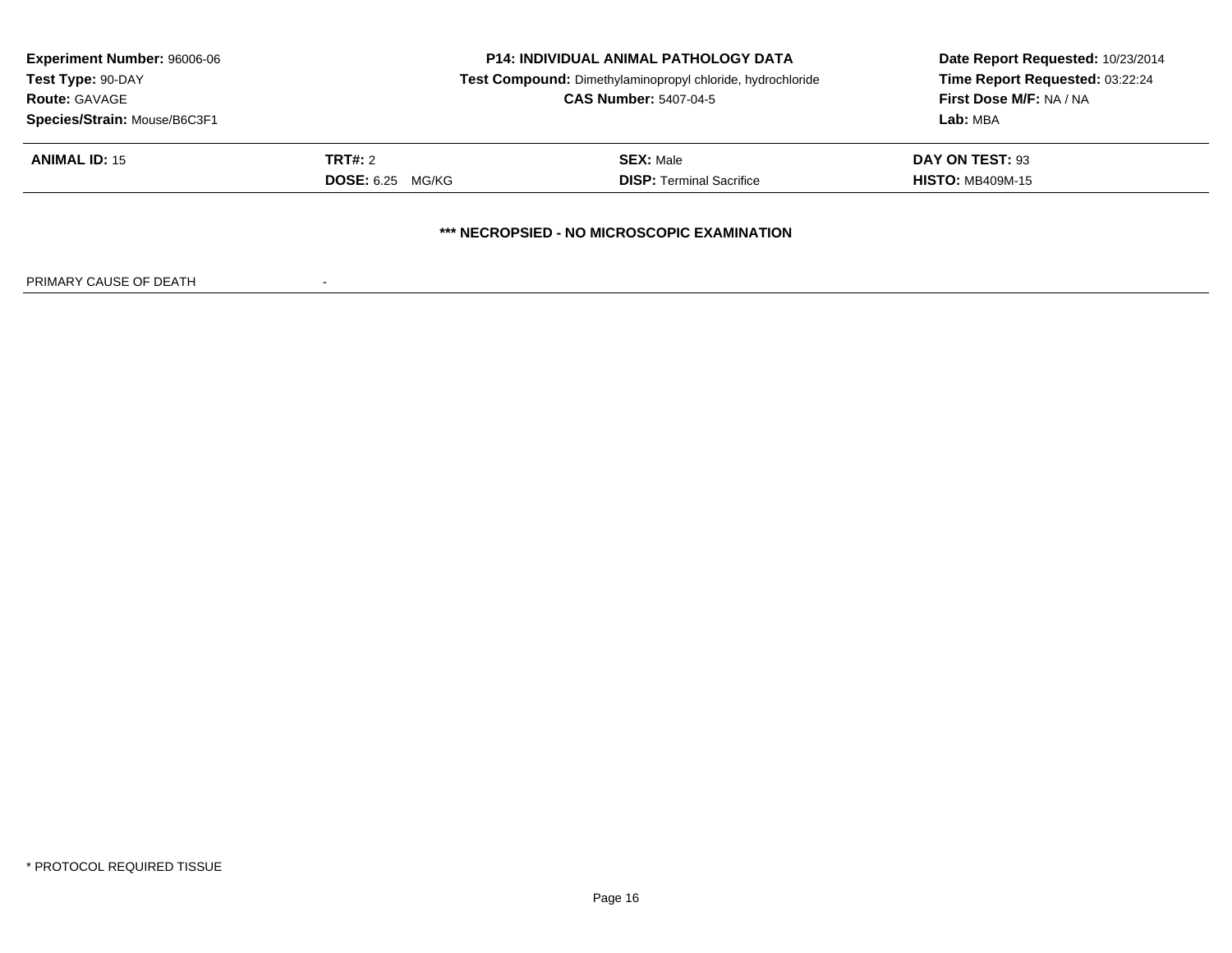| <b>Experiment Number: 96006-06</b>          | <b>P14: INDIVIDUAL ANIMAL PATHOLOGY DATA</b><br>Test Compound: Dimethylaminopropyl chloride, hydrochloride<br><b>CAS Number: 5407-04-5</b> |                                 | Date Report Requested: 10/23/2014 |  |  |
|---------------------------------------------|--------------------------------------------------------------------------------------------------------------------------------------------|---------------------------------|-----------------------------------|--|--|
| Test Type: 90-DAY                           |                                                                                                                                            |                                 | Time Report Requested: 03:22:24   |  |  |
| <b>Route: GAVAGE</b>                        |                                                                                                                                            |                                 | <b>First Dose M/F: NA / NA</b>    |  |  |
| Species/Strain: Mouse/B6C3F1                |                                                                                                                                            | Lab: MBA                        |                                   |  |  |
| <b>ANIMAL ID: 16</b>                        | <b>TRT#:</b> 2                                                                                                                             | <b>SEX: Male</b>                | DAY ON TEST: 93                   |  |  |
|                                             | <b>DOSE:</b> 6.25 MG/KG                                                                                                                    | <b>DISP: Terminal Sacrifice</b> | <b>HISTO: MB409M-16</b>           |  |  |
| *** NECROPSIED - NO MICROSCOPIC EXAMINATION |                                                                                                                                            |                                 |                                   |  |  |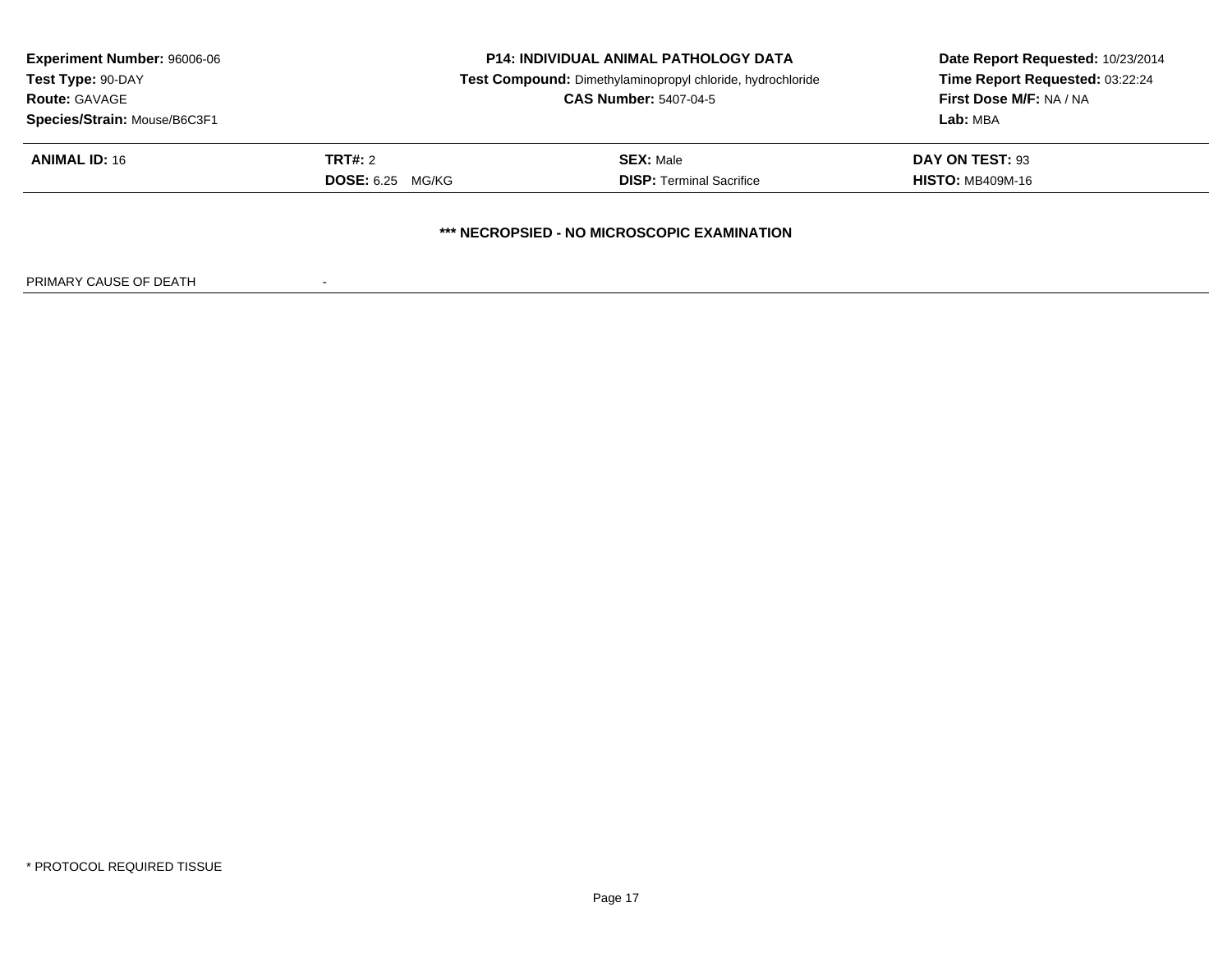| <b>Experiment Number: 96006-06</b><br>Test Type: 90-DAY<br><b>Route: GAVAGE</b><br>Species/Strain: Mouse/B6C3F1 | <b>P14: INDIVIDUAL ANIMAL PATHOLOGY DATA</b><br>Test Compound: Dimethylaminopropyl chloride, hydrochloride<br><b>CAS Number: 5407-04-5</b> |                                                    | Date Report Requested: 10/23/2014<br>Time Report Requested: 03:22:24<br><b>First Dose M/F: NA / NA</b><br>Lab: MBA |
|-----------------------------------------------------------------------------------------------------------------|--------------------------------------------------------------------------------------------------------------------------------------------|----------------------------------------------------|--------------------------------------------------------------------------------------------------------------------|
| <b>ANIMAL ID: 17</b>                                                                                            | TRT#: 2                                                                                                                                    | <b>SEX: Male</b>                                   | DAY ON TEST: 93                                                                                                    |
|                                                                                                                 | <b>DOSE:</b> 6.25 MG/KG                                                                                                                    | <b>DISP: Terminal Sacrifice</b>                    | <b>HISTO: MB409M-17</b>                                                                                            |
|                                                                                                                 |                                                                                                                                            | <b>*** NECROPSIED - NO MICROSCOPIC EXAMINATION</b> |                                                                                                                    |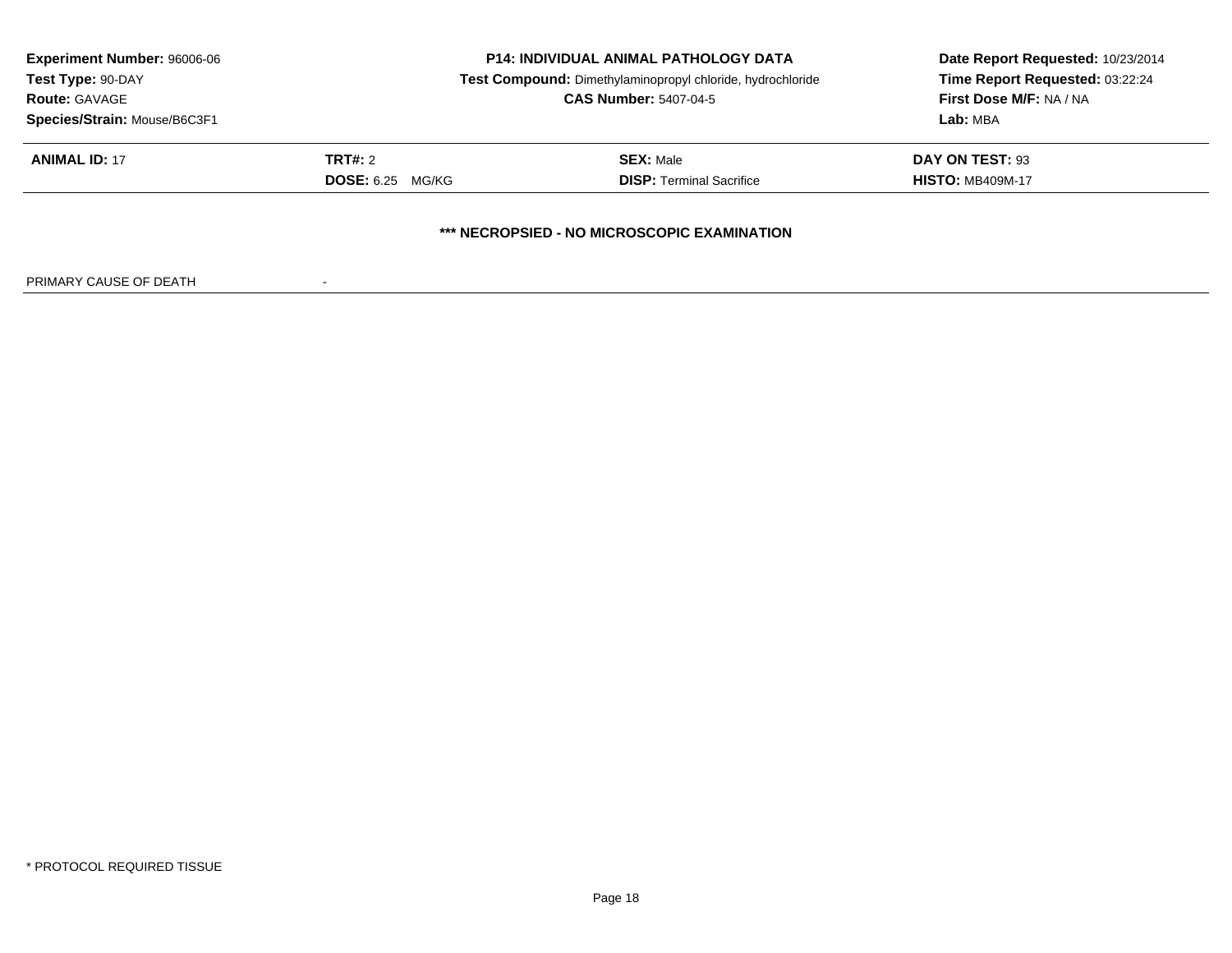| <b>Experiment Number: 96006-06</b><br>Test Type: 90-DAY | <b>P14: INDIVIDUAL ANIMAL PATHOLOGY DATA</b><br>Test Compound: Dimethylaminopropyl chloride, hydrochloride |                                 | Date Report Requested: 10/23/2014<br>Time Report Requested: 03:22:24 |  |  |
|---------------------------------------------------------|------------------------------------------------------------------------------------------------------------|---------------------------------|----------------------------------------------------------------------|--|--|
| <b>Route: GAVAGE</b>                                    | <b>CAS Number: 5407-04-5</b>                                                                               |                                 | <b>First Dose M/F: NA / NA</b>                                       |  |  |
| Species/Strain: Mouse/B6C3F1                            |                                                                                                            | Lab: MBA                        |                                                                      |  |  |
| <b>ANIMAL ID: 18</b>                                    | <b>TRT#:</b> 2                                                                                             | <b>SEX: Male</b>                | DAY ON TEST: 93                                                      |  |  |
|                                                         | <b>DOSE:</b> 6.25 MG/KG                                                                                    | <b>DISP: Terminal Sacrifice</b> | <b>HISTO: MB409M-18</b>                                              |  |  |
| *** NECROPSIED - NO MICROSCOPIC EXAMINATION             |                                                                                                            |                                 |                                                                      |  |  |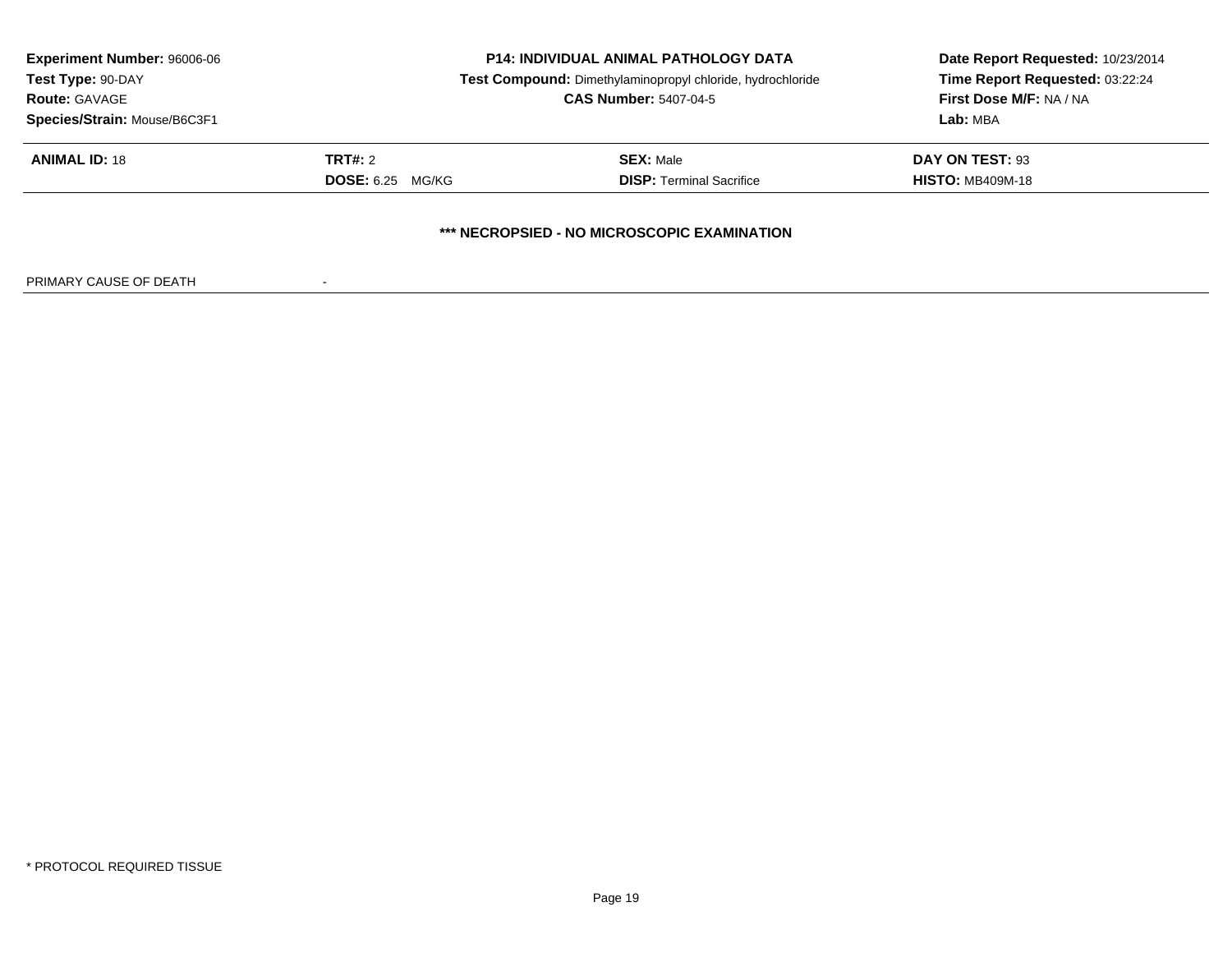| <b>Experiment Number: 96006-06</b>          | <b>P14: INDIVIDUAL ANIMAL PATHOLOGY DATA</b><br>Test Compound: Dimethylaminopropyl chloride, hydrochloride<br><b>CAS Number: 5407-04-5</b> |                                 | Date Report Requested: 10/23/2014 |  |  |
|---------------------------------------------|--------------------------------------------------------------------------------------------------------------------------------------------|---------------------------------|-----------------------------------|--|--|
| Test Type: 90-DAY                           |                                                                                                                                            |                                 | Time Report Requested: 03:22:24   |  |  |
| <b>Route: GAVAGE</b>                        |                                                                                                                                            |                                 | <b>First Dose M/F: NA / NA</b>    |  |  |
| Species/Strain: Mouse/B6C3F1                |                                                                                                                                            | Lab: MBA                        |                                   |  |  |
| <b>ANIMAL ID: 19</b>                        | <b>TRT#:</b> 2                                                                                                                             | <b>SEX: Male</b>                | DAY ON TEST: 93                   |  |  |
|                                             | <b>DOSE:</b> 6.25 MG/KG                                                                                                                    | <b>DISP: Terminal Sacrifice</b> | <b>HISTO: MB409M-19</b>           |  |  |
| *** NECROPSIED - NO MICROSCOPIC EXAMINATION |                                                                                                                                            |                                 |                                   |  |  |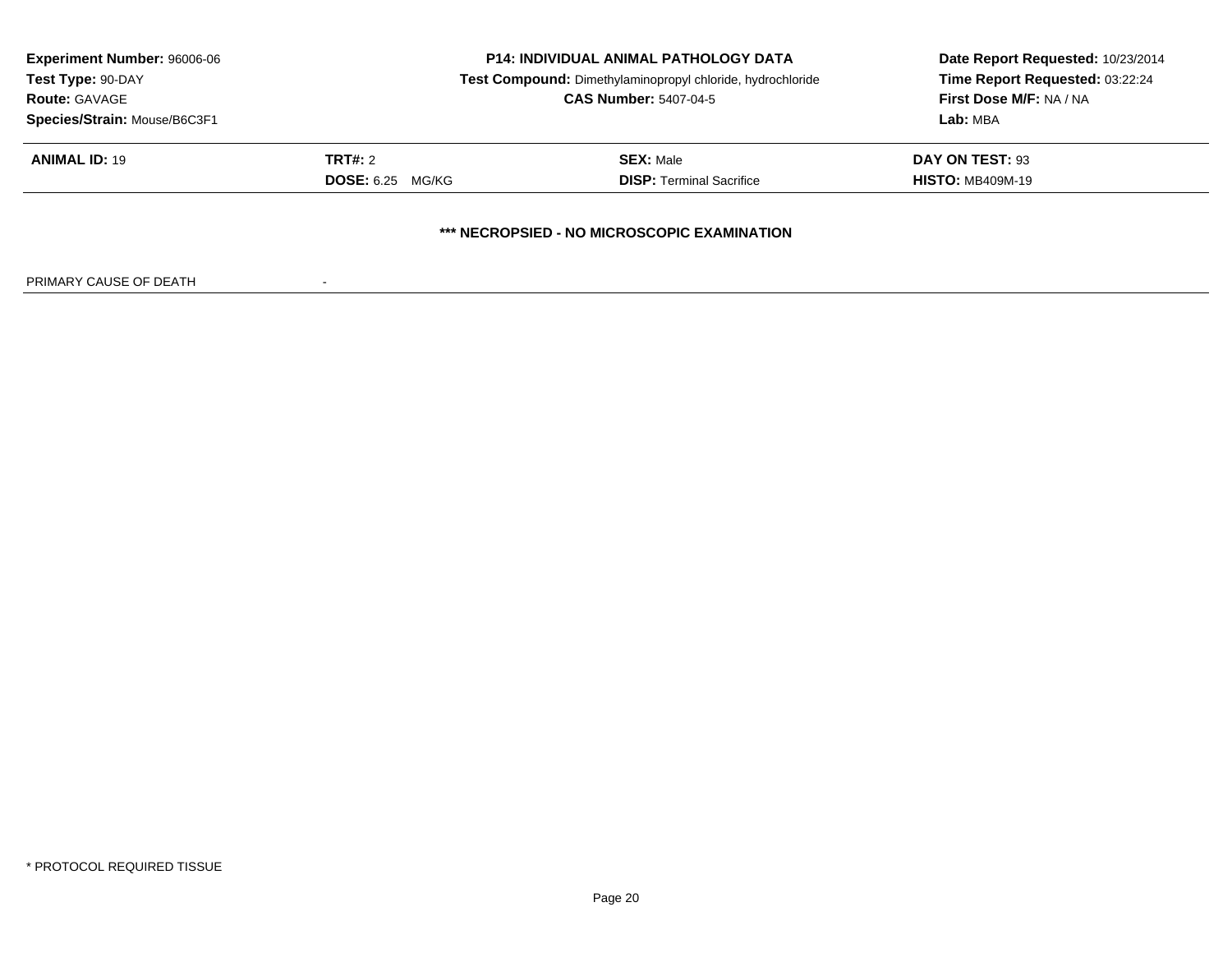| <b>Experiment Number: 96006-06</b><br>Test Type: 90-DAY | <b>P14: INDIVIDUAL ANIMAL PATHOLOGY DATA</b><br>Test Compound: Dimethylaminopropyl chloride, hydrochloride |                                             | Date Report Requested: 10/23/2014<br>Time Report Requested: 03:22:24 |
|---------------------------------------------------------|------------------------------------------------------------------------------------------------------------|---------------------------------------------|----------------------------------------------------------------------|
| <b>Route: GAVAGE</b>                                    | <b>CAS Number: 5407-04-5</b>                                                                               |                                             | <b>First Dose M/F: NA / NA</b>                                       |
| Species/Strain: Mouse/B6C3F1                            |                                                                                                            | Lab: MBA                                    |                                                                      |
| <b>ANIMAL ID: 20</b>                                    | TRT#: 2                                                                                                    | <b>SEX: Male</b>                            | <b>DAY ON TEST: 93</b>                                               |
|                                                         | <b>DOSE:</b> 6.25 MG/KG                                                                                    | <b>DISP: Terminal Sacrifice</b>             | <b>HISTO: MB409M-20</b>                                              |
|                                                         |                                                                                                            | *** NECROPSIED - NO MICROSCOPIC EXAMINATION |                                                                      |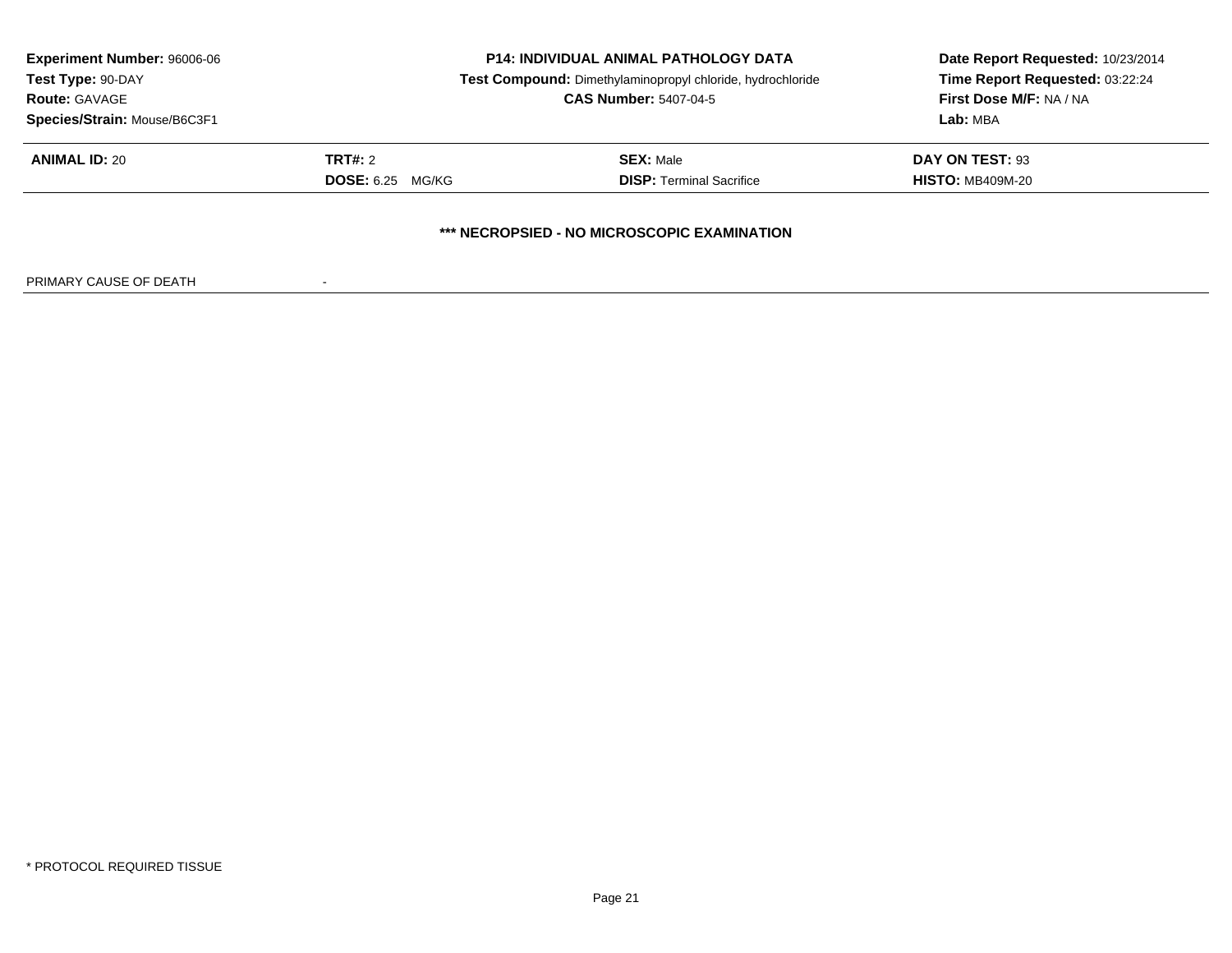| <b>Experiment Number: 96006-06</b><br>Test Type: 90-DAY<br><b>Route: GAVAGE</b><br>Species/Strain: Mouse/B6C3F1 | <b>P14: INDIVIDUAL ANIMAL PATHOLOGY DATA</b><br>Test Compound: Dimethylaminopropyl chloride, hydrochloride<br><b>CAS Number: 5407-04-5</b> |                                                     | Date Report Requested: 10/23/2014<br>Time Report Requested: 03:22:24<br>First Dose M/F: NA / NA<br>Lab: MBA |  |
|-----------------------------------------------------------------------------------------------------------------|--------------------------------------------------------------------------------------------------------------------------------------------|-----------------------------------------------------|-------------------------------------------------------------------------------------------------------------|--|
| <b>ANIMAL ID: 21</b>                                                                                            | TRT#: 3<br><b>DOSE:</b> 12.5 MG/KG                                                                                                         | <b>SEX: Male</b><br><b>DISP: Terminal Sacrifice</b> | DAY ON TEST: 93<br><b>HISTO: MB409M-21</b>                                                                  |  |
|                                                                                                                 |                                                                                                                                            | *** NECROPSIED - NO MICROSCOPIC EXAMINATION         |                                                                                                             |  |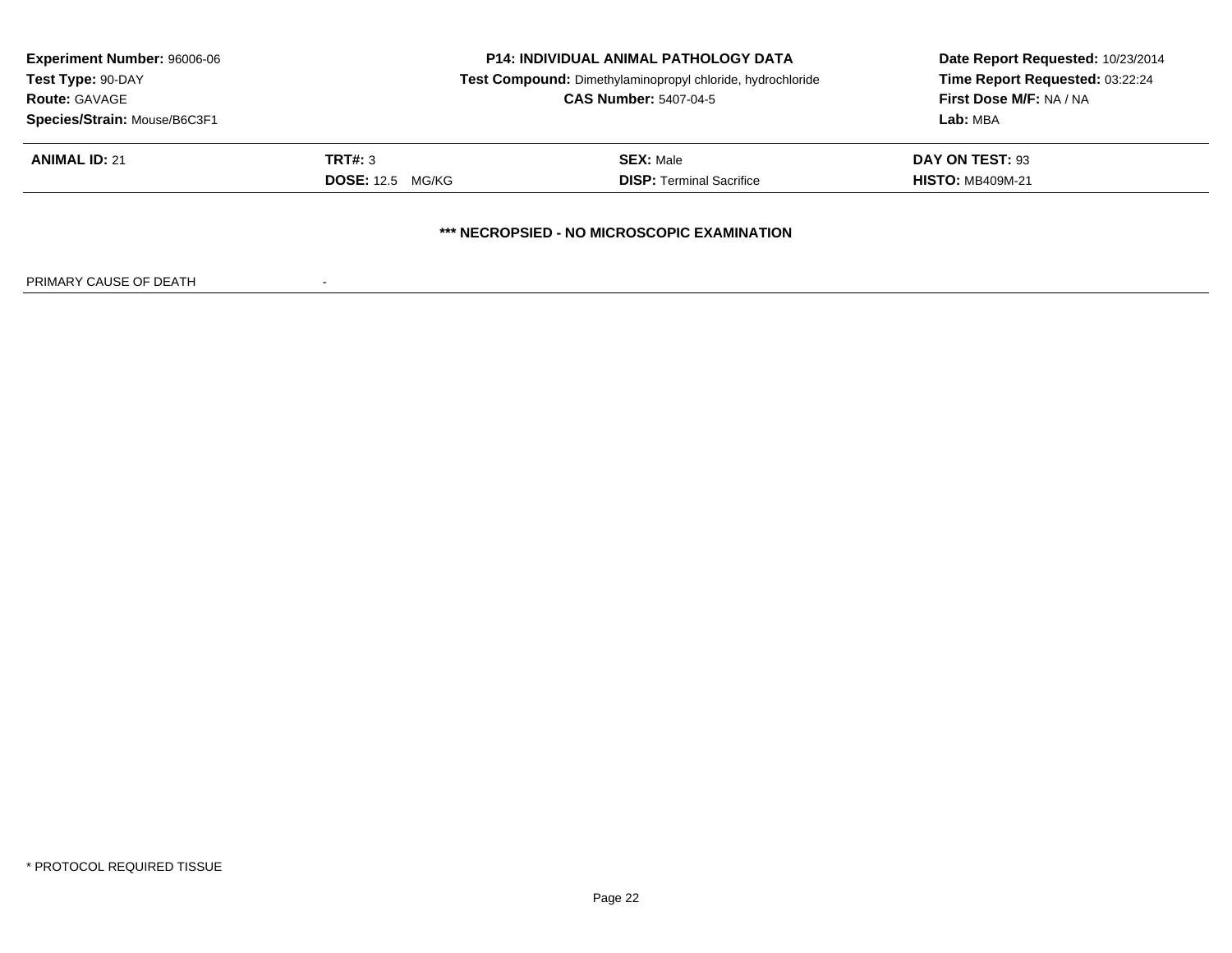| <b>Experiment Number: 96006-06</b><br>Test Type: 90-DAY | <b>P14: INDIVIDUAL ANIMAL PATHOLOGY DATA</b><br>Test Compound: Dimethylaminopropyl chloride, hydrochloride |                                             | Date Report Requested: 10/23/2014<br>Time Report Requested: 03:22:24 |
|---------------------------------------------------------|------------------------------------------------------------------------------------------------------------|---------------------------------------------|----------------------------------------------------------------------|
| <b>Route: GAVAGE</b>                                    | <b>CAS Number: 5407-04-5</b>                                                                               |                                             | First Dose M/F: NA / NA                                              |
| Species/Strain: Mouse/B6C3F1                            |                                                                                                            | Lab: MBA                                    |                                                                      |
| <b>ANIMAL ID: 22</b>                                    | TRT#: 3                                                                                                    | <b>SEX: Male</b>                            | DAY ON TEST: 93                                                      |
|                                                         | <b>DOSE:</b> 12.5 MG/KG                                                                                    | <b>DISP: Terminal Sacrifice</b>             | <b>HISTO: MB409M-22</b>                                              |
|                                                         |                                                                                                            | *** NECROPSIED - NO MICROSCOPIC EXAMINATION |                                                                      |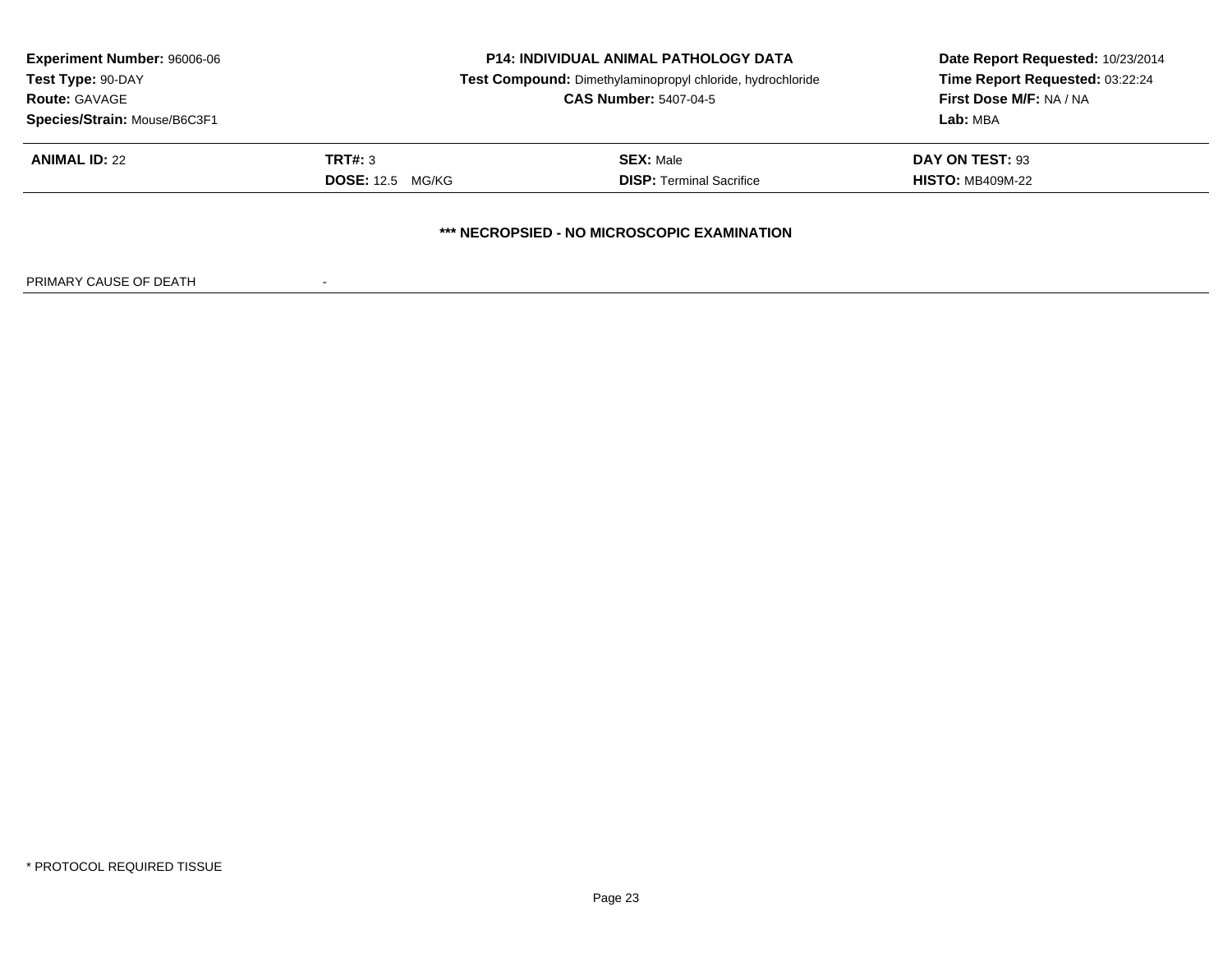| <b>Experiment Number: 96006-06</b><br>Test Type: 90-DAY | <b>P14: INDIVIDUAL ANIMAL PATHOLOGY DATA</b><br>Test Compound: Dimethylaminopropyl chloride, hydrochloride |                                 | Date Report Requested: 10/23/2014<br>Time Report Requested: 03:22:24 |  |  |
|---------------------------------------------------------|------------------------------------------------------------------------------------------------------------|---------------------------------|----------------------------------------------------------------------|--|--|
| <b>Route: GAVAGE</b>                                    |                                                                                                            | <b>CAS Number: 5407-04-5</b>    |                                                                      |  |  |
| Species/Strain: Mouse/B6C3F1                            |                                                                                                            | Lab: MBA                        |                                                                      |  |  |
| <b>ANIMAL ID: 23</b>                                    | TRT#: 3                                                                                                    | <b>SEX: Male</b>                | DAY ON TEST: 93                                                      |  |  |
|                                                         | <b>DOSE:</b> 12.5 MG/KG                                                                                    | <b>DISP: Terminal Sacrifice</b> | <b>HISTO: MB409M-23</b>                                              |  |  |
| *** NECROPSIED - NO MICROSCOPIC EXAMINATION             |                                                                                                            |                                 |                                                                      |  |  |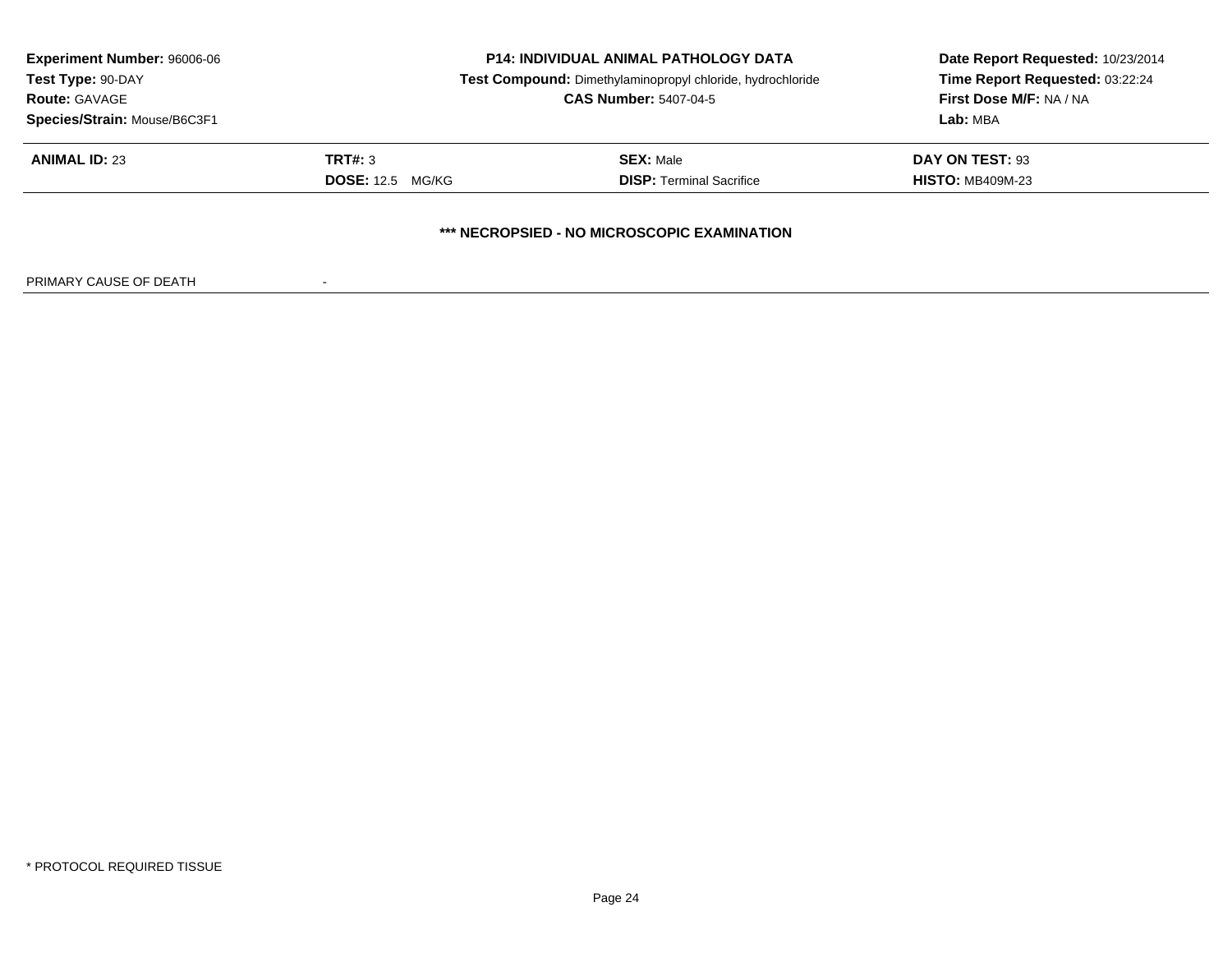| <b>Experiment Number: 96006-06</b>          | <b>P14: INDIVIDUAL ANIMAL PATHOLOGY DATA</b><br>Test Compound: Dimethylaminopropyl chloride, hydrochloride |                                 | Date Report Requested: 10/23/2014 |  |  |
|---------------------------------------------|------------------------------------------------------------------------------------------------------------|---------------------------------|-----------------------------------|--|--|
| Test Type: 90-DAY                           |                                                                                                            |                                 | Time Report Requested: 03:22:24   |  |  |
| <b>Route: GAVAGE</b>                        |                                                                                                            | <b>CAS Number: 5407-04-5</b>    |                                   |  |  |
| Species/Strain: Mouse/B6C3F1                |                                                                                                            | Lab: MBA                        |                                   |  |  |
| <b>ANIMAL ID: 24</b>                        | TRT#: 3                                                                                                    | <b>SEX: Male</b>                | DAY ON TEST: 93                   |  |  |
|                                             | <b>DOSE:</b> 12.5 MG/KG                                                                                    | <b>DISP: Terminal Sacrifice</b> | <b>HISTO: MB409M-24</b>           |  |  |
| *** NECROPSIED - NO MICROSCOPIC EXAMINATION |                                                                                                            |                                 |                                   |  |  |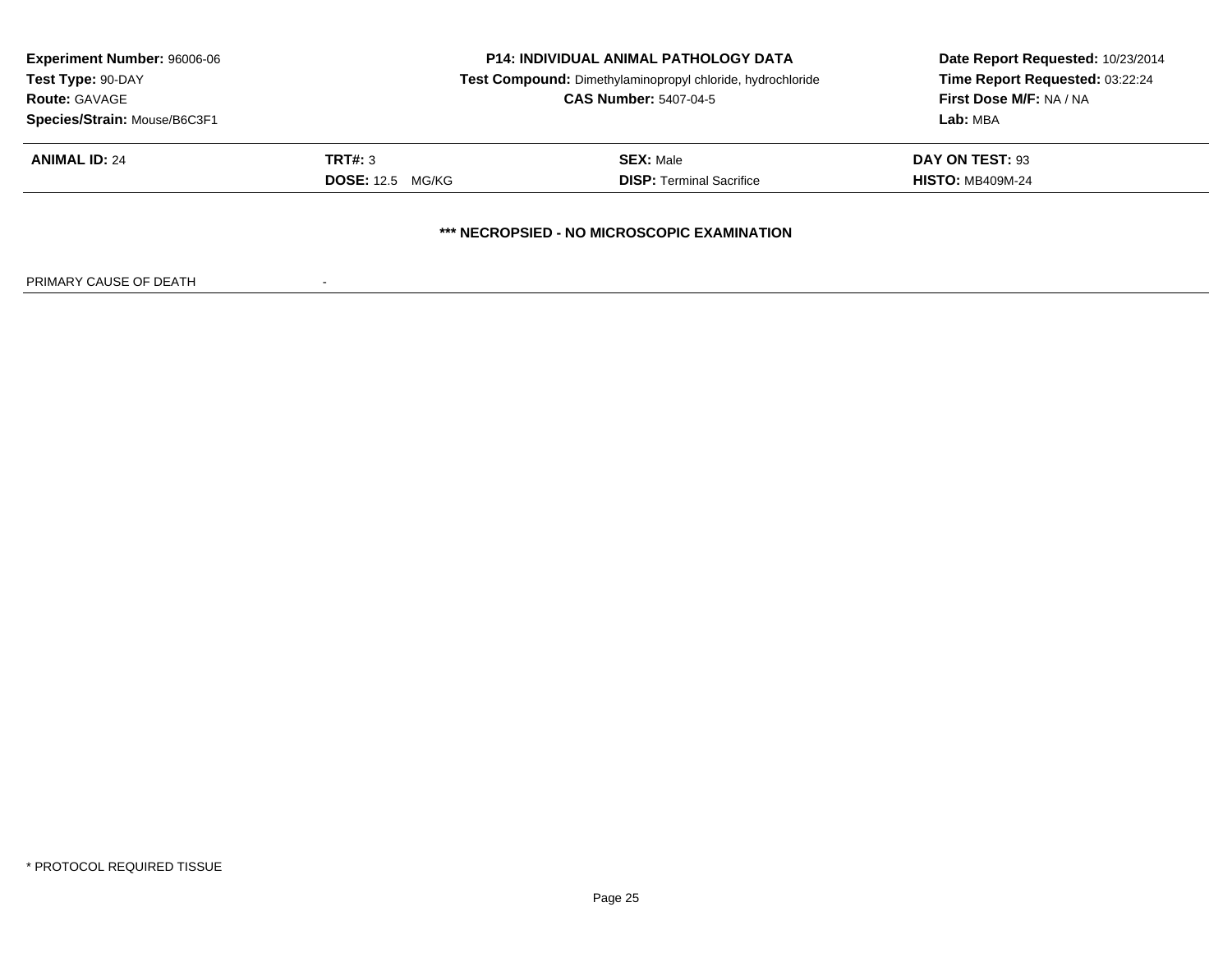| <b>Experiment Number: 96006-06</b>          | <b>P14: INDIVIDUAL ANIMAL PATHOLOGY DATA</b><br>Test Compound: Dimethylaminopropyl chloride, hydrochloride |                                 | Date Report Requested: 10/23/2014 |  |  |
|---------------------------------------------|------------------------------------------------------------------------------------------------------------|---------------------------------|-----------------------------------|--|--|
| Test Type: 90-DAY                           |                                                                                                            |                                 | Time Report Requested: 03:22:24   |  |  |
| <b>Route: GAVAGE</b>                        |                                                                                                            | <b>CAS Number: 5407-04-5</b>    |                                   |  |  |
| Species/Strain: Mouse/B6C3F1                |                                                                                                            | Lab: MBA                        |                                   |  |  |
| <b>ANIMAL ID: 25</b>                        | TRT#: 3                                                                                                    | <b>SEX: Male</b>                | DAY ON TEST: 93                   |  |  |
|                                             | <b>DOSE:</b> 12.5 MG/KG                                                                                    | <b>DISP: Terminal Sacrifice</b> | <b>HISTO: MB409M-25</b>           |  |  |
| *** NECROPSIED - NO MICROSCOPIC EXAMINATION |                                                                                                            |                                 |                                   |  |  |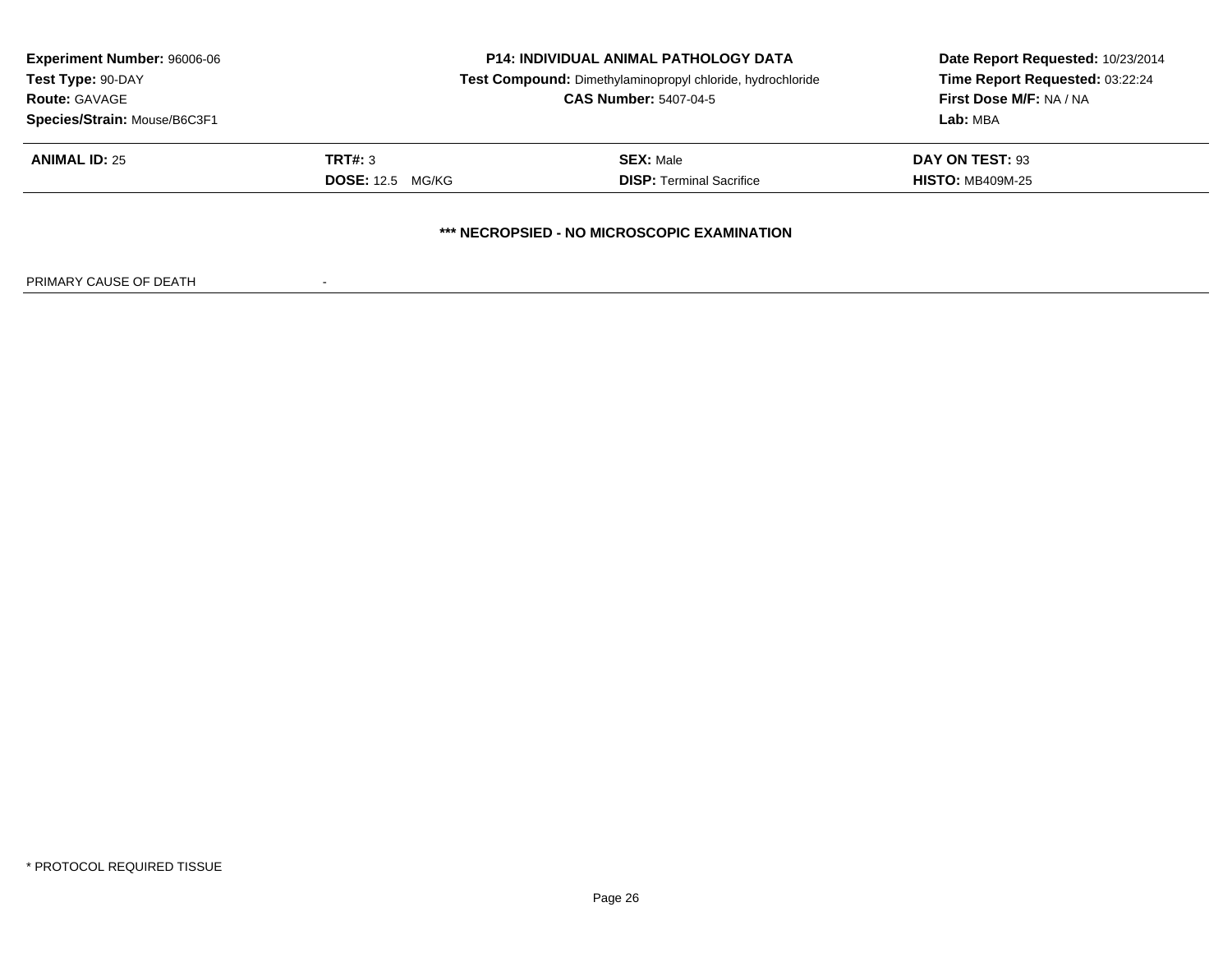| <b>Experiment Number: 96006-06</b>          | <b>P14: INDIVIDUAL ANIMAL PATHOLOGY DATA</b><br>Test Compound: Dimethylaminopropyl chloride, hydrochloride |                                 | Date Report Requested: 10/23/2014 |  |  |
|---------------------------------------------|------------------------------------------------------------------------------------------------------------|---------------------------------|-----------------------------------|--|--|
| Test Type: 90-DAY                           |                                                                                                            |                                 | Time Report Requested: 03:22:24   |  |  |
| <b>Route: GAVAGE</b>                        | <b>CAS Number: 5407-04-5</b>                                                                               |                                 | First Dose M/F: NA / NA           |  |  |
| Species/Strain: Mouse/B6C3F1                |                                                                                                            | Lab: MBA                        |                                   |  |  |
| <b>ANIMAL ID: 26</b>                        | TRT#: 3                                                                                                    | <b>SEX: Male</b>                | DAY ON TEST: 93                   |  |  |
|                                             | <b>DOSE:</b> 12.5 MG/KG                                                                                    | <b>DISP: Terminal Sacrifice</b> | <b>HISTO: MB409M-26</b>           |  |  |
| *** NECROPSIED - NO MICROSCOPIC EXAMINATION |                                                                                                            |                                 |                                   |  |  |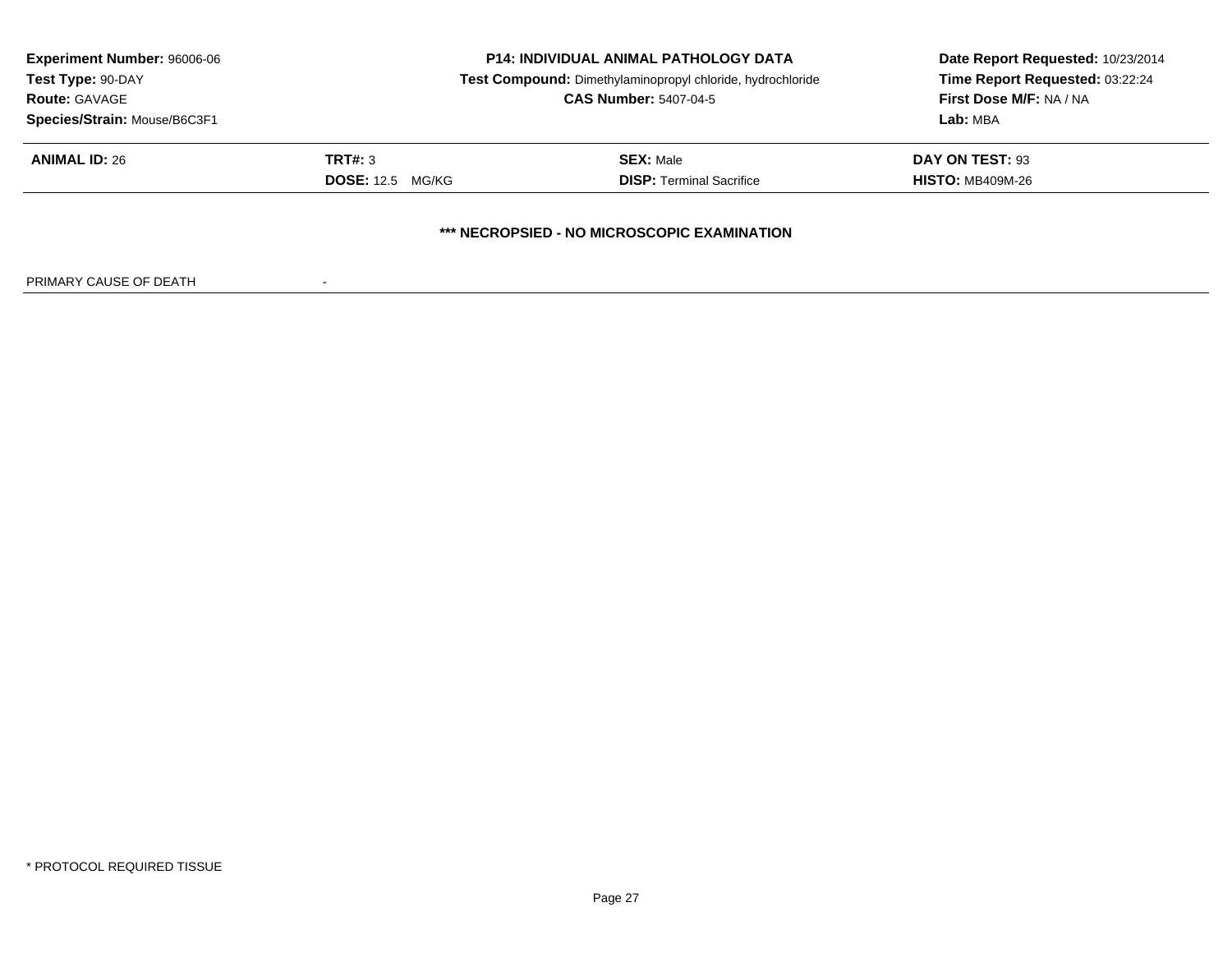| <b>Experiment Number: 96006-06</b><br>Test Type: 90-DAY<br><b>Route: GAVAGE</b> | <b>P14: INDIVIDUAL ANIMAL PATHOLOGY DATA</b><br>Test Compound: Dimethylaminopropyl chloride, hydrochloride<br><b>CAS Number: 5407-04-5</b> |                                 | Date Report Requested: 10/23/2014<br>Time Report Requested: 03:22:24<br>First Dose M/F: NA / NA |  |  |
|---------------------------------------------------------------------------------|--------------------------------------------------------------------------------------------------------------------------------------------|---------------------------------|-------------------------------------------------------------------------------------------------|--|--|
| Species/Strain: Mouse/B6C3F1                                                    |                                                                                                                                            |                                 | Lab: MBA                                                                                        |  |  |
| <b>ANIMAL ID: 27</b>                                                            | TRT#: 3                                                                                                                                    | <b>SEX: Male</b>                | DAY ON TEST: 93                                                                                 |  |  |
|                                                                                 | <b>DOSE:</b> 12.5 MG/KG                                                                                                                    | <b>DISP: Terminal Sacrifice</b> | <b>HISTO: MB409M-27</b>                                                                         |  |  |
| *** NECROPSIED - NO MICROSCOPIC EXAMINATION                                     |                                                                                                                                            |                                 |                                                                                                 |  |  |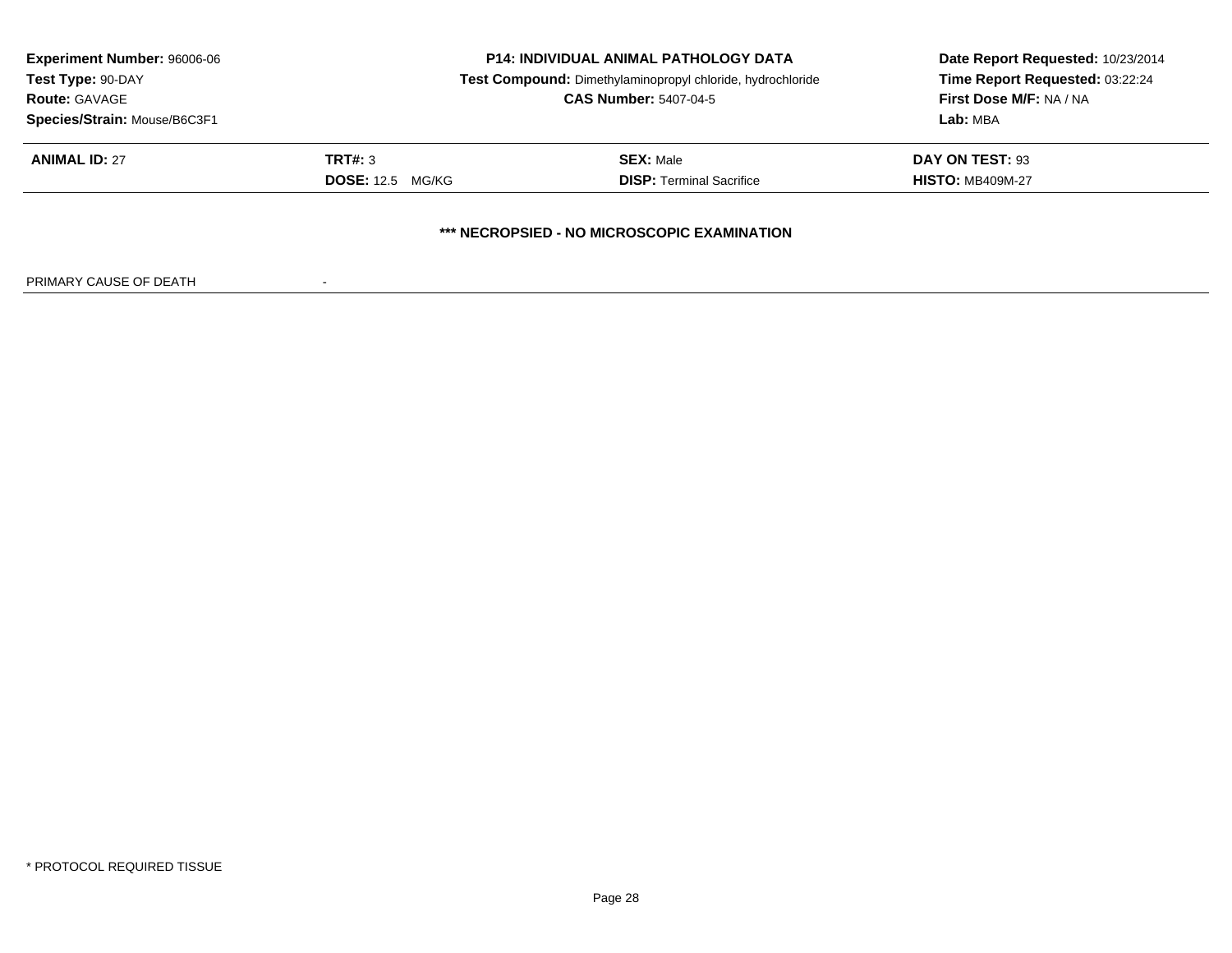| <b>Experiment Number: 96006-06</b><br>Test Type: 90-DAY | <b>P14: INDIVIDUAL ANIMAL PATHOLOGY DATA</b><br>Test Compound: Dimethylaminopropyl chloride, hydrochloride |                                             | Date Report Requested: 10/23/2014<br>Time Report Requested: 03:22:24 |
|---------------------------------------------------------|------------------------------------------------------------------------------------------------------------|---------------------------------------------|----------------------------------------------------------------------|
| <b>Route: GAVAGE</b><br>Species/Strain: Mouse/B6C3F1    | <b>CAS Number: 5407-04-5</b>                                                                               |                                             | <b>First Dose M/F: NA / NA</b><br>Lab: MBA                           |
| <b>ANIMAL ID: 28</b>                                    | TRT#: 3                                                                                                    | <b>SEX: Male</b>                            | <b>DAY ON TEST: 93</b>                                               |
|                                                         | <b>DOSE:</b> 12.5 MG/KG                                                                                    | <b>DISP: Terminal Sacrifice</b>             | <b>HISTO: MB409M-28</b>                                              |
|                                                         |                                                                                                            | *** NECROPSIED - NO MICROSCOPIC EXAMINATION |                                                                      |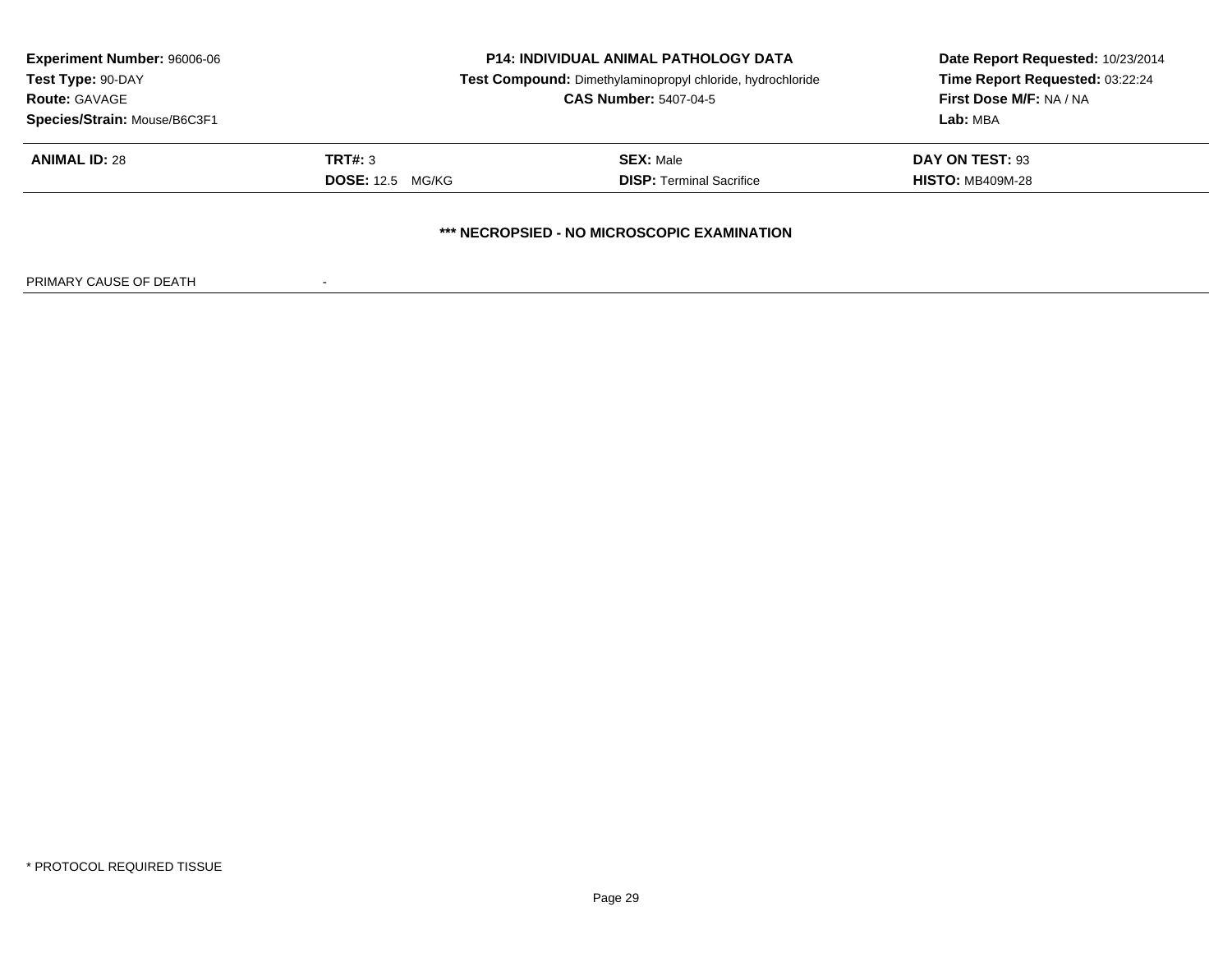| <b>Experiment Number: 96006-06</b><br>Test Type: 90-DAY | <b>P14: INDIVIDUAL ANIMAL PATHOLOGY DATA</b><br>Test Compound: Dimethylaminopropyl chloride, hydrochloride |                                 | Date Report Requested: 10/23/2014<br>Time Report Requested: 03:22:24 |  |  |
|---------------------------------------------------------|------------------------------------------------------------------------------------------------------------|---------------------------------|----------------------------------------------------------------------|--|--|
| <b>Route: GAVAGE</b>                                    | <b>CAS Number: 5407-04-5</b>                                                                               |                                 | First Dose M/F: NA / NA                                              |  |  |
| Species/Strain: Mouse/B6C3F1                            |                                                                                                            | Lab: MBA                        |                                                                      |  |  |
| <b>ANIMAL ID: 29</b>                                    | TRT#: 3                                                                                                    | <b>SEX: Male</b>                | DAY ON TEST: 93                                                      |  |  |
|                                                         | <b>DOSE:</b> 12.5 MG/KG                                                                                    | <b>DISP: Terminal Sacrifice</b> | <b>HISTO: MB409M-29</b>                                              |  |  |
| *** NECROPSIED - NO MICROSCOPIC EXAMINATION             |                                                                                                            |                                 |                                                                      |  |  |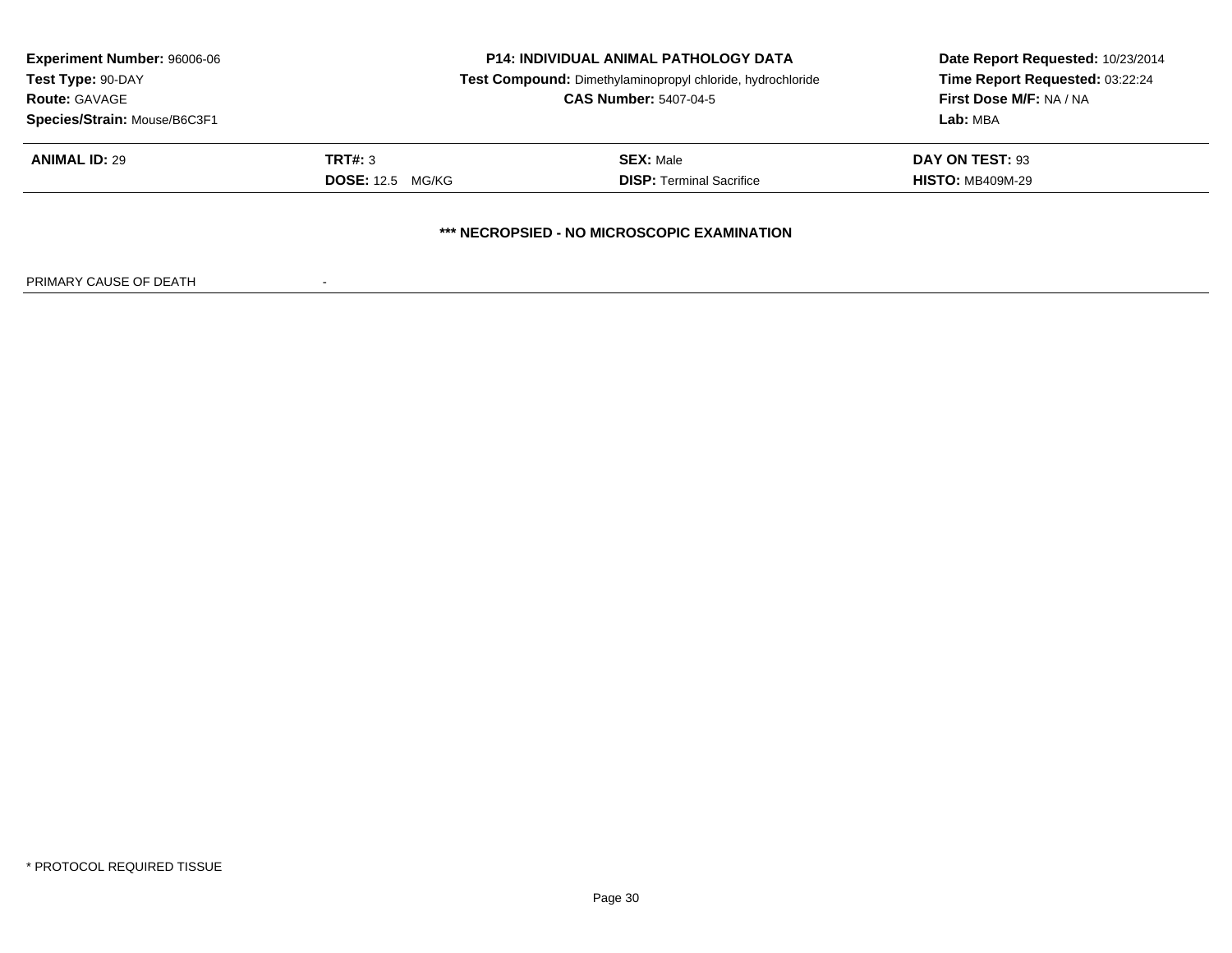| <b>Experiment Number: 96006-06</b>          | <b>P14: INDIVIDUAL ANIMAL PATHOLOGY DATA</b><br>Test Compound: Dimethylaminopropyl chloride, hydrochloride |                                 | Date Report Requested: 10/23/2014 |  |  |
|---------------------------------------------|------------------------------------------------------------------------------------------------------------|---------------------------------|-----------------------------------|--|--|
| Test Type: 90-DAY                           |                                                                                                            |                                 | Time Report Requested: 03:22:24   |  |  |
| <b>Route: GAVAGE</b>                        | <b>CAS Number: 5407-04-5</b>                                                                               |                                 | First Dose M/F: NA / NA           |  |  |
| Species/Strain: Mouse/B6C3F1                |                                                                                                            | Lab: MBA                        |                                   |  |  |
| <b>ANIMAL ID: 30</b>                        | TRT#: 3                                                                                                    | <b>SEX: Male</b>                | DAY ON TEST: 93                   |  |  |
|                                             | <b>DOSE:</b> 12.5 MG/KG                                                                                    | <b>DISP: Terminal Sacrifice</b> | <b>HISTO: MB409M-30</b>           |  |  |
| *** NECROPSIED - NO MICROSCOPIC EXAMINATION |                                                                                                            |                                 |                                   |  |  |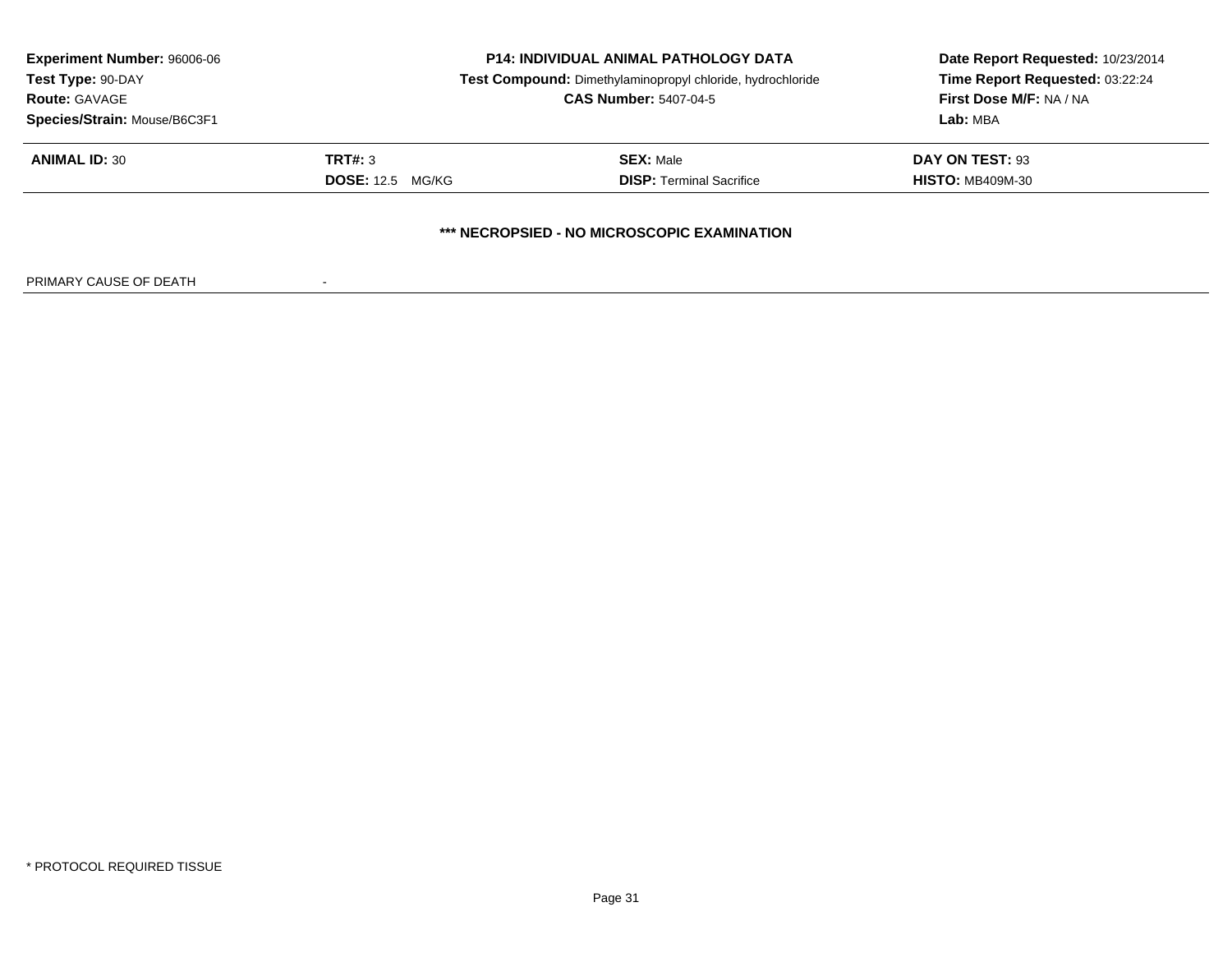| <b>Experiment Number: 96006-06</b> | <b>P14: INDIVIDUAL ANIMAL PATHOLOGY DATA</b> |                                                            | Date Report Requested: 10/23/2014 |
|------------------------------------|----------------------------------------------|------------------------------------------------------------|-----------------------------------|
| Test Type: 90-DAY                  |                                              | Test Compound: Dimethylaminopropyl chloride, hydrochloride | Time Report Requested: 03:22:24   |
| <b>Route: GAVAGE</b>               | <b>CAS Number: 5407-04-5</b>                 |                                                            | <b>First Dose M/F: NA / NA</b>    |
| Species/Strain: Mouse/B6C3F1       |                                              |                                                            | Lab: MBA                          |
| <b>ANIMAL ID: 31</b>               | <b>TRT#: 4</b>                               | <b>SEX: Male</b>                                           | DAY ON TEST: 93                   |
|                                    | DOSE: 25 MG/KG                               | <b>DISP: Terminal Sacrifice</b>                            | <b>HISTO: MB409M-31</b>           |
|                                    |                                              | *** NECROPSIED - NO MICROSCOPIC EXAMINATION                |                                   |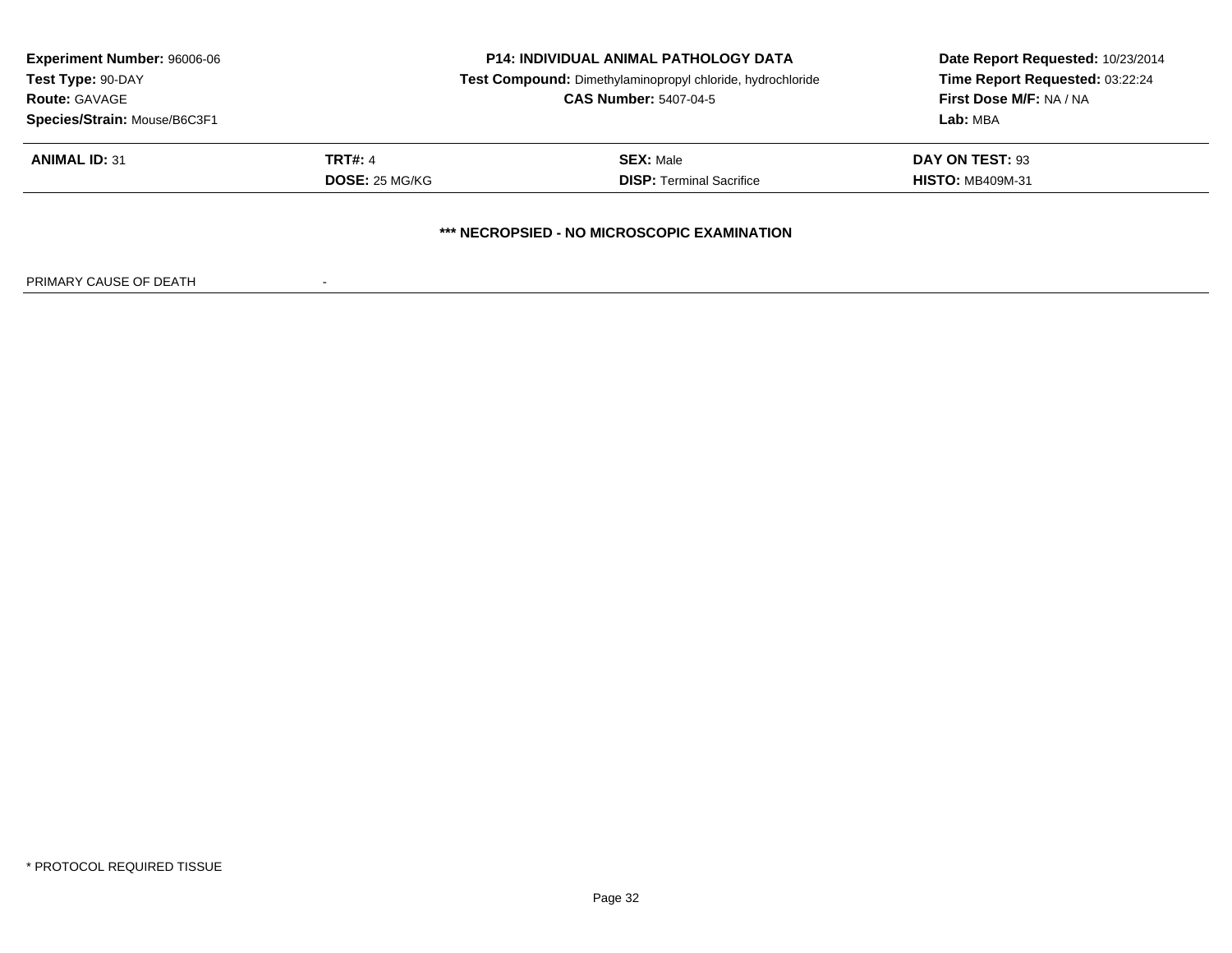| <b>Experiment Number: 96006-06</b>          | <b>P14: INDIVIDUAL ANIMAL PATHOLOGY DATA</b><br>Test Compound: Dimethylaminopropyl chloride, hydrochloride |                                 | Date Report Requested: 10/23/2014 |  |  |  |
|---------------------------------------------|------------------------------------------------------------------------------------------------------------|---------------------------------|-----------------------------------|--|--|--|
| Test Type: 90-DAY                           |                                                                                                            |                                 | Time Report Requested: 03:22:24   |  |  |  |
| <b>Route: GAVAGE</b>                        |                                                                                                            | <b>CAS Number: 5407-04-5</b>    | First Dose M/F: NA / NA           |  |  |  |
| Species/Strain: Mouse/B6C3F1                |                                                                                                            |                                 | Lab: MBA                          |  |  |  |
| <b>ANIMAL ID: 32</b>                        | <b>TRT#: 4</b>                                                                                             | <b>SEX: Male</b>                | DAY ON TEST: 93                   |  |  |  |
|                                             | <b>DOSE: 25 MG/KG</b>                                                                                      | <b>DISP: Terminal Sacrifice</b> | <b>HISTO: MB409M-32</b>           |  |  |  |
| *** NECROPSIED - NO MICROSCOPIC EXAMINATION |                                                                                                            |                                 |                                   |  |  |  |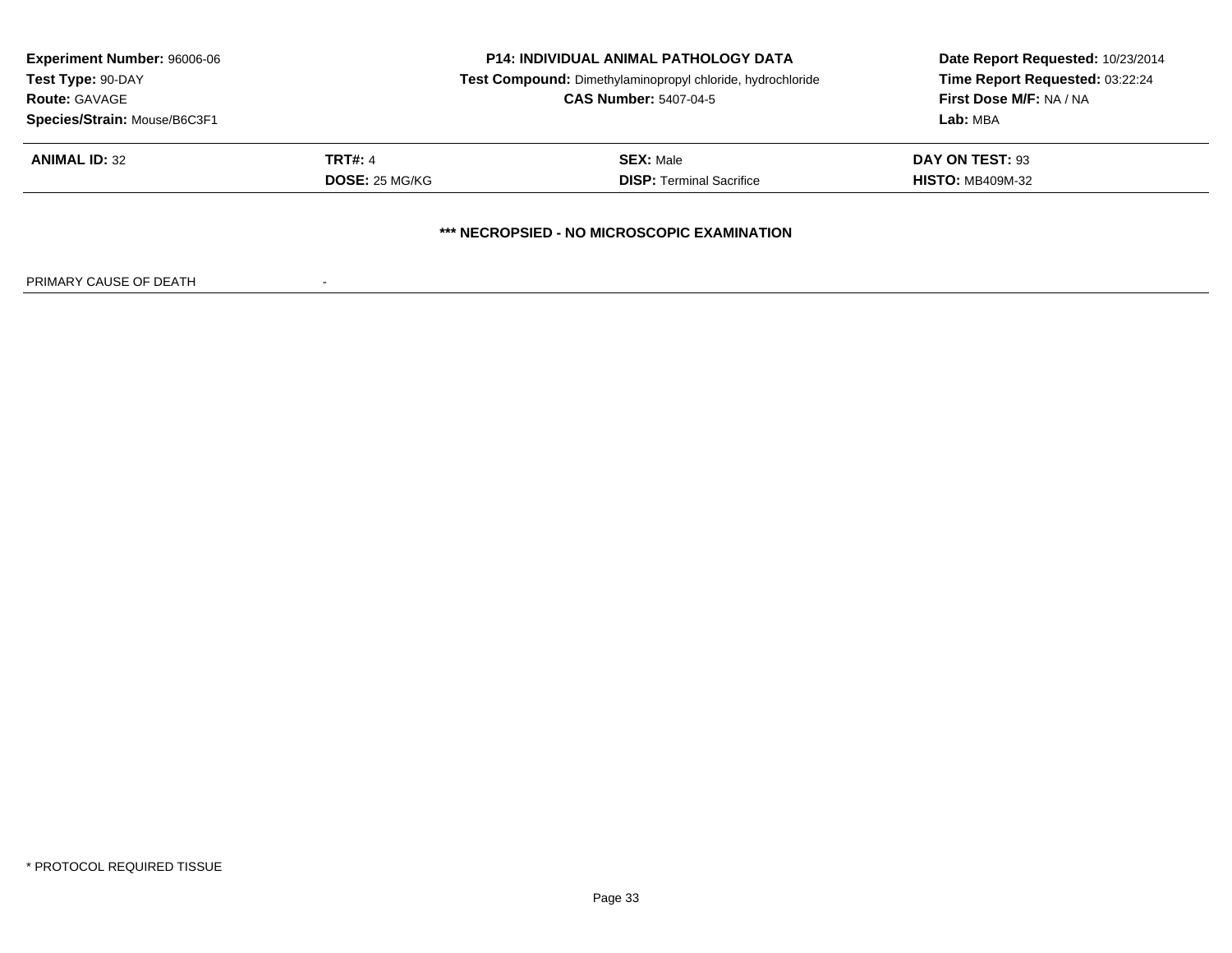| <b>Experiment Number: 96006-06</b><br>Test Type: 90-DAY<br><b>Route: GAVAGE</b> | <b>P14: INDIVIDUAL ANIMAL PATHOLOGY DATA</b><br>Test Compound: Dimethylaminopropyl chloride, hydrochloride<br><b>CAS Number: 5407-04-5</b> |                                 | Date Report Requested: 10/23/2014<br>Time Report Requested: 03:22:24<br>First Dose M/F: NA / NA |  |  |  |
|---------------------------------------------------------------------------------|--------------------------------------------------------------------------------------------------------------------------------------------|---------------------------------|-------------------------------------------------------------------------------------------------|--|--|--|
| Species/Strain: Mouse/B6C3F1                                                    |                                                                                                                                            |                                 | Lab: MBA                                                                                        |  |  |  |
| <b>ANIMAL ID: 33</b>                                                            | <b>TRT#: 4</b>                                                                                                                             | <b>SEX: Male</b>                | DAY ON TEST: 93                                                                                 |  |  |  |
|                                                                                 | <b>DOSE: 25 MG/KG</b>                                                                                                                      | <b>DISP: Terminal Sacrifice</b> | <b>HISTO: MB409M-33</b>                                                                         |  |  |  |
| *** NECROPSIED - NO MICROSCOPIC EXAMINATION                                     |                                                                                                                                            |                                 |                                                                                                 |  |  |  |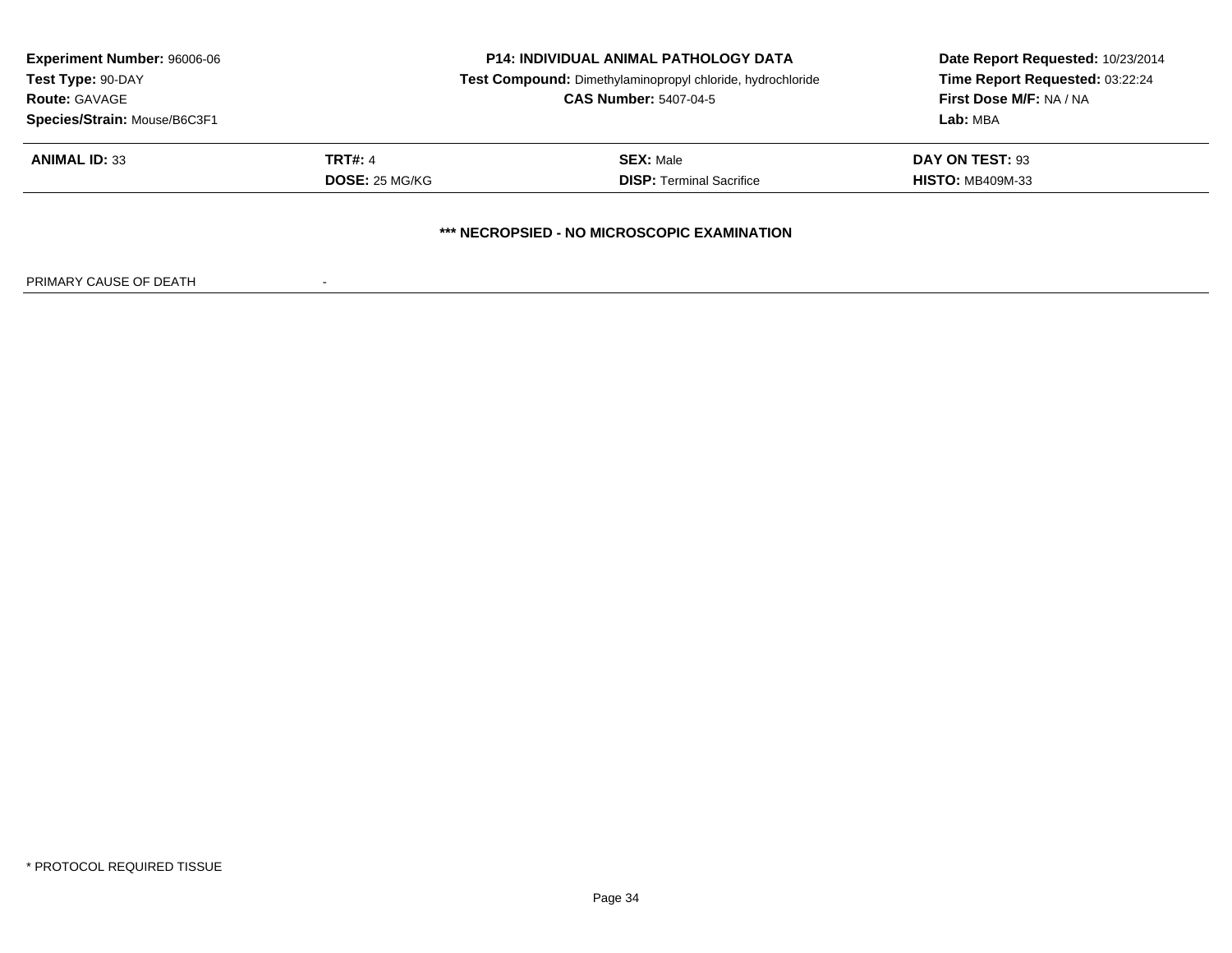| <b>Experiment Number: 96006-06</b>          | <b>P14: INDIVIDUAL ANIMAL PATHOLOGY DATA</b><br>Test Compound: Dimethylaminopropyl chloride, hydrochloride |                                 | Date Report Requested: 10/23/2014 |  |  |
|---------------------------------------------|------------------------------------------------------------------------------------------------------------|---------------------------------|-----------------------------------|--|--|
| Test Type: 90-DAY                           |                                                                                                            |                                 | Time Report Requested: 03:22:24   |  |  |
| <b>Route: GAVAGE</b>                        |                                                                                                            | <b>CAS Number: 5407-04-5</b>    | First Dose M/F: NA / NA           |  |  |
| Species/Strain: Mouse/B6C3F1                |                                                                                                            |                                 | Lab: MBA                          |  |  |
| <b>ANIMAL ID: 34</b>                        | <b>TRT#: 4</b>                                                                                             | <b>SEX: Male</b>                | DAY ON TEST: 93                   |  |  |
|                                             | <b>DOSE: 25 MG/KG</b>                                                                                      | <b>DISP: Terminal Sacrifice</b> | <b>HISTO: MB409M-34</b>           |  |  |
| *** NECROPSIED - NO MICROSCOPIC EXAMINATION |                                                                                                            |                                 |                                   |  |  |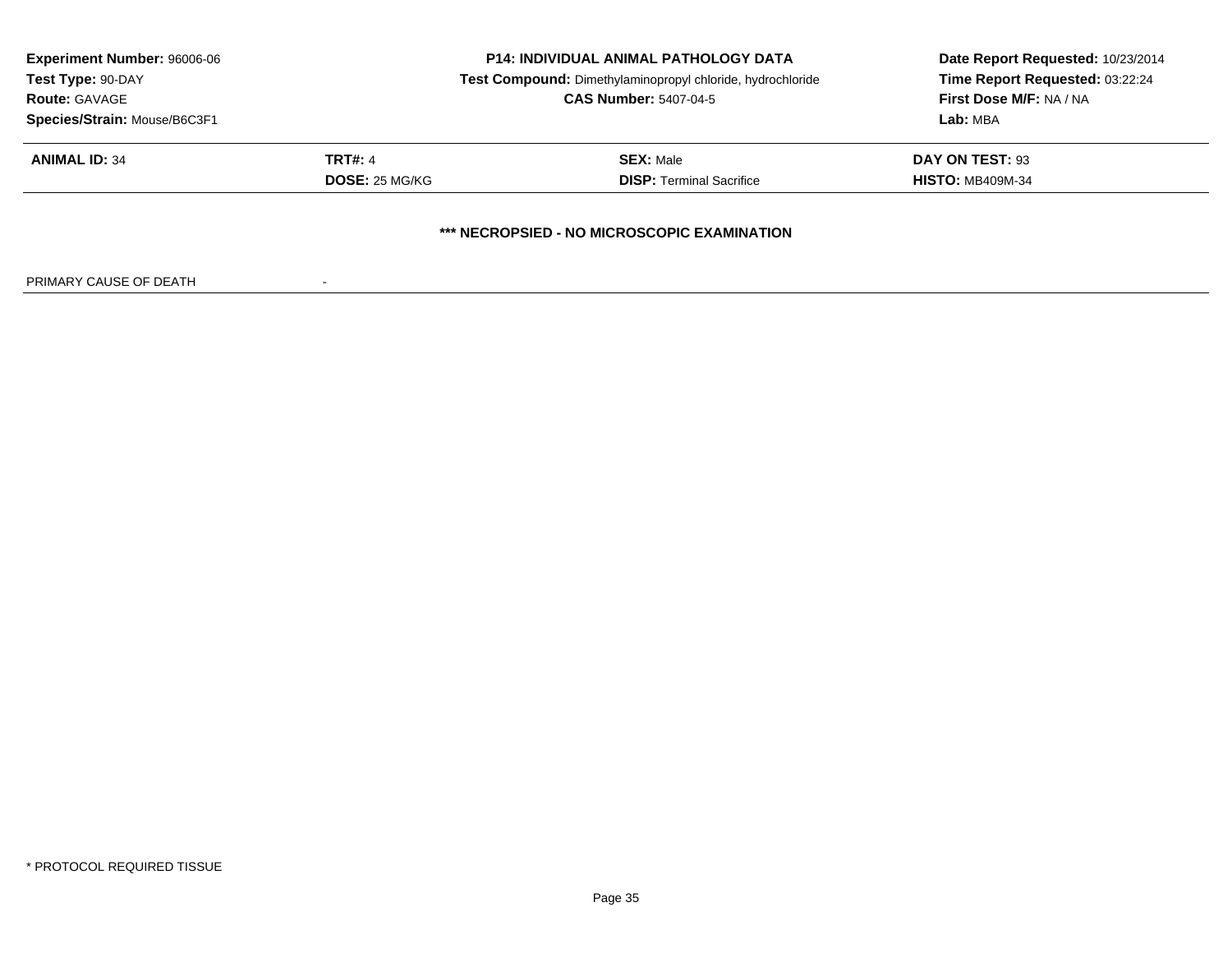| <b>Experiment Number: 96006-06</b>          |                       | <b>P14: INDIVIDUAL ANIMAL PATHOLOGY DATA</b>               | Date Report Requested: 10/23/2014 |
|---------------------------------------------|-----------------------|------------------------------------------------------------|-----------------------------------|
| Test Type: 90-DAY                           |                       | Test Compound: Dimethylaminopropyl chloride, hydrochloride | Time Report Requested: 03:22:24   |
| <b>Route: GAVAGE</b>                        |                       | <b>CAS Number: 5407-04-5</b>                               | First Dose M/F: NA / NA           |
| Species/Strain: Mouse/B6C3F1                |                       |                                                            | Lab: MBA                          |
| <b>ANIMAL ID: 35</b>                        | <b>TRT#: 4</b>        | <b>SEX: Male</b>                                           | DAY ON TEST: 93                   |
|                                             | <b>DOSE: 25 MG/KG</b> | <b>DISP: Terminal Sacrifice</b>                            | <b>HISTO: MB409M-35</b>           |
| *** NECROPSIED - NO MICROSCOPIC EXAMINATION |                       |                                                            |                                   |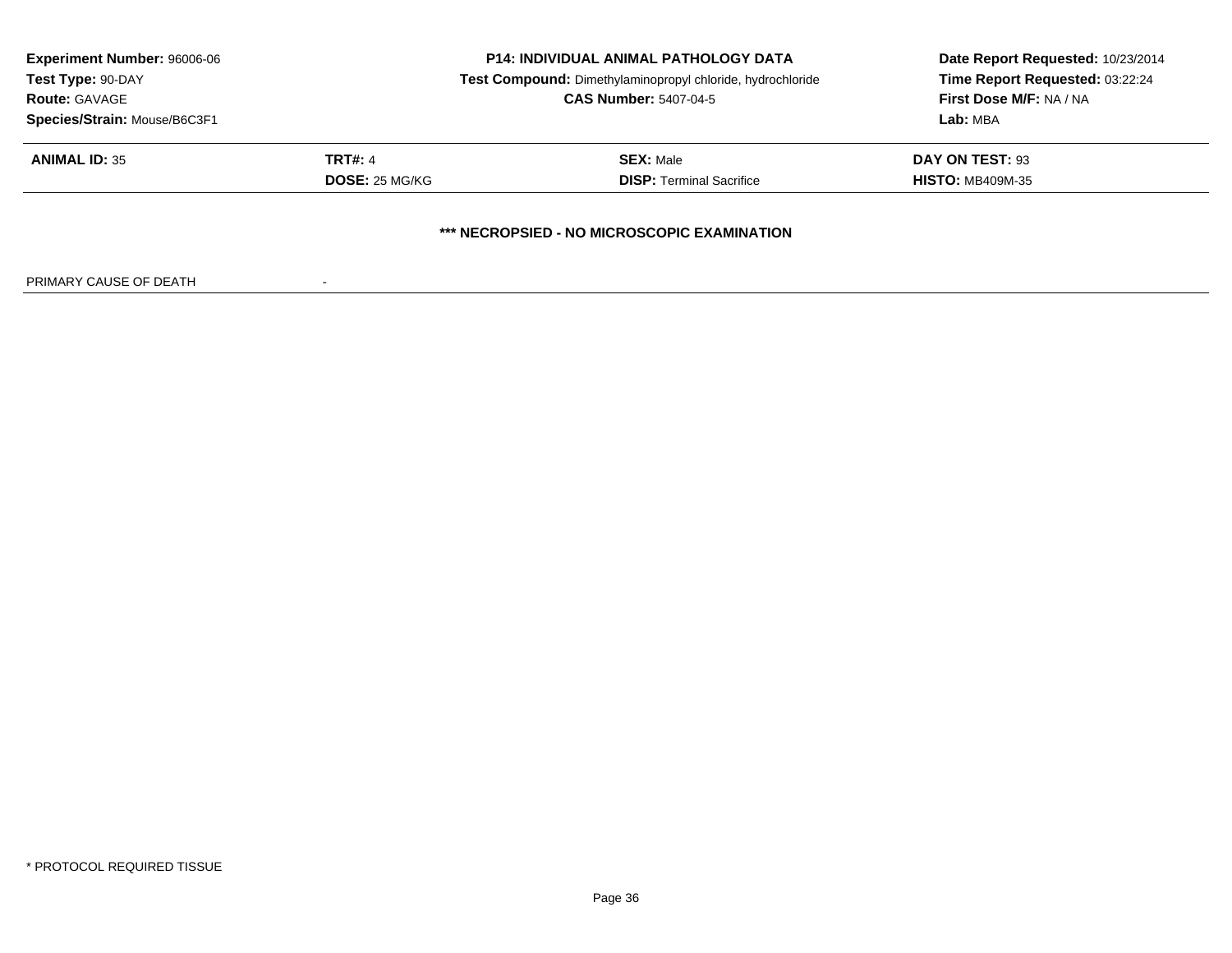| <b>Experiment Number: 96006-06</b> | <b>P14: INDIVIDUAL ANIMAL PATHOLOGY DATA</b> |                                                            | Date Report Requested: 10/23/2014 |
|------------------------------------|----------------------------------------------|------------------------------------------------------------|-----------------------------------|
| Test Type: 90-DAY                  |                                              | Test Compound: Dimethylaminopropyl chloride, hydrochloride | Time Report Requested: 03:22:24   |
| <b>Route: GAVAGE</b>               |                                              | <b>CAS Number: 5407-04-5</b>                               | First Dose M/F: NA / NA           |
| Species/Strain: Mouse/B6C3F1       |                                              |                                                            | Lab: MBA                          |
| <b>ANIMAL ID: 36</b>               | <b>TRT#: 4</b>                               | <b>SEX: Male</b>                                           | DAY ON TEST: 93                   |
|                                    | <b>DOSE: 25 MG/KG</b>                        | <b>DISP: Terminal Sacrifice</b>                            | <b>HISTO: MB409M-36</b>           |
|                                    |                                              | *** NECROPSIED - NO MICROSCOPIC EXAMINATION                |                                   |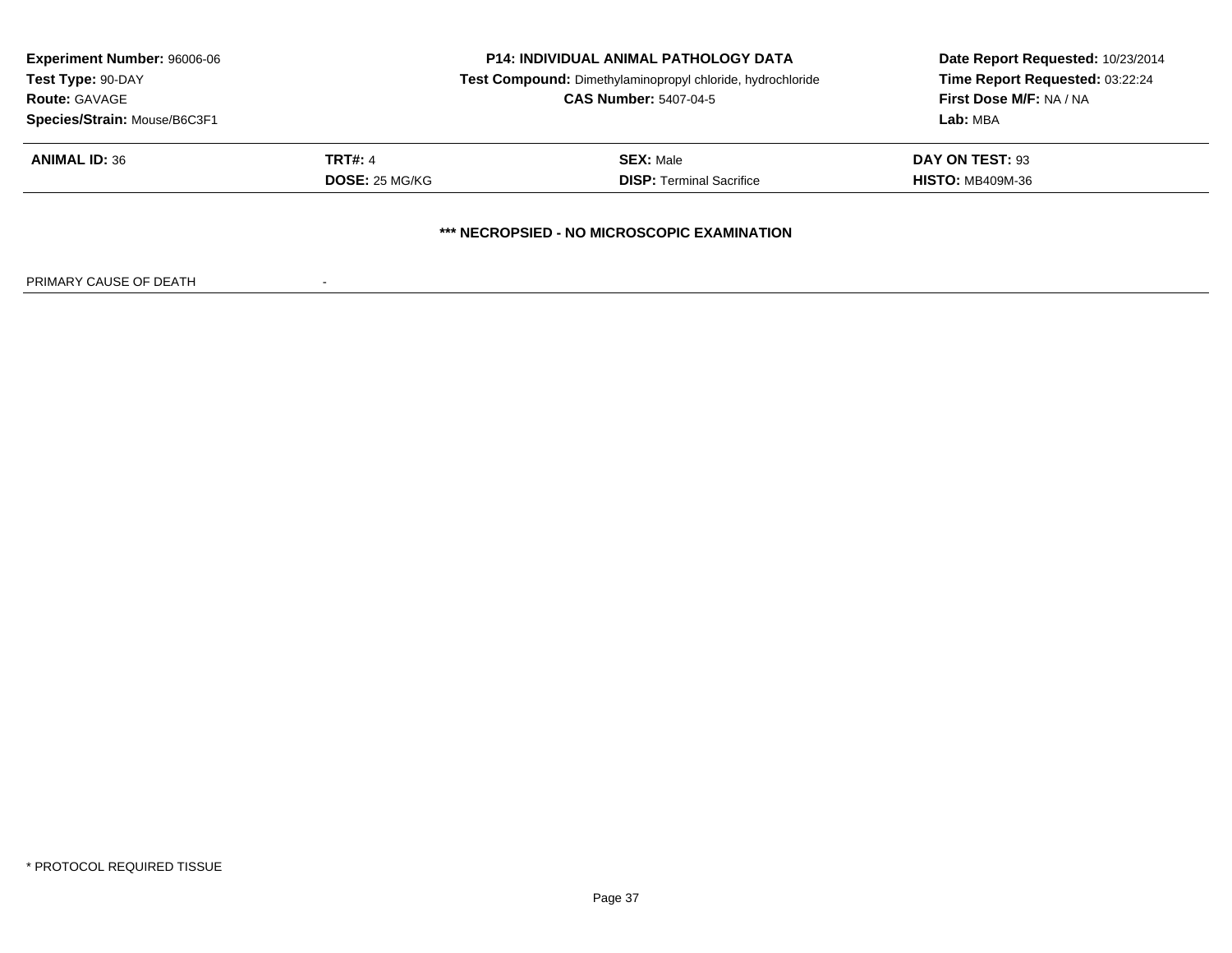| <b>Experiment Number: 96006-06</b> | <b>P14: INDIVIDUAL ANIMAL PATHOLOGY DATA</b> |                                                            | Date Report Requested: 10/23/2014 |
|------------------------------------|----------------------------------------------|------------------------------------------------------------|-----------------------------------|
| Test Type: 90-DAY                  |                                              | Test Compound: Dimethylaminopropyl chloride, hydrochloride | Time Report Requested: 03:22:24   |
| <b>Route: GAVAGE</b>               |                                              | <b>CAS Number: 5407-04-5</b>                               | <b>First Dose M/F: NA / NA</b>    |
| Species/Strain: Mouse/B6C3F1       |                                              |                                                            | Lab: MBA                          |
| <b>ANIMAL ID: 37</b>               | <b>TRT#: 4</b>                               | <b>SEX: Male</b>                                           | DAY ON TEST: 93                   |
|                                    | DOSE: 25 MG/KG                               | <b>DISP:</b> Terminal Sacrifice                            | <b>HISTO: MB409M-37</b>           |
|                                    |                                              | *** NECROPSIED - NO MICROSCOPIC EXAMINATION                |                                   |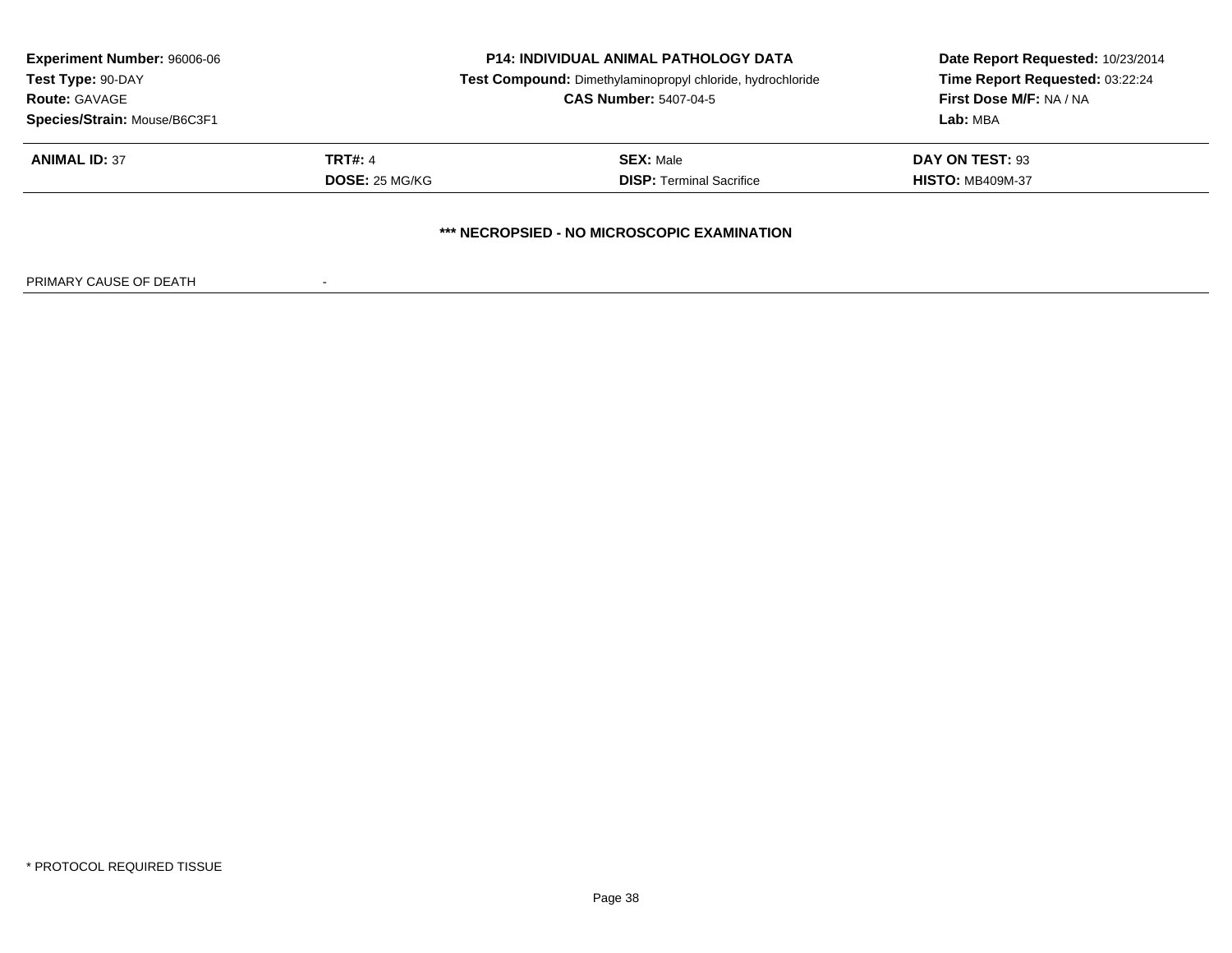| <b>Experiment Number: 96006-06</b> | <b>P14: INDIVIDUAL ANIMAL PATHOLOGY DATA</b> |                                                            | Date Report Requested: 10/23/2014 |
|------------------------------------|----------------------------------------------|------------------------------------------------------------|-----------------------------------|
| Test Type: 90-DAY                  |                                              | Test Compound: Dimethylaminopropyl chloride, hydrochloride | Time Report Requested: 03:22:24   |
| <b>Route: GAVAGE</b>               |                                              | <b>CAS Number: 5407-04-5</b>                               | First Dose M/F: NA / NA           |
| Species/Strain: Mouse/B6C3F1       |                                              |                                                            | Lab: MBA                          |
| <b>ANIMAL ID: 38</b>               | <b>TRT#: 4</b>                               | <b>SEX: Male</b>                                           | DAY ON TEST: 93                   |
|                                    | <b>DOSE: 25 MG/KG</b>                        | <b>DISP: Terminal Sacrifice</b>                            | <b>HISTO: MB409M-38</b>           |
|                                    |                                              | *** NECROPSIED - NO MICROSCOPIC EXAMINATION                |                                   |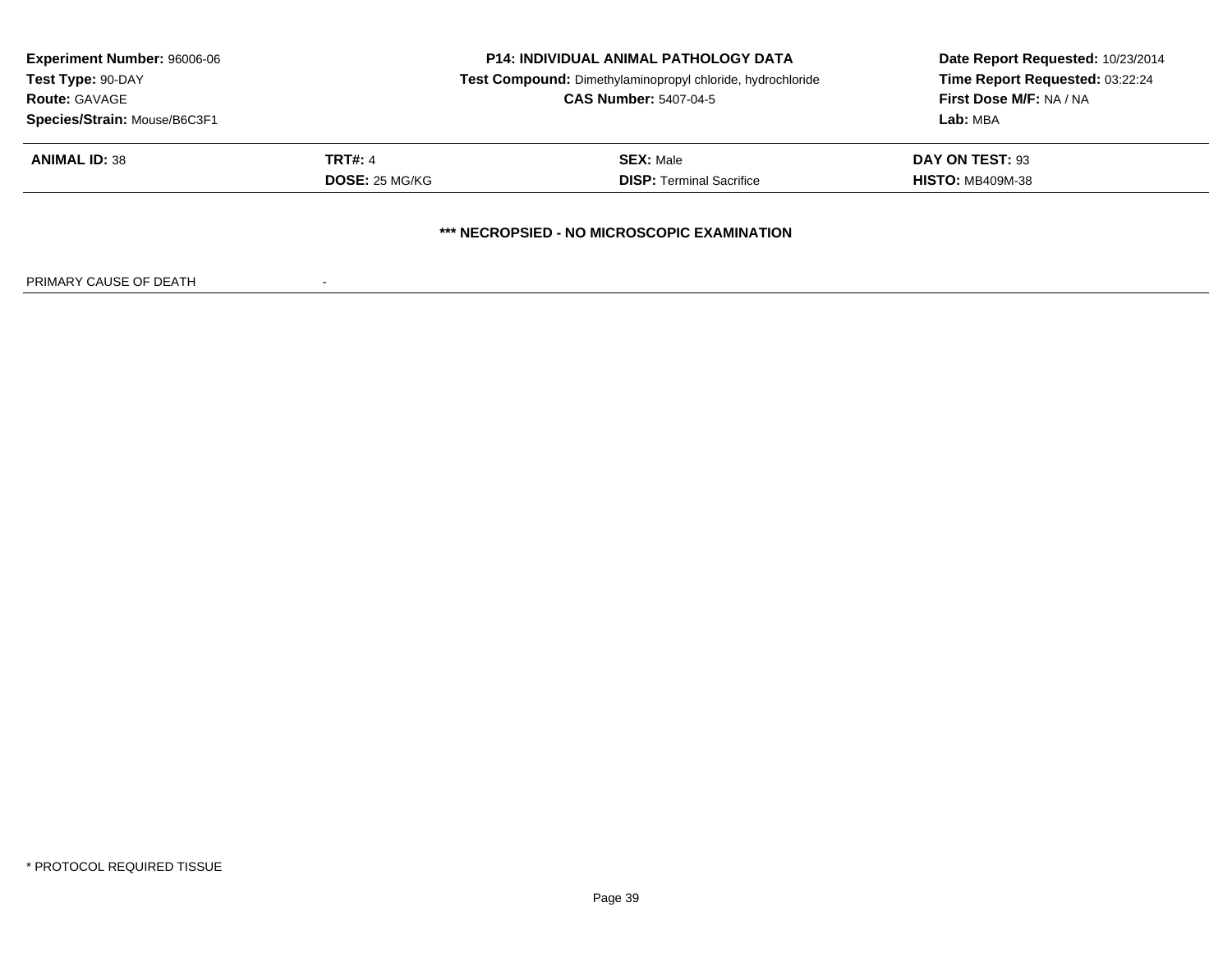| <b>Experiment Number: 96006-06</b> | <b>P14: INDIVIDUAL ANIMAL PATHOLOGY DATA</b> |                                                            | Date Report Requested: 10/23/2014 |
|------------------------------------|----------------------------------------------|------------------------------------------------------------|-----------------------------------|
| Test Type: 90-DAY                  |                                              | Test Compound: Dimethylaminopropyl chloride, hydrochloride | Time Report Requested: 03:22:24   |
| <b>Route: GAVAGE</b>               |                                              | <b>CAS Number: 5407-04-5</b>                               | First Dose M/F: NA / NA           |
| Species/Strain: Mouse/B6C3F1       |                                              |                                                            | Lab: MBA                          |
| <b>ANIMAL ID: 39</b>               | <b>TRT#: 4</b>                               | <b>SEX: Male</b>                                           | DAY ON TEST: 93                   |
|                                    | <b>DOSE: 25 MG/KG</b>                        | <b>DISP: Terminal Sacrifice</b>                            | <b>HISTO: MB409M-39</b>           |
|                                    |                                              | *** NECROPSIED - NO MICROSCOPIC EXAMINATION                |                                   |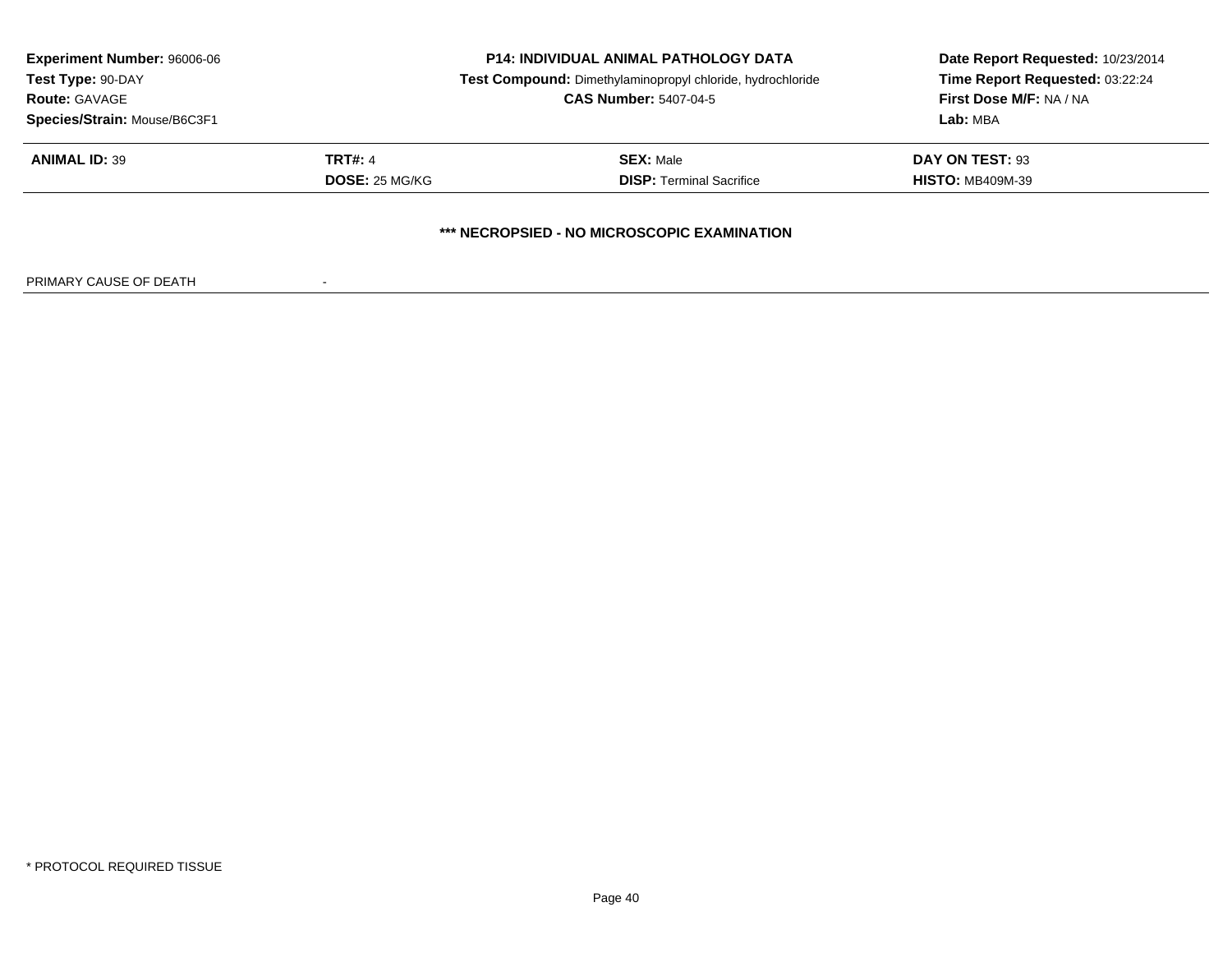| <b>Experiment Number: 96006-06</b> |                | <b>P14: INDIVIDUAL ANIMAL PATHOLOGY DATA</b>               | Date Report Requested: 10/23/2014 |
|------------------------------------|----------------|------------------------------------------------------------|-----------------------------------|
| Test Type: 90-DAY                  |                | Test Compound: Dimethylaminopropyl chloride, hydrochloride | Time Report Requested: 03:22:24   |
| <b>Route: GAVAGE</b>               |                | <b>CAS Number: 5407-04-5</b>                               | First Dose M/F: NA / NA           |
| Species/Strain: Mouse/B6C3F1       |                |                                                            | Lab: MBA                          |
| <b>ANIMAL ID: 40</b>               | <b>TRT#: 4</b> | <b>SEX: Male</b>                                           | DAY ON TEST: 93                   |
|                                    | DOSE: 25 MG/KG | <b>DISP: Terminal Sacrifice</b>                            | <b>HISTO: MB409M-40</b>           |
|                                    |                | *** NECROPSIED - NO MICROSCOPIC EXAMINATION                |                                   |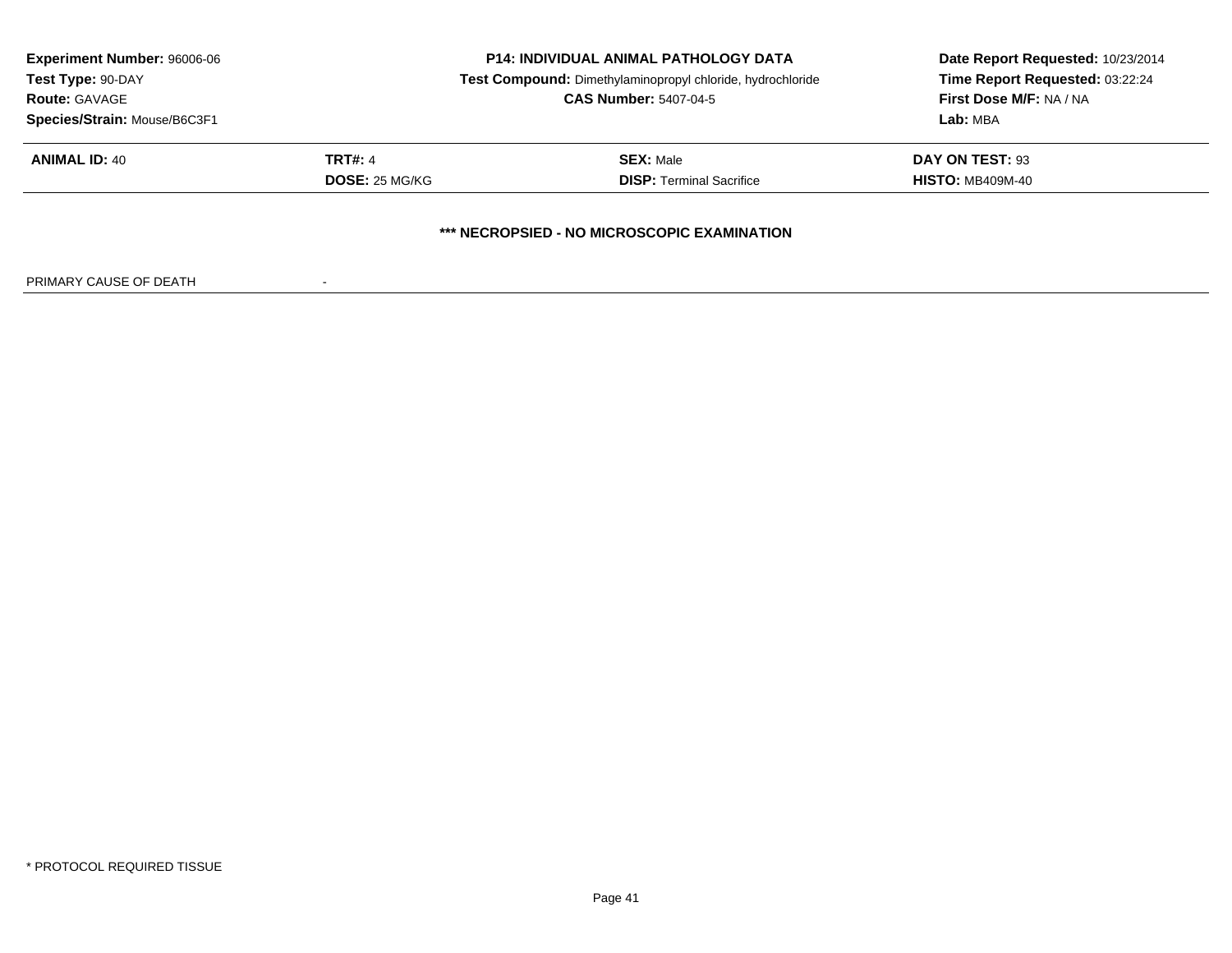| <b>Experiment Number: 96006-06</b> | <b>P14: INDIVIDUAL ANIMAL PATHOLOGY DATA</b> |                                                            | Date Report Requested: 10/23/2014 |
|------------------------------------|----------------------------------------------|------------------------------------------------------------|-----------------------------------|
| Test Type: 90-DAY                  |                                              | Test Compound: Dimethylaminopropyl chloride, hydrochloride | Time Report Requested: 03:22:24   |
| <b>Route: GAVAGE</b>               |                                              | <b>CAS Number: 5407-04-5</b>                               | First Dose M/F: NA / NA           |
| Species/Strain: Mouse/B6C3F1       |                                              |                                                            | Lab: MBA                          |
| <b>ANIMAL ID: 41</b>               | TRT#: 5                                      | <b>SEX: Male</b>                                           | DAY ON TEST: 93                   |
|                                    | <b>DOSE: 50 MG/KG</b>                        | <b>DISP: Terminal Sacrifice</b>                            | <b>HISTO: MB409M-41</b>           |
|                                    |                                              | *** NECROPSIED - NO MICROSCOPIC EXAMINATION                |                                   |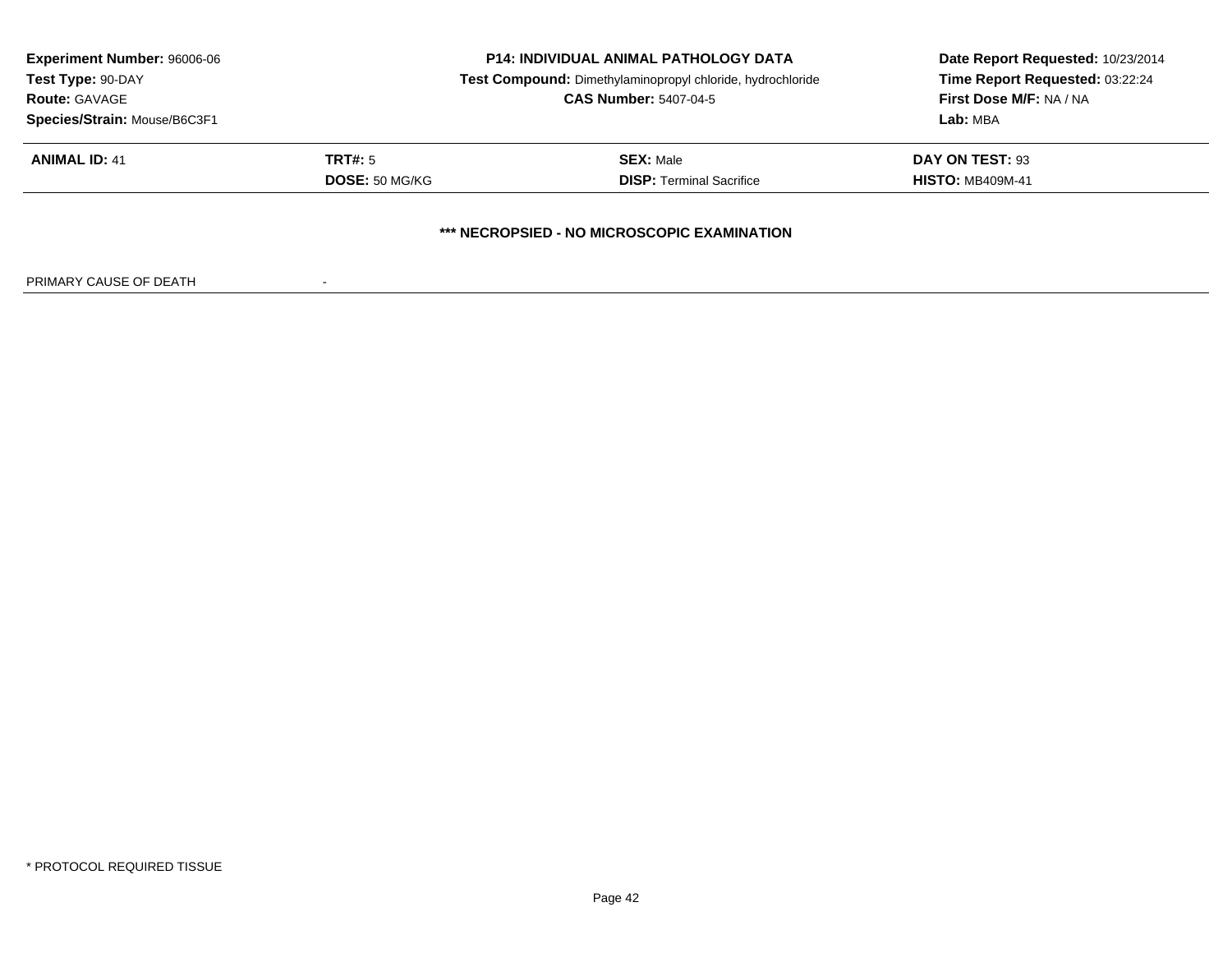| <b>Experiment Number: 96006-06</b> | <b>P14: INDIVIDUAL ANIMAL PATHOLOGY DATA</b> |                                                            | Date Report Requested: 10/23/2014 |
|------------------------------------|----------------------------------------------|------------------------------------------------------------|-----------------------------------|
| Test Type: 90-DAY                  |                                              | Test Compound: Dimethylaminopropyl chloride, hydrochloride | Time Report Requested: 03:22:24   |
| <b>Route: GAVAGE</b>               |                                              | <b>CAS Number: 5407-04-5</b>                               | First Dose M/F: NA / NA           |
| Species/Strain: Mouse/B6C3F1       |                                              |                                                            | Lab: MBA                          |
| <b>ANIMAL ID: 42</b>               | TRT#: 5                                      | <b>SEX: Male</b>                                           | DAY ON TEST: 93                   |
|                                    | <b>DOSE: 50 MG/KG</b>                        | <b>DISP: Terminal Sacrifice</b>                            | <b>HISTO: MB409M-42</b>           |
|                                    |                                              | *** NECROPSIED - NO MICROSCOPIC EXAMINATION                |                                   |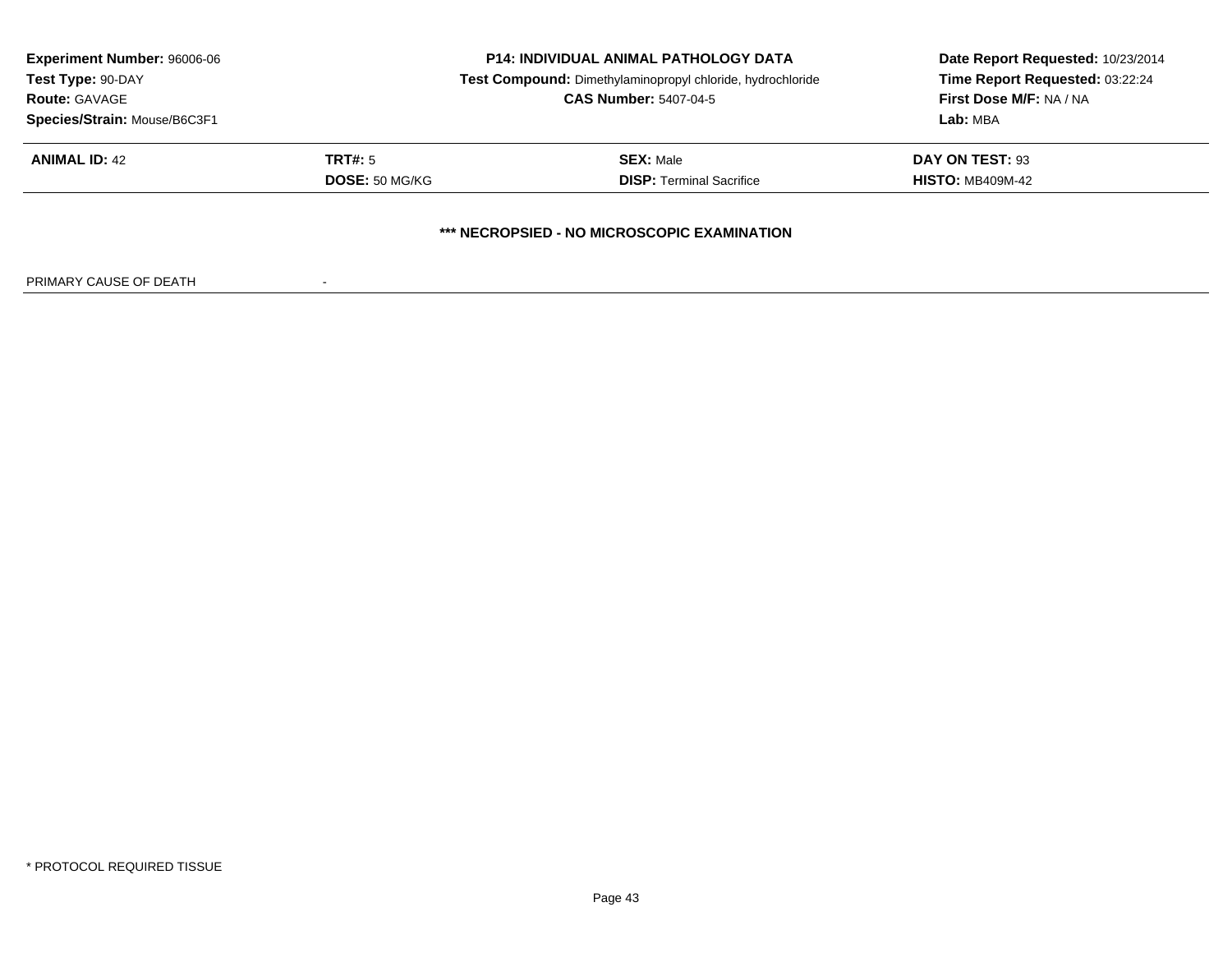| <b>Experiment Number: 96006-06</b> | <b>P14: INDIVIDUAL ANIMAL PATHOLOGY DATA</b> |                                                            | Date Report Requested: 10/23/2014 |
|------------------------------------|----------------------------------------------|------------------------------------------------------------|-----------------------------------|
| Test Type: 90-DAY                  |                                              | Test Compound: Dimethylaminopropyl chloride, hydrochloride | Time Report Requested: 03:22:24   |
| <b>Route: GAVAGE</b>               |                                              | <b>CAS Number: 5407-04-5</b>                               | First Dose M/F: NA / NA           |
| Species/Strain: Mouse/B6C3F1       |                                              |                                                            | Lab: MBA                          |
| <b>ANIMAL ID: 43</b>               | TRT#: 5                                      | <b>SEX: Male</b>                                           | DAY ON TEST: 93                   |
|                                    | <b>DOSE: 50 MG/KG</b>                        | <b>DISP: Terminal Sacrifice</b>                            | <b>HISTO: MB409M-43</b>           |
|                                    |                                              | *** NECROPSIED - NO MICROSCOPIC EXAMINATION                |                                   |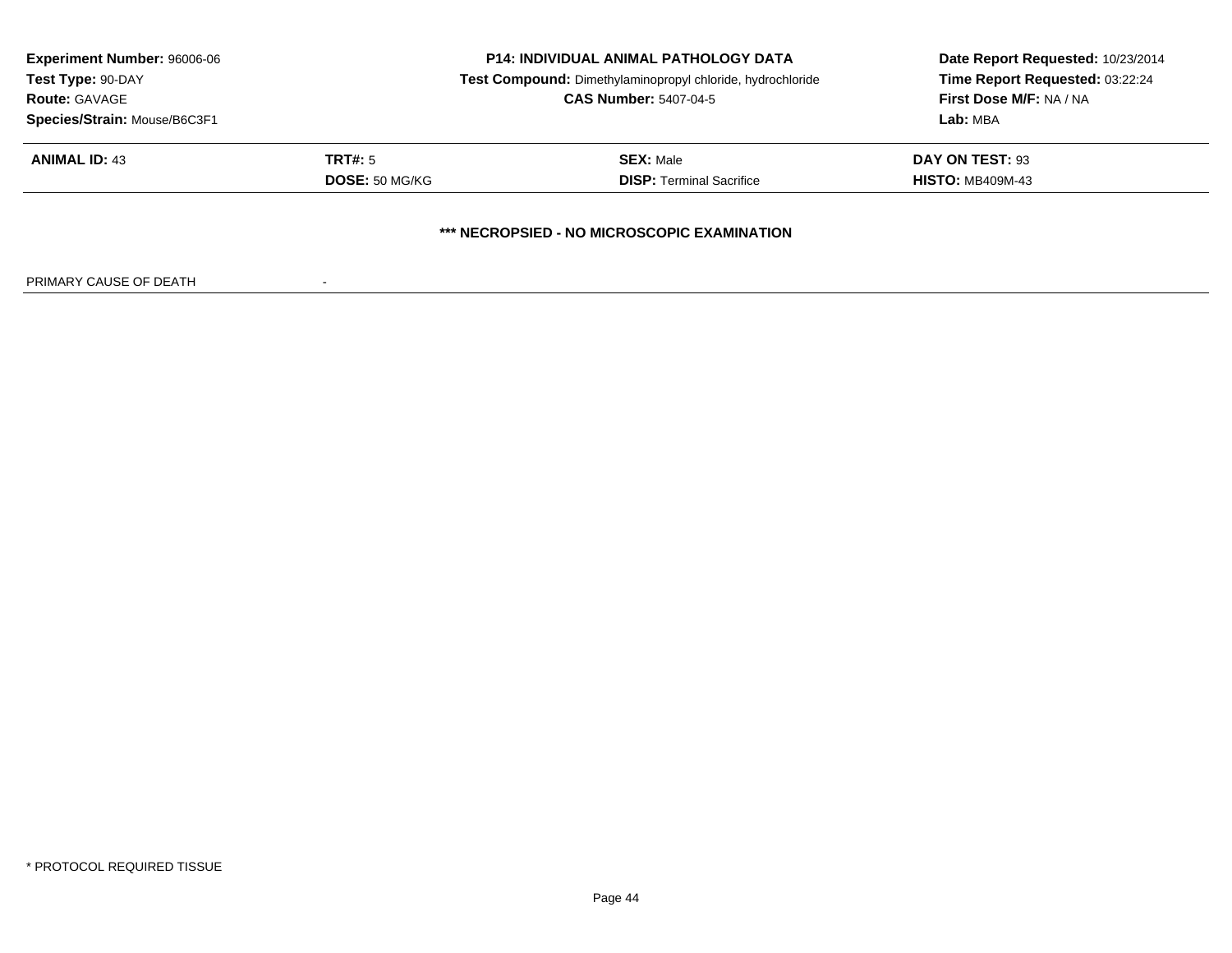| <b>Experiment Number: 96006-06</b> | <b>P14: INDIVIDUAL ANIMAL PATHOLOGY DATA</b> |                                                            | Date Report Requested: 10/23/2014 |
|------------------------------------|----------------------------------------------|------------------------------------------------------------|-----------------------------------|
| Test Type: 90-DAY                  |                                              | Test Compound: Dimethylaminopropyl chloride, hydrochloride | Time Report Requested: 03:22:24   |
| <b>Route: GAVAGE</b>               |                                              | <b>CAS Number: 5407-04-5</b>                               | First Dose M/F: NA / NA           |
| Species/Strain: Mouse/B6C3F1       |                                              |                                                            | Lab: MBA                          |
| <b>ANIMAL ID: 44</b>               | TRT#: 5                                      | <b>SEX: Male</b>                                           | DAY ON TEST: 93                   |
|                                    | <b>DOSE: 50 MG/KG</b>                        | <b>DISP: Terminal Sacrifice</b>                            | <b>HISTO: MB409M-44</b>           |
|                                    |                                              | *** NECROPSIED - NO MICROSCOPIC EXAMINATION                |                                   |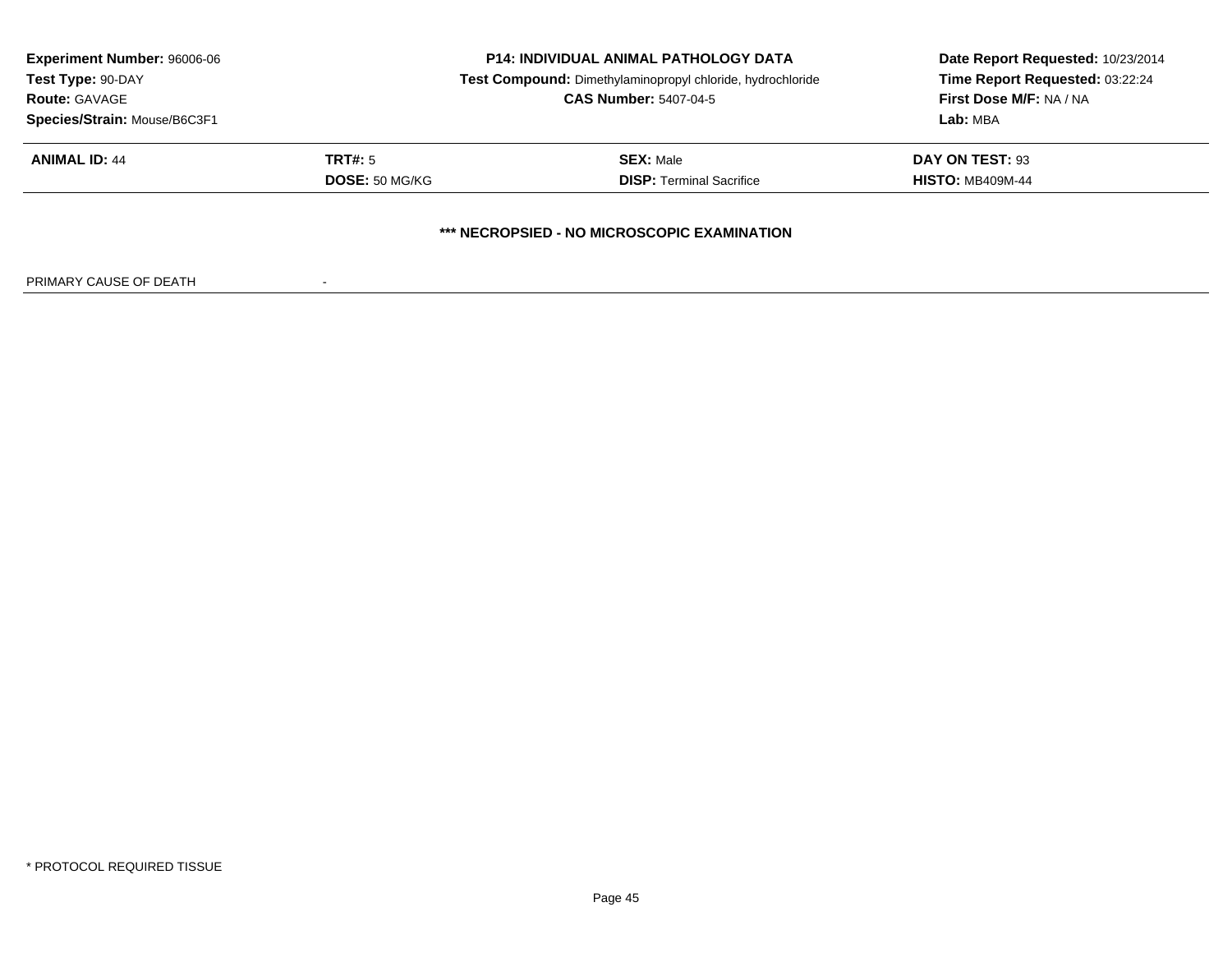| <b>Experiment Number: 96006-06</b> | <b>P14: INDIVIDUAL ANIMAL PATHOLOGY DATA</b> |                                                            | Date Report Requested: 10/23/2014 |
|------------------------------------|----------------------------------------------|------------------------------------------------------------|-----------------------------------|
| Test Type: 90-DAY                  |                                              | Test Compound: Dimethylaminopropyl chloride, hydrochloride | Time Report Requested: 03:22:24   |
| <b>Route: GAVAGE</b>               |                                              | <b>CAS Number: 5407-04-5</b>                               | First Dose M/F: NA / NA           |
| Species/Strain: Mouse/B6C3F1       |                                              |                                                            | Lab: MBA                          |
| <b>ANIMAL ID: 45</b>               | TRT#: 5                                      | <b>SEX: Male</b>                                           | DAY ON TEST: 93                   |
|                                    | <b>DOSE: 50 MG/KG</b>                        | <b>DISP: Terminal Sacrifice</b>                            | <b>HISTO: MB409M-45</b>           |
|                                    |                                              | *** NECROPSIED - NO MICROSCOPIC EXAMINATION                |                                   |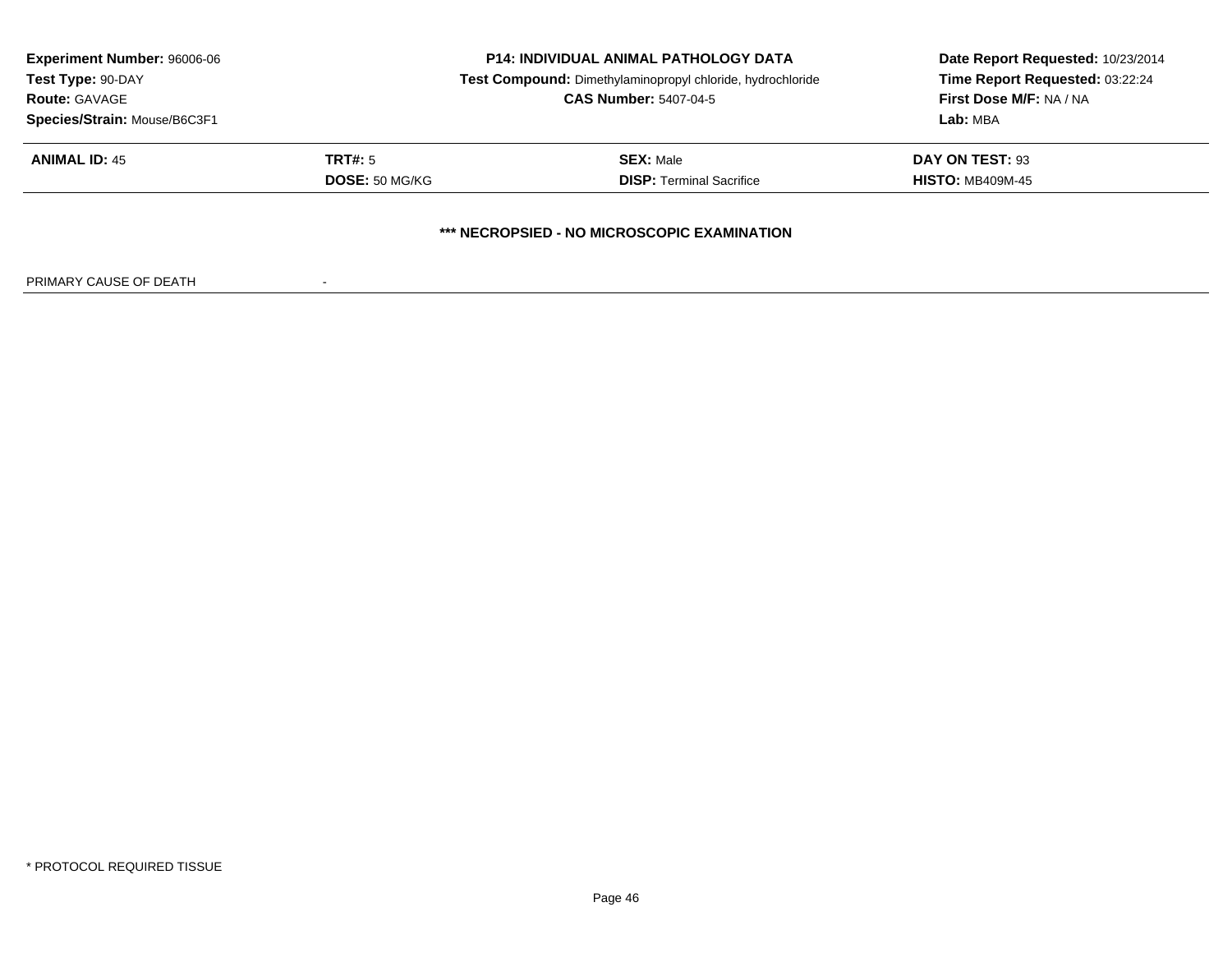| <b>Experiment Number: 96006-06</b> | <b>P14: INDIVIDUAL ANIMAL PATHOLOGY DATA</b> |                                                            | Date Report Requested: 10/23/2014 |
|------------------------------------|----------------------------------------------|------------------------------------------------------------|-----------------------------------|
| Test Type: 90-DAY                  |                                              | Test Compound: Dimethylaminopropyl chloride, hydrochloride | Time Report Requested: 03:22:24   |
| <b>Route: GAVAGE</b>               |                                              | <b>CAS Number: 5407-04-5</b>                               | First Dose M/F: NA / NA           |
| Species/Strain: Mouse/B6C3F1       |                                              |                                                            | Lab: MBA                          |
| <b>ANIMAL ID: 46</b>               | TRT#: 5                                      | <b>SEX: Male</b>                                           | DAY ON TEST: 93                   |
|                                    | <b>DOSE: 50 MG/KG</b>                        | <b>DISP: Terminal Sacrifice</b>                            | <b>HISTO: MB409M-46</b>           |
|                                    |                                              | *** NECROPSIED - NO MICROSCOPIC EXAMINATION                |                                   |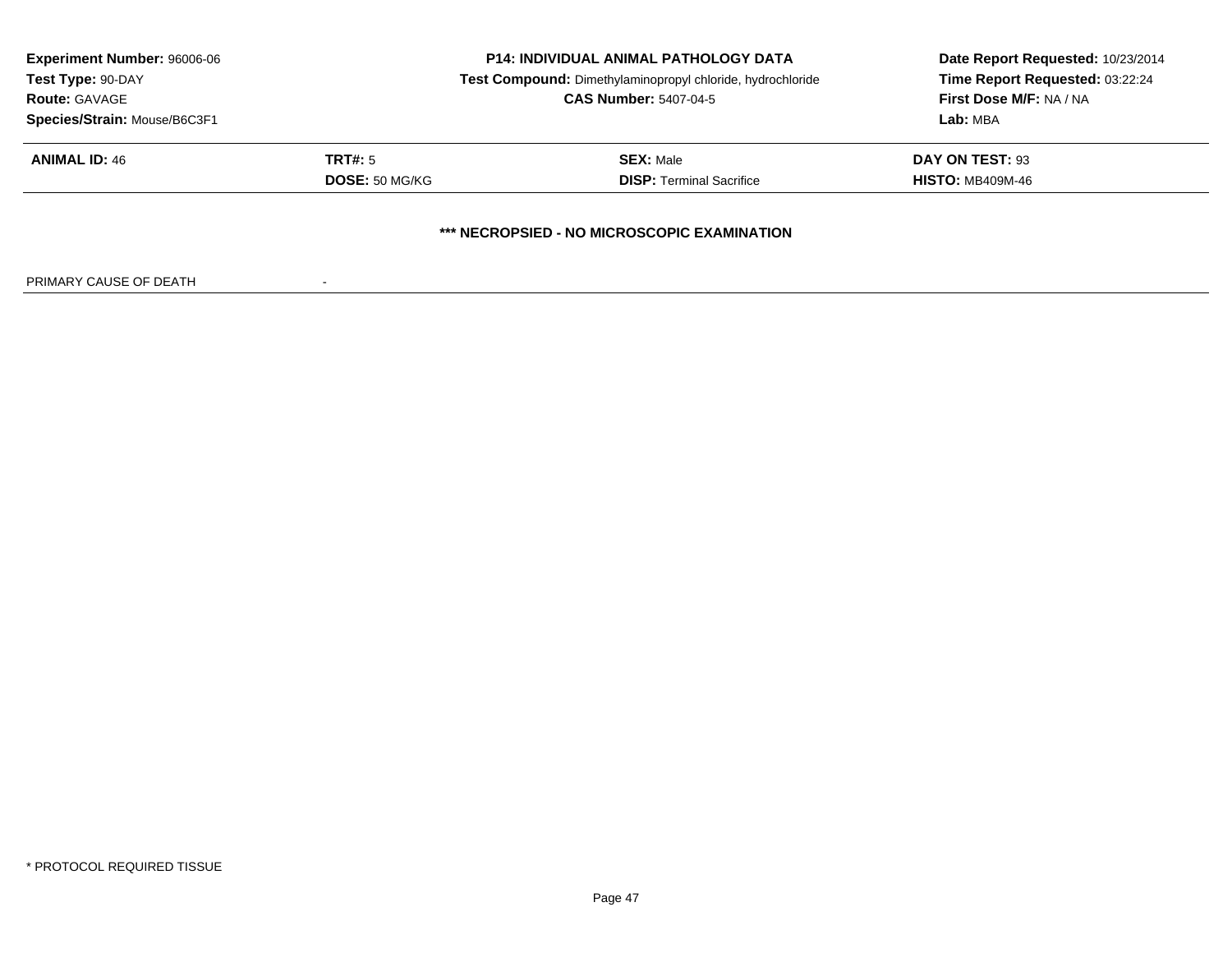| <b>Experiment Number: 96006-06</b> | <b>P14: INDIVIDUAL ANIMAL PATHOLOGY DATA</b> |                                                            | Date Report Requested: 10/23/2014 |
|------------------------------------|----------------------------------------------|------------------------------------------------------------|-----------------------------------|
| Test Type: 90-DAY                  |                                              | Test Compound: Dimethylaminopropyl chloride, hydrochloride | Time Report Requested: 03:22:24   |
| <b>Route: GAVAGE</b>               |                                              | <b>CAS Number: 5407-04-5</b>                               | First Dose M/F: NA / NA           |
| Species/Strain: Mouse/B6C3F1       |                                              |                                                            | Lab: MBA                          |
| <b>ANIMAL ID: 47</b>               | TRT#: 5                                      | <b>SEX: Male</b>                                           | DAY ON TEST: 93                   |
|                                    | <b>DOSE: 50 MG/KG</b>                        | <b>DISP: Terminal Sacrifice</b>                            | <b>HISTO: MB409M-47</b>           |
|                                    |                                              | *** NECROPSIED - NO MICROSCOPIC EXAMINATION                |                                   |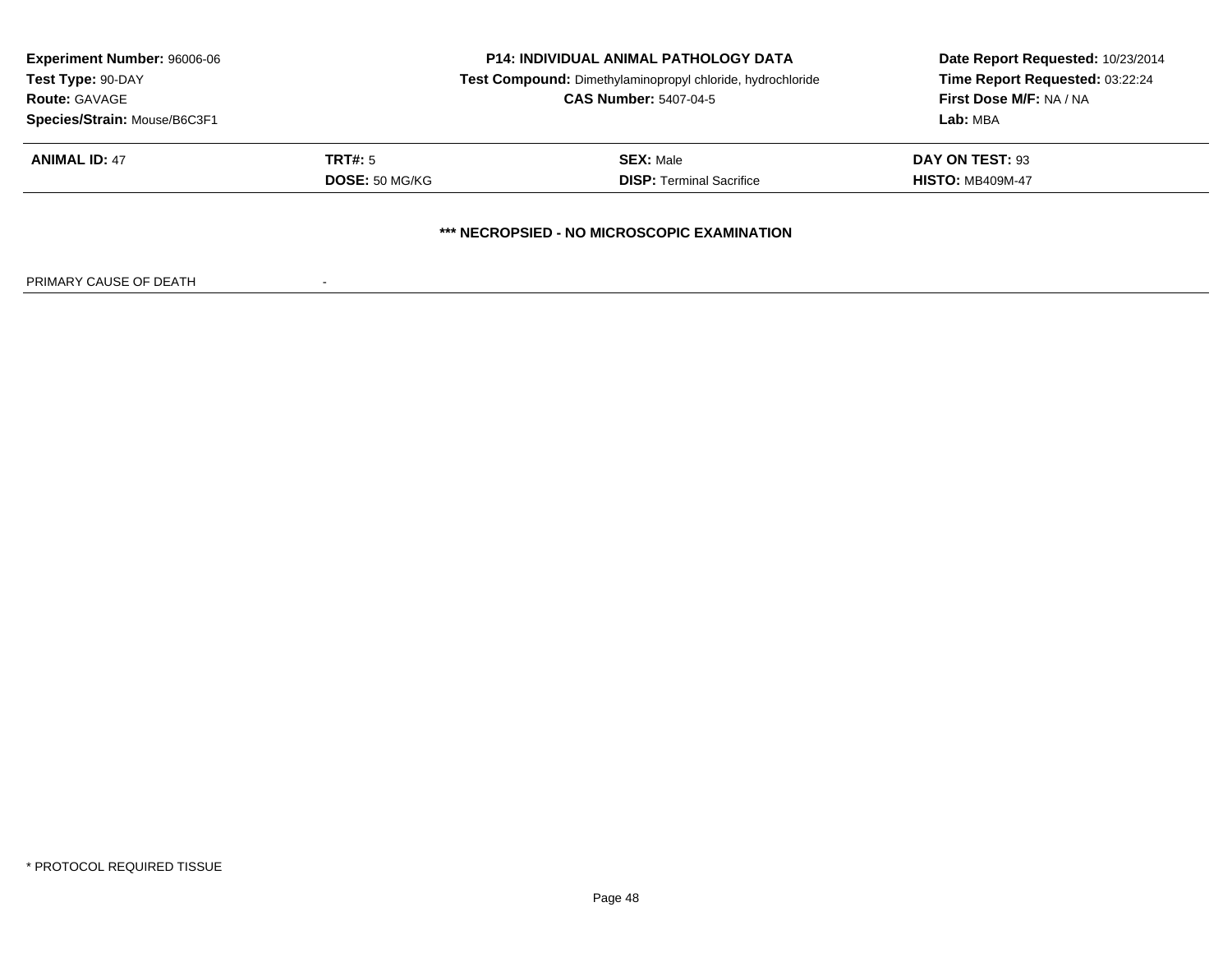| <b>Experiment Number: 96006-06</b><br>Test Type: 90-DAY |                              | <b>P14: INDIVIDUAL ANIMAL PATHOLOGY DATA</b>               | Date Report Requested: 10/23/2014<br>Time Report Requested: 03:22:24 |  |  |
|---------------------------------------------------------|------------------------------|------------------------------------------------------------|----------------------------------------------------------------------|--|--|
|                                                         |                              | Test Compound: Dimethylaminopropyl chloride, hydrochloride |                                                                      |  |  |
| <b>Route: GAVAGE</b>                                    | <b>CAS Number: 5407-04-5</b> |                                                            | First Dose M/F: NA / NA                                              |  |  |
| Species/Strain: Mouse/B6C3F1                            |                              |                                                            | Lab: MBA                                                             |  |  |
| <b>ANIMAL ID: 48</b>                                    | TRT#: 5                      | <b>SEX: Male</b>                                           | DAY ON TEST: 93                                                      |  |  |
|                                                         | <b>DOSE: 50 MG/KG</b>        | <b>DISP: Terminal Sacrifice</b>                            | <b>HISTO: MB409M-48</b>                                              |  |  |
| *** NECROPSIED - NO MICROSCOPIC EXAMINATION             |                              |                                                            |                                                                      |  |  |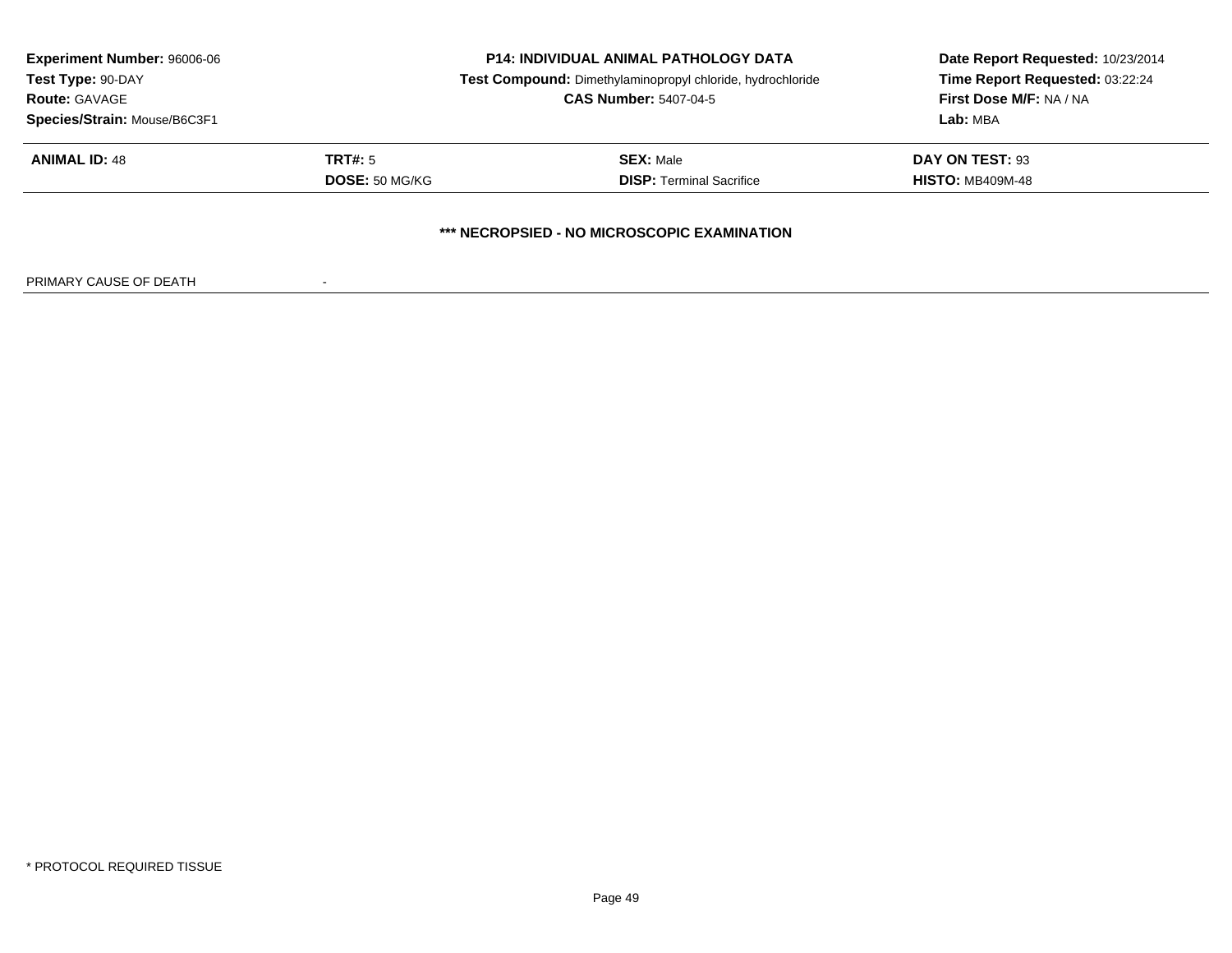| <b>Experiment Number: 96006-06</b><br>Test Type: 90-DAY |                              | <b>P14: INDIVIDUAL ANIMAL PATHOLOGY DATA</b>               | Date Report Requested: 10/23/2014<br>Time Report Requested: 03:22:24 |  |  |
|---------------------------------------------------------|------------------------------|------------------------------------------------------------|----------------------------------------------------------------------|--|--|
|                                                         |                              | Test Compound: Dimethylaminopropyl chloride, hydrochloride |                                                                      |  |  |
| <b>Route: GAVAGE</b>                                    | <b>CAS Number: 5407-04-5</b> |                                                            | <b>First Dose M/F: NA / NA</b>                                       |  |  |
| Species/Strain: Mouse/B6C3F1                            |                              |                                                            | Lab: MBA                                                             |  |  |
| <b>ANIMAL ID: 49</b>                                    | TRT#: 5                      | <b>SEX: Male</b>                                           | DAY ON TEST: 93                                                      |  |  |
|                                                         | DOSE: 50 MG/KG               | <b>DISP:</b> Terminal Sacrifice                            | <b>HISTO: MB409M-49</b>                                              |  |  |
| *** NECROPSIED - NO MICROSCOPIC EXAMINATION             |                              |                                                            |                                                                      |  |  |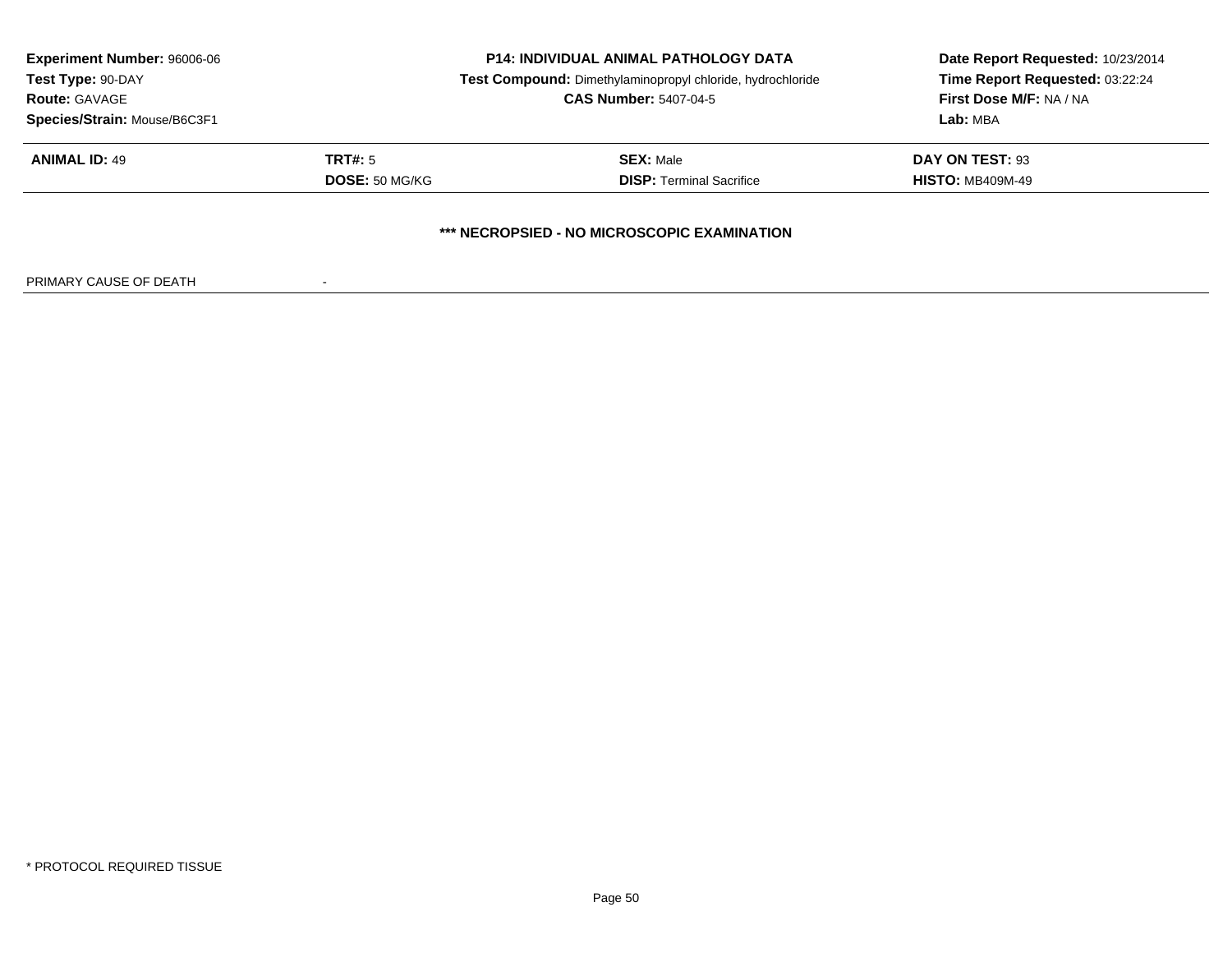| <b>Experiment Number: 96006-06</b><br>Test Type: 90-DAY<br><b>Route: GAVAGE</b><br>Species/Strain: Mouse/B6C3F1 |                       | <b>P14: INDIVIDUAL ANIMAL PATHOLOGY DATA</b>               | Date Report Requested: 10/23/2014<br>Time Report Requested: 03:22:24 |  |  |
|-----------------------------------------------------------------------------------------------------------------|-----------------------|------------------------------------------------------------|----------------------------------------------------------------------|--|--|
|                                                                                                                 |                       | Test Compound: Dimethylaminopropyl chloride, hydrochloride |                                                                      |  |  |
|                                                                                                                 |                       | <b>CAS Number: 5407-04-5</b>                               | First Dose M/F: NA / NA                                              |  |  |
|                                                                                                                 |                       |                                                            | Lab: MBA                                                             |  |  |
| <b>ANIMAL ID: 50</b>                                                                                            | TRT#: 5               | <b>SEX: Male</b>                                           | DAY ON TEST: 93                                                      |  |  |
|                                                                                                                 | <b>DOSE: 50 MG/KG</b> | <b>DISP: Terminal Sacrifice</b>                            | <b>HISTO: MB409M-50</b>                                              |  |  |
| *** NECROPSIED - NO MICROSCOPIC EXAMINATION                                                                     |                       |                                                            |                                                                      |  |  |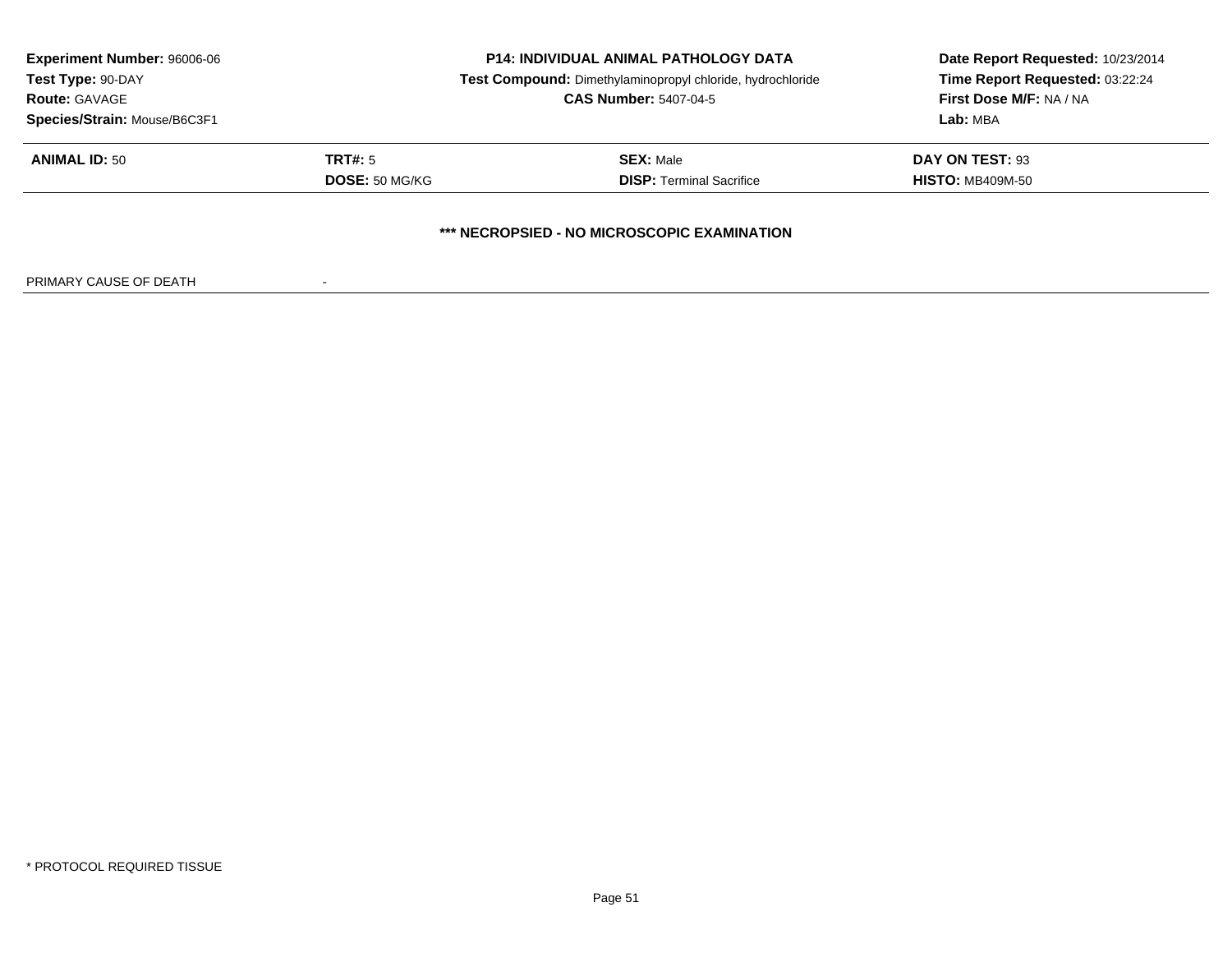| <b>Experiment Number: 96006-06</b><br>Test Type: 90-DAY<br><b>Route: GAVAGE</b><br>Species/Strain: Mouse/B6C3F1 |                           | <b>P14: INDIVIDUAL ANIMAL PATHOLOGY DATA</b><br>Test Compound: Dimethylaminopropyl chloride, hydrochloride<br><b>CAS Number: 5407-04-5</b> | Date Report Requested: 10/23/2014<br>Time Report Requested: 03:22:24<br>First Dose M/F: NA / NA<br>Lab: MBA |
|-----------------------------------------------------------------------------------------------------------------|---------------------------|--------------------------------------------------------------------------------------------------------------------------------------------|-------------------------------------------------------------------------------------------------------------|
| <b>ANIMAL ID: 51</b>                                                                                            | <b>TRT#: 6</b>            | <b>SEX: Male</b>                                                                                                                           | DAY ON TEST: 93                                                                                             |
|                                                                                                                 | <b>DOSE: 100</b><br>MG/KG | <b>DISP:</b> Terminal Sacrifice                                                                                                            | <b>HISTO: MB409M-51</b>                                                                                     |
|                                                                                                                 |                           | ORGAN AND ACCOUNTABLE SITE STATUS                                                                                                          |                                                                                                             |
| <b>NORMAL</b>                                                                                                   |                           |                                                                                                                                            |                                                                                                             |
| * Adrenal Cortex                                                                                                | * Adrenal Medulla         | * Blood Vessel                                                                                                                             | * Bone                                                                                                      |
| * Brain                                                                                                         | * Epididymis              | * Esophagus                                                                                                                                | * Eye                                                                                                       |
| * Heart                                                                                                         | * Intestine Large, Cecum  | * Intestine Large, Colon                                                                                                                   | * Intestine Large, Rectum                                                                                   |
| * Intestine Small, Duodenum                                                                                     | * Intestine Small, Ileum  | * Intestine Small, Jejunum                                                                                                                 | * Islets, Pancreatic                                                                                        |
| * Liver                                                                                                         | * Lung                    | * Lymph Node, Mandibular                                                                                                                   | * Lymph Node, Mesenteric                                                                                    |
| * Nose                                                                                                          | * Pancreas                | * Parathyroid Gland                                                                                                                        | * Pituitary Gland                                                                                           |
| * Preputial Gland                                                                                               | * Prostate                | * Salivary Glands                                                                                                                          | * Seminal Vesicle                                                                                           |
| * Skin                                                                                                          | * Spleen                  | * Stomach, Glandular                                                                                                                       | * Testes                                                                                                    |
| * Thymus                                                                                                        | * Thyroid Gland           | * Trachea                                                                                                                                  | * Urinary Bladder                                                                                           |
| <b>MISSING</b>                                                                                                  |                           |                                                                                                                                            |                                                                                                             |
| * Gallbladder                                                                                                   | * Mammary Gland           |                                                                                                                                            |                                                                                                             |
| <b>OBSERVATIONS</b>                                                                                             |                           |                                                                                                                                            |                                                                                                             |
| * Kidney                                                                                                        | <b>Renal Tubule</b>       | Vacuolization Cytoplasmic                                                                                                                  | Focal, Mild                                                                                                 |
| * Stomach, Forestomach                                                                                          | Epithelium                | Hyperplasia                                                                                                                                | Diffuse, Minimal                                                                                            |
| PRIMARY CAUSE OF DEATH                                                                                          |                           |                                                                                                                                            |                                                                                                             |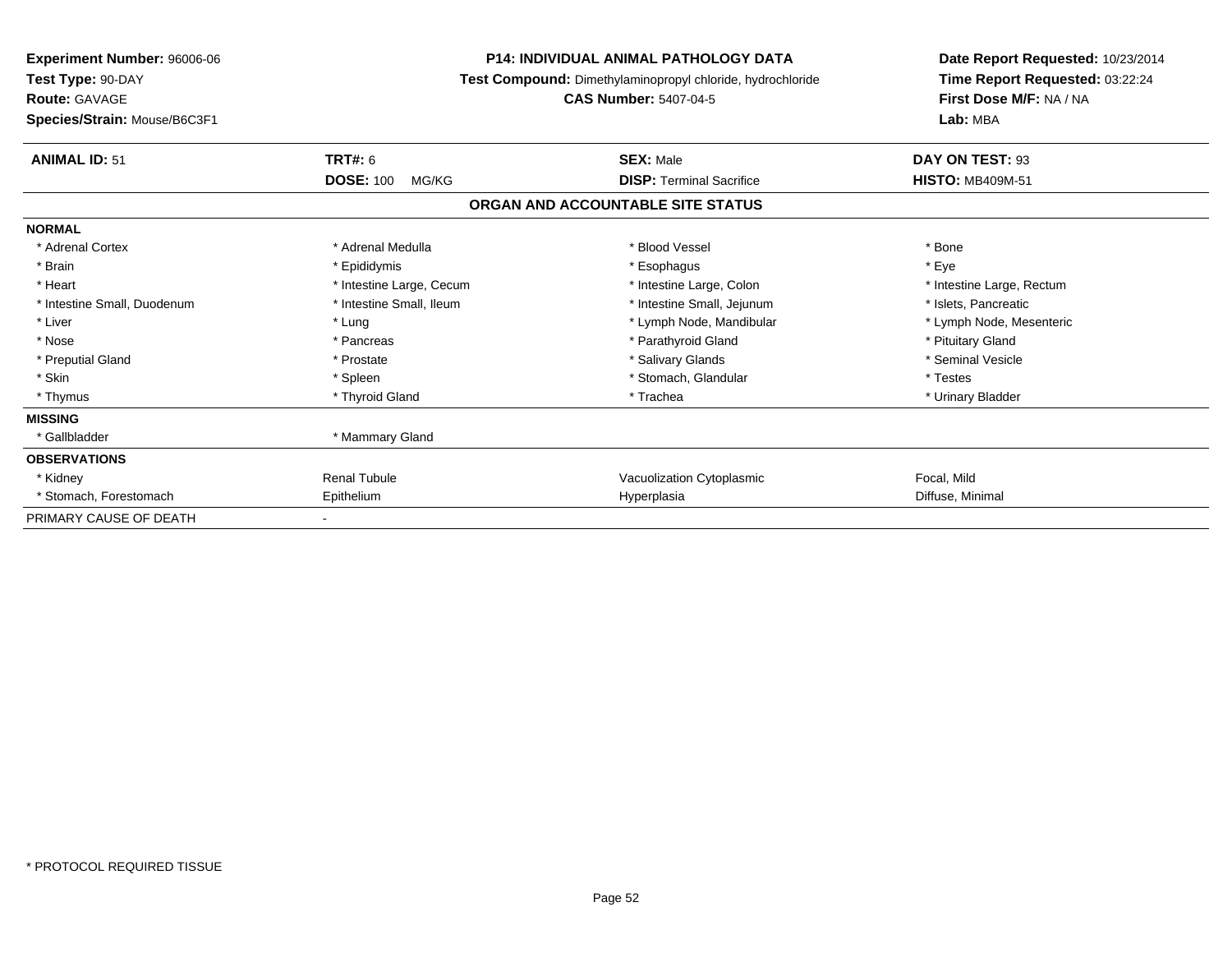| <b>Experiment Number: 96006-06</b><br>Test Type: 90-DAY<br><b>Route: GAVAGE</b><br>Species/Strain: Mouse/B6C3F1 |                             | <b>P14: INDIVIDUAL ANIMAL PATHOLOGY DATA</b><br>Test Compound: Dimethylaminopropyl chloride, hydrochloride<br><b>CAS Number: 5407-04-5</b> | Date Report Requested: 10/23/2014<br>Time Report Requested: 03:22:24<br>First Dose M/F: NA / NA<br>Lab: MBA |
|-----------------------------------------------------------------------------------------------------------------|-----------------------------|--------------------------------------------------------------------------------------------------------------------------------------------|-------------------------------------------------------------------------------------------------------------|
| <b>ANIMAL ID: 52</b>                                                                                            | <b>TRT#: 6</b>              | <b>SEX: Male</b>                                                                                                                           | DAY ON TEST: 93                                                                                             |
|                                                                                                                 | <b>DOSE: 100</b><br>MG/KG   | <b>DISP: Terminal Sacrifice</b>                                                                                                            | <b>HISTO: MB409M-52</b>                                                                                     |
|                                                                                                                 |                             | ORGAN AND ACCOUNTABLE SITE STATUS                                                                                                          |                                                                                                             |
| <b>NORMAL</b>                                                                                                   |                             |                                                                                                                                            |                                                                                                             |
| * Adrenal Cortex                                                                                                | * Adrenal Medulla           | * Blood Vessel                                                                                                                             | * Bone                                                                                                      |
| * Brain                                                                                                         | * Epididymis                | * Esophagus                                                                                                                                | * Eye                                                                                                       |
| * Gallbladder                                                                                                   | * Heart                     | * Intestine Large, Cecum                                                                                                                   | * Intestine Large, Colon                                                                                    |
| * Intestine Large, Rectum                                                                                       | * Intestine Small, Duodenum | * Intestine Small, Ileum                                                                                                                   | * Intestine Small, Jejunum                                                                                  |
| * Islets, Pancreatic                                                                                            | * Liver                     | * Lung                                                                                                                                     | * Lymph Node, Mandibular                                                                                    |
| * Lymph Node, Mesenteric                                                                                        | * Nose                      | * Pancreas                                                                                                                                 | * Parathyroid Gland                                                                                         |
| * Pituitary Gland                                                                                               | * Preputial Gland           | * Prostate                                                                                                                                 | * Salivary Glands                                                                                           |
| * Seminal Vesicle                                                                                               | * Skin                      | * Spleen                                                                                                                                   | * Stomach, Forestomach                                                                                      |
| * Stomach, Glandular                                                                                            | * Testes                    | * Thymus                                                                                                                                   | * Thyroid Gland                                                                                             |
| * Trachea                                                                                                       | * Urinary Bladder           |                                                                                                                                            |                                                                                                             |
| <b>MISSING</b>                                                                                                  |                             |                                                                                                                                            |                                                                                                             |
| * Mammary Gland                                                                                                 |                             |                                                                                                                                            |                                                                                                             |
| <b>OBSERVATIONS</b>                                                                                             |                             |                                                                                                                                            |                                                                                                             |
| * Kidney                                                                                                        | <b>Renal Tubule</b>         | Vacuolization Cytoplasmic                                                                                                                  | Focal, Mild                                                                                                 |
| PRIMARY CAUSE OF DEATH                                                                                          |                             |                                                                                                                                            |                                                                                                             |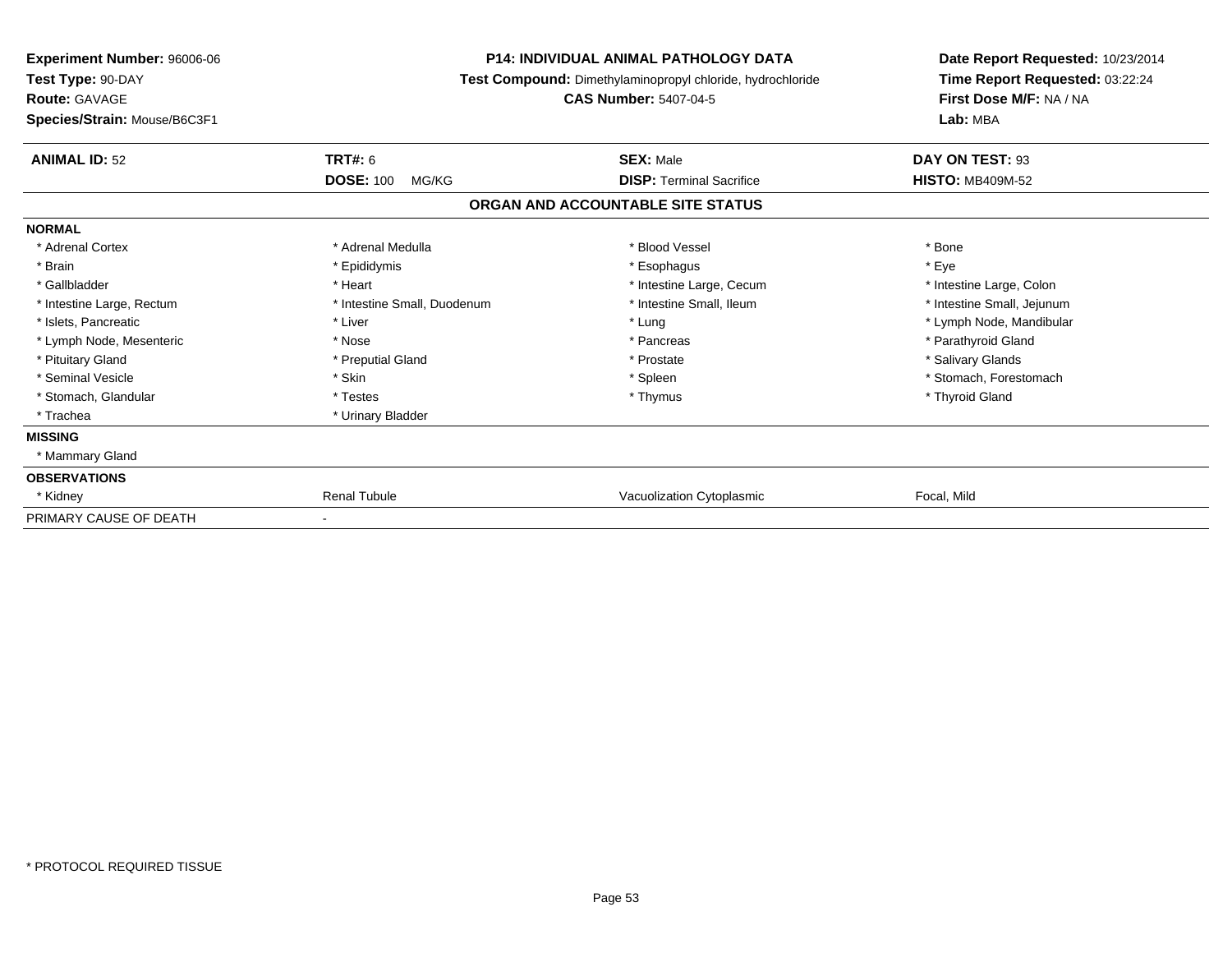| Experiment Number: 96006-06<br>Test Type: 90-DAY<br><b>Route: GAVAGE</b><br>Species/Strain: Mouse/B6C3F1 | <b>P14: INDIVIDUAL ANIMAL PATHOLOGY DATA</b><br>Test Compound: Dimethylaminopropyl chloride, hydrochloride<br><b>CAS Number: 5407-04-5</b> | Date Report Requested: 10/23/2014<br>Time Report Requested: 03:22:24<br>First Dose M/F: NA / NA<br>Lab: MBA |  |
|----------------------------------------------------------------------------------------------------------|--------------------------------------------------------------------------------------------------------------------------------------------|-------------------------------------------------------------------------------------------------------------|--|
| <b>ANIMAL ID: 53</b><br><b>TRT#: 6</b>                                                                   | <b>SEX: Male</b>                                                                                                                           | DAY ON TEST: 93                                                                                             |  |
| <b>DOSE: 100</b><br>MG/KG                                                                                | <b>DISP:</b> Terminal Sacrifice                                                                                                            | <b>HISTO: MB409M-53</b>                                                                                     |  |
|                                                                                                          | ORGAN AND ACCOUNTABLE SITE STATUS                                                                                                          |                                                                                                             |  |
| <b>NORMAL</b>                                                                                            |                                                                                                                                            |                                                                                                             |  |
| * Adrenal Cortex<br>* Adrenal Medulla                                                                    | * Blood Vessel                                                                                                                             | * Bone                                                                                                      |  |
| * Brain<br>* Epididymis                                                                                  | * Esophagus                                                                                                                                | * Eye                                                                                                       |  |
| * Heart<br>* Intestine Large, Cecum                                                                      | * Intestine Large, Colon                                                                                                                   | * Intestine Large, Rectum                                                                                   |  |
| * Intestine Small, Ileum<br>* Intestine Small, Duodenum                                                  | * Intestine Small, Jejunum                                                                                                                 | * Islets, Pancreatic                                                                                        |  |
| * Kidney<br>* Liver                                                                                      | * Lung                                                                                                                                     | * Lymph Node, Mandibular                                                                                    |  |
| * Lymph Node, Mesenteric<br>* Nose                                                                       | * Pancreas                                                                                                                                 | * Pituitary Gland                                                                                           |  |
| * Preputial Gland<br>* Prostate                                                                          | * Salivary Glands                                                                                                                          | * Seminal Vesicle                                                                                           |  |
| * Skin<br>* Stomach, Forestomach                                                                         | * Stomach, Glandular                                                                                                                       | * Testes                                                                                                    |  |
| * Thyroid Gland<br>* Thymus                                                                              | * Trachea                                                                                                                                  | * Urinary Bladder                                                                                           |  |
| <b>MISSING</b>                                                                                           |                                                                                                                                            |                                                                                                             |  |
| * Parathyroid Gland<br>* Mammary Gland                                                                   |                                                                                                                                            |                                                                                                             |  |
| <b>INSUFFICIENT TISSUE</b>                                                                               |                                                                                                                                            |                                                                                                             |  |
| * Gallbladder                                                                                            |                                                                                                                                            |                                                                                                             |  |
| <b>OBSERVATIONS</b>                                                                                      |                                                                                                                                            |                                                                                                             |  |
| * Spleen                                                                                                 | Hematopoietic Cell Proliferation                                                                                                           | Minimal                                                                                                     |  |
| PRIMARY CAUSE OF DEATH                                                                                   |                                                                                                                                            |                                                                                                             |  |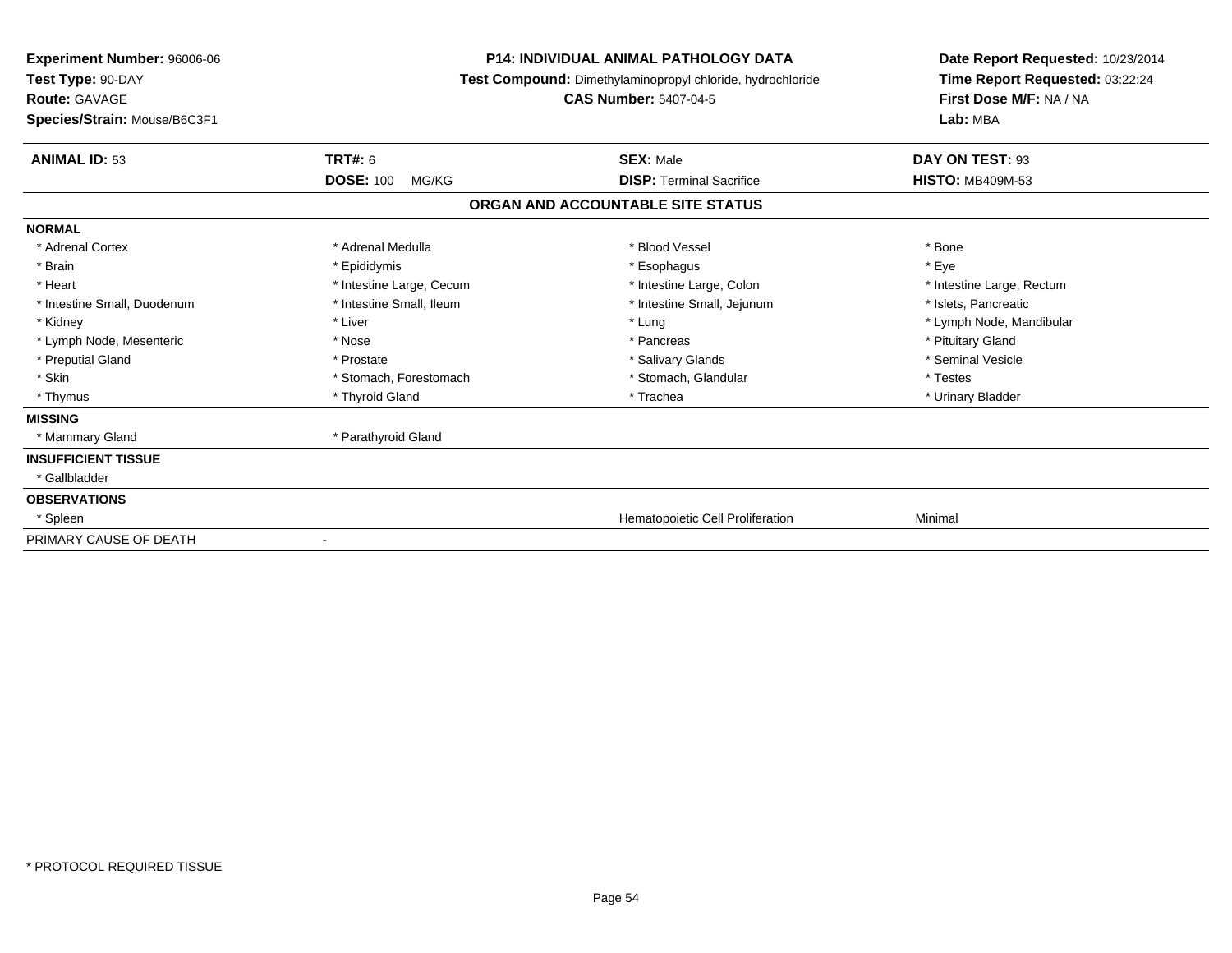| Experiment Number: 96006-06<br>Test Type: 90-DAY<br><b>Route: GAVAGE</b><br>Species/Strain: Mouse/B6C3F1 | <b>P14: INDIVIDUAL ANIMAL PATHOLOGY DATA</b><br>Test Compound: Dimethylaminopropyl chloride, hydrochloride<br><b>CAS Number: 5407-04-5</b> |                                   | Date Report Requested: 10/23/2014<br>Time Report Requested: 03:22:24<br>First Dose M/F: NA / NA<br>Lab: MBA |
|----------------------------------------------------------------------------------------------------------|--------------------------------------------------------------------------------------------------------------------------------------------|-----------------------------------|-------------------------------------------------------------------------------------------------------------|
| <b>ANIMAL ID: 54</b>                                                                                     | TRT#: 6                                                                                                                                    | <b>SEX: Male</b>                  | DAY ON TEST: 93                                                                                             |
|                                                                                                          | <b>DOSE: 100</b><br>MG/KG                                                                                                                  | <b>DISP: Terminal Sacrifice</b>   | <b>HISTO: MB409M-54</b>                                                                                     |
|                                                                                                          |                                                                                                                                            | ORGAN AND ACCOUNTABLE SITE STATUS |                                                                                                             |
| <b>NORMAL</b>                                                                                            |                                                                                                                                            |                                   |                                                                                                             |
| * Adrenal Cortex                                                                                         | * Adrenal Medulla                                                                                                                          | * Blood Vessel                    | * Bone                                                                                                      |
| * Brain                                                                                                  | * Epididymis                                                                                                                               | * Esophagus                       | * Eve                                                                                                       |
| * Heart                                                                                                  | * Intestine Large, Cecum                                                                                                                   | * Intestine Large, Colon          | * Intestine Large, Rectum                                                                                   |
| * Intestine Small, Duodenum                                                                              | * Intestine Small, Ileum                                                                                                                   | * Intestine Small, Jejunum        | * Islets. Pancreatic                                                                                        |
| * Liver                                                                                                  | * Lung                                                                                                                                     | * Lymph Node, Mandibular          | * Lymph Node, Mesenteric                                                                                    |
| * Nose                                                                                                   | * Pancreas                                                                                                                                 | * Pituitary Gland                 | * Preputial Gland                                                                                           |
| * Prostate                                                                                               | * Salivary Glands                                                                                                                          | * Seminal Vesicle                 | * Skin                                                                                                      |
| * Spleen                                                                                                 | * Stomach, Forestomach                                                                                                                     | * Stomach, Glandular              | * Testes                                                                                                    |
| * Thymus                                                                                                 | * Thyroid Gland                                                                                                                            | * Trachea                         | * Urinary Bladder                                                                                           |
| <b>MISSING</b>                                                                                           |                                                                                                                                            |                                   |                                                                                                             |
| * Mammary Gland                                                                                          | * Parathyroid Gland                                                                                                                        |                                   |                                                                                                             |
| <b>INSUFFICIENT TISSUE</b>                                                                               |                                                                                                                                            |                                   |                                                                                                             |
| * Gallbladder                                                                                            |                                                                                                                                            |                                   |                                                                                                             |
| <b>OBSERVATIONS</b>                                                                                      |                                                                                                                                            |                                   |                                                                                                             |
| * Kidney                                                                                                 | <b>Renal Tubule</b>                                                                                                                        | Vacuolization Cytoplasmic         | Focal, Mild                                                                                                 |
| PRIMARY CAUSE OF DEATH                                                                                   |                                                                                                                                            |                                   |                                                                                                             |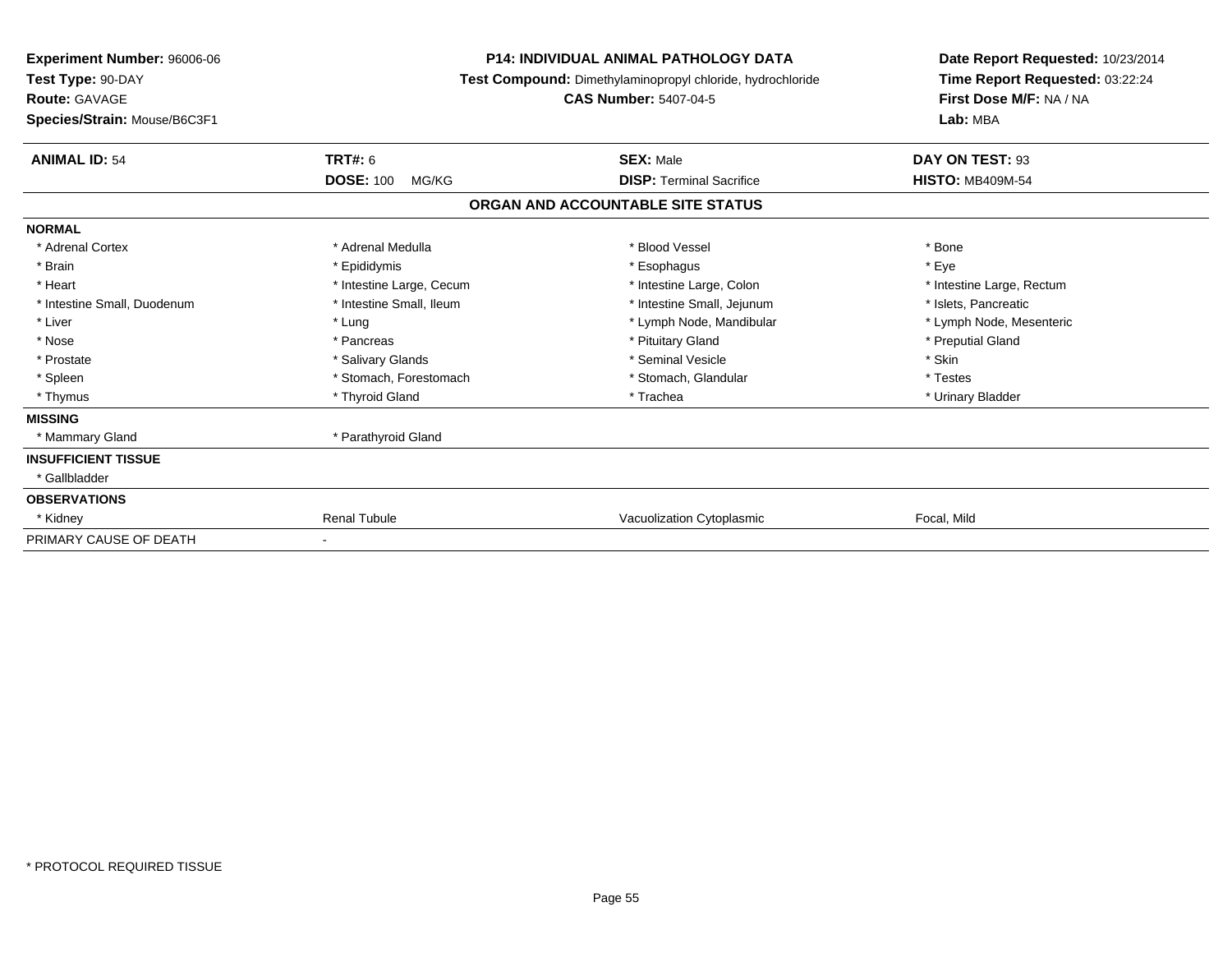| <b>Experiment Number: 96006-06</b><br>Test Type: 90-DAY<br><b>Route: GAVAGE</b><br>Species/Strain: Mouse/B6C3F1 | <b>P14: INDIVIDUAL ANIMAL PATHOLOGY DATA</b><br>Test Compound: Dimethylaminopropyl chloride, hydrochloride<br><b>CAS Number: 5407-04-5</b> |                                                     | Date Report Requested: 10/23/2014<br>Time Report Requested: 03:22:24<br>First Dose M/F: NA / NA<br>Lab: MBA |  |
|-----------------------------------------------------------------------------------------------------------------|--------------------------------------------------------------------------------------------------------------------------------------------|-----------------------------------------------------|-------------------------------------------------------------------------------------------------------------|--|
| <b>ANIMAL ID: 55</b>                                                                                            | <b>TRT#: 6</b><br><b>DOSE: 100</b><br>MG/KG                                                                                                | <b>SEX: Male</b><br><b>DISP: Terminal Sacrifice</b> | DAY ON TEST: 93<br><b>HISTO: MB409M-55</b>                                                                  |  |
|                                                                                                                 |                                                                                                                                            | ORGAN AND ACCOUNTABLE SITE STATUS                   |                                                                                                             |  |
| <b>NORMAL</b>                                                                                                   |                                                                                                                                            |                                                     |                                                                                                             |  |
| * Adrenal Cortex                                                                                                | * Adrenal Medulla                                                                                                                          | * Blood Vessel                                      | * Bone                                                                                                      |  |
| * Brain                                                                                                         | * Epididymis                                                                                                                               | * Esophagus                                         | * Eye                                                                                                       |  |
| * Gallbladder                                                                                                   | * Heart                                                                                                                                    | * Intestine Large, Cecum                            | * Intestine Large, Colon                                                                                    |  |
| * Intestine Large, Rectum                                                                                       | * Intestine Small, Duodenum                                                                                                                | * Intestine Small, Ileum                            | * Intestine Small, Jejunum                                                                                  |  |
| * Islets, Pancreatic                                                                                            | * Kidney                                                                                                                                   | * Liver                                             | * Lung                                                                                                      |  |
| * Lymph Node, Mandibular                                                                                        | * Lymph Node, Mesenteric                                                                                                                   | * Nose                                              | * Pancreas                                                                                                  |  |
| * Parathyroid Gland                                                                                             | * Pituitary Gland                                                                                                                          | * Preputial Gland                                   | * Prostate                                                                                                  |  |
| * Salivary Glands                                                                                               | * Seminal Vesicle                                                                                                                          | * Skin                                              | * Spleen                                                                                                    |  |
| * Stomach, Forestomach                                                                                          | * Stomach, Glandular                                                                                                                       | * Testes                                            | * Thymus                                                                                                    |  |
| * Thyroid Gland                                                                                                 | * Trachea                                                                                                                                  | * Urinary Bladder                                   |                                                                                                             |  |
| <b>MISSING</b>                                                                                                  |                                                                                                                                            |                                                     |                                                                                                             |  |
| * Mammary Gland                                                                                                 |                                                                                                                                            |                                                     |                                                                                                             |  |
| PRIMARY CAUSE OF DEATH                                                                                          |                                                                                                                                            |                                                     |                                                                                                             |  |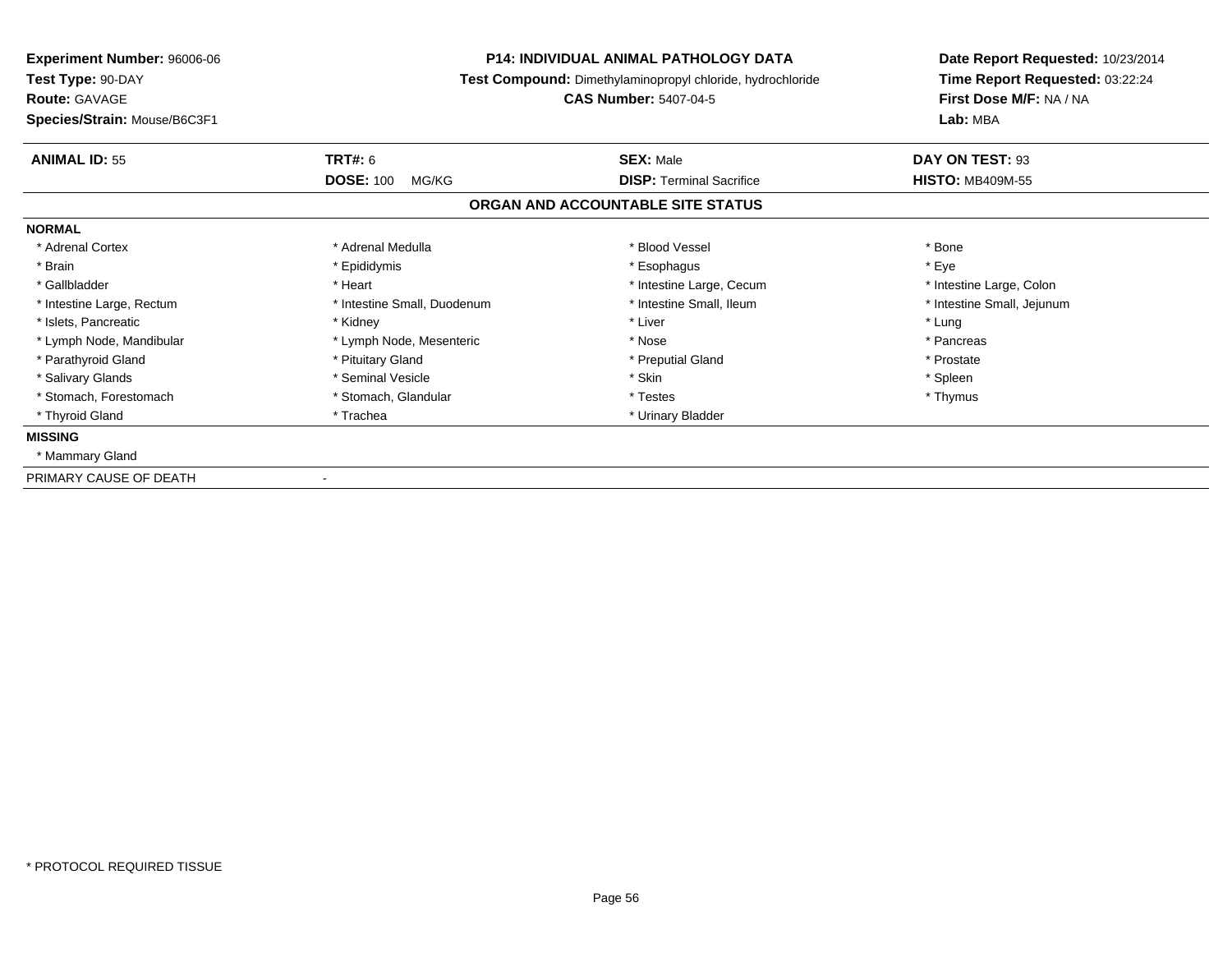| <b>Experiment Number: 96006-06</b><br>Test Type: 90-DAY<br><b>Route: GAVAGE</b><br>Species/Strain: Mouse/B6C3F1 | <b>P14: INDIVIDUAL ANIMAL PATHOLOGY DATA</b><br>Test Compound: Dimethylaminopropyl chloride, hydrochloride<br><b>CAS Number: 5407-04-5</b> |                                   | Date Report Requested: 10/23/2014<br>Time Report Requested: 03:22:24<br>First Dose M/F: NA / NA<br>Lab: MBA |
|-----------------------------------------------------------------------------------------------------------------|--------------------------------------------------------------------------------------------------------------------------------------------|-----------------------------------|-------------------------------------------------------------------------------------------------------------|
| <b>ANIMAL ID: 56</b>                                                                                            | <b>TRT#: 6</b>                                                                                                                             | <b>SEX: Male</b>                  | DAY ON TEST: 93                                                                                             |
|                                                                                                                 | <b>DOSE: 100</b><br>MG/KG                                                                                                                  | <b>DISP: Terminal Sacrifice</b>   | <b>HISTO: MB409M-56</b>                                                                                     |
|                                                                                                                 |                                                                                                                                            | ORGAN AND ACCOUNTABLE SITE STATUS |                                                                                                             |
| <b>NORMAL</b>                                                                                                   |                                                                                                                                            |                                   |                                                                                                             |
| * Adrenal Cortex                                                                                                | * Adrenal Medulla                                                                                                                          | * Blood Vessel                    | * Bone                                                                                                      |
| * Brain                                                                                                         | * Epididymis                                                                                                                               | * Esophagus                       | * Eye                                                                                                       |
| * Gallbladder                                                                                                   | * Heart                                                                                                                                    | * Intestine Large, Cecum          | * Intestine Large, Colon                                                                                    |
| * Intestine Large, Rectum                                                                                       | * Intestine Small, Duodenum                                                                                                                | * Intestine Small, Ileum          | * Intestine Small, Jejunum                                                                                  |
| * Islets, Pancreatic                                                                                            | * Liver                                                                                                                                    | * Lung                            | * Lymph Node, Mandibular                                                                                    |
| * Lymph Node, Mesenteric                                                                                        | * Nose                                                                                                                                     | * Pancreas                        | * Pituitary Gland                                                                                           |
| * Preputial Gland                                                                                               | * Prostate                                                                                                                                 | * Salivary Glands                 | * Seminal Vesicle                                                                                           |
| * Skin                                                                                                          | * Spleen                                                                                                                                   | * Stomach, Forestomach            | * Stomach, Glandular                                                                                        |
| * Testes                                                                                                        | * Thymus                                                                                                                                   | * Thyroid Gland                   | * Trachea                                                                                                   |
| * Urinary Bladder                                                                                               |                                                                                                                                            |                                   |                                                                                                             |
| <b>MISSING</b>                                                                                                  |                                                                                                                                            |                                   |                                                                                                             |
| * Mammary Gland                                                                                                 | * Parathyroid Gland                                                                                                                        |                                   |                                                                                                             |
| <b>OBSERVATIONS</b>                                                                                             |                                                                                                                                            |                                   |                                                                                                             |
| * Kidney                                                                                                        | <b>Renal Tubule</b>                                                                                                                        | Vacuolization Cytoplasmic         | Focal, Mild                                                                                                 |
| PRIMARY CAUSE OF DEATH                                                                                          |                                                                                                                                            |                                   |                                                                                                             |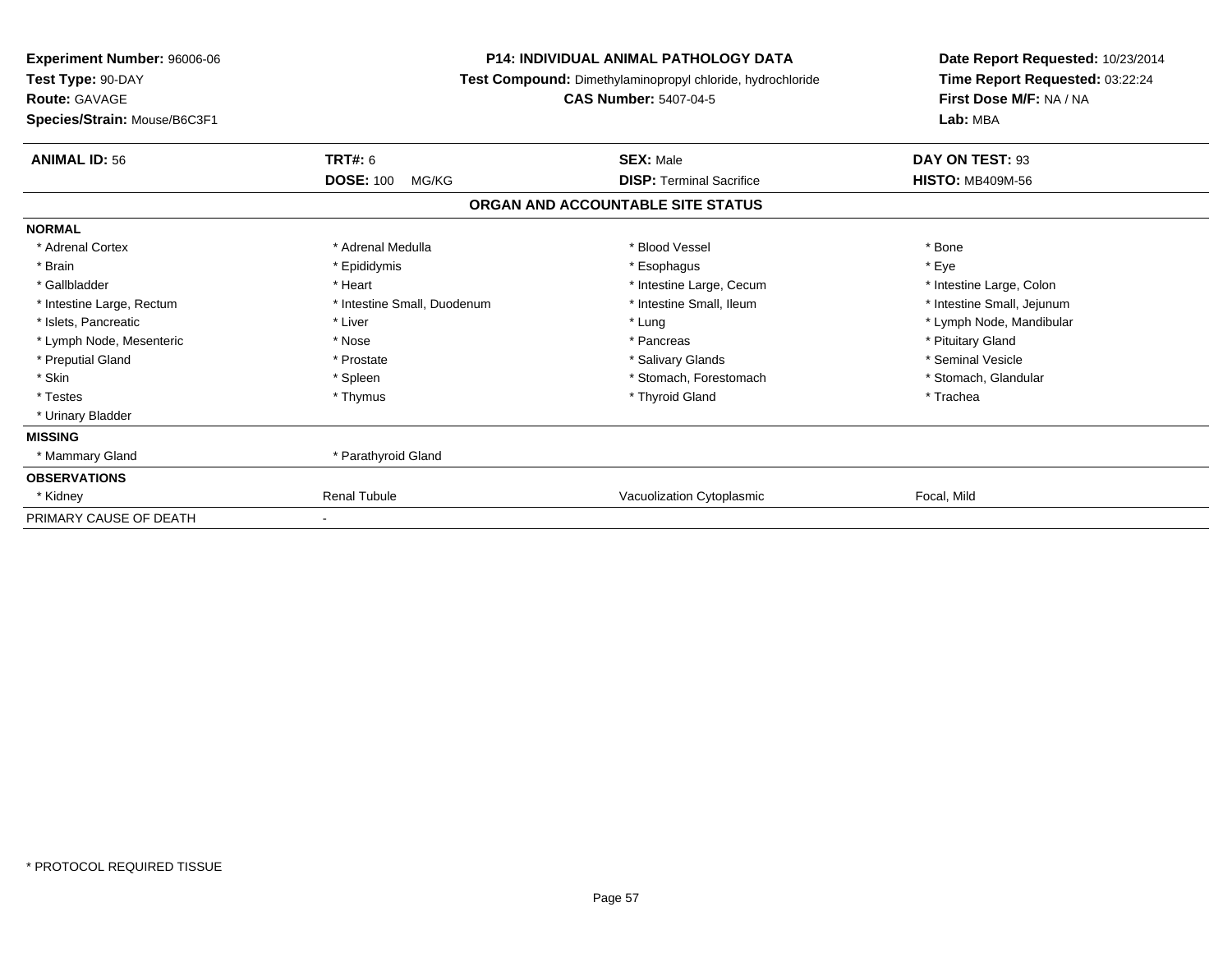| Experiment Number: 96006-06<br>Test Type: 90-DAY<br><b>Route: GAVAGE</b><br>Species/Strain: Mouse/B6C3F1 |                             | <b>P14: INDIVIDUAL ANIMAL PATHOLOGY DATA</b><br>Test Compound: Dimethylaminopropyl chloride, hydrochloride<br><b>CAS Number: 5407-04-5</b> | Date Report Requested: 10/23/2014<br>Time Report Requested: 03:22:24<br>First Dose M/F: NA / NA<br>Lab: MBA |  |
|----------------------------------------------------------------------------------------------------------|-----------------------------|--------------------------------------------------------------------------------------------------------------------------------------------|-------------------------------------------------------------------------------------------------------------|--|
| <b>ANIMAL ID: 57</b>                                                                                     | TRT#: 6                     | <b>SEX: Male</b>                                                                                                                           | DAY ON TEST: 93                                                                                             |  |
|                                                                                                          | <b>DOSE: 100</b><br>MG/KG   | <b>DISP: Terminal Sacrifice</b>                                                                                                            | <b>HISTO: MB409M-57</b>                                                                                     |  |
|                                                                                                          |                             | ORGAN AND ACCOUNTABLE SITE STATUS                                                                                                          |                                                                                                             |  |
| <b>NORMAL</b>                                                                                            |                             |                                                                                                                                            |                                                                                                             |  |
| * Adrenal Cortex                                                                                         | * Adrenal Medulla           | * Blood Vessel                                                                                                                             | * Bone                                                                                                      |  |
| * Brain                                                                                                  | * Epididymis                | * Esophagus                                                                                                                                | * Eye                                                                                                       |  |
| * Gallbladder                                                                                            | * Heart                     | * Intestine Large, Cecum                                                                                                                   | * Intestine Large, Colon                                                                                    |  |
| * Intestine Large, Rectum                                                                                | * Intestine Small, Duodenum | * Intestine Small. Ileum                                                                                                                   | * Intestine Small, Jejunum                                                                                  |  |
| * Islets, Pancreatic                                                                                     | * Liver                     | * Lung                                                                                                                                     | * Lymph Node, Mandibular                                                                                    |  |
| * Lymph Node, Mesenteric                                                                                 | * Nose                      | * Pancreas                                                                                                                                 | * Parathyroid Gland                                                                                         |  |
| * Preputial Gland                                                                                        | * Prostate                  | * Salivary Glands                                                                                                                          | * Seminal Vesicle                                                                                           |  |
| * Skin                                                                                                   | * Spleen                    | * Stomach, Forestomach                                                                                                                     | * Stomach, Glandular                                                                                        |  |
| * Testes                                                                                                 | * Thymus                    | * Thyroid Gland                                                                                                                            | * Trachea                                                                                                   |  |
| * Urinary Bladder                                                                                        |                             |                                                                                                                                            |                                                                                                             |  |
| <b>MISSING</b>                                                                                           |                             |                                                                                                                                            |                                                                                                             |  |
| * Mammary Gland                                                                                          |                             |                                                                                                                                            |                                                                                                             |  |
| <b>INSUFFICIENT TISSUE</b>                                                                               |                             |                                                                                                                                            |                                                                                                             |  |
| * Pituitary Gland                                                                                        |                             |                                                                                                                                            |                                                                                                             |  |
| <b>OBSERVATIONS</b>                                                                                      |                             |                                                                                                                                            |                                                                                                             |  |
| * Kidney                                                                                                 | <b>Renal Tubule</b>         | Vacuolization Cytoplasmic                                                                                                                  | Focal, Mild                                                                                                 |  |
| PRIMARY CAUSE OF DEATH                                                                                   |                             |                                                                                                                                            |                                                                                                             |  |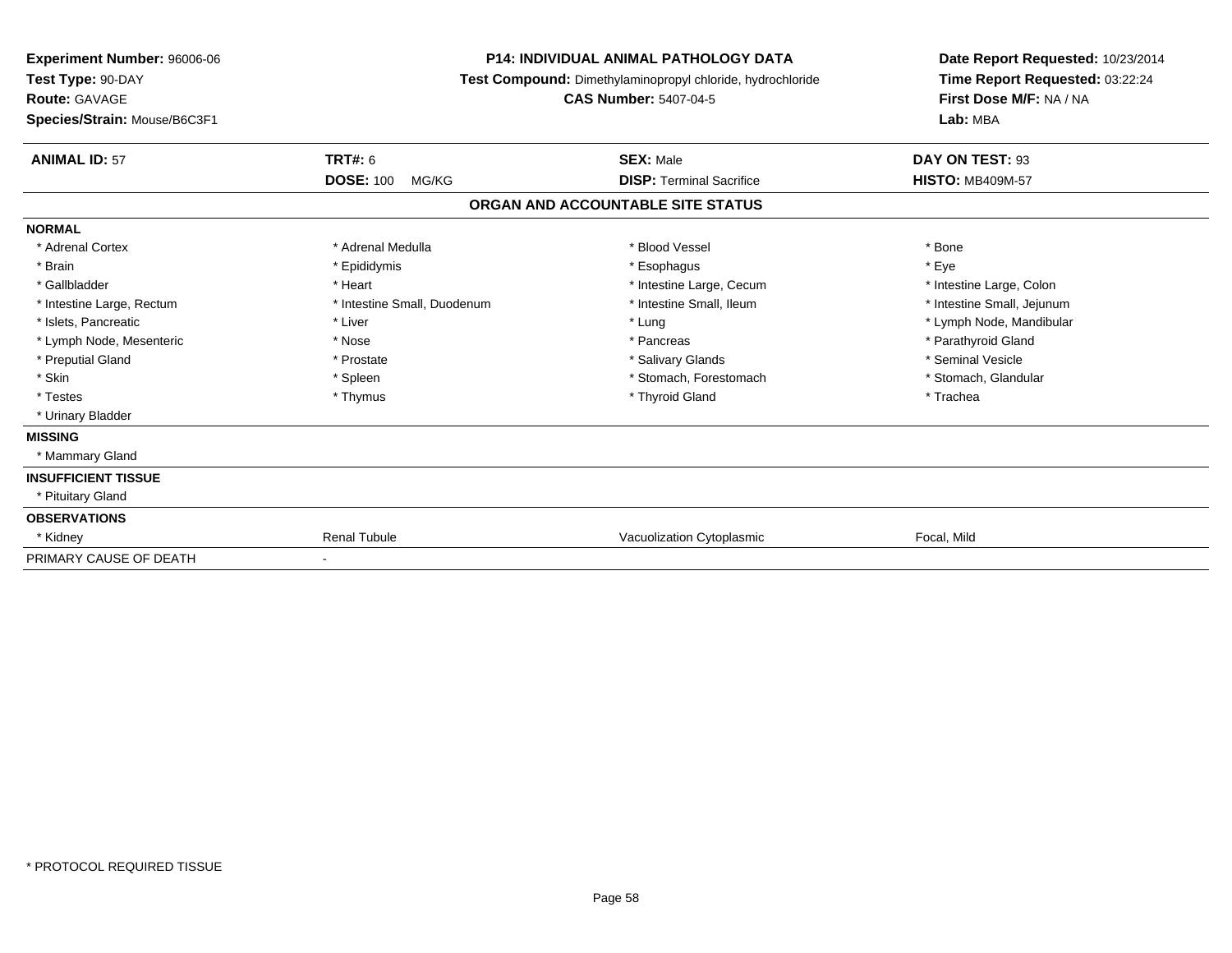| <b>Experiment Number: 96006-06</b><br>Test Type: 90-DAY<br><b>Route: GAVAGE</b><br>Species/Strain: Mouse/B6C3F1 | <b>P14: INDIVIDUAL ANIMAL PATHOLOGY DATA</b><br>Test Compound: Dimethylaminopropyl chloride, hydrochloride<br><b>CAS Number: 5407-04-5</b> |                                   | Date Report Requested: 10/23/2014<br>Time Report Requested: 03:22:24<br>First Dose M/F: NA / NA<br>Lab: MBA |  |
|-----------------------------------------------------------------------------------------------------------------|--------------------------------------------------------------------------------------------------------------------------------------------|-----------------------------------|-------------------------------------------------------------------------------------------------------------|--|
| <b>ANIMAL ID: 58</b>                                                                                            | <b>TRT#: 6</b>                                                                                                                             | <b>SEX: Male</b>                  | DAY ON TEST: 93                                                                                             |  |
|                                                                                                                 | <b>DOSE: 100</b><br>MG/KG                                                                                                                  | <b>DISP: Terminal Sacrifice</b>   | <b>HISTO: MB409M-58</b>                                                                                     |  |
|                                                                                                                 |                                                                                                                                            | ORGAN AND ACCOUNTABLE SITE STATUS |                                                                                                             |  |
| <b>NORMAL</b>                                                                                                   |                                                                                                                                            |                                   |                                                                                                             |  |
| * Adrenal Cortex                                                                                                | * Adrenal Medulla                                                                                                                          | * Blood Vessel                    | * Bone                                                                                                      |  |
| * Brain                                                                                                         | * Epididymis                                                                                                                               | * Esophagus                       | * Eye                                                                                                       |  |
| * Gallbladder                                                                                                   | * Heart                                                                                                                                    | * Intestine Large, Cecum          | * Intestine Large, Colon                                                                                    |  |
| * Intestine Large, Rectum                                                                                       | * Intestine Small, Duodenum                                                                                                                | * Intestine Small, Ileum          | * Intestine Small, Jejunum                                                                                  |  |
| * Islets, Pancreatic                                                                                            | * Liver                                                                                                                                    | * Lung                            | * Lymph Node, Mandibular                                                                                    |  |
| * Lymph Node, Mesenteric                                                                                        | * Nose                                                                                                                                     | * Pancreas                        | * Pituitary Gland                                                                                           |  |
| * Preputial Gland                                                                                               | * Prostate                                                                                                                                 | * Salivary Glands                 | * Seminal Vesicle                                                                                           |  |
| * Skin                                                                                                          | * Spleen                                                                                                                                   | * Stomach, Forestomach            | * Stomach, Glandular                                                                                        |  |
| * Testes                                                                                                        | * Thymus                                                                                                                                   | * Thyroid Gland                   | * Trachea                                                                                                   |  |
| * Urinary Bladder                                                                                               |                                                                                                                                            |                                   |                                                                                                             |  |
| <b>MISSING</b>                                                                                                  |                                                                                                                                            |                                   |                                                                                                             |  |
| * Mammary Gland                                                                                                 | * Parathyroid Gland                                                                                                                        |                                   |                                                                                                             |  |
| <b>OBSERVATIONS</b>                                                                                             |                                                                                                                                            |                                   |                                                                                                             |  |
| * Kidney                                                                                                        | <b>Renal Tubule</b>                                                                                                                        | Vacuolization Cytoplasmic         | Focal, Mild                                                                                                 |  |
| PRIMARY CAUSE OF DEATH                                                                                          |                                                                                                                                            |                                   |                                                                                                             |  |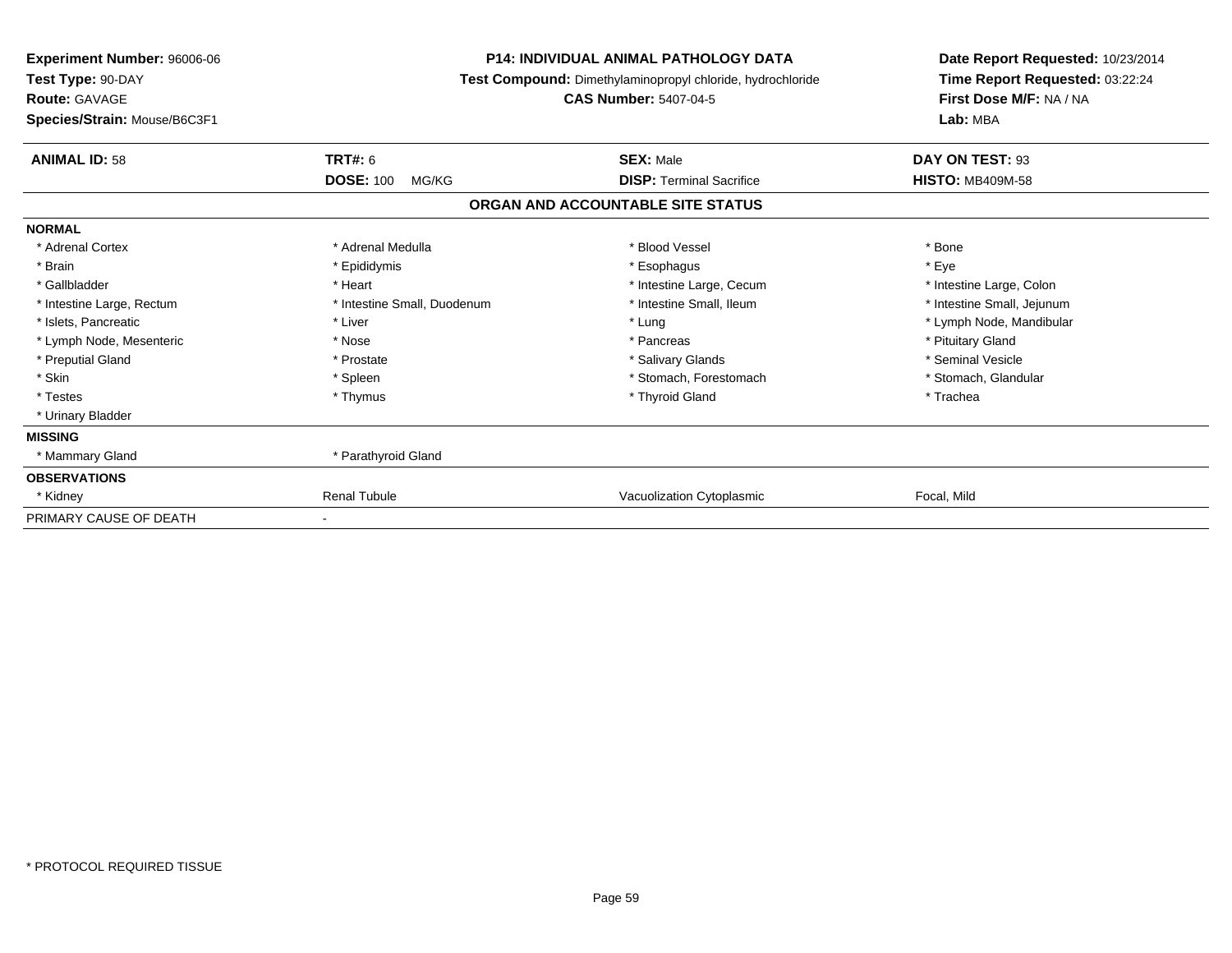| <b>Experiment Number: 96006-06</b><br>Test Type: 90-DAY<br><b>Route: GAVAGE</b><br>Species/Strain: Mouse/B6C3F1 |                            | <b>P14: INDIVIDUAL ANIMAL PATHOLOGY DATA</b><br>Test Compound: Dimethylaminopropyl chloride, hydrochloride<br><b>CAS Number: 5407-04-5</b> | Date Report Requested: 10/23/2014<br>Time Report Requested: 03:22:24<br>First Dose M/F: NA / NA<br>Lab: MBA |  |
|-----------------------------------------------------------------------------------------------------------------|----------------------------|--------------------------------------------------------------------------------------------------------------------------------------------|-------------------------------------------------------------------------------------------------------------|--|
| <b>ANIMAL ID: 59</b>                                                                                            | TRT#: 6                    | <b>SEX: Male</b>                                                                                                                           | DAY ON TEST: 93                                                                                             |  |
|                                                                                                                 | <b>DOSE: 100</b><br>MG/KG  | <b>DISP: Terminal Sacrifice</b>                                                                                                            | <b>HISTO: MB409M-59</b>                                                                                     |  |
|                                                                                                                 |                            | ORGAN AND ACCOUNTABLE SITE STATUS                                                                                                          |                                                                                                             |  |
| <b>NORMAL</b>                                                                                                   |                            |                                                                                                                                            |                                                                                                             |  |
| * Adrenal Medulla                                                                                               | * Blood Vessel             | * Bone                                                                                                                                     | * Brain                                                                                                     |  |
| * Epididymis                                                                                                    | * Esophagus                | * Eye                                                                                                                                      | * Heart                                                                                                     |  |
| * Intestine Large, Cecum                                                                                        | * Intestine Large, Colon   | * Intestine Large, Rectum                                                                                                                  | * Intestine Small, Duodenum                                                                                 |  |
| * Intestine Small, Ileum                                                                                        | * Intestine Small, Jejunum | * Islets, Pancreatic                                                                                                                       | * Liver                                                                                                     |  |
| * Lung                                                                                                          | * Lymph Node, Mandibular   | * Lymph Node, Mesenteric                                                                                                                   | * Nose                                                                                                      |  |
| * Pancreas                                                                                                      | * Preputial Gland          | * Prostate                                                                                                                                 | * Salivary Glands                                                                                           |  |
| * Seminal Vesicle                                                                                               | * Skin                     | * Spleen                                                                                                                                   | * Stomach, Forestomach                                                                                      |  |
| * Stomach, Glandular                                                                                            | * Testes                   | * Thymus                                                                                                                                   | * Thyroid Gland                                                                                             |  |
| * Trachea                                                                                                       | * Urinary Bladder          |                                                                                                                                            |                                                                                                             |  |
| <b>MISSING</b>                                                                                                  |                            |                                                                                                                                            |                                                                                                             |  |
| * Mammary Gland                                                                                                 | * Parathyroid Gland        |                                                                                                                                            |                                                                                                             |  |
| <b>INSUFFICIENT TISSUE</b>                                                                                      |                            |                                                                                                                                            |                                                                                                             |  |
| * Gallbladder                                                                                                   | * Pituitary Gland          |                                                                                                                                            |                                                                                                             |  |
| <b>OBSERVATIONS</b>                                                                                             |                            |                                                                                                                                            |                                                                                                             |  |
| * Adrenal Cortex                                                                                                | Subcapsular                | Hyperplasia                                                                                                                                | Focal, Minimal                                                                                              |  |
| * Kidney                                                                                                        | <b>Renal Tubule</b>        | Vacuolization Cytoplasmic                                                                                                                  | Focal, Minimal                                                                                              |  |
| PRIMARY CAUSE OF DEATH                                                                                          |                            |                                                                                                                                            |                                                                                                             |  |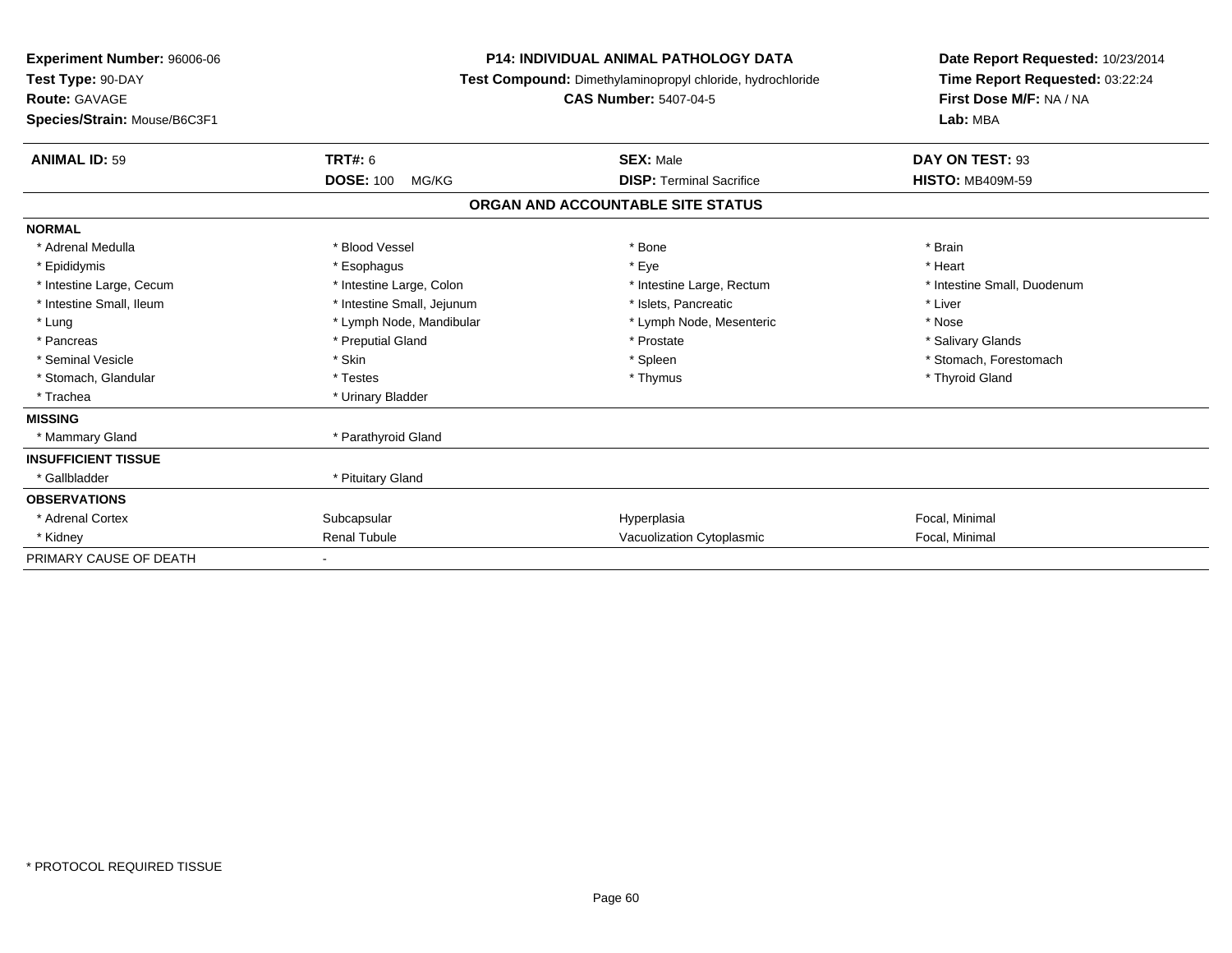| <b>Experiment Number: 96006-06</b><br>Test Type: 90-DAY<br><b>Route: GAVAGE</b><br>Species/Strain: Mouse/B6C3F1 |                             | <b>P14: INDIVIDUAL ANIMAL PATHOLOGY DATA</b><br>Test Compound: Dimethylaminopropyl chloride, hydrochloride<br><b>CAS Number: 5407-04-5</b> | Date Report Requested: 10/23/2014<br>Time Report Requested: 03:22:24<br>First Dose M/F: NA / NA<br>Lab: MBA |
|-----------------------------------------------------------------------------------------------------------------|-----------------------------|--------------------------------------------------------------------------------------------------------------------------------------------|-------------------------------------------------------------------------------------------------------------|
| <b>ANIMAL ID: 60</b>                                                                                            | <b>TRT#: 6</b>              | <b>SEX: Male</b>                                                                                                                           | DAY ON TEST: 93                                                                                             |
|                                                                                                                 | <b>DOSE: 100</b><br>MG/KG   | <b>DISP: Terminal Sacrifice</b>                                                                                                            | <b>HISTO: MB409M-60</b>                                                                                     |
|                                                                                                                 |                             | ORGAN AND ACCOUNTABLE SITE STATUS                                                                                                          |                                                                                                             |
| <b>NORMAL</b>                                                                                                   |                             |                                                                                                                                            |                                                                                                             |
| * Adrenal Cortex                                                                                                | * Adrenal Medulla           | * Blood Vessel                                                                                                                             | * Bone                                                                                                      |
| * Brain                                                                                                         | * Epididymis                | * Esophagus                                                                                                                                | * Eye                                                                                                       |
| * Gallbladder                                                                                                   | * Heart                     | * Intestine Large, Cecum                                                                                                                   | * Intestine Large, Colon                                                                                    |
| * Intestine Large, Rectum                                                                                       | * Intestine Small, Duodenum | * Intestine Small, Ileum                                                                                                                   | * Intestine Small, Jejunum                                                                                  |
| * Islets, Pancreatic                                                                                            | * Liver                     | * Lung                                                                                                                                     | * Lymph Node, Mandibular                                                                                    |
| * Lymph Node, Mesenteric                                                                                        | * Nose                      | * Pancreas                                                                                                                                 | * Pituitary Gland                                                                                           |
| * Preputial Gland                                                                                               | * Prostate                  | * Salivary Glands                                                                                                                          | * Seminal Vesicle                                                                                           |
| * Skin                                                                                                          | * Spleen                    | * Stomach, Forestomach                                                                                                                     | * Stomach, Glandular                                                                                        |
| * Testes                                                                                                        | * Thymus                    | * Thyroid Gland                                                                                                                            | * Trachea                                                                                                   |
| * Urinary Bladder                                                                                               |                             |                                                                                                                                            |                                                                                                             |
| <b>MISSING</b>                                                                                                  |                             |                                                                                                                                            |                                                                                                             |
| * Mammary Gland                                                                                                 | * Parathyroid Gland         |                                                                                                                                            |                                                                                                             |
| <b>OBSERVATIONS</b>                                                                                             |                             |                                                                                                                                            |                                                                                                             |
| * Kidney                                                                                                        | <b>Renal Tubule</b>         | Vacuolization Cytoplasmic                                                                                                                  | Focal, Mild                                                                                                 |
| PRIMARY CAUSE OF DEATH                                                                                          |                             |                                                                                                                                            |                                                                                                             |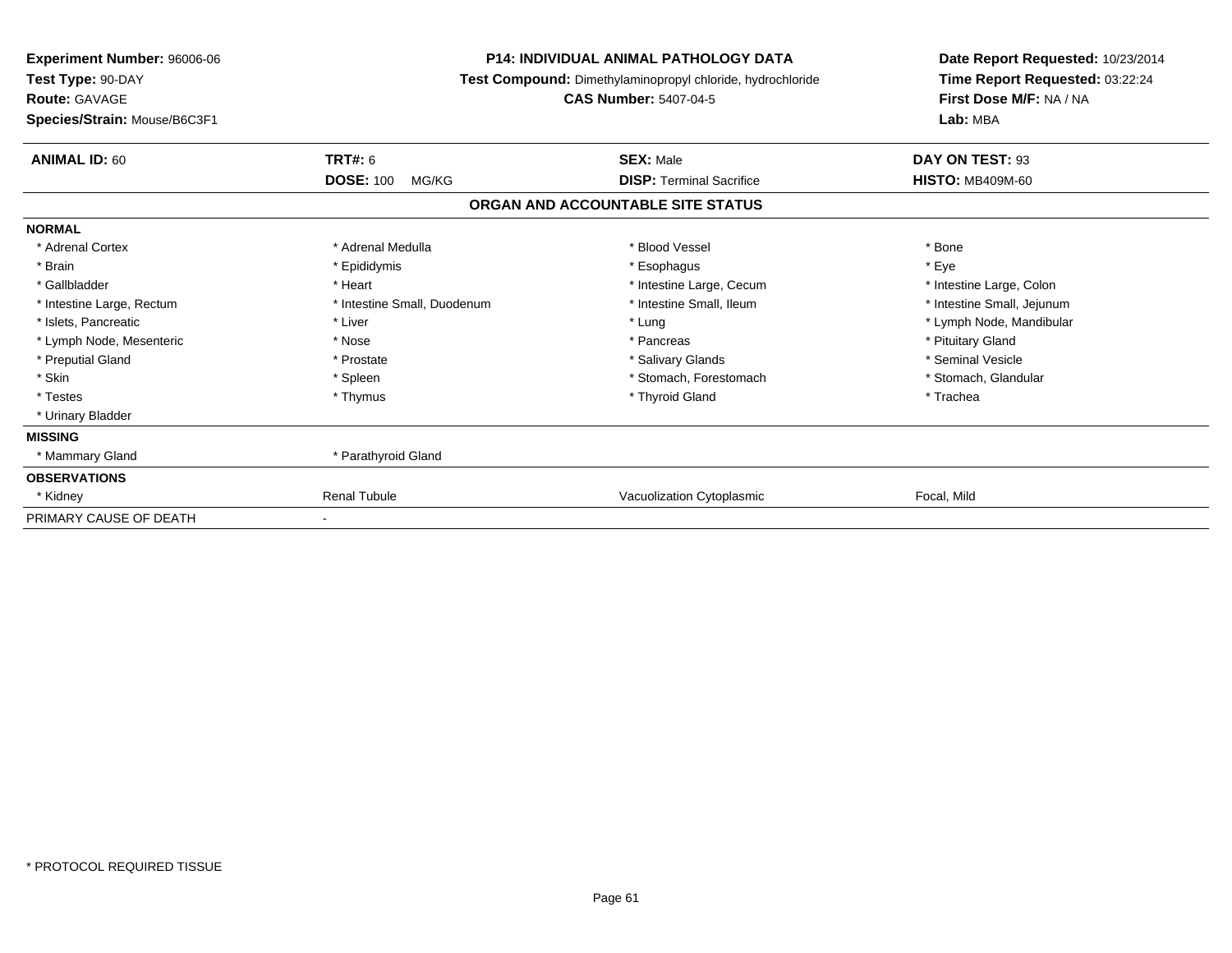| <b>Experiment Number: 96006-06</b><br>Test Type: 90-DAY | <b>P14: INDIVIDUAL ANIMAL PATHOLOGY DATA</b><br>Test Compound: Dimethylaminopropyl chloride, hydrochloride<br><b>CAS Number: 5407-04-5</b> |                                   | Date Report Requested: 10/23/2014<br>Time Report Requested: 03:22:24<br>First Dose M/F: NA / NA<br>Lab: MBA |
|---------------------------------------------------------|--------------------------------------------------------------------------------------------------------------------------------------------|-----------------------------------|-------------------------------------------------------------------------------------------------------------|
| <b>Route: GAVAGE</b><br>Species/Strain: Mouse/B6C3F1    |                                                                                                                                            |                                   |                                                                                                             |
| <b>ANIMAL ID: 61</b>                                    | <b>TRT#: 7</b>                                                                                                                             | <b>SEX: Female</b>                | DAY ON TEST: 92                                                                                             |
|                                                         | <b>DOSE: VEHICLE CONTROL</b>                                                                                                               | <b>DISP: Terminal Sacrifice</b>   | <b>HISTO: MB409M-61</b>                                                                                     |
|                                                         |                                                                                                                                            | ORGAN AND ACCOUNTABLE SITE STATUS |                                                                                                             |
| <b>NORMAL</b>                                           |                                                                                                                                            |                                   |                                                                                                             |
| * Adrenal Medulla                                       | * Blood Vessel                                                                                                                             | * Bone                            | * Brain                                                                                                     |
| * Esophagus                                             | * Eye                                                                                                                                      | * Gallbladder                     | * Heart                                                                                                     |
| * Intestine Large, Cecum                                | * Intestine Large, Colon                                                                                                                   | * Intestine Large, Rectum         | * Intestine Small, Duodenum                                                                                 |
| * Intestine Small, Ileum                                | * Intestine Small, Jejunum                                                                                                                 | * Islets, Pancreatic              | * Kidney                                                                                                    |
| * Liver                                                 | * Lung                                                                                                                                     | * Lymph Node, Mandibular          | * Lymph Node, Mesenteric                                                                                    |
| * Mammary Gland                                         | * Nose                                                                                                                                     | * Ovary                           | * Pancreas                                                                                                  |
| * Parathyroid Gland                                     | * Pituitary Gland                                                                                                                          | * Salivary Glands                 | * Skin                                                                                                      |
| * Spleen                                                | * Stomach, Forestomach                                                                                                                     | * Stomach, Glandular              | * Thymus                                                                                                    |
| * Thyroid Gland                                         | * Trachea                                                                                                                                  | * Urinary Bladder                 | * Uterus                                                                                                    |
| * Vagina                                                |                                                                                                                                            |                                   |                                                                                                             |
| <b>MISSING</b>                                          |                                                                                                                                            |                                   |                                                                                                             |
| * Clitoral Gland                                        |                                                                                                                                            |                                   |                                                                                                             |
| <b>OBSERVATIONS</b>                                     |                                                                                                                                            |                                   |                                                                                                             |
| * Adrenal Cortex                                        | Subcapsular                                                                                                                                | Hyperplasia                       | Focal, Minimal                                                                                              |
| PRIMARY CAUSE OF DEATH                                  |                                                                                                                                            |                                   |                                                                                                             |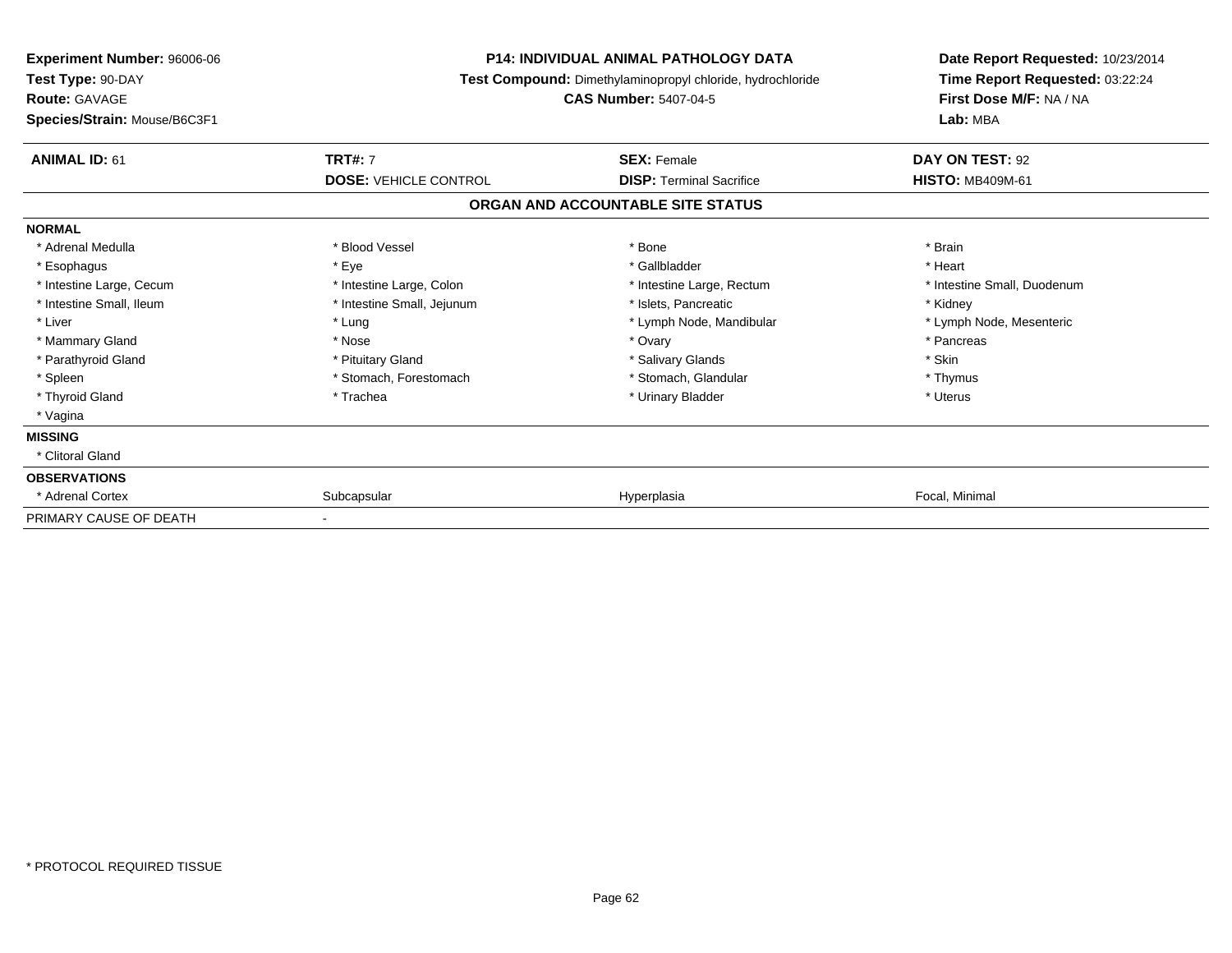| <b>Experiment Number: 96006-06</b>                                        | <b>P14: INDIVIDUAL ANIMAL PATHOLOGY DATA</b><br><b>Test Compound:</b> Dimethylaminopropyl chloride, hydrochloride<br><b>CAS Number: 5407-04-5</b> |                                   | Date Report Requested: 10/23/2014<br>Time Report Requested: 03:22:24<br>First Dose M/F: NA / NA<br>Lab: MBA |
|---------------------------------------------------------------------------|---------------------------------------------------------------------------------------------------------------------------------------------------|-----------------------------------|-------------------------------------------------------------------------------------------------------------|
| Test Type: 90-DAY<br><b>Route: GAVAGE</b><br>Species/Strain: Mouse/B6C3F1 |                                                                                                                                                   |                                   |                                                                                                             |
|                                                                           |                                                                                                                                                   |                                   |                                                                                                             |
| <b>ANIMAL ID: 62</b>                                                      | <b>TRT#: 7</b>                                                                                                                                    | <b>SEX: Female</b>                | DAY ON TEST: 92                                                                                             |
|                                                                           | <b>DOSE: VEHICLE CONTROL</b>                                                                                                                      | <b>DISP: Terminal Sacrifice</b>   | <b>HISTO: MB409M-62</b>                                                                                     |
|                                                                           |                                                                                                                                                   | ORGAN AND ACCOUNTABLE SITE STATUS |                                                                                                             |
| <b>NORMAL</b>                                                             |                                                                                                                                                   |                                   |                                                                                                             |
| * Adrenal Medulla                                                         | * Blood Vessel                                                                                                                                    | * Bone                            | * Brain                                                                                                     |
| * Clitoral Gland                                                          | * Esophagus                                                                                                                                       | * Eye                             | * Gallbladder                                                                                               |
| * Heart                                                                   | * Intestine Large, Cecum                                                                                                                          | * Intestine Large, Colon          | * Intestine Large, Rectum                                                                                   |
| * Intestine Small, Duodenum                                               | * Intestine Small, Ileum                                                                                                                          | * Intestine Small, Jejunum        | * Islets, Pancreatic                                                                                        |
| * Kidney                                                                  | * Liver                                                                                                                                           | * Lung                            | * Lymph Node, Mandibular                                                                                    |
| * Lymph Node, Mesenteric                                                  | * Mammary Gland                                                                                                                                   | * Nose                            | * Ovary                                                                                                     |
| * Pancreas                                                                | * Parathyroid Gland                                                                                                                               | * Pituitary Gland                 | * Skin                                                                                                      |
| * Stomach, Forestomach                                                    | * Stomach, Glandular                                                                                                                              | * Thymus                          | * Thyroid Gland                                                                                             |
| * Trachea                                                                 | * Urinary Bladder                                                                                                                                 | * Uterus                          | * Vagina                                                                                                    |
| <b>OBSERVATIONS</b>                                                       |                                                                                                                                                   |                                   |                                                                                                             |
| * Adrenal Cortex                                                          | Subcapsular                                                                                                                                       | Hyperplasia                       | Focal, Minimal                                                                                              |
| * Salivary Glands                                                         |                                                                                                                                                   | <b>Infiltration Cellular</b>      | Lymphocyte, Focal, Minimal                                                                                  |
| * Spleen                                                                  |                                                                                                                                                   | Hematopoietic Cell Proliferation  | Minimal                                                                                                     |
| * Stom Forestom                                                           |                                                                                                                                                   |                                   |                                                                                                             |
| Note: slide 4 has a very poor orientation of forestomachasked for retrim  |                                                                                                                                                   |                                   |                                                                                                             |
| PRIMARY CAUSE OF DEATH                                                    |                                                                                                                                                   |                                   |                                                                                                             |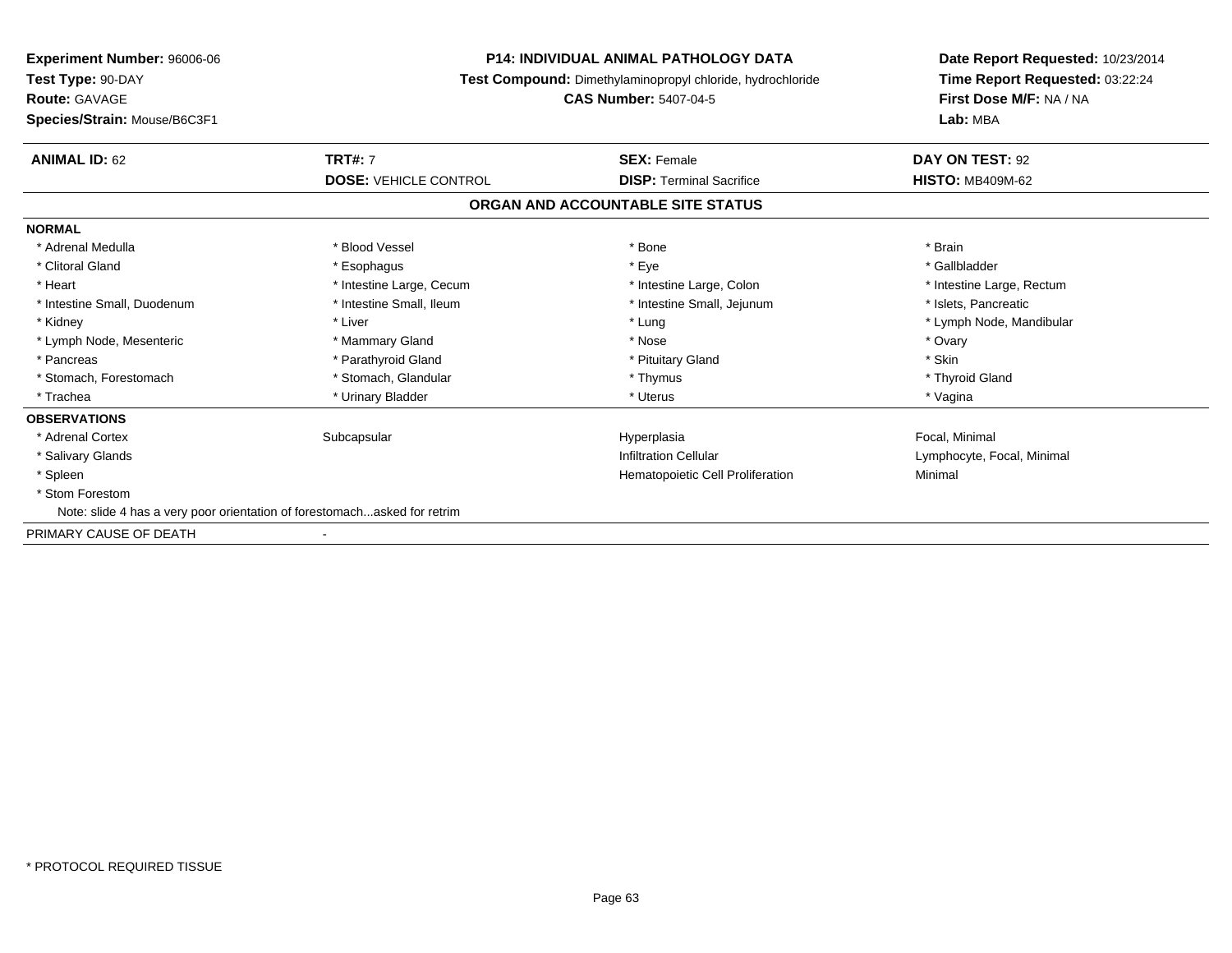| <b>Experiment Number: 96006-06</b><br>Test Type: 90-DAY<br><b>Route: GAVAGE</b><br>Species/Strain: Mouse/B6C3F1 | <b>P14: INDIVIDUAL ANIMAL PATHOLOGY DATA</b><br>Test Compound: Dimethylaminopropyl chloride, hydrochloride<br><b>CAS Number: 5407-04-5</b> |                                   | Date Report Requested: 10/23/2014<br>Time Report Requested: 03:22:24<br>First Dose M/F: NA / NA<br>Lab: MBA |
|-----------------------------------------------------------------------------------------------------------------|--------------------------------------------------------------------------------------------------------------------------------------------|-----------------------------------|-------------------------------------------------------------------------------------------------------------|
| <b>ANIMAL ID: 63</b>                                                                                            | <b>TRT#: 7</b>                                                                                                                             | <b>SEX: Female</b>                | DAY ON TEST: 92                                                                                             |
|                                                                                                                 | <b>DOSE: VEHICLE CONTROL</b>                                                                                                               | <b>DISP: Terminal Sacrifice</b>   | <b>HISTO: MB409M-63</b>                                                                                     |
|                                                                                                                 |                                                                                                                                            | ORGAN AND ACCOUNTABLE SITE STATUS |                                                                                                             |
| <b>NORMAL</b>                                                                                                   |                                                                                                                                            |                                   |                                                                                                             |
| * Adrenal Medulla                                                                                               | * Blood Vessel                                                                                                                             | * Bone                            | * Brain                                                                                                     |
| * Esophagus                                                                                                     | * Eye                                                                                                                                      | * Gallbladder                     | * Heart                                                                                                     |
| * Intestine Large, Cecum                                                                                        | * Intestine Large, Colon                                                                                                                   | * Intestine Large, Rectum         | * Intestine Small. Duodenum                                                                                 |
| * Intestine Small, Ileum                                                                                        | * Intestine Small, Jejunum                                                                                                                 | * Islets. Pancreatic              | * Kidney                                                                                                    |
| * Liver                                                                                                         | * Lung                                                                                                                                     | * Lymph Node, Mandibular          | * Lymph Node, Mesenteric                                                                                    |
| * Mammary Gland                                                                                                 | * Nose                                                                                                                                     | * Ovary                           | * Pancreas                                                                                                  |
| * Parathyroid Gland                                                                                             | * Pituitary Gland                                                                                                                          | * Salivary Glands                 | * Skin                                                                                                      |
| * Spleen                                                                                                        | * Stomach, Forestomach                                                                                                                     | * Stomach, Glandular              | * Thymus                                                                                                    |
| * Trachea                                                                                                       | * Urinary Bladder                                                                                                                          | * Uterus                          | * Vagina                                                                                                    |
| <b>MISSING</b>                                                                                                  |                                                                                                                                            |                                   |                                                                                                             |
| * Clitoral Gland                                                                                                |                                                                                                                                            |                                   |                                                                                                             |
| <b>OBSERVATIONS</b>                                                                                             |                                                                                                                                            |                                   |                                                                                                             |
| * Adrenal Cortex                                                                                                | Subcapsular                                                                                                                                | Hyperplasia                       | Focal, Minimal                                                                                              |
| * Thyroid Gland                                                                                                 |                                                                                                                                            | Ectopic Thymus                    | Minimal                                                                                                     |
| PRIMARY CAUSE OF DEATH                                                                                          |                                                                                                                                            |                                   |                                                                                                             |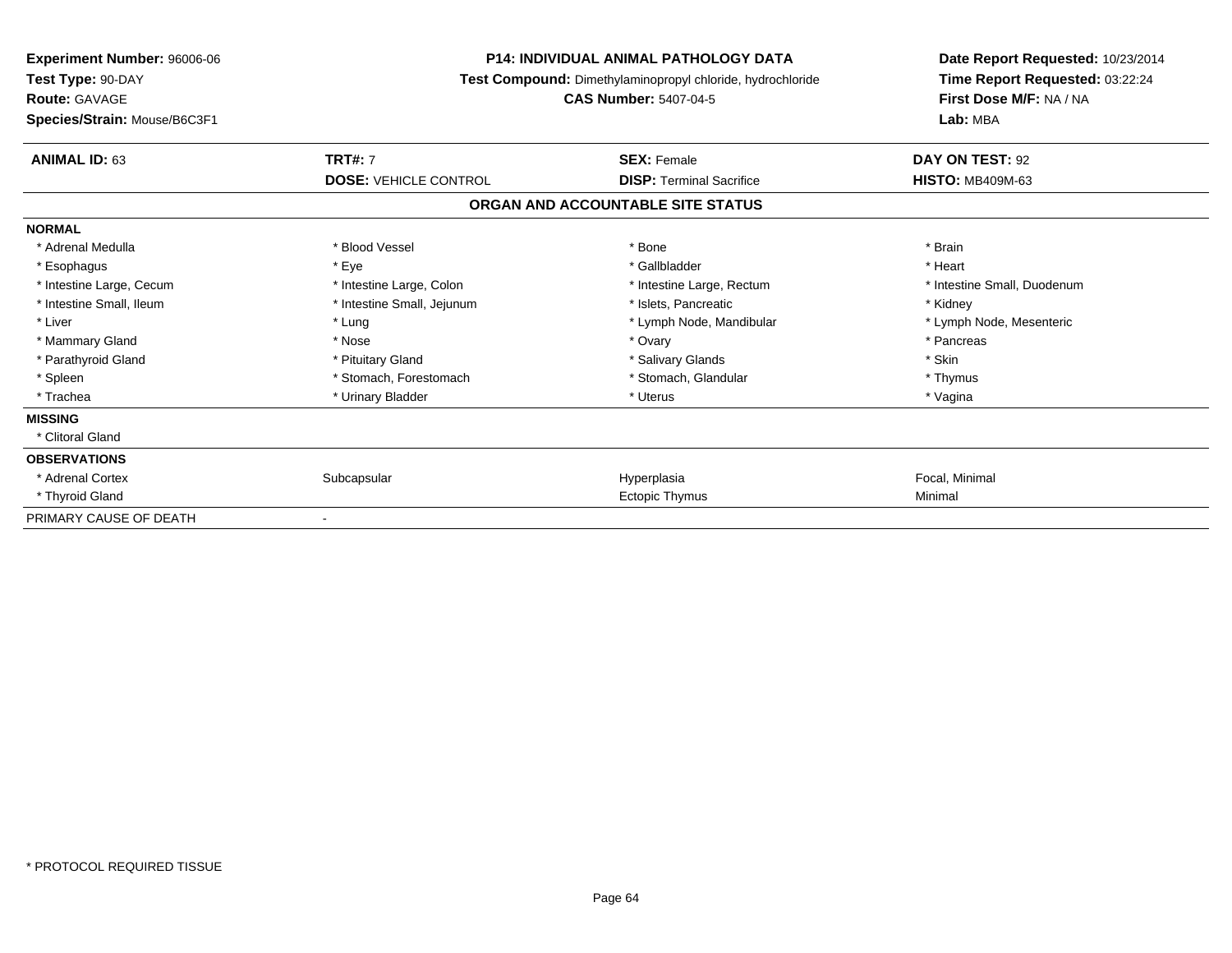| Experiment Number: 96006-06<br>Test Type: 90-DAY<br><b>Route: GAVAGE</b><br>Species/Strain: Mouse/B6C3F1 | <b>P14: INDIVIDUAL ANIMAL PATHOLOGY DATA</b><br>Test Compound: Dimethylaminopropyl chloride, hydrochloride<br><b>CAS Number: 5407-04-5</b> |                                   | Date Report Requested: 10/23/2014<br>Time Report Requested: 03:22:24<br>First Dose M/F: NA / NA<br>Lab: MBA |  |
|----------------------------------------------------------------------------------------------------------|--------------------------------------------------------------------------------------------------------------------------------------------|-----------------------------------|-------------------------------------------------------------------------------------------------------------|--|
|                                                                                                          |                                                                                                                                            |                                   |                                                                                                             |  |
| <b>ANIMAL ID: 64</b>                                                                                     | <b>TRT#: 7</b>                                                                                                                             | <b>SEX: Female</b>                | DAY ON TEST: 92                                                                                             |  |
|                                                                                                          | <b>DOSE: VEHICLE CONTROL</b>                                                                                                               | <b>DISP: Terminal Sacrifice</b>   | <b>HISTO: MB409M-64</b>                                                                                     |  |
|                                                                                                          |                                                                                                                                            | ORGAN AND ACCOUNTABLE SITE STATUS |                                                                                                             |  |
| <b>NORMAL</b>                                                                                            |                                                                                                                                            |                                   |                                                                                                             |  |
| * Adrenal Medulla                                                                                        | * Blood Vessel                                                                                                                             | * Brain                           | * Clitoral Gland                                                                                            |  |
| * Esophagus                                                                                              | * Eye                                                                                                                                      | * Gallbladder                     | * Heart                                                                                                     |  |
| * Intestine Large, Cecum                                                                                 | * Intestine Large, Colon                                                                                                                   | * Intestine Large, Rectum         | * Intestine Small, Duodenum                                                                                 |  |
| * Intestine Small, Ileum                                                                                 | * Intestine Small, Jejunum                                                                                                                 | * Islets, Pancreatic              | * Kidney                                                                                                    |  |
| * Liver                                                                                                  | * Lung                                                                                                                                     | * Lymph Node, Mandibular          | * Lymph Node, Mesenteric                                                                                    |  |
| * Mammary Gland                                                                                          | * Nose                                                                                                                                     | * Ovary                           | * Pancreas                                                                                                  |  |
| * Parathyroid Gland                                                                                      | * Pituitary Gland                                                                                                                          | * Salivary Glands                 | * Skin                                                                                                      |  |
| * Spleen                                                                                                 | * Stomach, Forestomach                                                                                                                     | * Stomach, Glandular              | * Thymus                                                                                                    |  |
| * Thyroid Gland                                                                                          | * Trachea                                                                                                                                  | * Urinary Bladder                 | * Uterus                                                                                                    |  |
| * Vagina                                                                                                 |                                                                                                                                            |                                   |                                                                                                             |  |
| <b>INSUFFICIENT TISSUE</b>                                                                               |                                                                                                                                            |                                   |                                                                                                             |  |
| * Bone                                                                                                   |                                                                                                                                            |                                   |                                                                                                             |  |
| <b>OBSERVATIONS</b>                                                                                      |                                                                                                                                            |                                   |                                                                                                             |  |
| * Adrenal Cortex                                                                                         | Subcapsular                                                                                                                                | Hyperplasia                       | Focal, Minimal                                                                                              |  |
| PRIMARY CAUSE OF DEATH                                                                                   |                                                                                                                                            |                                   |                                                                                                             |  |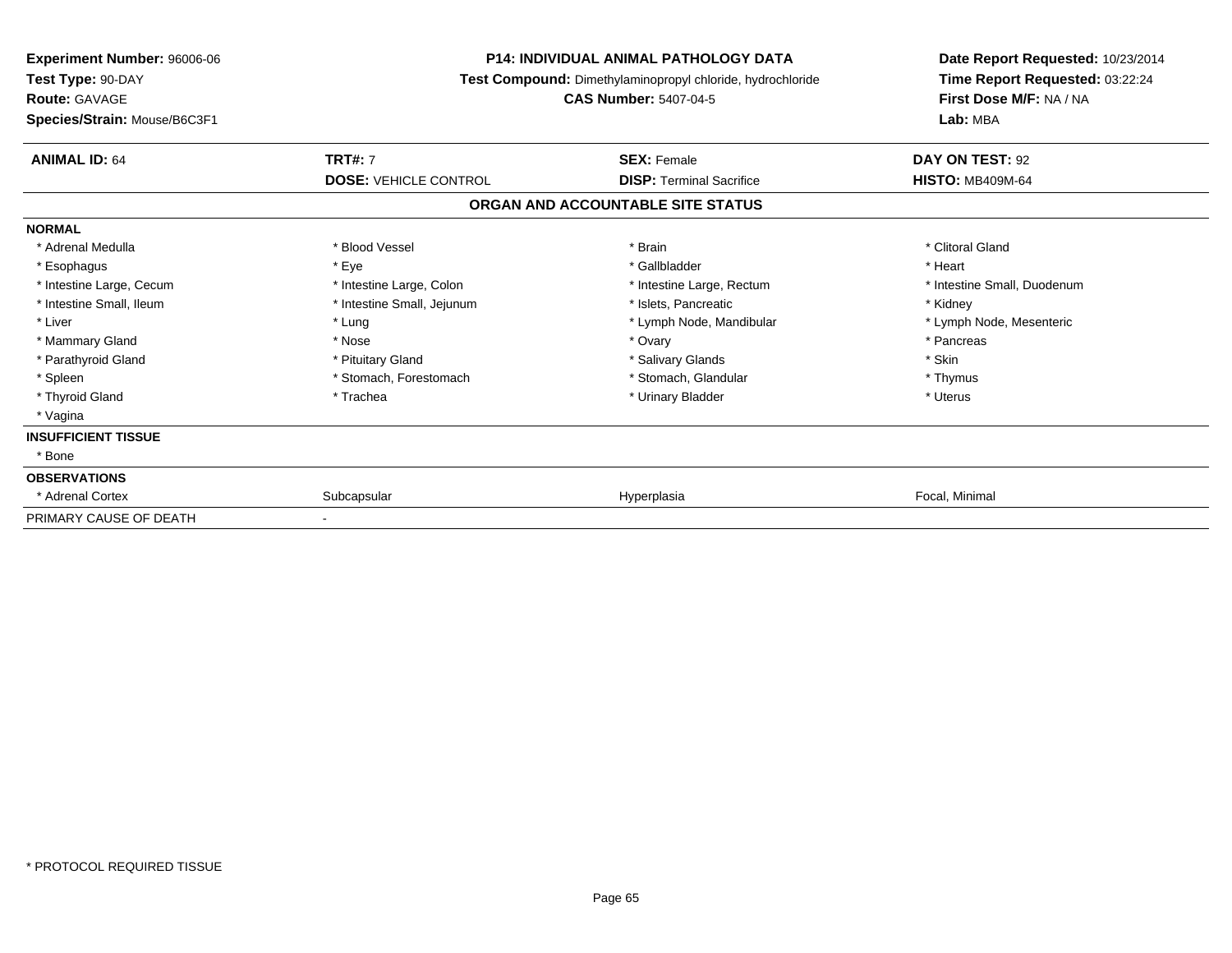| Experiment Number: 96006-06<br>Test Type: 90-DAY<br><b>Route: GAVAGE</b><br>Species/Strain: Mouse/B6C3F1 | <b>P14: INDIVIDUAL ANIMAL PATHOLOGY DATA</b><br><b>Test Compound:</b> Dimethylaminopropyl chloride, hydrochloride<br><b>CAS Number: 5407-04-5</b> |                                   | Date Report Requested: 10/23/2014<br>Time Report Requested: 03:22:24<br>First Dose M/F: NA / NA<br>Lab: MBA |
|----------------------------------------------------------------------------------------------------------|---------------------------------------------------------------------------------------------------------------------------------------------------|-----------------------------------|-------------------------------------------------------------------------------------------------------------|
| <b>ANIMAL ID: 65</b>                                                                                     | <b>TRT#: 7</b>                                                                                                                                    | <b>SEX: Female</b>                | DAY ON TEST: 92                                                                                             |
|                                                                                                          | <b>DOSE: VEHICLE CONTROL</b>                                                                                                                      | <b>DISP: Terminal Sacrifice</b>   | <b>HISTO: MB409M-65</b>                                                                                     |
|                                                                                                          |                                                                                                                                                   | ORGAN AND ACCOUNTABLE SITE STATUS |                                                                                                             |
| <b>NORMAL</b>                                                                                            |                                                                                                                                                   |                                   |                                                                                                             |
| * Adrenal Medulla                                                                                        | * Blood Vessel                                                                                                                                    | * Bone                            | * Brain                                                                                                     |
| * Clitoral Gland                                                                                         | * Esophagus                                                                                                                                       | * Eye                             | * Heart                                                                                                     |
| * Intestine Large, Cecum                                                                                 | * Intestine Large, Colon                                                                                                                          | * Intestine Large, Rectum         | * Intestine Small, Duodenum                                                                                 |
| * Intestine Small, Ileum                                                                                 | * Intestine Small, Jejunum                                                                                                                        | * Islets, Pancreatic              | * Kidney                                                                                                    |
| * Liver                                                                                                  | * Lung                                                                                                                                            | * Lymph Node, Mandibular          | * Lymph Node, Mesenteric                                                                                    |
| * Mammary Gland                                                                                          | * Nose                                                                                                                                            | * Ovary                           | * Pancreas                                                                                                  |
| * Pituitary Gland                                                                                        | * Salivary Glands                                                                                                                                 | * Skin                            | * Stomach, Forestomach                                                                                      |
| * Stomach, Glandular                                                                                     | * Thymus                                                                                                                                          | * Trachea                         | * Urinary Bladder                                                                                           |
| * Uterus                                                                                                 | * Vagina                                                                                                                                          |                                   |                                                                                                             |
| <b>MISSING</b>                                                                                           |                                                                                                                                                   |                                   |                                                                                                             |
| * Gallbladder                                                                                            | * Parathyroid Gland                                                                                                                               |                                   |                                                                                                             |
| <b>OBSERVATIONS</b>                                                                                      |                                                                                                                                                   |                                   |                                                                                                             |
| * Adrenal Cortex                                                                                         | Subcapsular                                                                                                                                       | Hyperplasia                       | Focal, Minimal                                                                                              |
| * Spleen                                                                                                 |                                                                                                                                                   | Hematopoietic Cell Proliferation  | Minimal                                                                                                     |
| * Thyroid Gland                                                                                          |                                                                                                                                                   | <b>Ectopic Thymus</b>             | Minimal                                                                                                     |
| PRIMARY CAUSE OF DEATH                                                                                   |                                                                                                                                                   |                                   |                                                                                                             |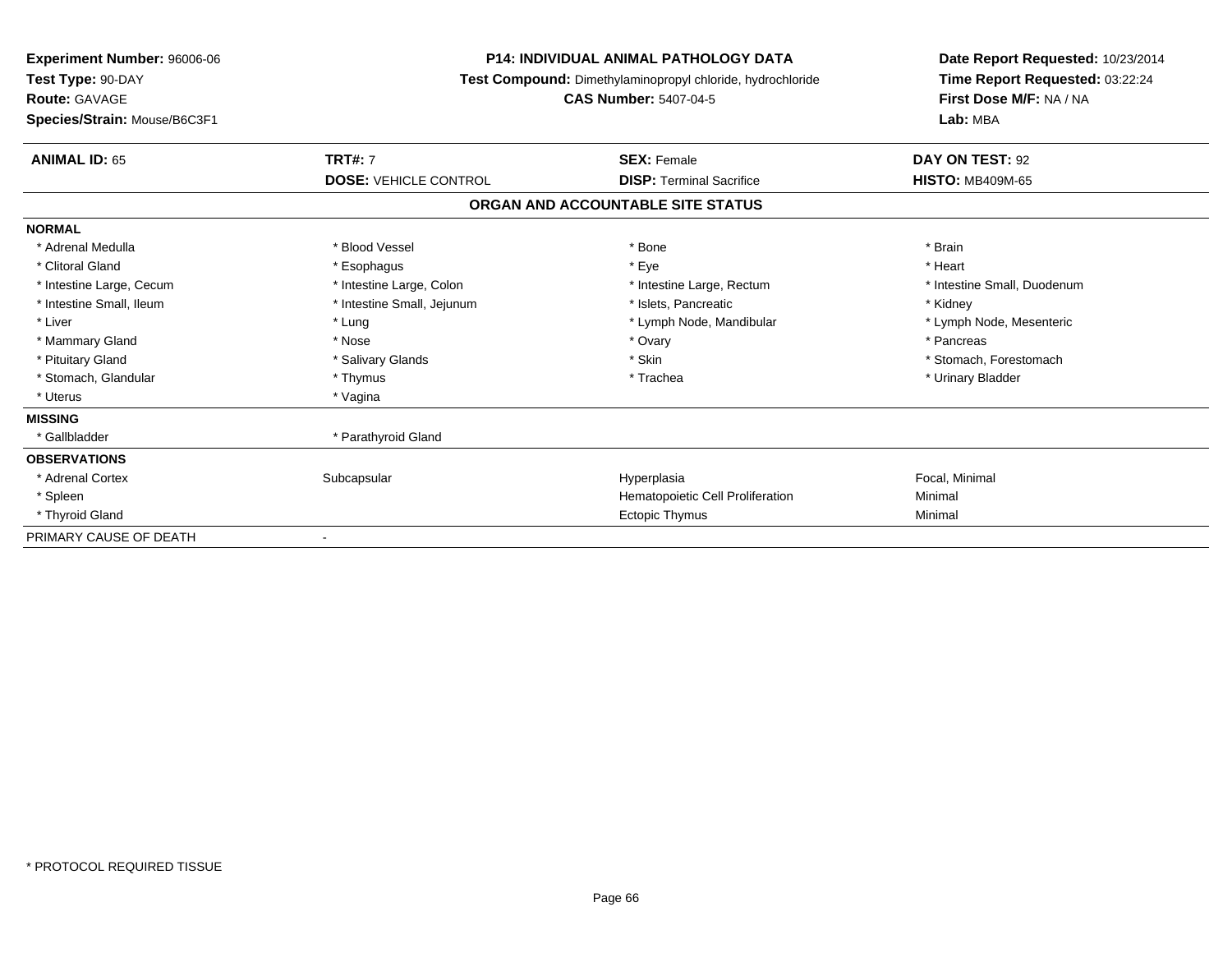| <b>Experiment Number: 96006-06</b><br>Test Type: 90-DAY<br><b>Route: GAVAGE</b><br>Species/Strain: Mouse/B6C3F1 | <b>P14: INDIVIDUAL ANIMAL PATHOLOGY DATA</b><br>Test Compound: Dimethylaminopropyl chloride, hydrochloride<br><b>CAS Number: 5407-04-5</b> |                                   | Date Report Requested: 10/23/2014<br>Time Report Requested: 03:22:24<br>First Dose M/F: NA / NA<br>Lab: MBA |
|-----------------------------------------------------------------------------------------------------------------|--------------------------------------------------------------------------------------------------------------------------------------------|-----------------------------------|-------------------------------------------------------------------------------------------------------------|
| <b>ANIMAL ID: 66</b>                                                                                            | <b>TRT#: 7</b>                                                                                                                             | <b>SEX: Female</b>                | DAY ON TEST: 92                                                                                             |
|                                                                                                                 | <b>DOSE: VEHICLE CONTROL</b>                                                                                                               | <b>DISP: Terminal Sacrifice</b>   | <b>HISTO: MB409M-66</b>                                                                                     |
|                                                                                                                 |                                                                                                                                            | ORGAN AND ACCOUNTABLE SITE STATUS |                                                                                                             |
| <b>NORMAL</b>                                                                                                   |                                                                                                                                            |                                   |                                                                                                             |
| * Adrenal Medulla                                                                                               | * Blood Vessel                                                                                                                             | * Bone                            | * Brain                                                                                                     |
| * Clitoral Gland                                                                                                | * Esophagus                                                                                                                                | * Eye                             | * Gallbladder                                                                                               |
| * Heart                                                                                                         | * Intestine Large, Cecum                                                                                                                   | * Intestine Large, Colon          | * Intestine Large, Rectum                                                                                   |
| * Intestine Small, Duodenum                                                                                     | * Intestine Small, Ileum                                                                                                                   | * Intestine Small, Jejunum        | * Islets, Pancreatic                                                                                        |
| * Kidney                                                                                                        | * Liver                                                                                                                                    | * Lung                            | * Lymph Node, Mandibular                                                                                    |
| * Lymph Node, Mesenteric                                                                                        | * Mammary Gland                                                                                                                            | * Nose                            | * Ovary                                                                                                     |
| * Pancreas                                                                                                      | * Salivary Glands                                                                                                                          | * Skin                            | * Spleen                                                                                                    |
| * Stomach, Forestomach                                                                                          | * Stomach, Glandular                                                                                                                       | * Thymus                          | * Thyroid Gland                                                                                             |
| * Trachea                                                                                                       | * Urinary Bladder                                                                                                                          | * Uterus                          | * Vagina                                                                                                    |
| <b>MISSING</b>                                                                                                  |                                                                                                                                            |                                   |                                                                                                             |
| * Parathyroid Gland                                                                                             |                                                                                                                                            |                                   |                                                                                                             |
| <b>INSUFFICIENT TISSUE</b>                                                                                      |                                                                                                                                            |                                   |                                                                                                             |
| * Pituitary Gland                                                                                               |                                                                                                                                            |                                   |                                                                                                             |
| <b>OBSERVATIONS</b>                                                                                             |                                                                                                                                            |                                   |                                                                                                             |
| * Adrenal Cortex                                                                                                | Subcapsular                                                                                                                                | Hyperplasia                       | Focal, Minimal                                                                                              |
| PRIMARY CAUSE OF DEATH                                                                                          |                                                                                                                                            |                                   |                                                                                                             |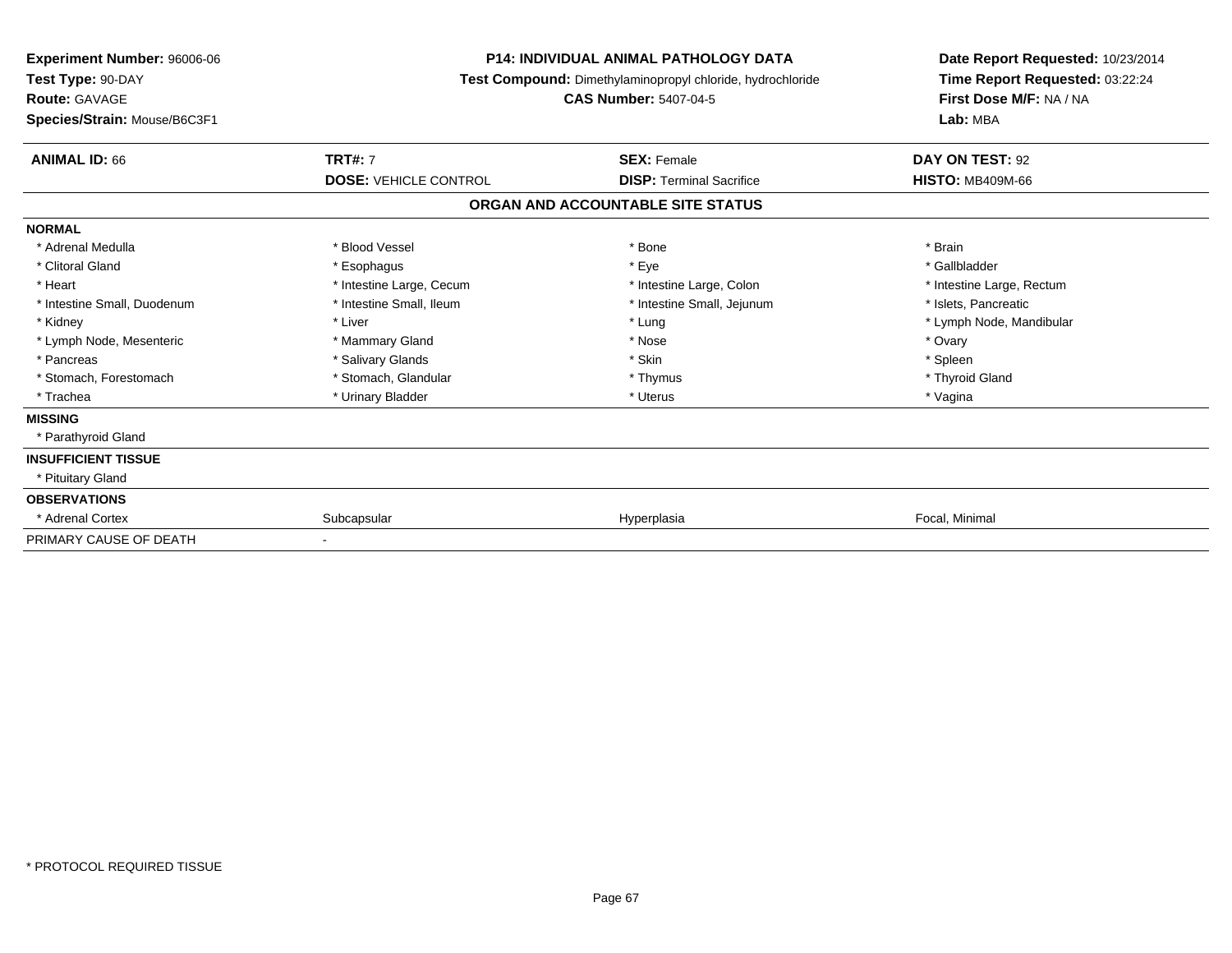| Experiment Number: 96006-06<br>Test Type: 90-DAY<br>Route: GAVAGE<br>Species/Strain: Mouse/B6C3F1 |                              | <b>P14: INDIVIDUAL ANIMAL PATHOLOGY DATA</b><br>Test Compound: Dimethylaminopropyl chloride, hydrochloride<br><b>CAS Number: 5407-04-5</b> | Date Report Requested: 10/23/2014<br>Time Report Requested: 03:22:24<br>First Dose M/F: NA / NA<br>Lab: MBA |  |
|---------------------------------------------------------------------------------------------------|------------------------------|--------------------------------------------------------------------------------------------------------------------------------------------|-------------------------------------------------------------------------------------------------------------|--|
| <b>ANIMAL ID: 67</b>                                                                              | <b>TRT#: 7</b>               | <b>SEX: Female</b>                                                                                                                         | DAY ON TEST: 92                                                                                             |  |
|                                                                                                   | <b>DOSE: VEHICLE CONTROL</b> | <b>DISP: Terminal Sacrifice</b>                                                                                                            | <b>HISTO: MB409M-67</b>                                                                                     |  |
|                                                                                                   |                              | ORGAN AND ACCOUNTABLE SITE STATUS                                                                                                          |                                                                                                             |  |
| <b>NORMAL</b>                                                                                     |                              |                                                                                                                                            |                                                                                                             |  |
| * Adrenal Medulla                                                                                 | * Blood Vessel               | * Bone                                                                                                                                     | * Brain                                                                                                     |  |
| * Clitoral Gland                                                                                  | * Esophagus                  | * Eye                                                                                                                                      | * Heart                                                                                                     |  |
| * Intestine Large, Cecum                                                                          | * Intestine Large, Colon     | * Intestine Large, Rectum                                                                                                                  | * Intestine Small, Duodenum                                                                                 |  |
| * Intestine Small, Ileum                                                                          | * Intestine Small, Jejunum   | * Islets, Pancreatic                                                                                                                       | * Kidney                                                                                                    |  |
| * Liver                                                                                           | * Lung                       | * Lymph Node, Mandibular                                                                                                                   | * Lymph Node, Mesenteric                                                                                    |  |
| * Mammary Gland                                                                                   | * Nose                       | * Ovary                                                                                                                                    | * Pancreas                                                                                                  |  |
| * Pituitary Gland                                                                                 | * Salivary Glands            | * Skin                                                                                                                                     | * Stomach, Forestomach                                                                                      |  |
| * Stomach, Glandular                                                                              | * Thymus                     | * Thyroid Gland                                                                                                                            | * Trachea                                                                                                   |  |
| * Urinary Bladder                                                                                 | * Vagina                     |                                                                                                                                            |                                                                                                             |  |
| <b>MISSING</b>                                                                                    |                              |                                                                                                                                            |                                                                                                             |  |
| * Parathyroid Gland                                                                               |                              |                                                                                                                                            |                                                                                                             |  |
| <b>INSUFFICIENT TISSUE</b>                                                                        |                              |                                                                                                                                            |                                                                                                             |  |
| * Gallbladder                                                                                     |                              |                                                                                                                                            |                                                                                                             |  |
| <b>OBSERVATIONS</b>                                                                               |                              |                                                                                                                                            |                                                                                                             |  |
| * Adrenal Cortex                                                                                  | Subcapsular                  | Hyperplasia                                                                                                                                | Focal, Minimal                                                                                              |  |
| * Spleen                                                                                          |                              | Hematopoietic Cell Proliferation                                                                                                           | Minimal                                                                                                     |  |
| * Uterus                                                                                          | Endometrium                  | Hyperplasia                                                                                                                                | Cystic, Minimal                                                                                             |  |
| PRIMARY CAUSE OF DEATH                                                                            |                              |                                                                                                                                            |                                                                                                             |  |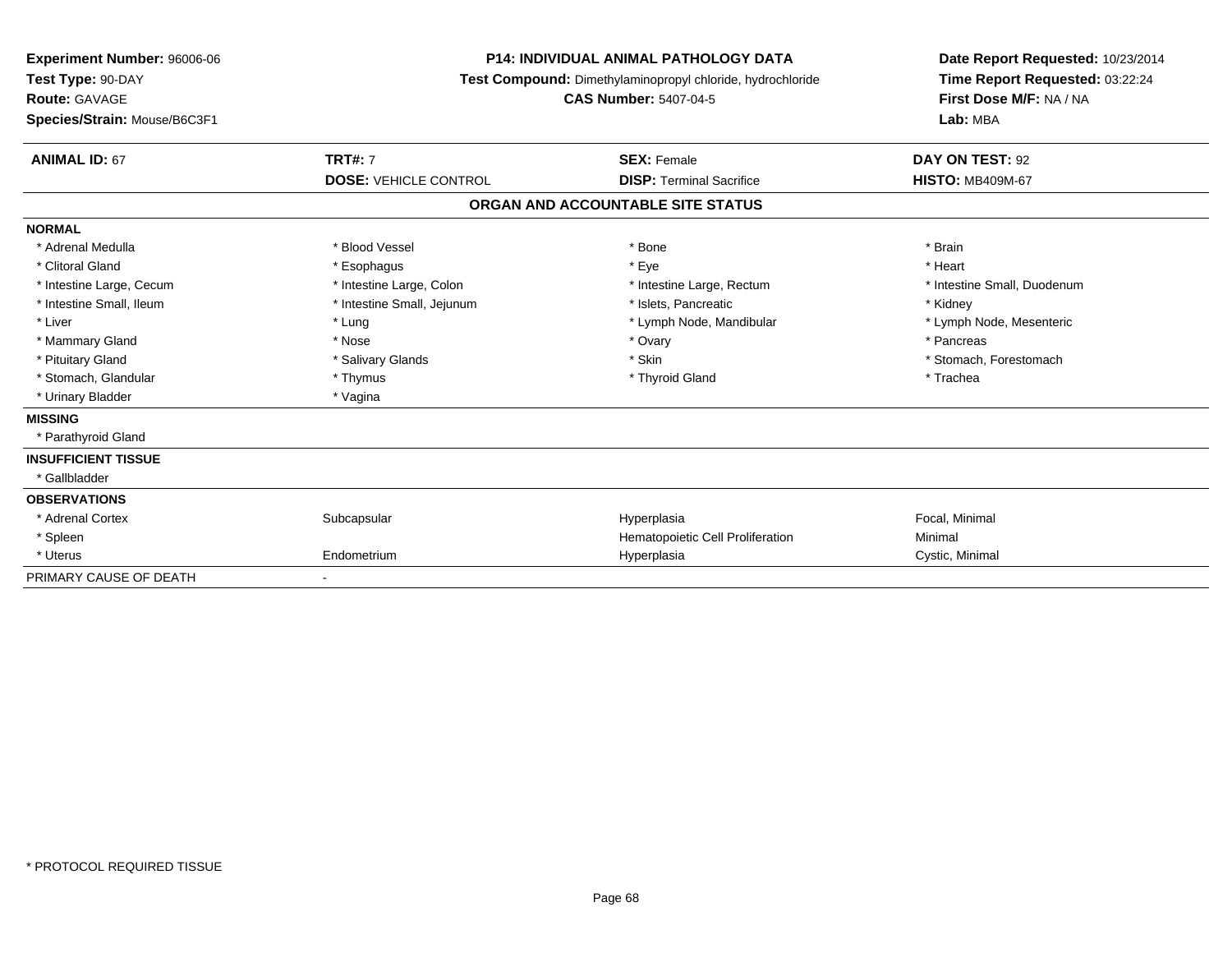| <b>Experiment Number: 96006-06</b><br>Test Type: 90-DAY<br><b>Route: GAVAGE</b> | <b>P14: INDIVIDUAL ANIMAL PATHOLOGY DATA</b><br>Test Compound: Dimethylaminopropyl chloride, hydrochloride<br><b>CAS Number: 5407-04-5</b> |                                   | Date Report Requested: 10/23/2014<br>Time Report Requested: 03:22:24<br>First Dose M/F: NA / NA |  |
|---------------------------------------------------------------------------------|--------------------------------------------------------------------------------------------------------------------------------------------|-----------------------------------|-------------------------------------------------------------------------------------------------|--|
| Species/Strain: Mouse/B6C3F1                                                    |                                                                                                                                            |                                   | Lab: MBA                                                                                        |  |
| <b>ANIMAL ID: 68</b>                                                            | <b>TRT#: 7</b>                                                                                                                             | <b>SEX: Female</b>                | DAY ON TEST: 92                                                                                 |  |
|                                                                                 | <b>DOSE: VEHICLE CONTROL</b>                                                                                                               | <b>DISP: Terminal Sacrifice</b>   | <b>HISTO: MB409M-68</b>                                                                         |  |
|                                                                                 |                                                                                                                                            | ORGAN AND ACCOUNTABLE SITE STATUS |                                                                                                 |  |
| <b>NORMAL</b>                                                                   |                                                                                                                                            |                                   |                                                                                                 |  |
| * Adrenal Medulla                                                               | * Blood Vessel                                                                                                                             | * Bone                            | * Brain                                                                                         |  |
| * Clitoral Gland                                                                | * Esophagus                                                                                                                                | * Eye                             | * Gallbladder                                                                                   |  |
| * Heart                                                                         | * Intestine Large, Cecum                                                                                                                   | * Intestine Large, Colon          | * Intestine Large, Rectum                                                                       |  |
| * Intestine Small, Duodenum                                                     | * Intestine Small, Ileum                                                                                                                   | * Intestine Small, Jejunum        | * Islets, Pancreatic                                                                            |  |
| * Kidney                                                                        | * Liver                                                                                                                                    | * Lung                            | * Lymph Node, Mandibular                                                                        |  |
| * Lymph Node, Mesenteric                                                        | * Mammary Gland                                                                                                                            | * Nose                            | * Ovary                                                                                         |  |
| * Pancreas                                                                      | * Pituitary Gland                                                                                                                          | * Salivary Glands                 | * Skin                                                                                          |  |
| * Spleen                                                                        | * Stomach, Forestomach                                                                                                                     | * Stomach, Glandular              | * Thymus                                                                                        |  |
| * Thyroid Gland                                                                 | Tooth                                                                                                                                      | * Trachea                         | * Urinary Bladder                                                                               |  |
| * Uterus                                                                        | * Vagina                                                                                                                                   |                                   |                                                                                                 |  |
| <b>MISSING</b>                                                                  |                                                                                                                                            |                                   |                                                                                                 |  |
| * Parathyroid Gland                                                             |                                                                                                                                            |                                   |                                                                                                 |  |
| <b>OBSERVATIONS</b>                                                             |                                                                                                                                            |                                   |                                                                                                 |  |
| * Adrenal Cortex                                                                | Subcapsular                                                                                                                                | Hyperplasia                       | Focal, Minimal                                                                                  |  |
| PRIMARY CAUSE OF DEATH                                                          |                                                                                                                                            |                                   |                                                                                                 |  |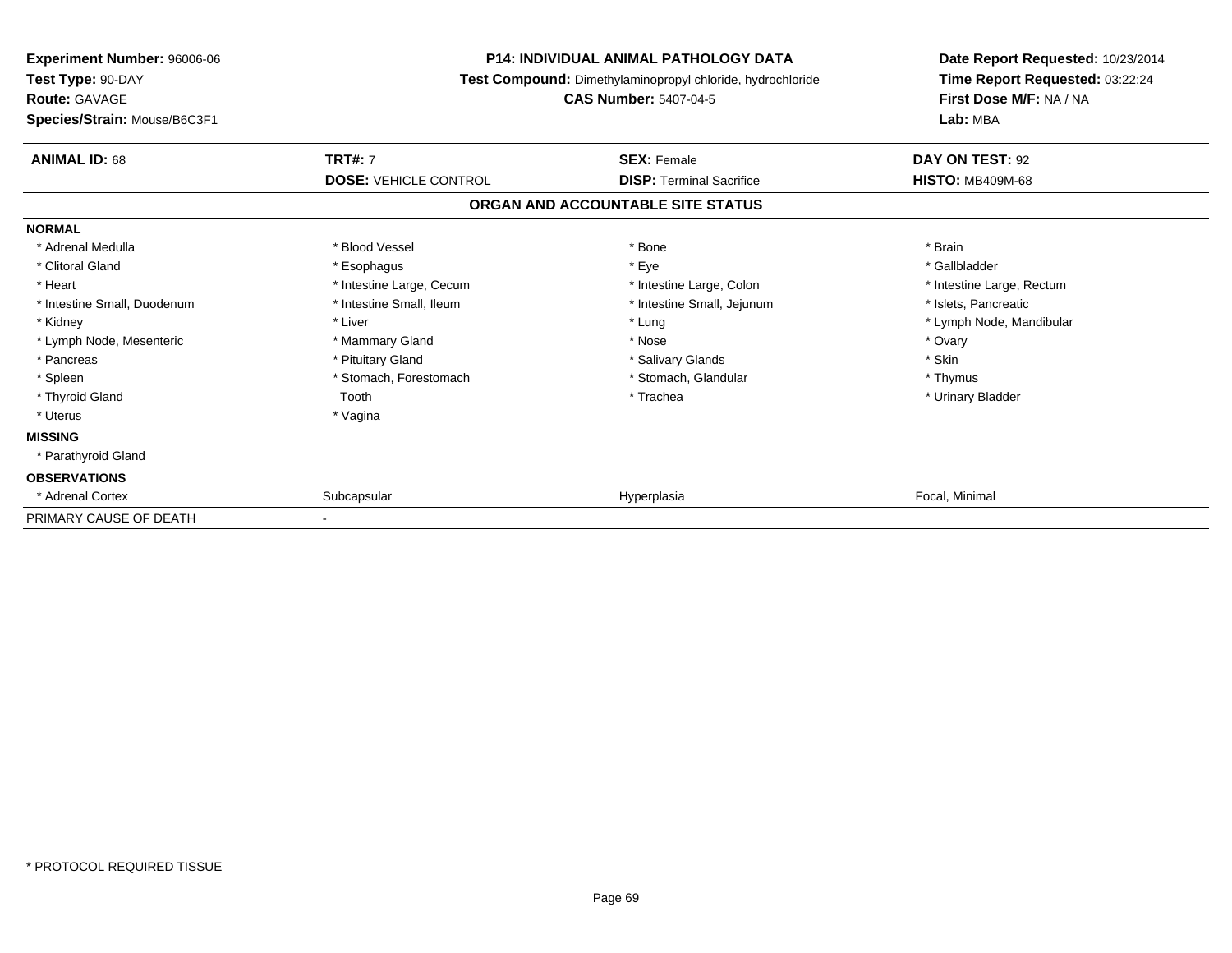| <b>P14: INDIVIDUAL ANIMAL PATHOLOGY DATA</b><br><b>Experiment Number: 96006-06</b><br>Test Type: 90-DAY<br>Test Compound: Dimethylaminopropyl chloride, hydrochloride |                              |                                   | Date Report Requested: 10/23/2014<br>Time Report Requested: 03:22:24<br>First Dose M/F: NA / NA |
|-----------------------------------------------------------------------------------------------------------------------------------------------------------------------|------------------------------|-----------------------------------|-------------------------------------------------------------------------------------------------|
| <b>Route: GAVAGE</b>                                                                                                                                                  | <b>CAS Number: 5407-04-5</b> |                                   |                                                                                                 |
| Species/Strain: Mouse/B6C3F1                                                                                                                                          |                              |                                   | Lab: MBA                                                                                        |
| <b>ANIMAL ID: 69</b>                                                                                                                                                  | <b>TRT#: 7</b>               | <b>SEX: Female</b>                | DAY ON TEST: 92                                                                                 |
|                                                                                                                                                                       | <b>DOSE: VEHICLE CONTROL</b> | <b>DISP: Terminal Sacrifice</b>   | <b>HISTO: MB409M-69</b>                                                                         |
|                                                                                                                                                                       |                              | ORGAN AND ACCOUNTABLE SITE STATUS |                                                                                                 |
| <b>NORMAL</b>                                                                                                                                                         |                              |                                   |                                                                                                 |
| * Adrenal Medulla                                                                                                                                                     | * Blood Vessel               | * Bone                            | * Brain                                                                                         |
| * Clitoral Gland                                                                                                                                                      | * Esophagus                  | * Eye                             | * Gallbladder                                                                                   |
| * Heart                                                                                                                                                               | * Intestine Large, Cecum     | * Intestine Large, Colon          | * Intestine Large, Rectum                                                                       |
| * Intestine Small, Duodenum                                                                                                                                           | * Intestine Small, Ileum     | * Intestine Small, Jejunum        | * Islets, Pancreatic                                                                            |
| * Liver                                                                                                                                                               | * Lung                       | * Lymph Node, Mandibular          | * Lymph Node, Mesenteric                                                                        |
| * Mammary Gland                                                                                                                                                       | * Nose                       | * Ovary                           | * Pancreas                                                                                      |
| * Parathyroid Gland                                                                                                                                                   | * Pituitary Gland            | * Salivary Glands                 | * Skin                                                                                          |
| * Spleen                                                                                                                                                              | * Stomach, Forestomach       | * Stomach, Glandular              | * Thymus                                                                                        |
| * Thyroid Gland                                                                                                                                                       | * Trachea                    | * Urinary Bladder                 | * Uterus                                                                                        |
| * Vagina                                                                                                                                                              |                              |                                   |                                                                                                 |
| <b>OBSERVATIONS</b>                                                                                                                                                   |                              |                                   |                                                                                                 |
| * Adrenal Cortex                                                                                                                                                      | Subcapsular                  | Hyperplasia                       | Focal, Minimal                                                                                  |
| * Kidney                                                                                                                                                              |                              | Hydronephrosis                    | Marked                                                                                          |
| [Hydronephrosis TGLS = 1-8]                                                                                                                                           |                              |                                   |                                                                                                 |
| PRIMARY CAUSE OF DEATH                                                                                                                                                |                              |                                   |                                                                                                 |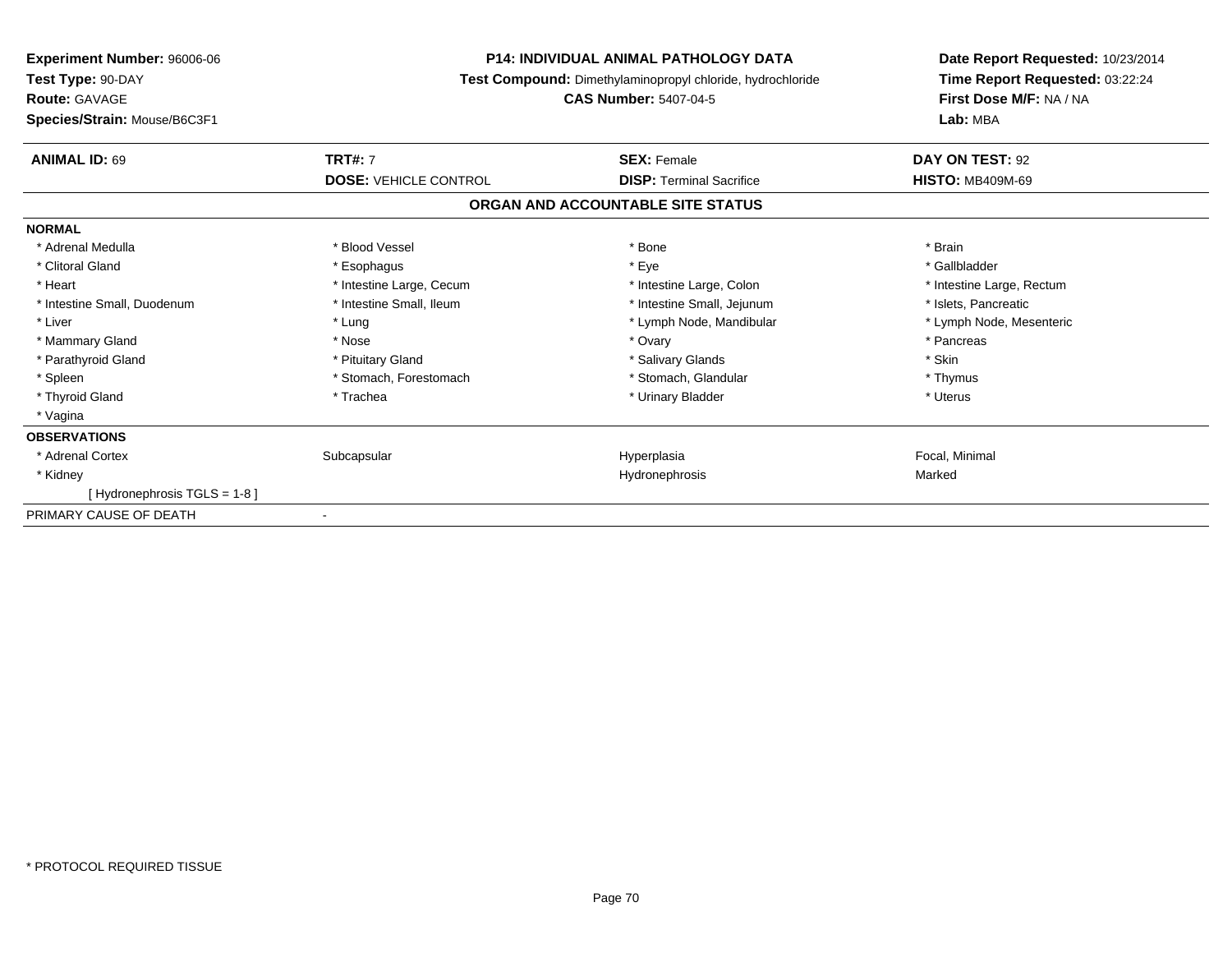| Experiment Number: 96006-06<br>Test Type: 90-DAY<br>Route: GAVAGE<br>Species/Strain: Mouse/B6C3F1 |                              | <b>P14: INDIVIDUAL ANIMAL PATHOLOGY DATA</b><br><b>Test Compound:</b> Dimethylaminopropyl chloride, hydrochloride<br><b>CAS Number: 5407-04-5</b> | Date Report Requested: 10/23/2014<br>Time Report Requested: 03:22:24<br>First Dose M/F: NA / NA<br>Lab: MBA |
|---------------------------------------------------------------------------------------------------|------------------------------|---------------------------------------------------------------------------------------------------------------------------------------------------|-------------------------------------------------------------------------------------------------------------|
| <b>ANIMAL ID: 70</b>                                                                              | <b>TRT#: 7</b>               | <b>SEX: Female</b>                                                                                                                                | DAY ON TEST: 92                                                                                             |
|                                                                                                   | <b>DOSE: VEHICLE CONTROL</b> | <b>DISP: Terminal Sacrifice</b>                                                                                                                   | <b>HISTO: MB409M-70</b>                                                                                     |
|                                                                                                   |                              | ORGAN AND ACCOUNTABLE SITE STATUS                                                                                                                 |                                                                                                             |
| <b>NORMAL</b>                                                                                     |                              |                                                                                                                                                   |                                                                                                             |
| * Adrenal Medulla                                                                                 | * Blood Vessel               | * Bone                                                                                                                                            | * Brain                                                                                                     |
| * Esophagus                                                                                       | * Eye                        | * Gallbladder                                                                                                                                     | * Heart                                                                                                     |
| * Intestine Large, Cecum                                                                          | * Intestine Large, Colon     | * Intestine Large, Rectum                                                                                                                         | * Intestine Small, Duodenum                                                                                 |
| * Intestine Small, Ileum                                                                          | * Intestine Small, Jejunum   | * Islets. Pancreatic                                                                                                                              | * Kidney                                                                                                    |
| * Liver                                                                                           | * Lung                       | * Lymph Node, Mandibular                                                                                                                          | * Lymph Node, Mesenteric                                                                                    |
| * Mammary Gland                                                                                   | * Nose                       | * Ovary                                                                                                                                           | * Pancreas                                                                                                  |
| * Parathyroid Gland                                                                               | * Salivary Glands            | * Skin                                                                                                                                            | * Spleen                                                                                                    |
| * Stomach, Forestomach                                                                            | * Stomach, Glandular         | * Thymus                                                                                                                                          | * Thyroid Gland                                                                                             |
| * Trachea                                                                                         | * Urinary Bladder            | * Uterus                                                                                                                                          | * Vagina                                                                                                    |
| <b>MISSING</b>                                                                                    |                              |                                                                                                                                                   |                                                                                                             |
| * Clitoral Gland                                                                                  |                              |                                                                                                                                                   |                                                                                                             |
| <b>INSUFFICIENT TISSUE</b>                                                                        |                              |                                                                                                                                                   |                                                                                                             |
| * Pituitary Gland                                                                                 |                              |                                                                                                                                                   |                                                                                                             |
| <b>OBSERVATIONS</b>                                                                               |                              |                                                                                                                                                   |                                                                                                             |
| * Adrenal Cortex                                                                                  | Subcapsular                  | Hyperplasia                                                                                                                                       | Focal, Minimal                                                                                              |
| * Skin                                                                                            |                              |                                                                                                                                                   |                                                                                                             |
| Note: TGL1 and TGL2 - no corresponding lesions                                                    |                              |                                                                                                                                                   |                                                                                                             |
| PRIMARY CAUSE OF DEATH                                                                            | $\blacksquare$               |                                                                                                                                                   |                                                                                                             |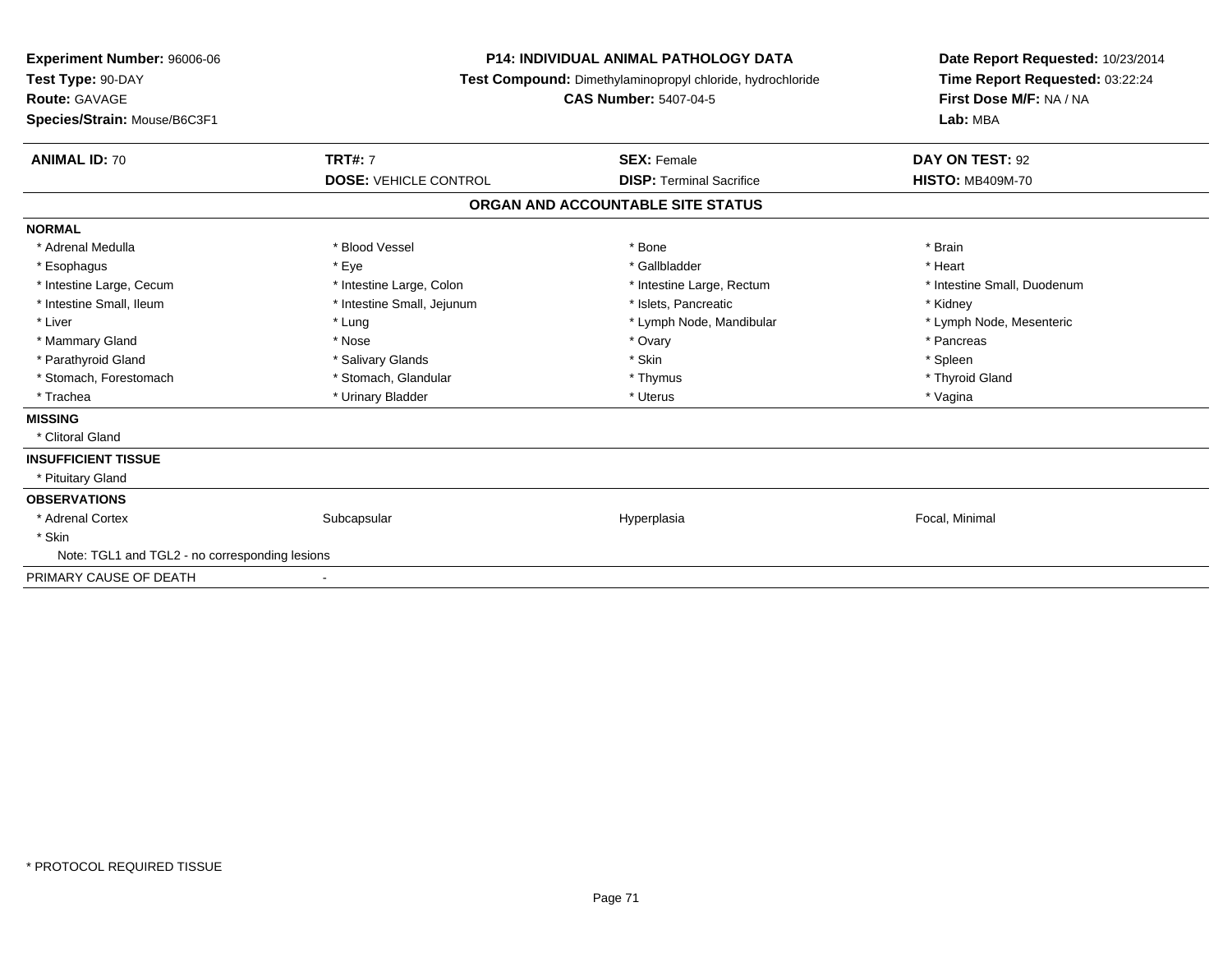| <b>Experiment Number: 96006-06</b>                                              | <b>P14: INDIVIDUAL ANIMAL PATHOLOGY DATA</b> |                                 | Date Report Requested: 10/23/2014 |  |  |
|---------------------------------------------------------------------------------|----------------------------------------------|---------------------------------|-----------------------------------|--|--|
| Test Type: 90-DAY<br>Test Compound: Dimethylaminopropyl chloride, hydrochloride |                                              | Time Report Requested: 03:22:24 |                                   |  |  |
| <b>Route: GAVAGE</b>                                                            | <b>CAS Number: 5407-04-5</b>                 |                                 | <b>First Dose M/F: NA / NA</b>    |  |  |
| Species/Strain: Mouse/B6C3F1                                                    |                                              |                                 | Lab: MBA                          |  |  |
| <b>ANIMAL ID: 71</b>                                                            | <b>TRT#: 8</b>                               | <b>SEX: Female</b>              | DAY ON TEST: 92                   |  |  |
|                                                                                 | <b>DOSE:</b> 6.25 MG/KG                      | <b>DISP: Terminal Sacrifice</b> | <b>HISTO: MB409M-71</b>           |  |  |
| *** NECROPSIED - NO MICROSCOPIC EXAMINATION                                     |                                              |                                 |                                   |  |  |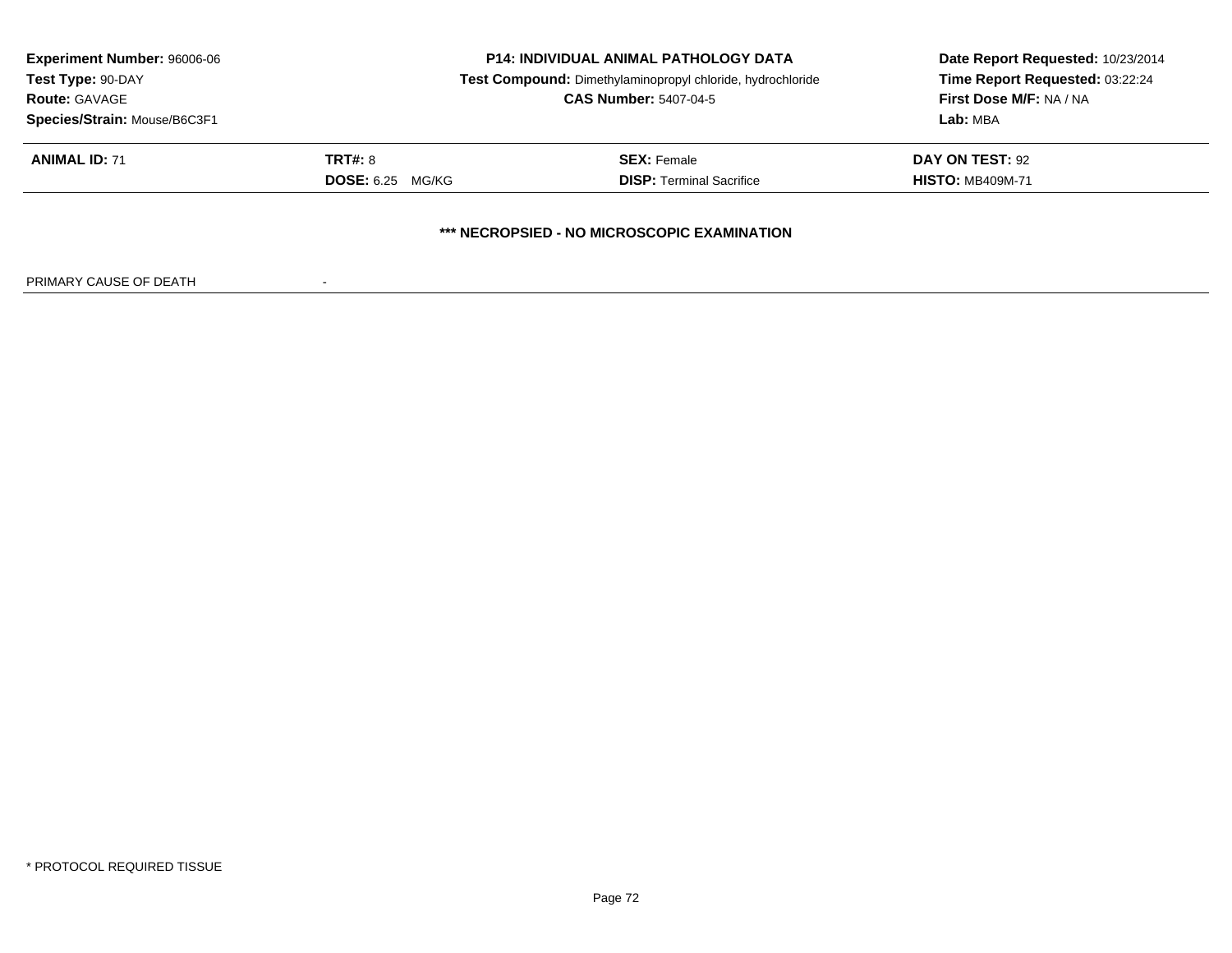| <b>Experiment Number: 96006-06</b><br>Test Type: 90-DAY<br><b>Route: GAVAGE</b><br>Species/Strain: Mouse/B6C3F1 | <b>P14: INDIVIDUAL ANIMAL PATHOLOGY DATA</b><br>Test Compound: Dimethylaminopropyl chloride, hydrochloride<br><b>CAS Number: 5407-04-5</b> |                                                       | Date Report Requested: 10/23/2014<br>Time Report Requested: 03:22:24<br>First Dose M/F: NA / NA<br>Lab: MBA |  |
|-----------------------------------------------------------------------------------------------------------------|--------------------------------------------------------------------------------------------------------------------------------------------|-------------------------------------------------------|-------------------------------------------------------------------------------------------------------------|--|
| <b>ANIMAL ID: 72</b>                                                                                            | TRT#: 8<br><b>DOSE:</b> 6.25 MG/KG                                                                                                         | <b>SEX: Female</b><br><b>DISP:</b> Terminal Sacrifice | DAY ON TEST: 92<br><b>HISTO: MB409M-72</b>                                                                  |  |
|                                                                                                                 |                                                                                                                                            | *** NECROPSIED - NO MICROSCOPIC EXAMINATION           |                                                                                                             |  |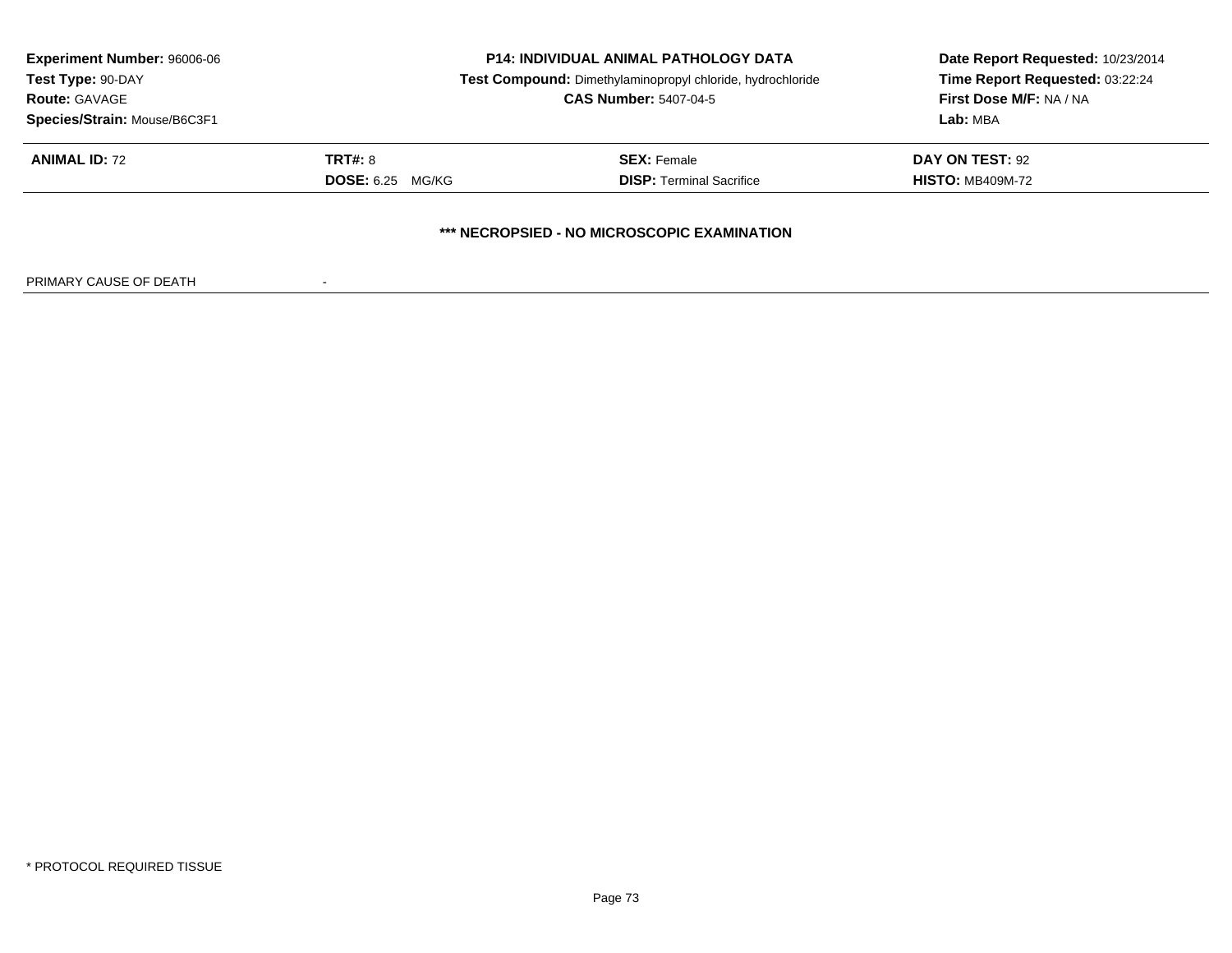| <b>Experiment Number: 96006-06</b><br>Test Type: 90-DAY<br><b>Route: GAVAGE</b><br>Species/Strain: Mouse/B6C3F1 | <b>P14: INDIVIDUAL ANIMAL PATHOLOGY DATA</b><br>Test Compound: Dimethylaminopropyl chloride, hydrochloride<br><b>CAS Number: 5407-04-5</b> |                                                       | Date Report Requested: 10/23/2014<br>Time Report Requested: 03:22:24<br>First Dose M/F: NA / NA<br>Lab: MBA |  |
|-----------------------------------------------------------------------------------------------------------------|--------------------------------------------------------------------------------------------------------------------------------------------|-------------------------------------------------------|-------------------------------------------------------------------------------------------------------------|--|
| <b>ANIMAL ID: 73</b>                                                                                            | TRT#: 8<br><b>DOSE:</b> 6.25 MG/KG                                                                                                         | <b>SEX: Female</b><br><b>DISP:</b> Terminal Sacrifice | DAY ON TEST: 92<br><b>HISTO: MB409M-73</b>                                                                  |  |
|                                                                                                                 |                                                                                                                                            | *** NECROPSIED - NO MICROSCOPIC EXAMINATION           |                                                                                                             |  |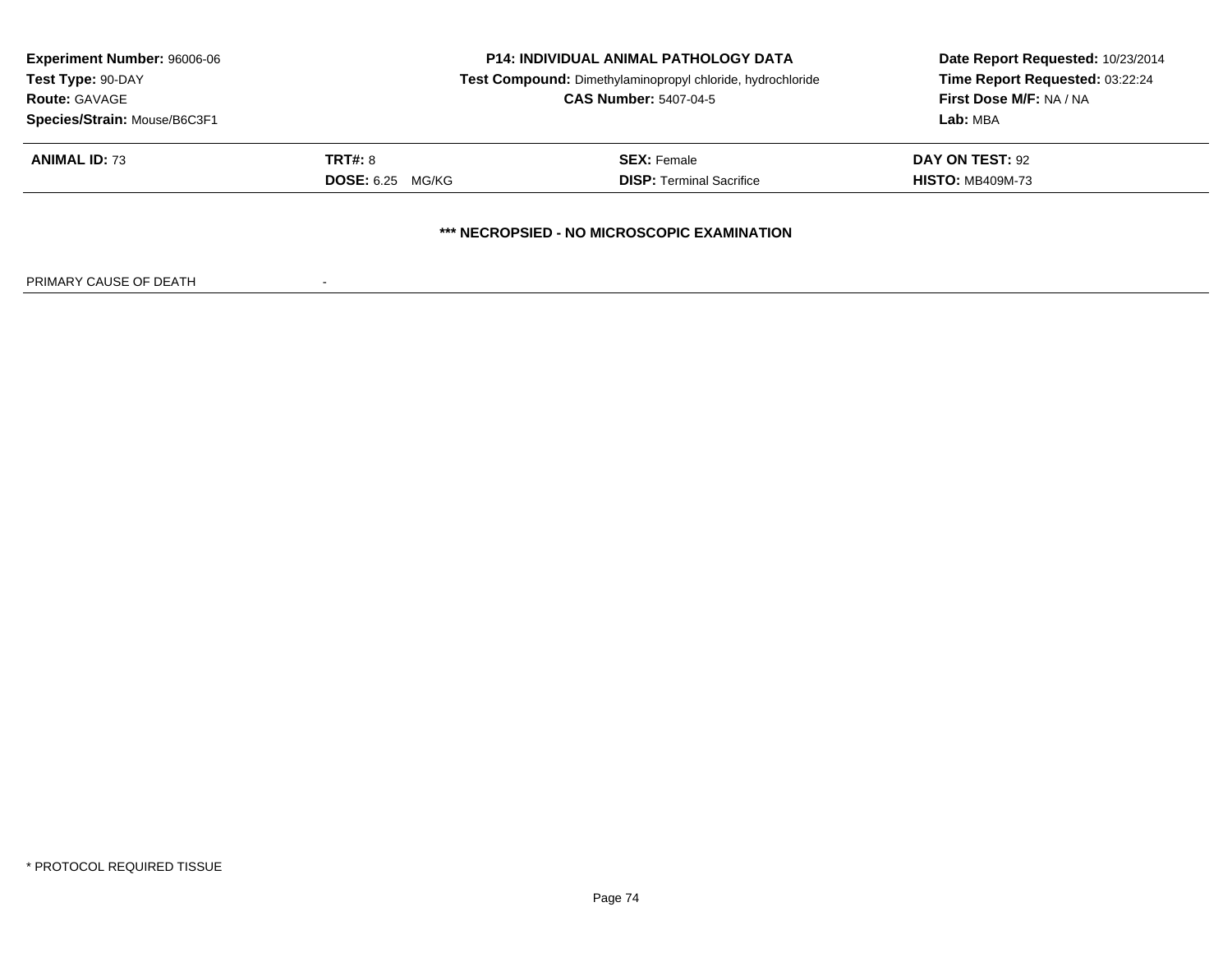| Experiment Number: 96006-06<br><b>P14: INDIVIDUAL ANIMAL PATHOLOGY DATA</b><br>Test Type: 90-DAY<br>Test Compound: Dimethylaminopropyl chloride, hydrochloride |                         |                                   | Date Report Requested: 10/23/2014 |
|----------------------------------------------------------------------------------------------------------------------------------------------------------------|-------------------------|-----------------------------------|-----------------------------------|
|                                                                                                                                                                |                         | Time Report Requested: 03:22:24   |                                   |
| <b>Route: GAVAGE</b>                                                                                                                                           |                         | <b>CAS Number: 5407-04-5</b>      | First Dose M/F: NA / NA           |
| Species/Strain: Mouse/B6C3F1                                                                                                                                   |                         |                                   | Lab: MBA                          |
| <b>ANIMAL ID: 74</b>                                                                                                                                           | <b>TRT#: 8</b>          | <b>SEX: Female</b>                | DAY ON TEST: 92                   |
|                                                                                                                                                                | <b>DOSE: 6.25 MG/KG</b> | <b>DISP:</b> Terminal Sacrifice   | <b>HISTO: MB409M-74</b>           |
|                                                                                                                                                                |                         | ORGAN AND ACCOUNTABLE SITE STATUS |                                   |
| <b>NORMAL</b>                                                                                                                                                  |                         |                                   |                                   |
| Skin                                                                                                                                                           |                         |                                   |                                   |
| <b>OBSERVATIONS</b>                                                                                                                                            |                         |                                   |                                   |
| Skin                                                                                                                                                           |                         |                                   |                                   |
| Note: TGL1 - no corresponding lesion                                                                                                                           |                         |                                   |                                   |
| PRIMARY CAUSE OF DEATH                                                                                                                                         |                         |                                   |                                   |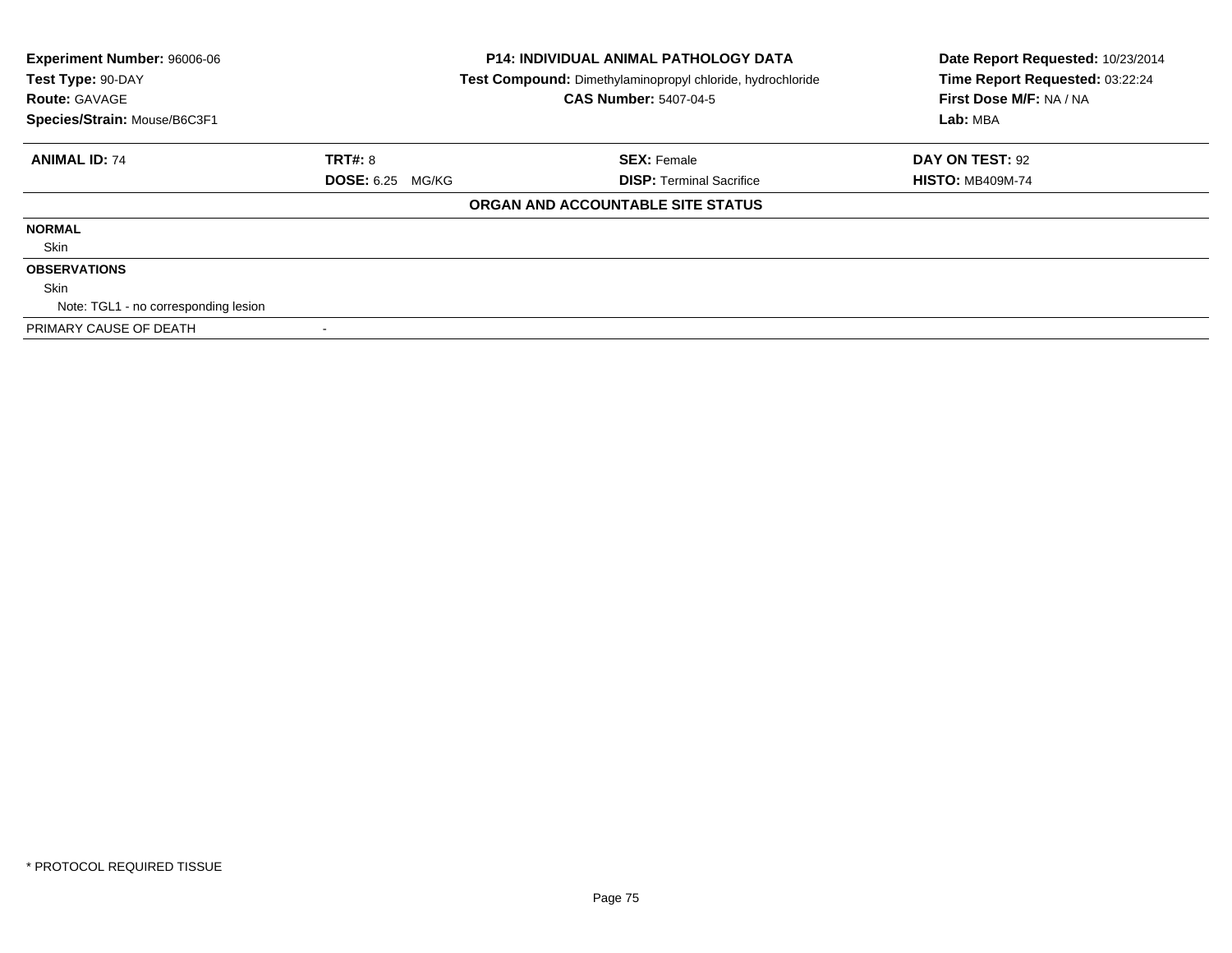| <b>Experiment Number: 96006-06</b><br>Test Type: 90-DAY<br><b>Route: GAVAGE</b> | <b>P14: INDIVIDUAL ANIMAL PATHOLOGY DATA</b><br>Test Compound: Dimethylaminopropyl chloride, hydrochloride<br><b>CAS Number: 5407-04-5</b> |                                 | Date Report Requested: 10/23/2014<br>Time Report Requested: 03:22:24<br><b>First Dose M/F: NA / NA</b> |  |  |
|---------------------------------------------------------------------------------|--------------------------------------------------------------------------------------------------------------------------------------------|---------------------------------|--------------------------------------------------------------------------------------------------------|--|--|
| Species/Strain: Mouse/B6C3F1                                                    |                                                                                                                                            |                                 | Lab: MBA                                                                                               |  |  |
| <b>ANIMAL ID: 75</b>                                                            | TRT#: 8                                                                                                                                    | <b>SEX: Female</b>              | DAY ON TEST: 92                                                                                        |  |  |
|                                                                                 | <b>DOSE:</b> 6.25 MG/KG                                                                                                                    | <b>DISP: Terminal Sacrifice</b> | <b>HISTO: MB409M-75</b>                                                                                |  |  |
| *** NECROPSIED - NO MICROSCOPIC EXAMINATION                                     |                                                                                                                                            |                                 |                                                                                                        |  |  |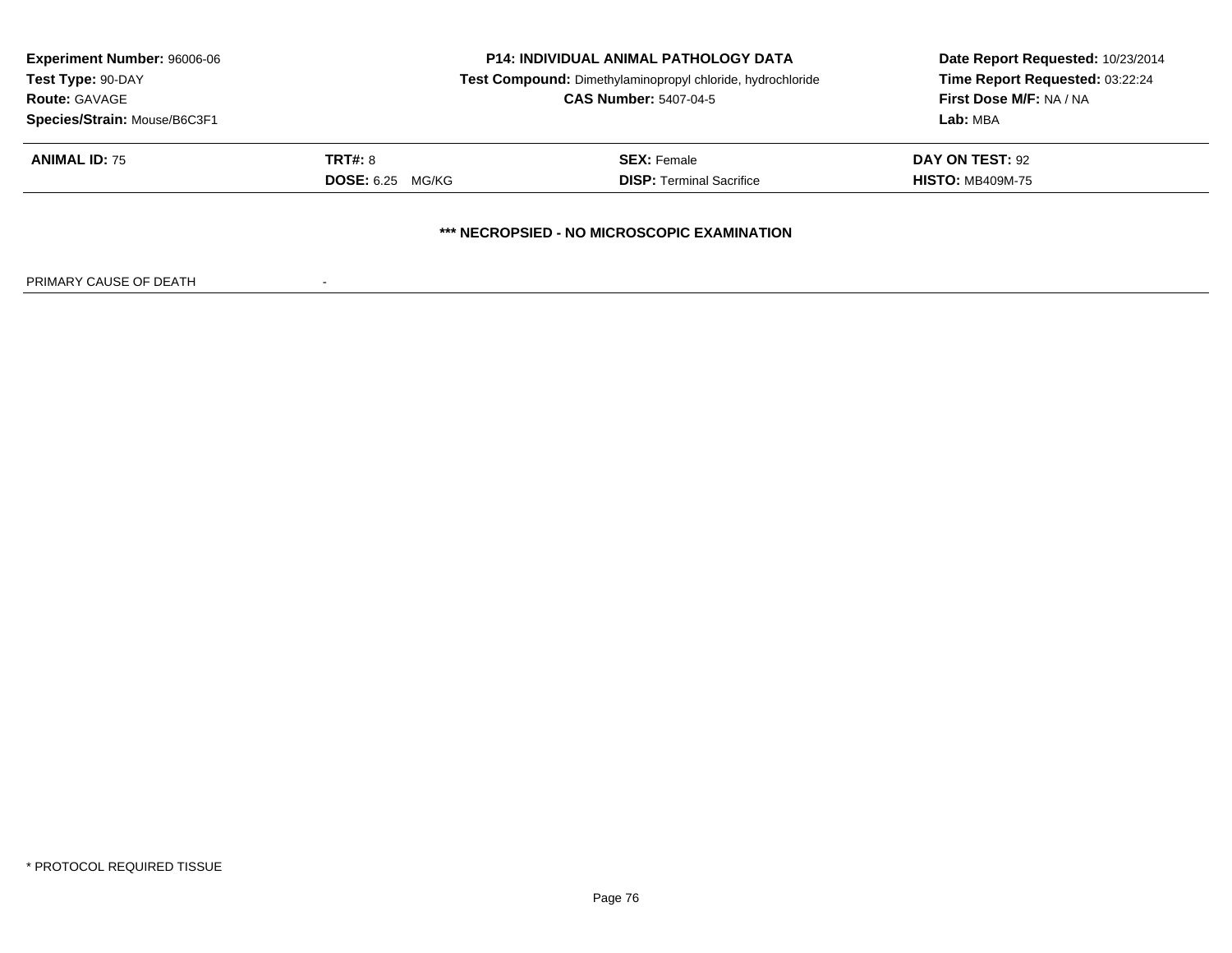| <b>Experiment Number: 96006-06</b><br>Test Type: 90-DAY<br><b>Route: GAVAGE</b> | <b>P14: INDIVIDUAL ANIMAL PATHOLOGY DATA</b><br>Test Compound: Dimethylaminopropyl chloride, hydrochloride<br><b>CAS Number: 5407-04-5</b> |                                 | Date Report Requested: 10/23/2014<br>Time Report Requested: 03:22:24<br><b>First Dose M/F: NA / NA</b> |  |  |
|---------------------------------------------------------------------------------|--------------------------------------------------------------------------------------------------------------------------------------------|---------------------------------|--------------------------------------------------------------------------------------------------------|--|--|
| Species/Strain: Mouse/B6C3F1                                                    |                                                                                                                                            |                                 | Lab: MBA                                                                                               |  |  |
| <b>ANIMAL ID: 76</b>                                                            | TRT#: 8                                                                                                                                    | <b>SEX: Female</b>              | DAY ON TEST: 92                                                                                        |  |  |
|                                                                                 | <b>DOSE:</b> 6.25 MG/KG                                                                                                                    | <b>DISP: Terminal Sacrifice</b> | <b>HISTO: MB409M-76</b>                                                                                |  |  |
| *** NECROPSIED - NO MICROSCOPIC EXAMINATION                                     |                                                                                                                                            |                                 |                                                                                                        |  |  |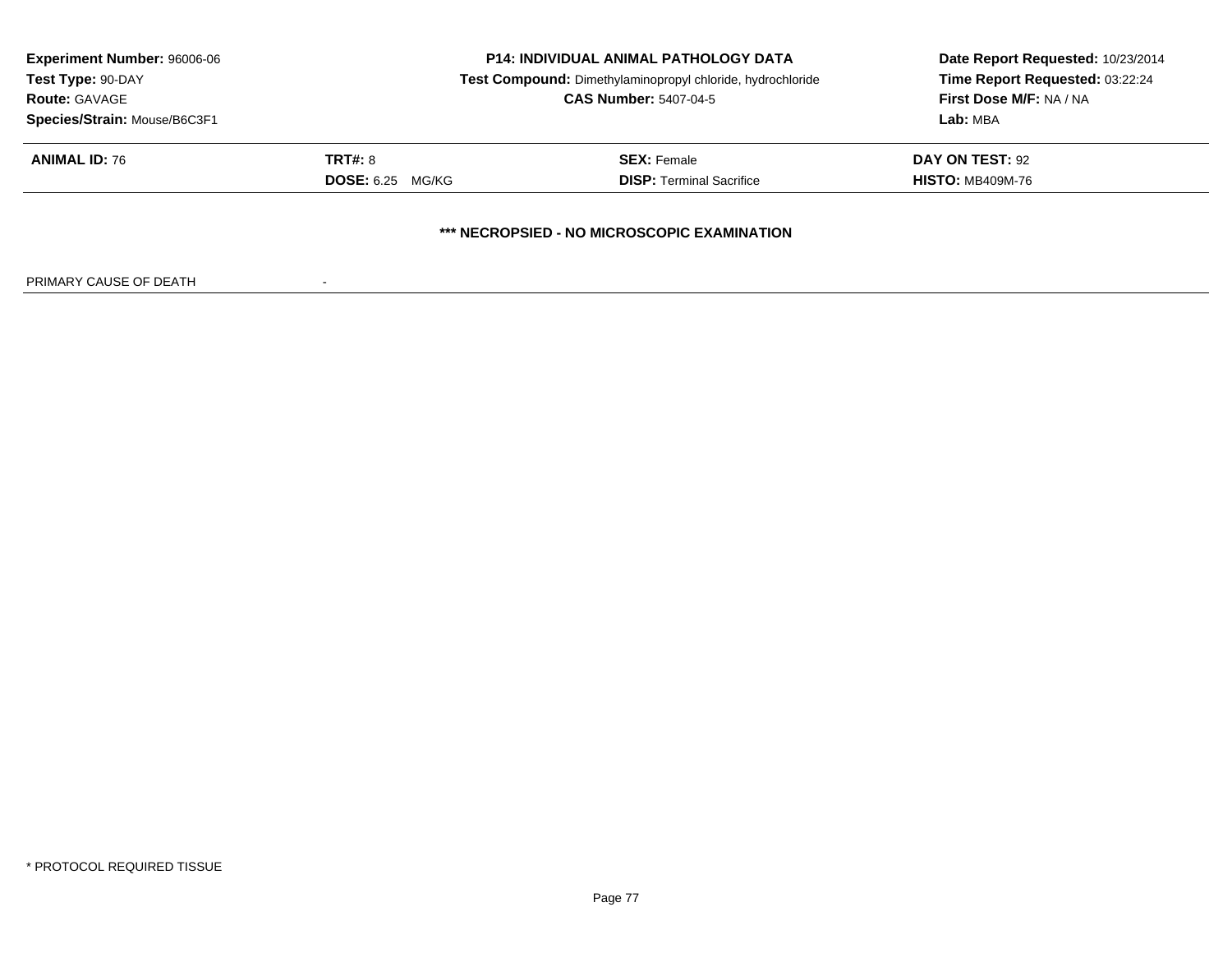| <b>Experiment Number: 96006-06</b><br>Test Type: 90-DAY<br><b>Route: GAVAGE</b><br>Species/Strain: Mouse/B6C3F1 | <b>P14: INDIVIDUAL ANIMAL PATHOLOGY DATA</b><br>Test Compound: Dimethylaminopropyl chloride, hydrochloride<br><b>CAS Number: 5407-04-5</b> |                                 | Date Report Requested: 10/23/2014<br>Time Report Requested: 03:22:24<br><b>First Dose M/F: NA / NA</b><br>Lab: MBA |  |  |
|-----------------------------------------------------------------------------------------------------------------|--------------------------------------------------------------------------------------------------------------------------------------------|---------------------------------|--------------------------------------------------------------------------------------------------------------------|--|--|
| <b>ANIMAL ID: 77</b>                                                                                            | <b>TRT#:</b> 8                                                                                                                             | <b>SEX: Female</b>              | DAY ON TEST: 92                                                                                                    |  |  |
|                                                                                                                 | <b>DOSE: 6.25 MG/KG</b>                                                                                                                    | <b>DISP:</b> Terminal Sacrifice | <b>HISTO: MB409M-77</b>                                                                                            |  |  |
| <b>*** NECROPSIED - NO MICROSCOPIC EXAMINATION</b>                                                              |                                                                                                                                            |                                 |                                                                                                                    |  |  |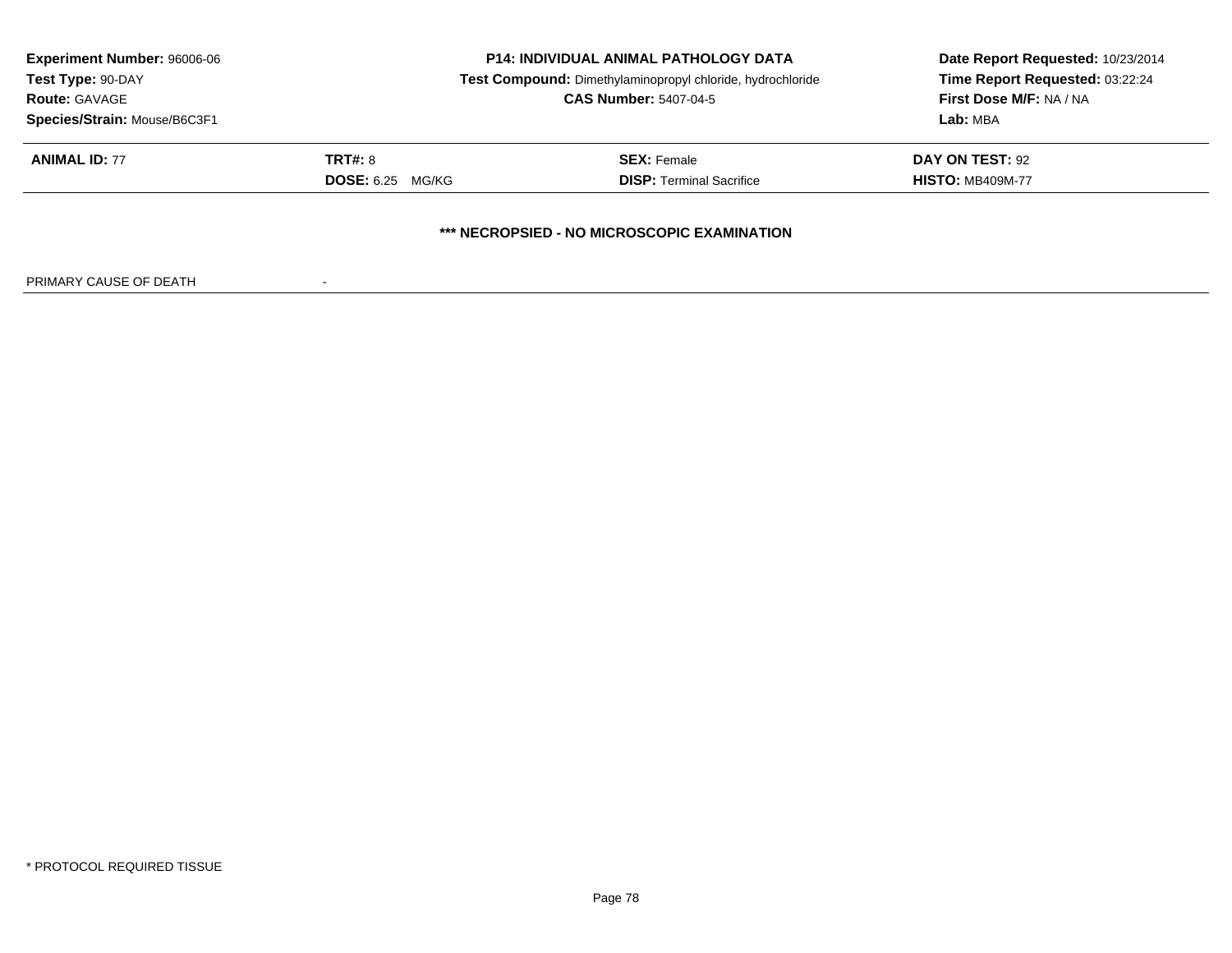| <b>Experiment Number: 96006-06</b><br>Test Type: 90-DAY<br><b>Route: GAVAGE</b><br>Species/Strain: Mouse/B6C3F1 | <b>P14: INDIVIDUAL ANIMAL PATHOLOGY DATA</b><br>Test Compound: Dimethylaminopropyl chloride, hydrochloride<br><b>CAS Number: 5407-04-5</b> |                                             | Date Report Requested: 10/23/2014<br>Time Report Requested: 03:22:24<br><b>First Dose M/F: NA / NA</b><br>Lab: MBA |
|-----------------------------------------------------------------------------------------------------------------|--------------------------------------------------------------------------------------------------------------------------------------------|---------------------------------------------|--------------------------------------------------------------------------------------------------------------------|
| <b>ANIMAL ID: 78</b>                                                                                            | <b>TRT#: 8</b>                                                                                                                             | <b>SEX: Female</b>                          | DAY ON TEST: 92                                                                                                    |
|                                                                                                                 | <b>DOSE:</b> 6.25 MG/KG                                                                                                                    | <b>DISP: Terminal Sacrifice</b>             | <b>HISTO: MB409M-78</b>                                                                                            |
|                                                                                                                 |                                                                                                                                            | *** NECROPSIED - NO MICROSCOPIC EXAMINATION |                                                                                                                    |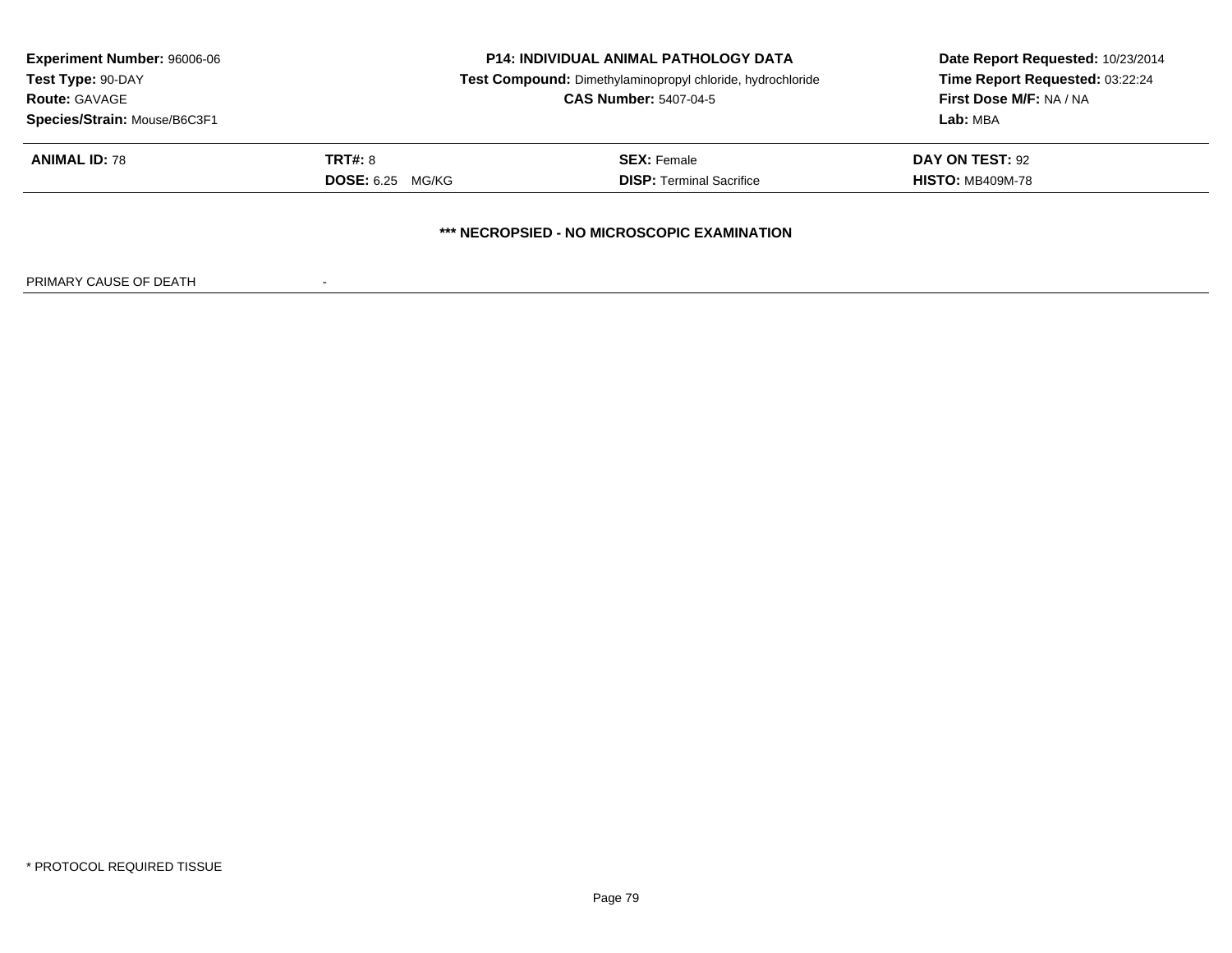| <b>Experiment Number: 96006-06</b><br>Test Type: 90-DAY<br><b>Route: GAVAGE</b> | <b>P14: INDIVIDUAL ANIMAL PATHOLOGY DATA</b><br>Test Compound: Dimethylaminopropyl chloride, hydrochloride<br><b>CAS Number: 5407-04-5</b> |                                 | Date Report Requested: 10/23/2014<br>Time Report Requested: 03:22:24<br><b>First Dose M/F: NA / NA</b> |  |  |
|---------------------------------------------------------------------------------|--------------------------------------------------------------------------------------------------------------------------------------------|---------------------------------|--------------------------------------------------------------------------------------------------------|--|--|
| Species/Strain: Mouse/B6C3F1                                                    |                                                                                                                                            |                                 | Lab: MBA                                                                                               |  |  |
| <b>ANIMAL ID: 79</b>                                                            | TRT#: 8                                                                                                                                    | <b>SEX: Female</b>              | DAY ON TEST: 92                                                                                        |  |  |
|                                                                                 | <b>DOSE:</b> 6.25 MG/KG                                                                                                                    | <b>DISP: Terminal Sacrifice</b> | <b>HISTO: MB409M-79</b>                                                                                |  |  |
| *** NECROPSIED - NO MICROSCOPIC EXAMINATION                                     |                                                                                                                                            |                                 |                                                                                                        |  |  |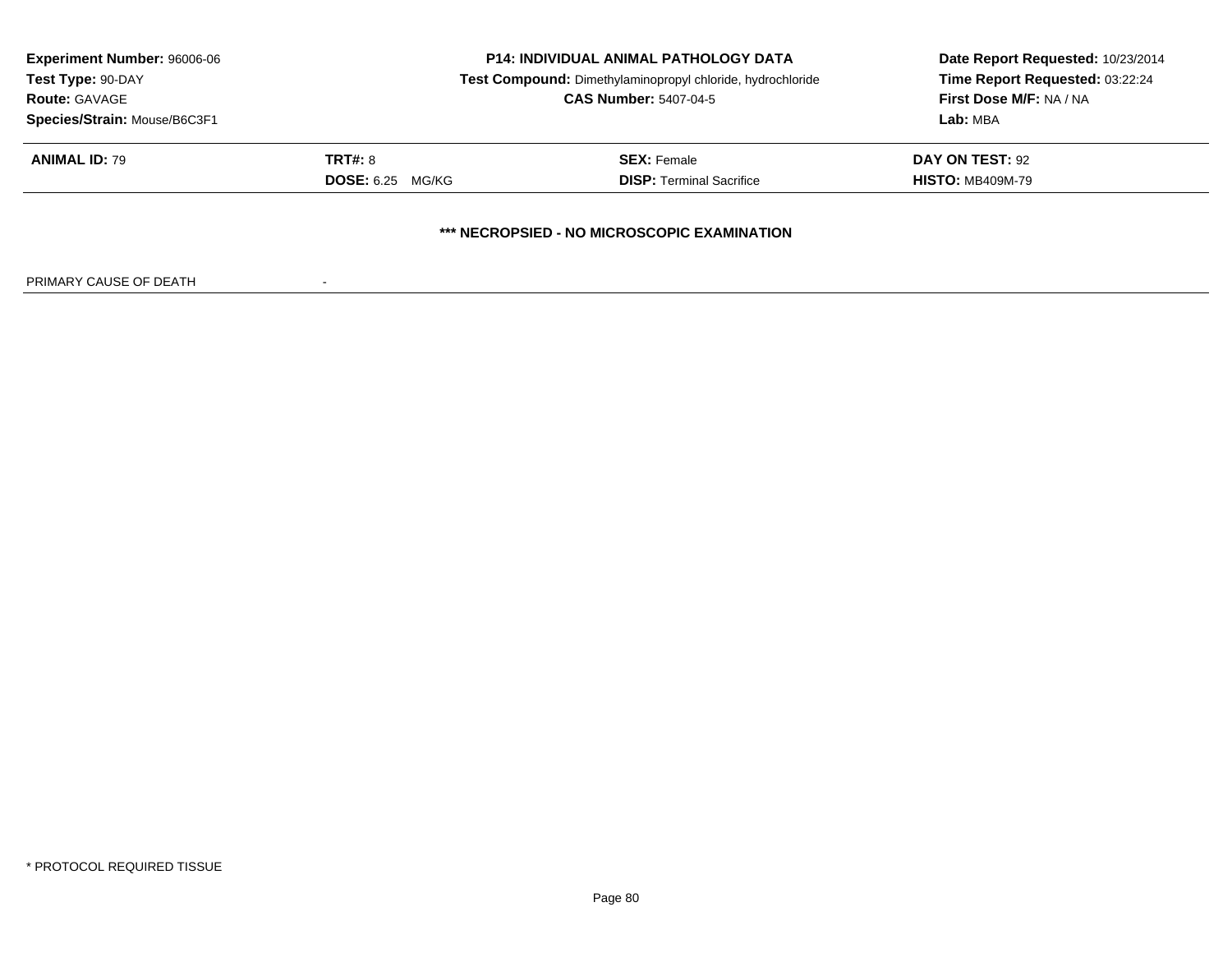| <b>Experiment Number: 96006-06</b>          | <b>P14: INDIVIDUAL ANIMAL PATHOLOGY DATA</b> |                                                            | Date Report Requested: 10/23/2014 |  |  |
|---------------------------------------------|----------------------------------------------|------------------------------------------------------------|-----------------------------------|--|--|
| Test Type: 90-DAY                           |                                              | Test Compound: Dimethylaminopropyl chloride, hydrochloride | Time Report Requested: 03:22:24   |  |  |
| <b>Route: GAVAGE</b>                        | <b>CAS Number: 5407-04-5</b>                 |                                                            | <b>First Dose M/F: NA / NA</b>    |  |  |
| Species/Strain: Mouse/B6C3F1                |                                              |                                                            | Lab: MBA                          |  |  |
| <b>ANIMAL ID: 80</b>                        | TRT#: 8                                      | <b>SEX:</b> Female                                         | <b>DAY ON TEST: 92</b>            |  |  |
|                                             | <b>DOSE:</b> 6.25 MG/KG                      | <b>DISP: Terminal Sacrifice</b>                            | <b>HISTO: MB409M-80</b>           |  |  |
| *** NECROPSIED - NO MICROSCOPIC EXAMINATION |                                              |                                                            |                                   |  |  |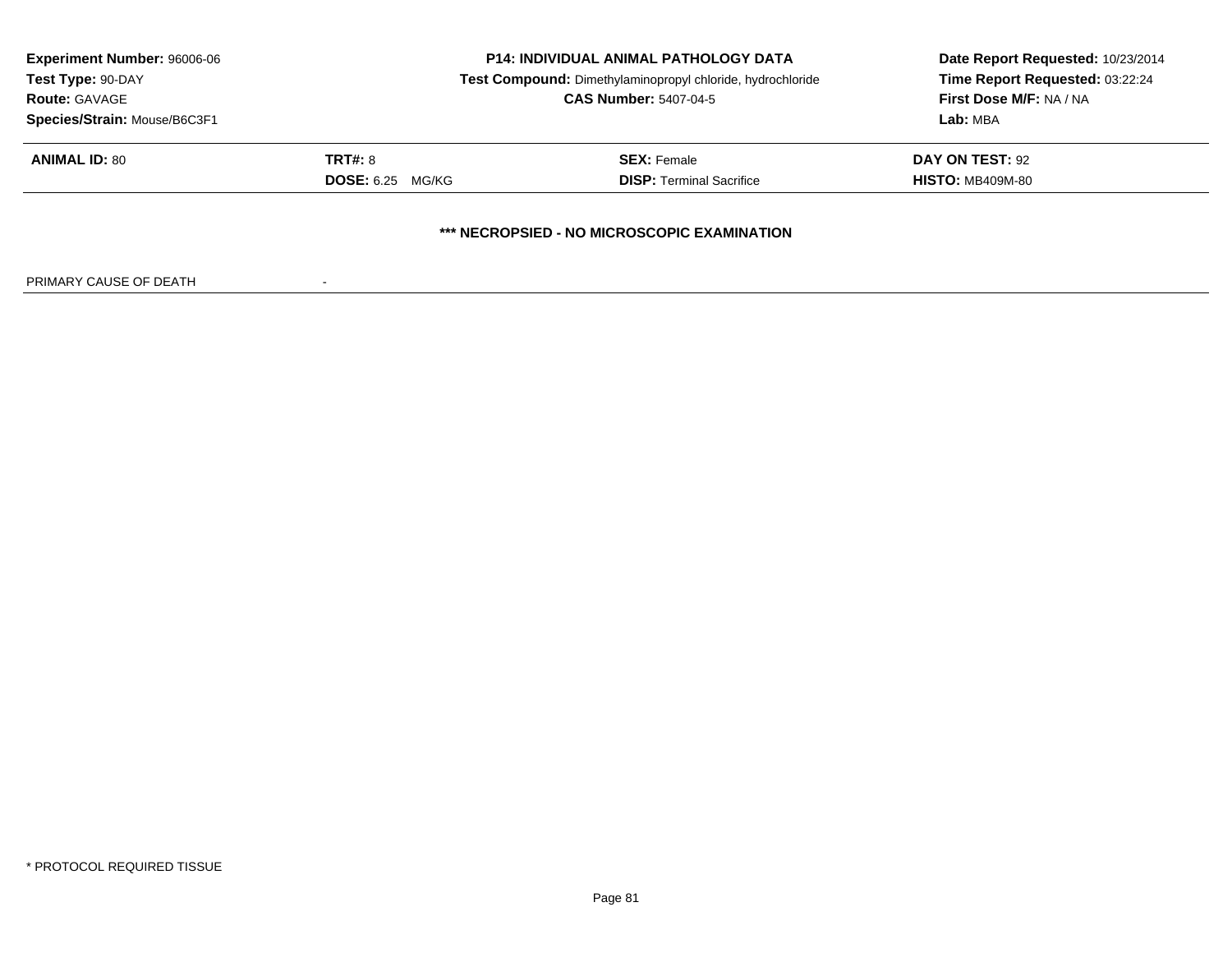| <b>Experiment Number: 96006-06</b><br>Test Type: 90-DAY | <b>P14: INDIVIDUAL ANIMAL PATHOLOGY DATA</b><br>Test Compound: Dimethylaminopropyl chloride, hydrochloride |                                 | Date Report Requested: 10/23/2014<br>Time Report Requested: 03:22:24 |  |  |
|---------------------------------------------------------|------------------------------------------------------------------------------------------------------------|---------------------------------|----------------------------------------------------------------------|--|--|
| <b>Route: GAVAGE</b>                                    | <b>CAS Number: 5407-04-5</b>                                                                               |                                 | <b>First Dose M/F: NA / NA</b>                                       |  |  |
| Species/Strain: Mouse/B6C3F1                            |                                                                                                            |                                 | Lab: MBA                                                             |  |  |
| <b>ANIMAL ID: 81</b>                                    | <b>TRT#: 9</b>                                                                                             | <b>SEX: Female</b>              | DAY ON TEST: 92                                                      |  |  |
|                                                         | <b>DOSE:</b> 12.5 MG/KG                                                                                    | <b>DISP:</b> Terminal Sacrifice | <b>HISTO: MB409M-81</b>                                              |  |  |
| *** NECROPSIED - NO MICROSCOPIC EXAMINATION             |                                                                                                            |                                 |                                                                      |  |  |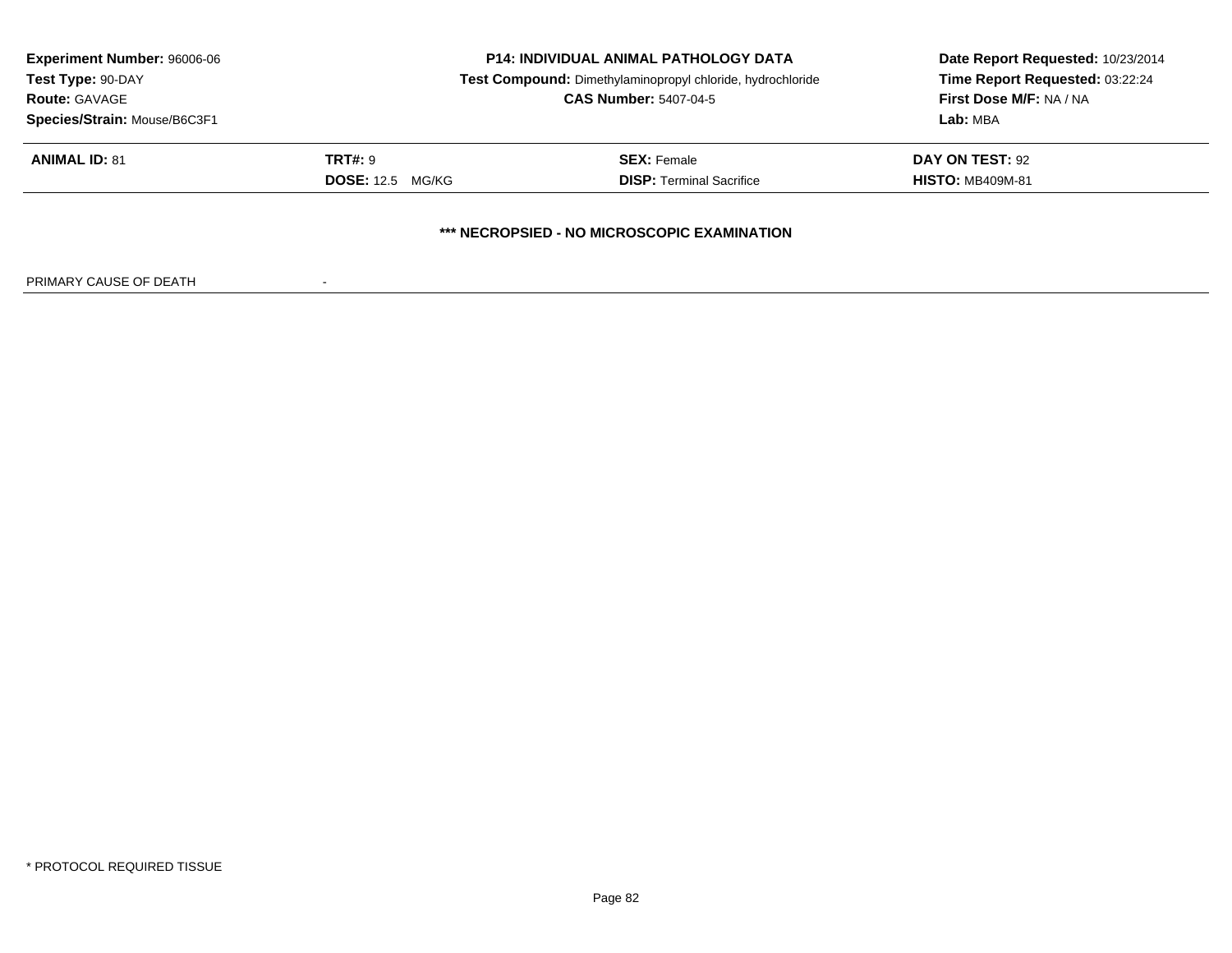| <b>Experiment Number: 96006-06</b><br>Test Type: 90-DAY<br><b>Route: GAVAGE</b><br>Species/Strain: Mouse/B6C3F1 | <b>P14: INDIVIDUAL ANIMAL PATHOLOGY DATA</b><br>Test Compound: Dimethylaminopropyl chloride, hydrochloride<br><b>CAS Number: 5407-04-5</b> |                                                       | Date Report Requested: 10/23/2014<br>Time Report Requested: 03:22:24<br>First Dose M/F: NA / NA<br>Lab: MBA |  |
|-----------------------------------------------------------------------------------------------------------------|--------------------------------------------------------------------------------------------------------------------------------------------|-------------------------------------------------------|-------------------------------------------------------------------------------------------------------------|--|
| <b>ANIMAL ID: 82</b>                                                                                            | <b>TRT#: 9</b><br><b>DOSE:</b> 12.5 MG/KG                                                                                                  | <b>SEX: Female</b><br><b>DISP:</b> Terminal Sacrifice | DAY ON TEST: 92<br><b>HISTO: MB409M-82</b>                                                                  |  |
|                                                                                                                 |                                                                                                                                            | *** NECROPSIED - NO MICROSCOPIC EXAMINATION           |                                                                                                             |  |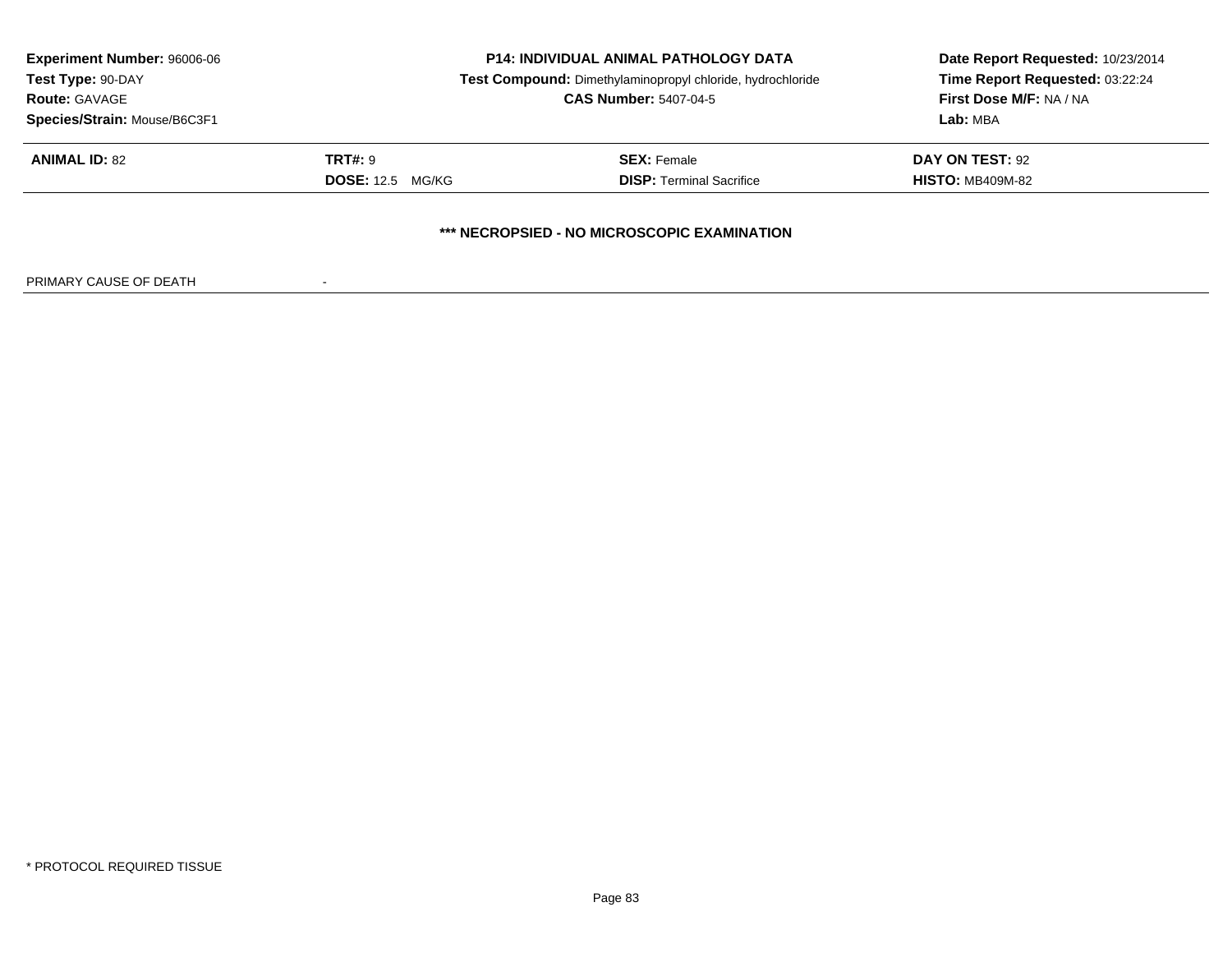| <b>Experiment Number: 96006-06</b><br>Test Type: 90-DAY<br><b>Route: GAVAGE</b><br>Species/Strain: Mouse/B6C3F1 | <b>P14: INDIVIDUAL ANIMAL PATHOLOGY DATA</b><br>Test Compound: Dimethylaminopropyl chloride, hydrochloride<br><b>CAS Number: 5407-04-5</b> |                                                                                                     | Date Report Requested: 10/23/2014<br>Time Report Requested: 03:22:24<br>First Dose M/F: NA / NA<br>Lab: MBA |  |
|-----------------------------------------------------------------------------------------------------------------|--------------------------------------------------------------------------------------------------------------------------------------------|-----------------------------------------------------------------------------------------------------|-------------------------------------------------------------------------------------------------------------|--|
| <b>ANIMAL ID: 83</b>                                                                                            | <b>TRT#: 9</b><br><b>DOSE:</b> 12.5 MG/KG                                                                                                  | <b>SEX: Female</b><br>DAY ON TEST: 92<br><b>DISP:</b> Terminal Sacrifice<br><b>HISTO: MB409M-83</b> |                                                                                                             |  |
|                                                                                                                 |                                                                                                                                            | *** NECROPSIED - NO MICROSCOPIC EXAMINATION                                                         |                                                                                                             |  |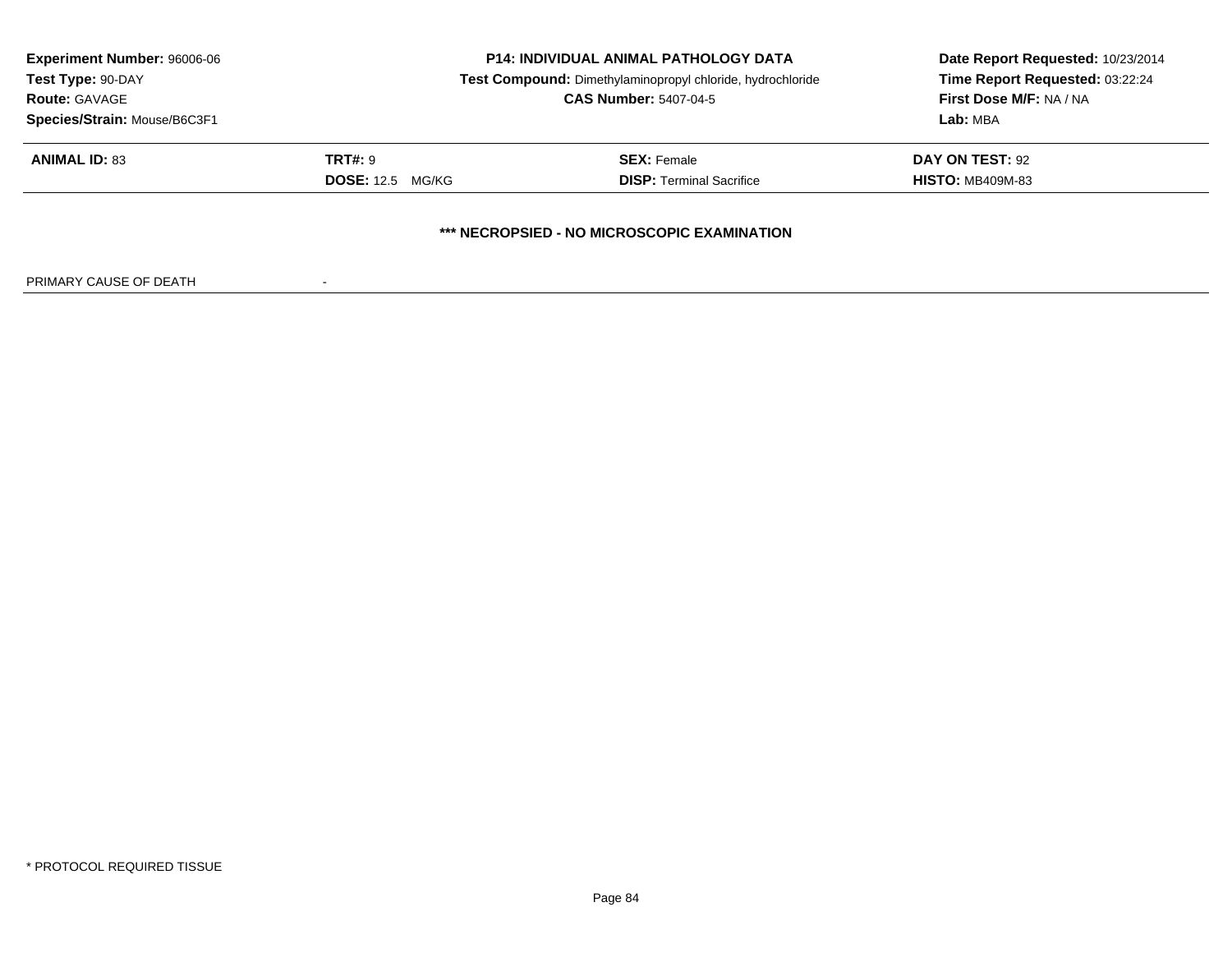| <b>Experiment Number: 96006-06</b>          | <b>P14: INDIVIDUAL ANIMAL PATHOLOGY DATA</b> |                                                                                            | Date Report Requested: 10/23/2014 |  |  |
|---------------------------------------------|----------------------------------------------|--------------------------------------------------------------------------------------------|-----------------------------------|--|--|
| Test Type: 90-DAY                           |                                              | Test Compound: Dimethylaminopropyl chloride, hydrochloride<br><b>CAS Number: 5407-04-5</b> |                                   |  |  |
| <b>Route: GAVAGE</b>                        |                                              |                                                                                            |                                   |  |  |
| Species/Strain: Mouse/B6C3F1                |                                              |                                                                                            | Lab: MBA                          |  |  |
| <b>ANIMAL ID: 84</b>                        | <b>TRT#: 9</b>                               | <b>SEX:</b> Female                                                                         | <b>DAY ON TEST: 92</b>            |  |  |
|                                             | <b>DOSE:</b> 12.5 MG/KG                      | <b>DISP: Terminal Sacrifice</b>                                                            | <b>HISTO: MB409M-84</b>           |  |  |
| *** NECROPSIED - NO MICROSCOPIC EXAMINATION |                                              |                                                                                            |                                   |  |  |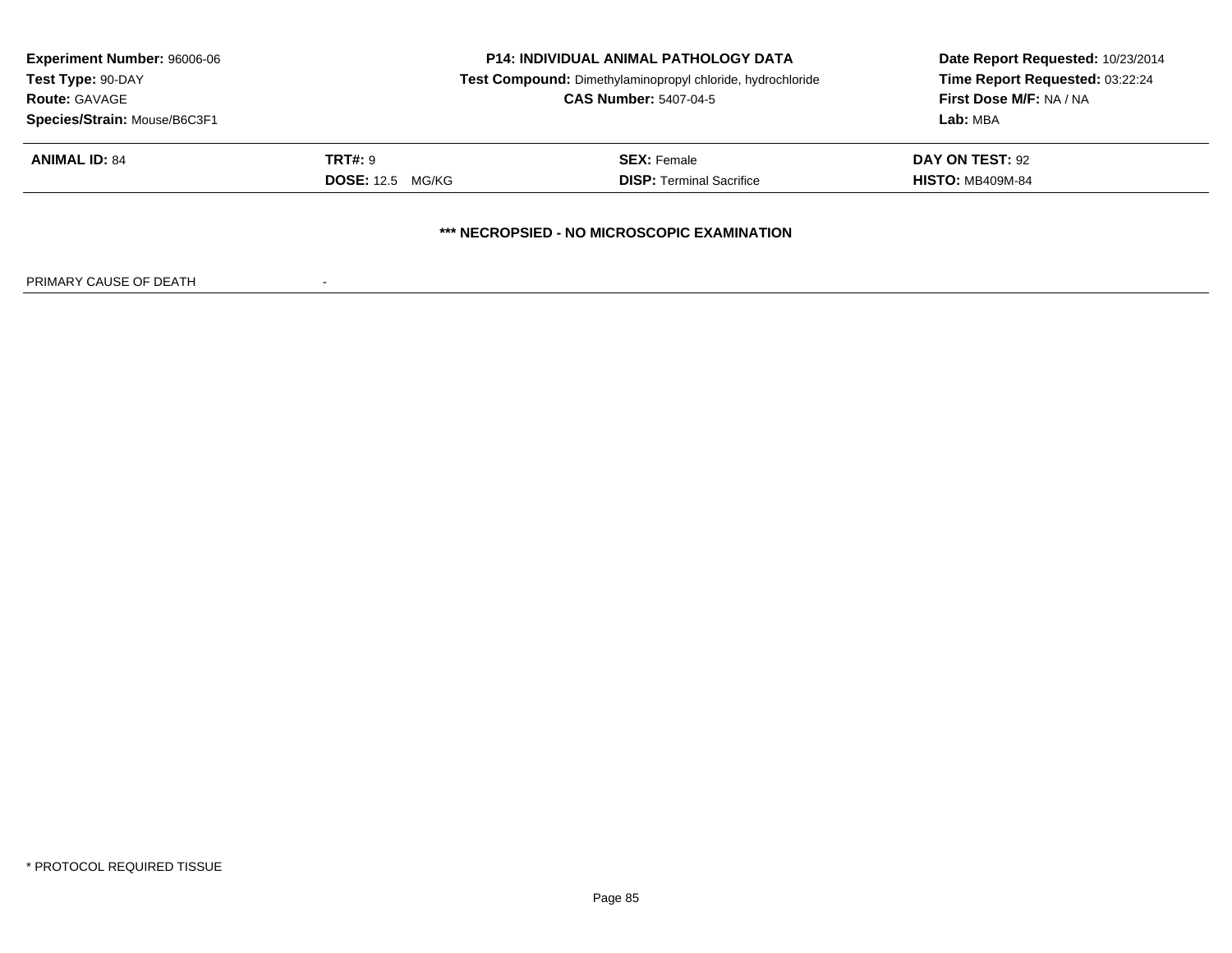| Experiment Number: 96006-06<br>Test Type: 90-DAY | <b>P14: INDIVIDUAL ANIMAL PATHOLOGY DATA</b><br>Test Compound: Dimethylaminopropyl chloride, hydrochloride |                                   | Date Report Requested: 10/23/2014<br>Time Report Requested: 03:22:24 |
|--------------------------------------------------|------------------------------------------------------------------------------------------------------------|-----------------------------------|----------------------------------------------------------------------|
| <b>Route: GAVAGE</b>                             |                                                                                                            | <b>CAS Number: 5407-04-5</b>      |                                                                      |
| Species/Strain: Mouse/B6C3F1                     |                                                                                                            |                                   | Lab: MBA                                                             |
| <b>ANIMAL ID: 85</b>                             | TRT#: 9                                                                                                    | <b>SEX: Female</b>                | DAY ON TEST: 92                                                      |
|                                                  | <b>DOSE: 12.5 MG/KG</b>                                                                                    | <b>DISP: Terminal Sacrifice</b>   | <b>HISTO: MB409M-85</b>                                              |
|                                                  |                                                                                                            | ORGAN AND ACCOUNTABLE SITE STATUS |                                                                      |
| <b>NORMAL</b>                                    |                                                                                                            |                                   |                                                                      |
| Intestine Small, Duodenum                        |                                                                                                            |                                   |                                                                      |
| PRIMARY CAUSE OF DEATH                           |                                                                                                            |                                   |                                                                      |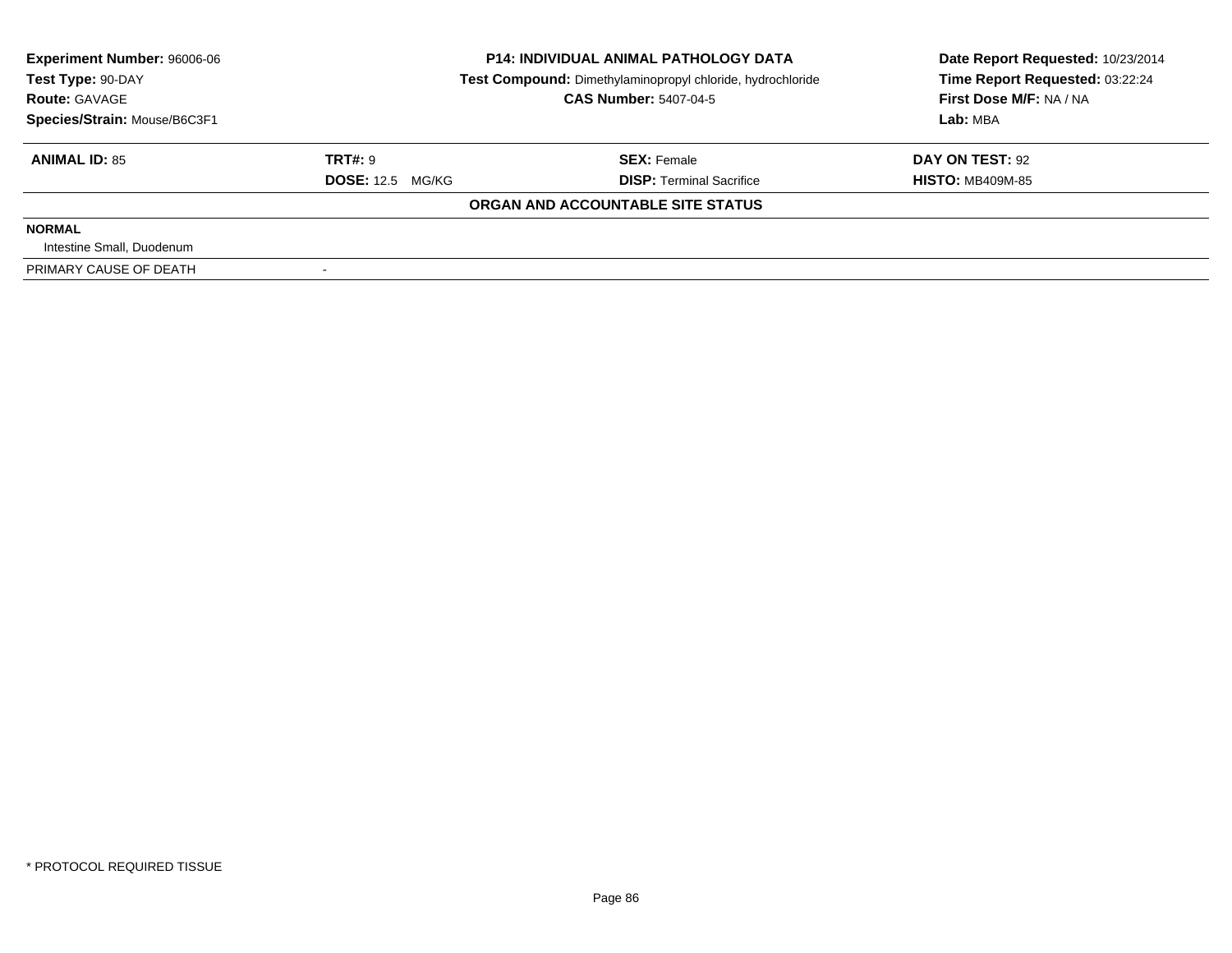| <b>Experiment Number: 96006-06</b><br>Test Type: 90-DAY | <b>P14: INDIVIDUAL ANIMAL PATHOLOGY DATA</b><br>Test Compound: Dimethylaminopropyl chloride, hydrochloride |                                 | Date Report Requested: 10/23/2014<br>Time Report Requested: 03:22:24 |  |  |
|---------------------------------------------------------|------------------------------------------------------------------------------------------------------------|---------------------------------|----------------------------------------------------------------------|--|--|
| <b>Route: GAVAGE</b>                                    | <b>CAS Number: 5407-04-5</b>                                                                               |                                 | <b>First Dose M/F: NA / NA</b>                                       |  |  |
| Species/Strain: Mouse/B6C3F1                            |                                                                                                            |                                 | Lab: MBA                                                             |  |  |
| <b>ANIMAL ID: 86</b>                                    | <b>TRT#: 9</b>                                                                                             | <b>SEX:</b> Female              | <b>DAY ON TEST: 92</b>                                               |  |  |
|                                                         | <b>DOSE:</b> 12.5 MG/KG                                                                                    | <b>DISP: Terminal Sacrifice</b> | <b>HISTO: MB409M-86</b>                                              |  |  |
| *** NECROPSIED - NO MICROSCOPIC EXAMINATION             |                                                                                                            |                                 |                                                                      |  |  |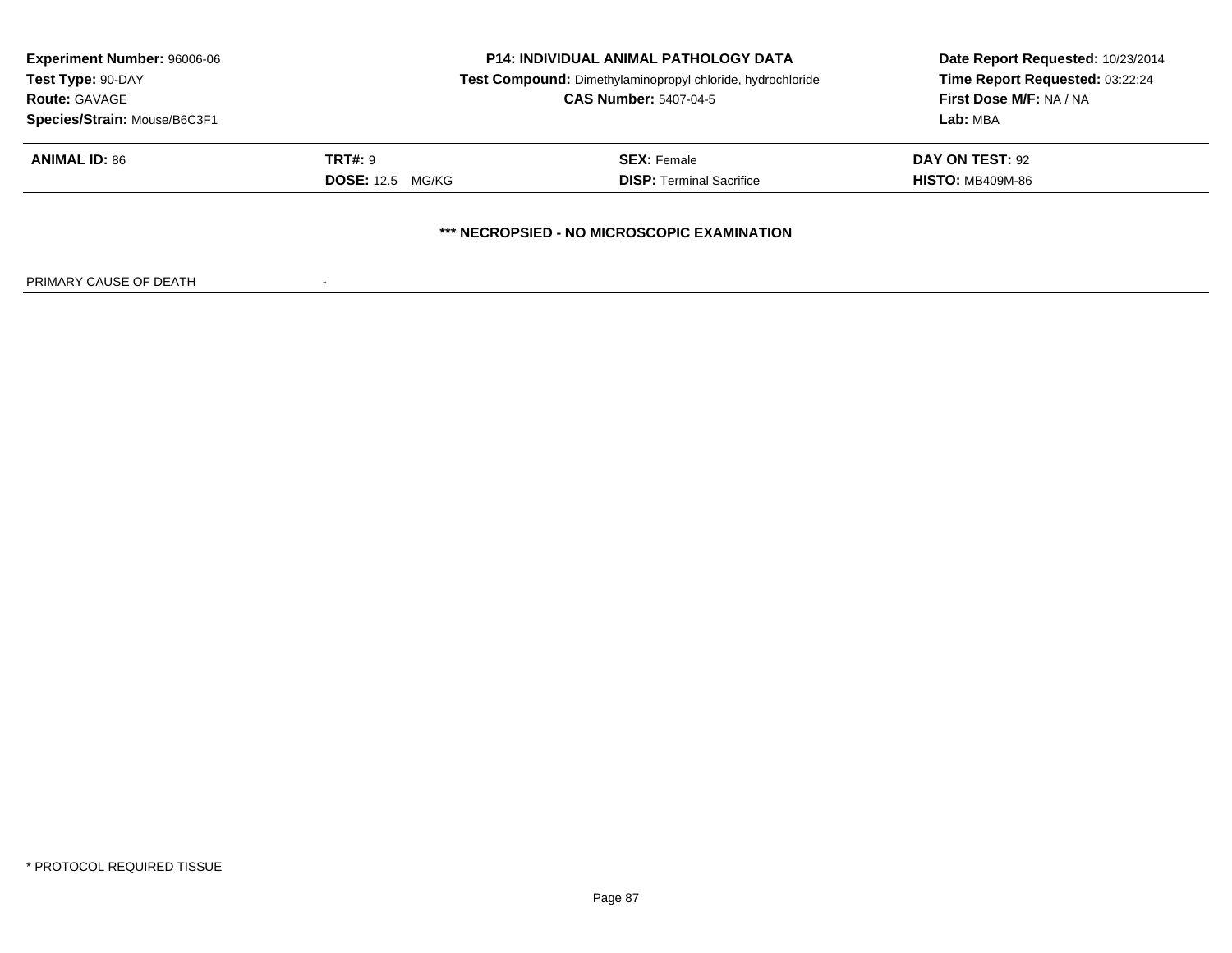| <b>Experiment Number: 96006-06</b><br>Test Type: 90-DAY<br><b>Route: GAVAGE</b> | <b>P14: INDIVIDUAL ANIMAL PATHOLOGY DATA</b><br>Test Compound: Dimethylaminopropyl chloride, hydrochloride<br><b>CAS Number: 5407-04-5</b> |                                 | Date Report Requested: 10/23/2014<br>Time Report Requested: 03:22:24<br><b>First Dose M/F: NA / NA</b> |  |  |
|---------------------------------------------------------------------------------|--------------------------------------------------------------------------------------------------------------------------------------------|---------------------------------|--------------------------------------------------------------------------------------------------------|--|--|
| Species/Strain: Mouse/B6C3F1                                                    |                                                                                                                                            |                                 | Lab: MBA                                                                                               |  |  |
| <b>ANIMAL ID: 87</b>                                                            | TRT#: 9                                                                                                                                    | <b>SEX: Female</b>              | DAY ON TEST: 92                                                                                        |  |  |
|                                                                                 | <b>DOSE:</b> 12.5 MG/KG                                                                                                                    | <b>DISP: Terminal Sacrifice</b> | <b>HISTO: MB409M-87</b>                                                                                |  |  |
| *** NECROPSIED - NO MICROSCOPIC EXAMINATION                                     |                                                                                                                                            |                                 |                                                                                                        |  |  |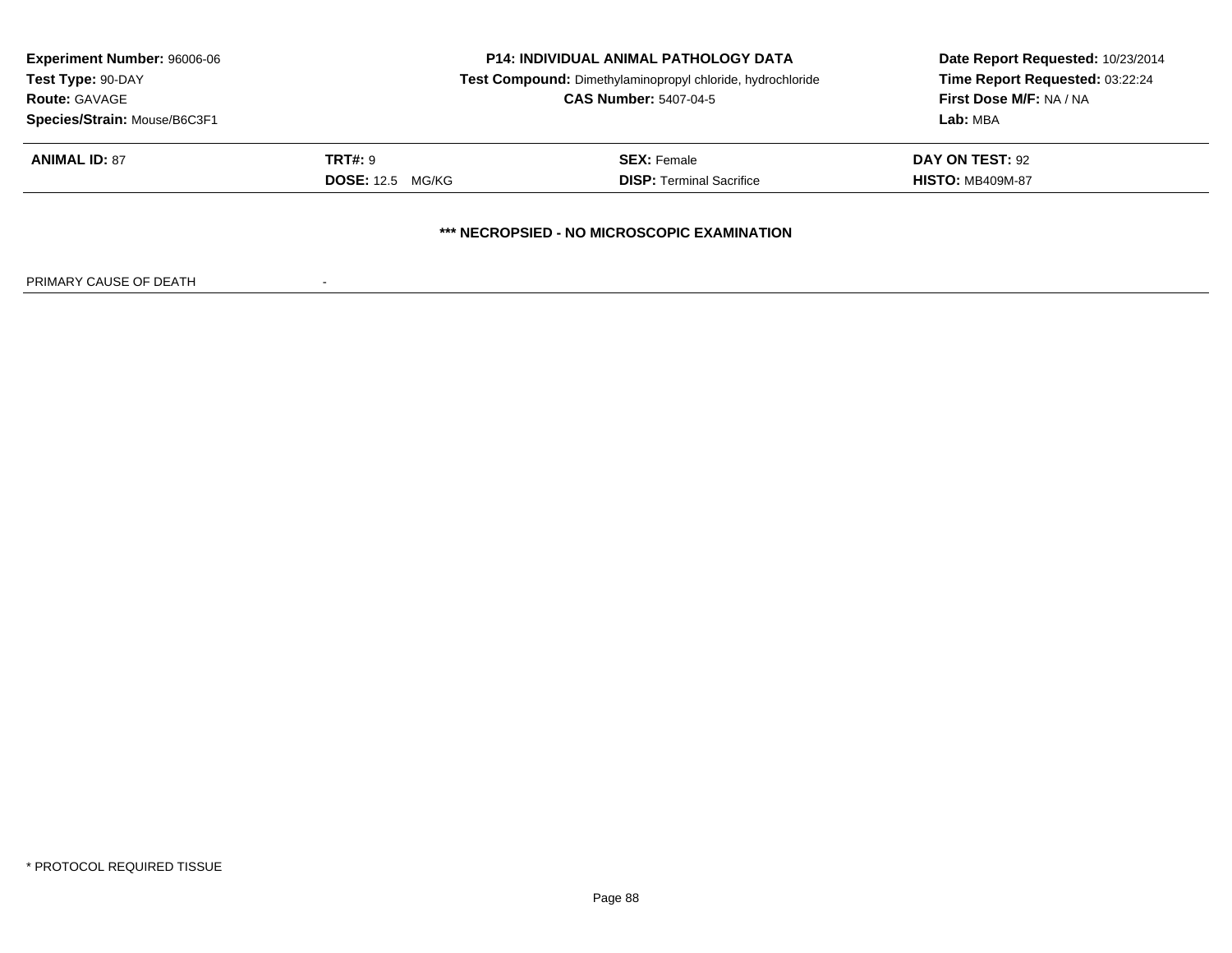| <b>Experiment Number: 96006-06</b><br>Test Type: 90-DAY | <b>P14: INDIVIDUAL ANIMAL PATHOLOGY DATA</b><br>Test Compound: Dimethylaminopropyl chloride, hydrochloride |                                 | Date Report Requested: 10/23/2014<br>Time Report Requested: 03:22:24 |  |  |
|---------------------------------------------------------|------------------------------------------------------------------------------------------------------------|---------------------------------|----------------------------------------------------------------------|--|--|
| <b>Route: GAVAGE</b>                                    |                                                                                                            | <b>CAS Number: 5407-04-5</b>    |                                                                      |  |  |
| Species/Strain: Mouse/B6C3F1                            |                                                                                                            |                                 | Lab: MBA                                                             |  |  |
| <b>ANIMAL ID: 88</b>                                    | <b>TRT#: 9</b>                                                                                             | <b>SEX:</b> Female              | <b>DAY ON TEST: 92</b>                                               |  |  |
|                                                         | <b>DOSE:</b> 12.5 MG/KG                                                                                    | <b>DISP: Terminal Sacrifice</b> | <b>HISTO: MB409M-88</b>                                              |  |  |
| *** NECROPSIED - NO MICROSCOPIC EXAMINATION             |                                                                                                            |                                 |                                                                      |  |  |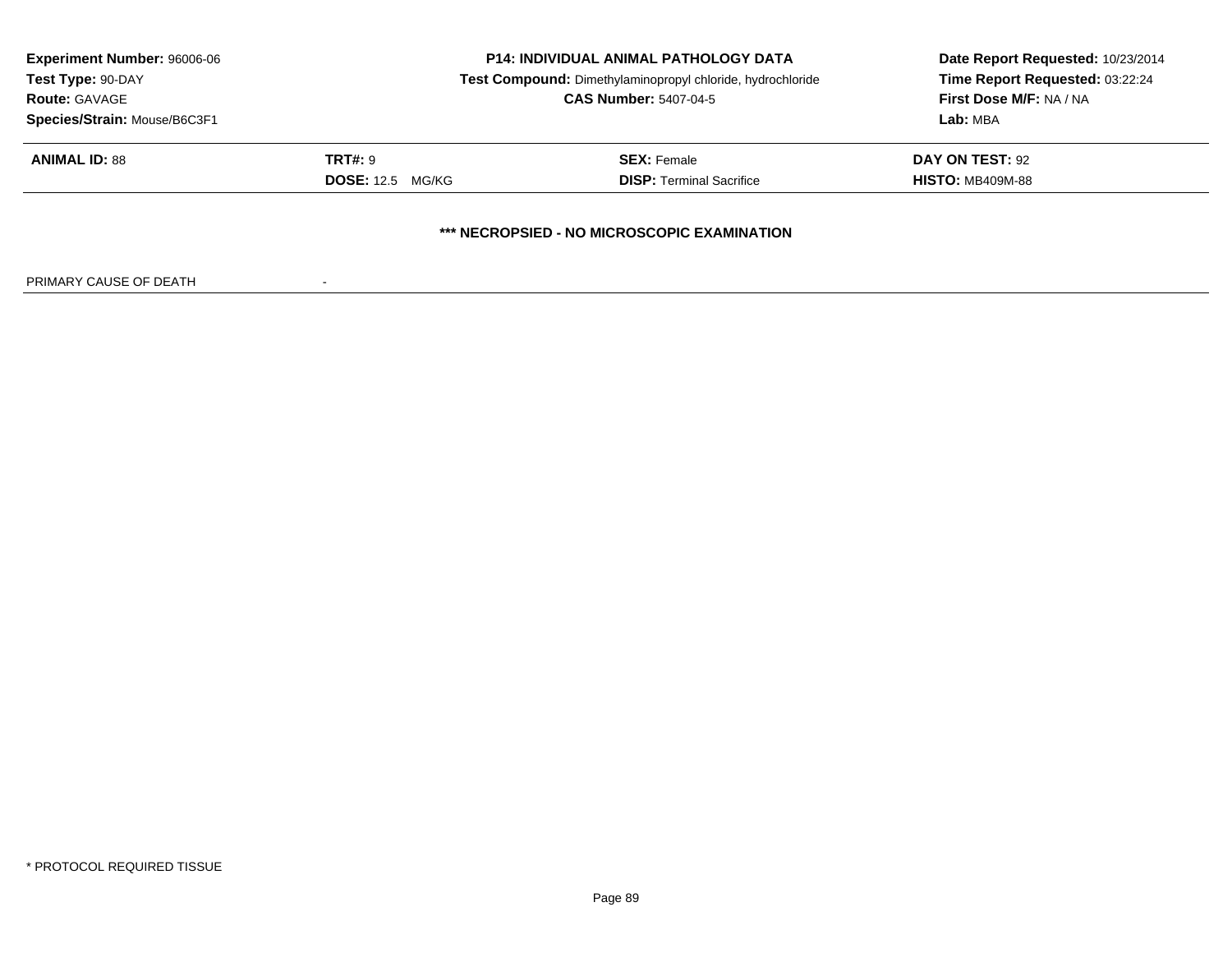| <b>Experiment Number: 96006-06</b>                   | <b>P14: INDIVIDUAL ANIMAL PATHOLOGY DATA</b> |                                                            | Date Report Requested: 10/23/2014<br>Time Report Requested: 03:22:24 |  |  |
|------------------------------------------------------|----------------------------------------------|------------------------------------------------------------|----------------------------------------------------------------------|--|--|
| Test Type: 90-DAY                                    |                                              | Test Compound: Dimethylaminopropyl chloride, hydrochloride |                                                                      |  |  |
| <b>Route: GAVAGE</b><br>Species/Strain: Mouse/B6C3F1 | <b>CAS Number: 5407-04-5</b>                 |                                                            | First Dose M/F: NA / NA<br>Lab: MBA                                  |  |  |
| <b>ANIMAL ID: 89</b>                                 | <b>TRT#: 9</b>                               | <b>SEX:</b> Female                                         | <b>DAY ON TEST: 92</b>                                               |  |  |
|                                                      | <b>DOSE:</b> 12.5 MG/KG                      | <b>DISP: Terminal Sacrifice</b>                            | <b>HISTO: MB409M-89</b>                                              |  |  |
| *** NECROPSIED - NO MICROSCOPIC EXAMINATION          |                                              |                                                            |                                                                      |  |  |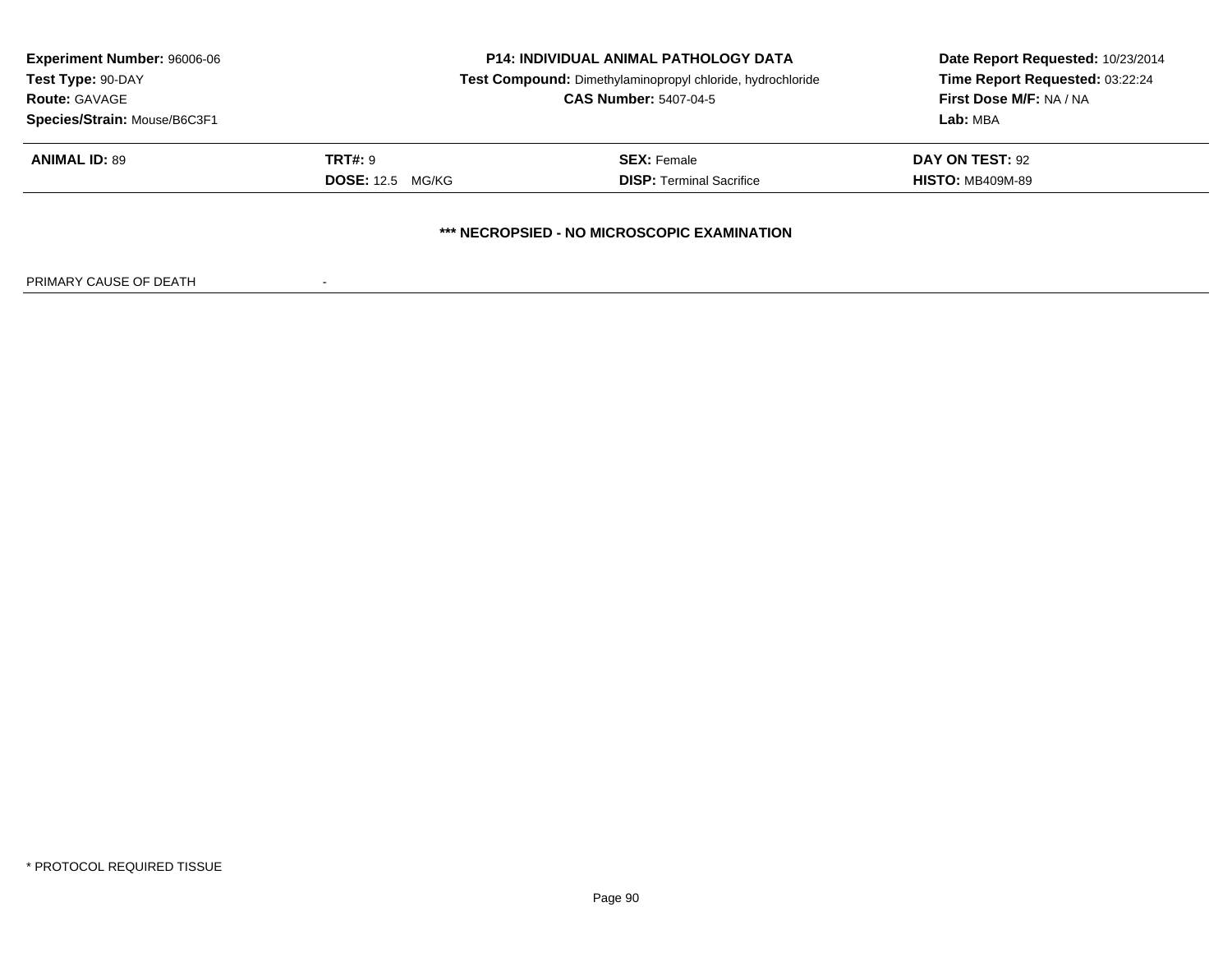| <b>Experiment Number: 96006-06</b>          | <b>P14: INDIVIDUAL ANIMAL PATHOLOGY DATA</b> |                                                            | Date Report Requested: 10/23/2014 |  |  |
|---------------------------------------------|----------------------------------------------|------------------------------------------------------------|-----------------------------------|--|--|
| Test Type: 90-DAY                           |                                              | Test Compound: Dimethylaminopropyl chloride, hydrochloride |                                   |  |  |
| <b>Route: GAVAGE</b>                        |                                              | <b>CAS Number: 5407-04-5</b>                               |                                   |  |  |
| Species/Strain: Mouse/B6C3F1                |                                              |                                                            | Lab: MBA                          |  |  |
| <b>ANIMAL ID: 90</b>                        | <b>TRT#: 9</b>                               | <b>SEX: Female</b>                                         | DAY ON TEST: 92                   |  |  |
|                                             | <b>DOSE:</b> 12.5 MG/KG                      | <b>DISP: Terminal Sacrifice</b>                            | <b>HISTO: MB409M-90</b>           |  |  |
| *** NECROPSIED - NO MICROSCOPIC EXAMINATION |                                              |                                                            |                                   |  |  |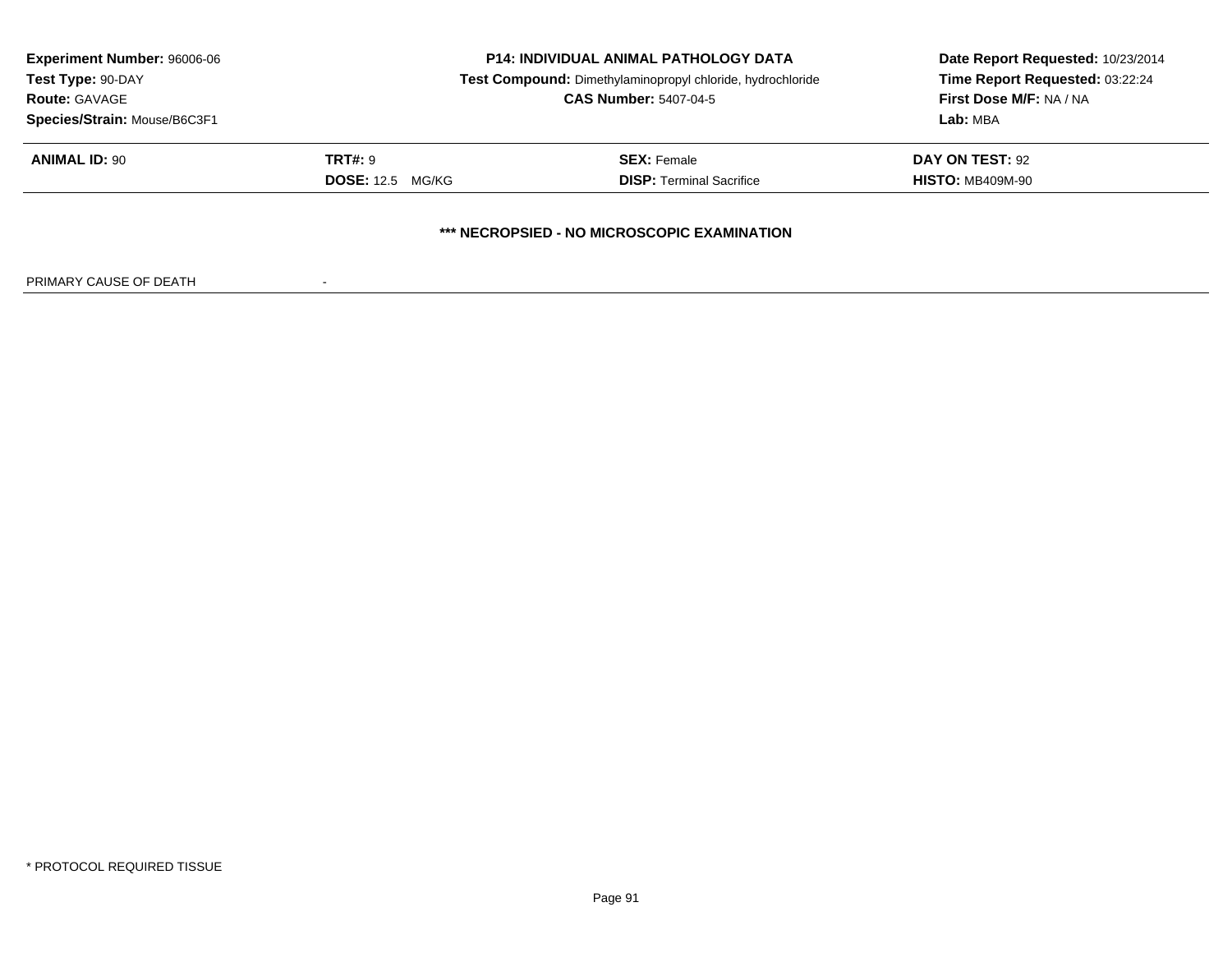| <b>Experiment Number: 96006-06</b><br>Test Type: 90-DAY<br><b>Route: GAVAGE</b><br>Species/Strain: Mouse/B6C3F1 |                 | <b>P14: INDIVIDUAL ANIMAL PATHOLOGY DATA</b>               | Date Report Requested: 10/23/2014   |
|-----------------------------------------------------------------------------------------------------------------|-----------------|------------------------------------------------------------|-------------------------------------|
|                                                                                                                 |                 | Test Compound: Dimethylaminopropyl chloride, hydrochloride | Time Report Requested: 03:22:24     |
|                                                                                                                 |                 | <b>CAS Number: 5407-04-5</b>                               | First Dose M/F: NA / NA<br>Lab: MBA |
|                                                                                                                 |                 |                                                            |                                     |
| <b>ANIMAL ID: 91</b>                                                                                            | <b>TRT#: 10</b> | <b>SEX: Female</b>                                         | DAY ON TEST: 92                     |
|                                                                                                                 | DOSE: 25 MG/KG  | <b>DISP:</b> Terminal Sacrifice                            | <b>HISTO: MB409M-91</b>             |
|                                                                                                                 |                 | *** NECROPSIED - NO MICROSCOPIC EXAMINATION                |                                     |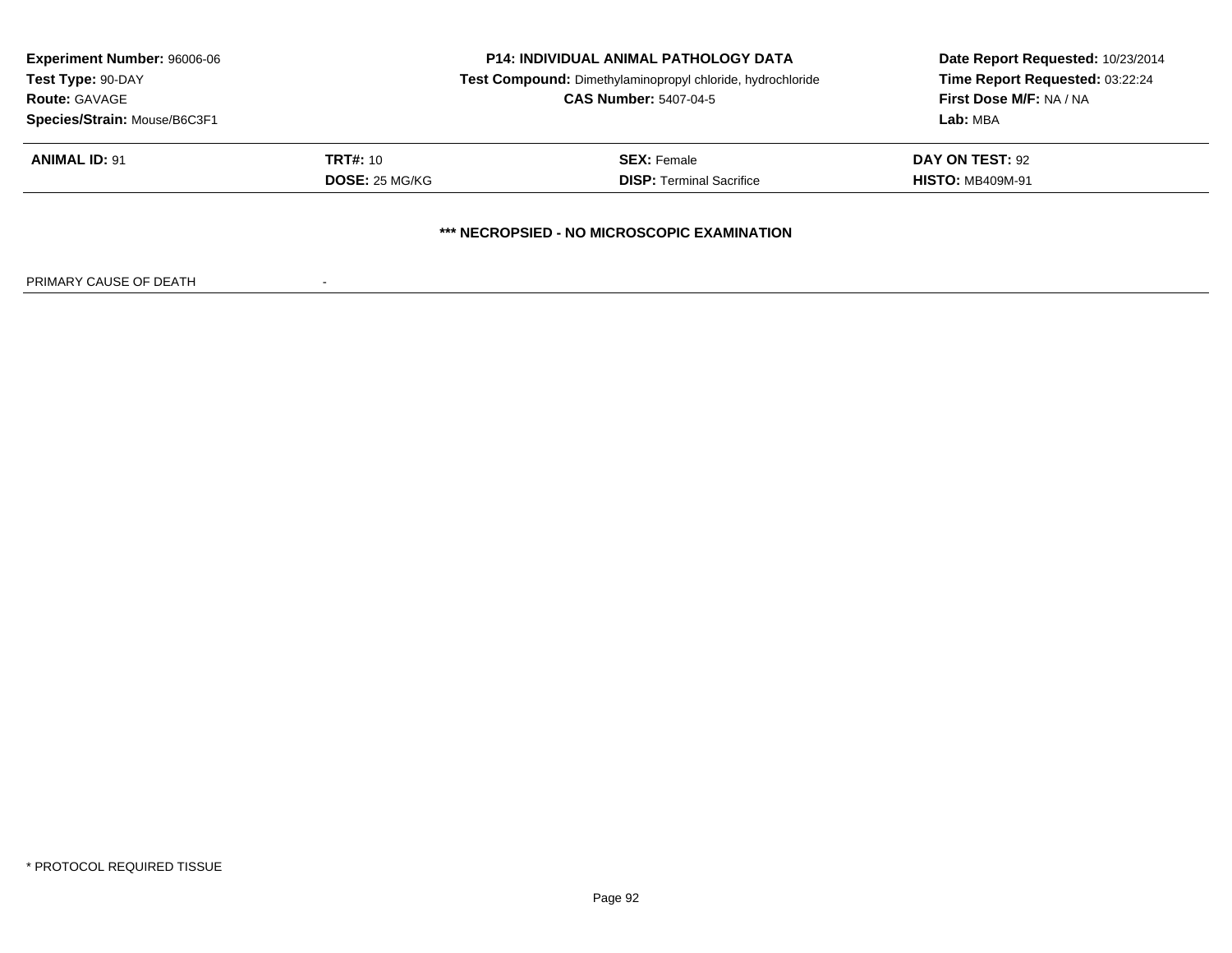| <b>Experiment Number: 96006-06</b>                                        |                 | <b>P14: INDIVIDUAL ANIMAL PATHOLOGY DATA</b>               | Date Report Requested: 10/23/2014 |  |  |
|---------------------------------------------------------------------------|-----------------|------------------------------------------------------------|-----------------------------------|--|--|
| Test Type: 90-DAY<br><b>Route: GAVAGE</b><br>Species/Strain: Mouse/B6C3F1 |                 | Test Compound: Dimethylaminopropyl chloride, hydrochloride | Time Report Requested: 03:22:24   |  |  |
|                                                                           |                 | <b>CAS Number: 5407-04-5</b>                               | First Dose M/F: NA / NA           |  |  |
|                                                                           |                 |                                                            | Lab: MBA                          |  |  |
| <b>ANIMAL ID: 92</b>                                                      | <b>TRT#:</b> 10 | <b>SEX: Female</b>                                         | DAY ON TEST: 92                   |  |  |
|                                                                           | DOSE: 25 MG/KG  | <b>DISP: Terminal Sacrifice</b>                            | <b>HISTO: MB409M-92</b>           |  |  |
| *** NECROPSIED - NO MICROSCOPIC EXAMINATION                               |                 |                                                            |                                   |  |  |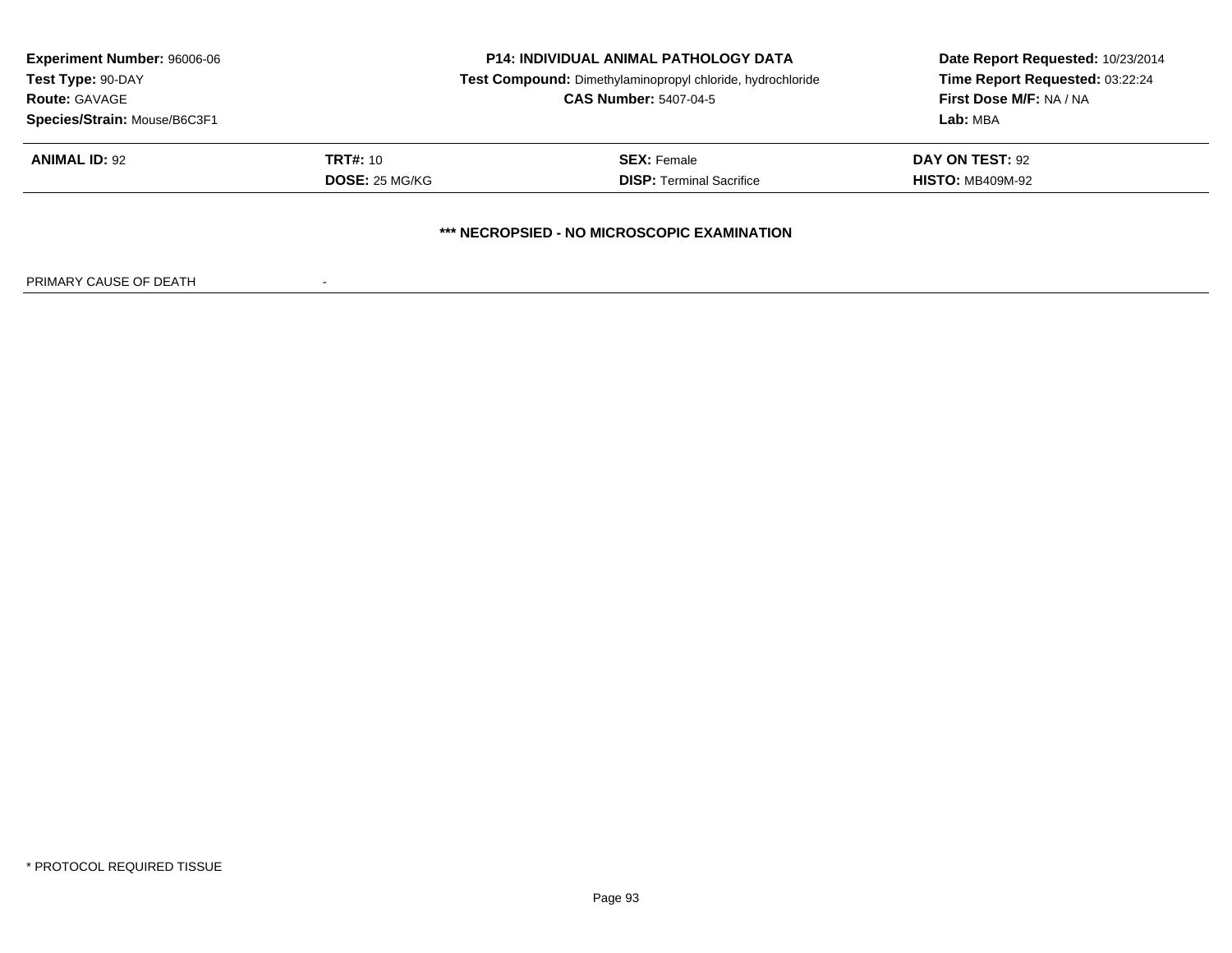| <b>Experiment Number: 96006-06</b><br>Test Type: 90-DAY<br><b>Route: GAVAGE</b> | <b>P14: INDIVIDUAL ANIMAL PATHOLOGY DATA</b><br>Test Compound: Dimethylaminopropyl chloride, hydrochloride<br><b>CAS Number: 5407-04-5</b> |                                             | Date Report Requested: 10/23/2014<br>Time Report Requested: 03:22:24<br>First Dose M/F: NA / NA |
|---------------------------------------------------------------------------------|--------------------------------------------------------------------------------------------------------------------------------------------|---------------------------------------------|-------------------------------------------------------------------------------------------------|
| Species/Strain: Mouse/B6C3F1                                                    |                                                                                                                                            |                                             | Lab: MBA                                                                                        |
| <b>ANIMAL ID: 93</b>                                                            | <b>TRT#:</b> 10                                                                                                                            | <b>SEX: Female</b>                          | DAY ON TEST: 92                                                                                 |
|                                                                                 | DOSE: 25 MG/KG                                                                                                                             | <b>DISP:</b> Terminal Sacrifice             | <b>HISTO: MB409M-93</b>                                                                         |
|                                                                                 |                                                                                                                                            | *** NECROPSIED - NO MICROSCOPIC EXAMINATION |                                                                                                 |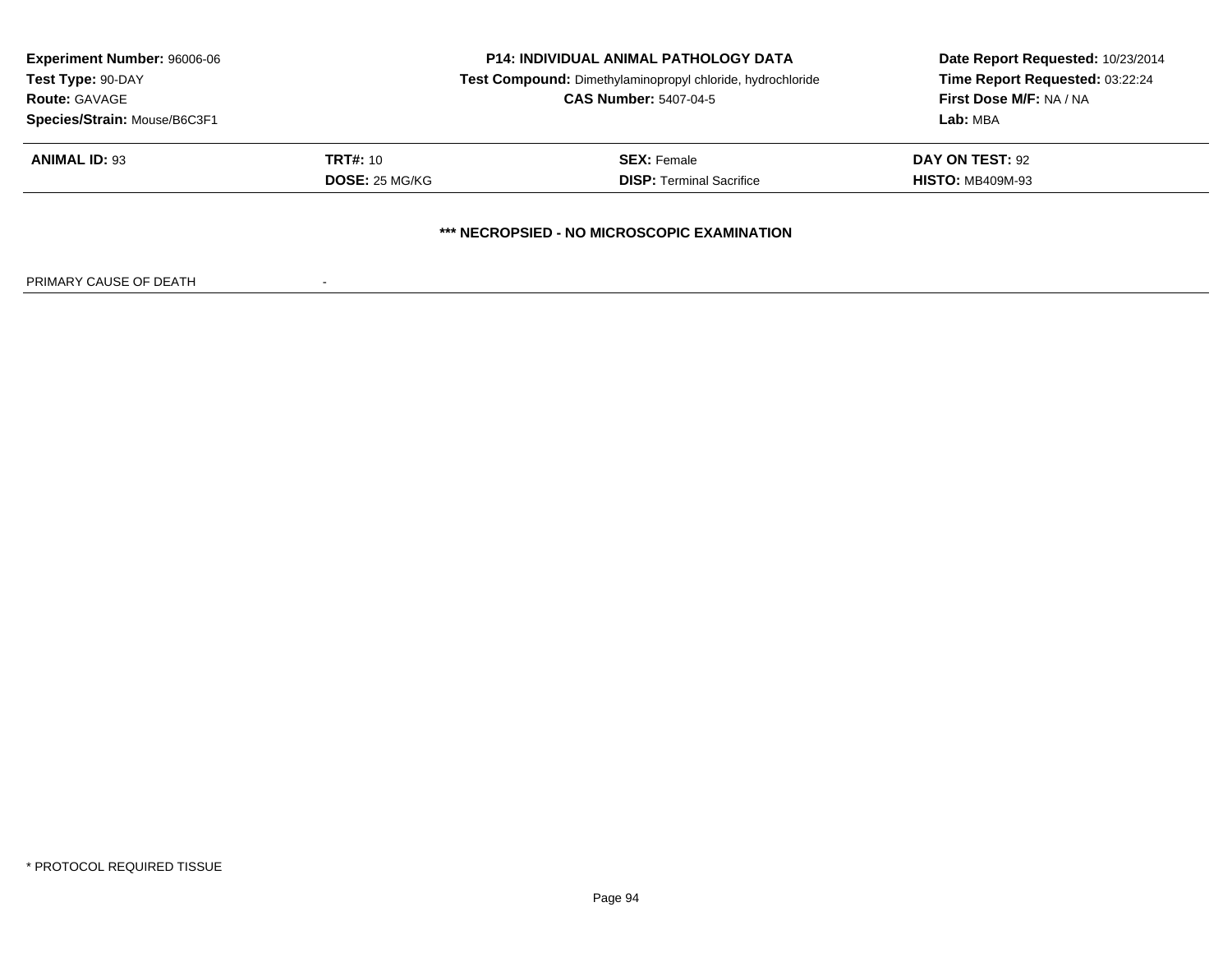| <b>Experiment Number: 96006-06</b><br>Test Type: 90-DAY<br><b>Route: GAVAGE</b> |                 | <b>P14: INDIVIDUAL ANIMAL PATHOLOGY DATA</b>               | Date Report Requested: 10/23/2014<br>Time Report Requested: 03:22:24<br>First Dose M/F: NA / NA |
|---------------------------------------------------------------------------------|-----------------|------------------------------------------------------------|-------------------------------------------------------------------------------------------------|
|                                                                                 |                 | Test Compound: Dimethylaminopropyl chloride, hydrochloride |                                                                                                 |
|                                                                                 |                 | <b>CAS Number: 5407-04-5</b>                               |                                                                                                 |
| Species/Strain: Mouse/B6C3F1                                                    |                 |                                                            | Lab: MBA                                                                                        |
| <b>ANIMAL ID: 94</b>                                                            | <b>TRT#:</b> 10 | <b>SEX: Female</b>                                         | DAY ON TEST: 92                                                                                 |
|                                                                                 | DOSE: 25 MG/KG  | <b>DISP: Terminal Sacrifice</b>                            | <b>HISTO: MB409M-94</b>                                                                         |
|                                                                                 |                 | <b>*** NECROPSIED - NO MICROSCOPIC EXAMINATION</b>         |                                                                                                 |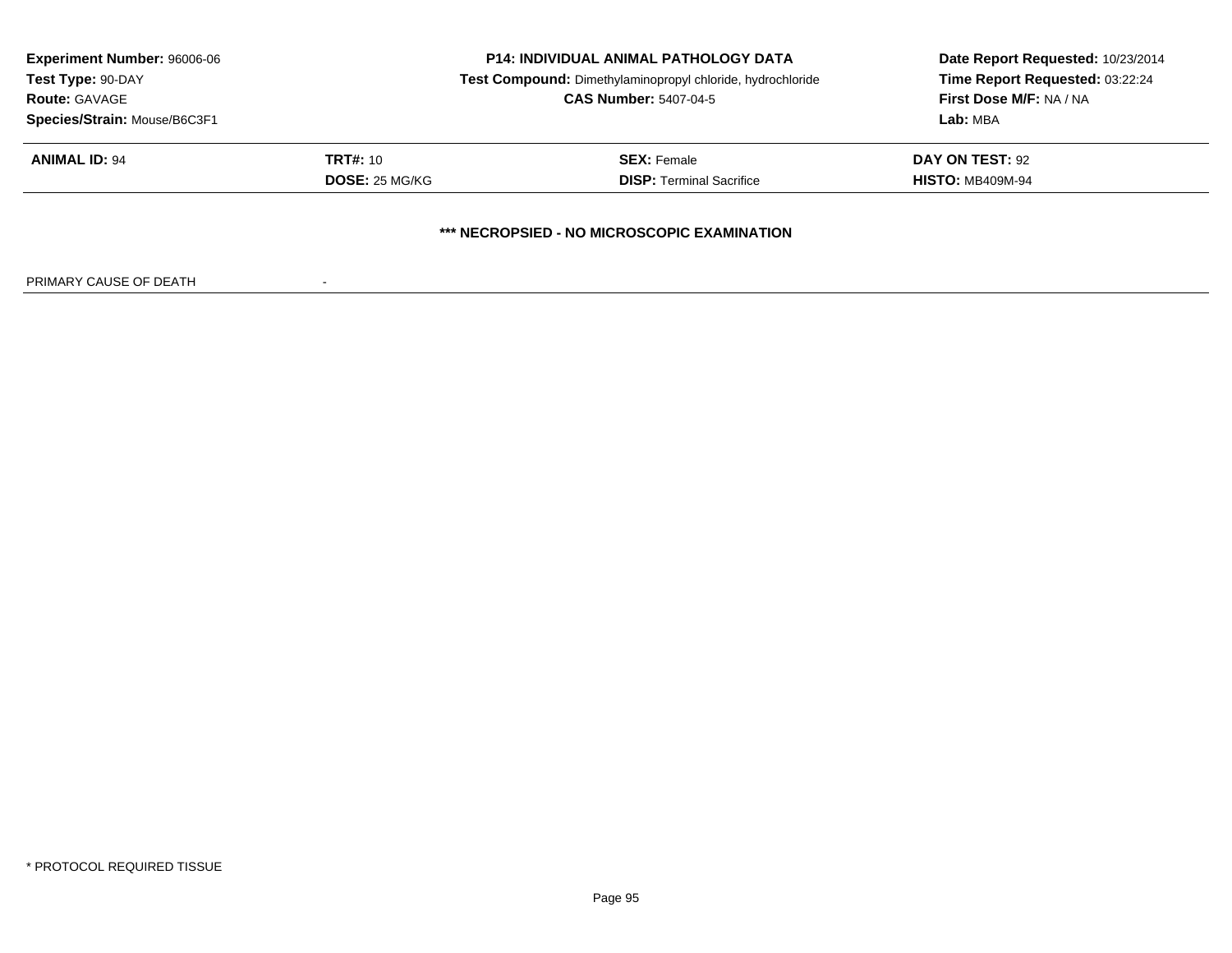| <b>Experiment Number: 96006-06</b><br>Test Type: 90-DAY<br><b>Route: GAVAGE</b> | <b>P14: INDIVIDUAL ANIMAL PATHOLOGY DATA</b><br>Test Compound: Dimethylaminopropyl chloride, hydrochloride<br><b>CAS Number: 5407-04-5</b> |                                 | Date Report Requested: 10/23/2014<br>Time Report Requested: 03:22:24<br>First Dose M/F: NA / NA |  |  |
|---------------------------------------------------------------------------------|--------------------------------------------------------------------------------------------------------------------------------------------|---------------------------------|-------------------------------------------------------------------------------------------------|--|--|
| Species/Strain: Mouse/B6C3F1                                                    |                                                                                                                                            |                                 | Lab: MBA                                                                                        |  |  |
| <b>ANIMAL ID: 95</b>                                                            | <b>TRT#:</b> 10                                                                                                                            | <b>SEX: Female</b>              | DAY ON TEST: 92                                                                                 |  |  |
|                                                                                 | DOSE: 25 MG/KG                                                                                                                             | <b>DISP:</b> Terminal Sacrifice | <b>HISTO: MB409M-95</b>                                                                         |  |  |
| *** NECROPSIED - NO MICROSCOPIC EXAMINATION                                     |                                                                                                                                            |                                 |                                                                                                 |  |  |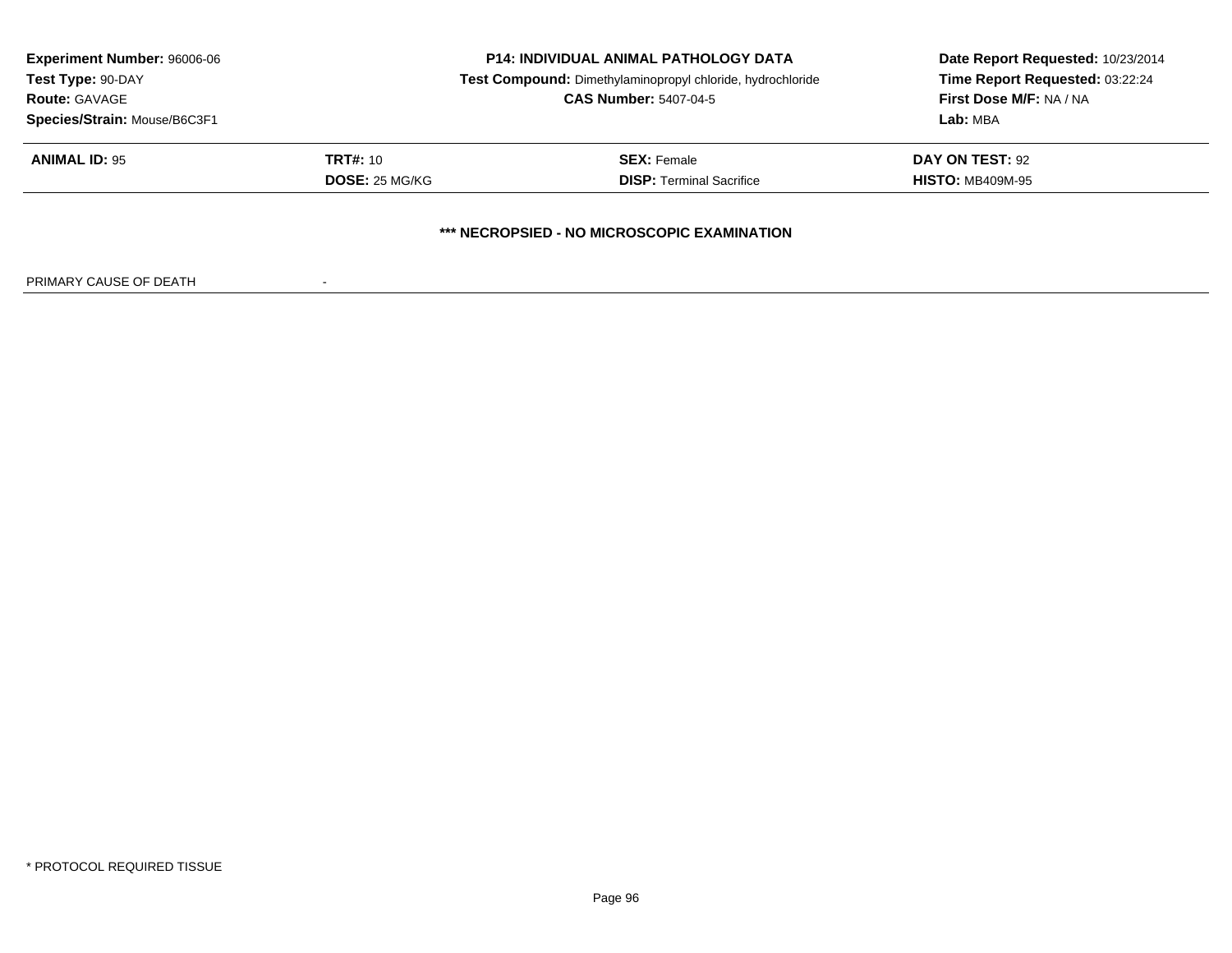| <b>Experiment Number: 96006-06</b>                                        |                       | <b>P14: INDIVIDUAL ANIMAL PATHOLOGY DATA</b>               | Date Report Requested: 10/23/2014                                      |
|---------------------------------------------------------------------------|-----------------------|------------------------------------------------------------|------------------------------------------------------------------------|
| Test Type: 90-DAY<br><b>Route: GAVAGE</b><br>Species/Strain: Mouse/B6C3F1 |                       | Test Compound: Dimethylaminopropyl chloride, hydrochloride | Time Report Requested: 03:22:24<br>First Dose M/F: NA / NA<br>Lab: MBA |
|                                                                           |                       | <b>CAS Number: 5407-04-5</b>                               |                                                                        |
|                                                                           |                       |                                                            |                                                                        |
| <b>ANIMAL ID: 96</b>                                                      | <b>TRT#:</b> 10       | <b>SEX: Female</b>                                         | DAY ON TEST: 92                                                        |
|                                                                           | <b>DOSE: 25 MG/KG</b> | <b>DISP: Terminal Sacrifice</b>                            | <b>HISTO: MB409M-96</b>                                                |
|                                                                           |                       | *** NECROPSIED - NO MICROSCOPIC EXAMINATION                |                                                                        |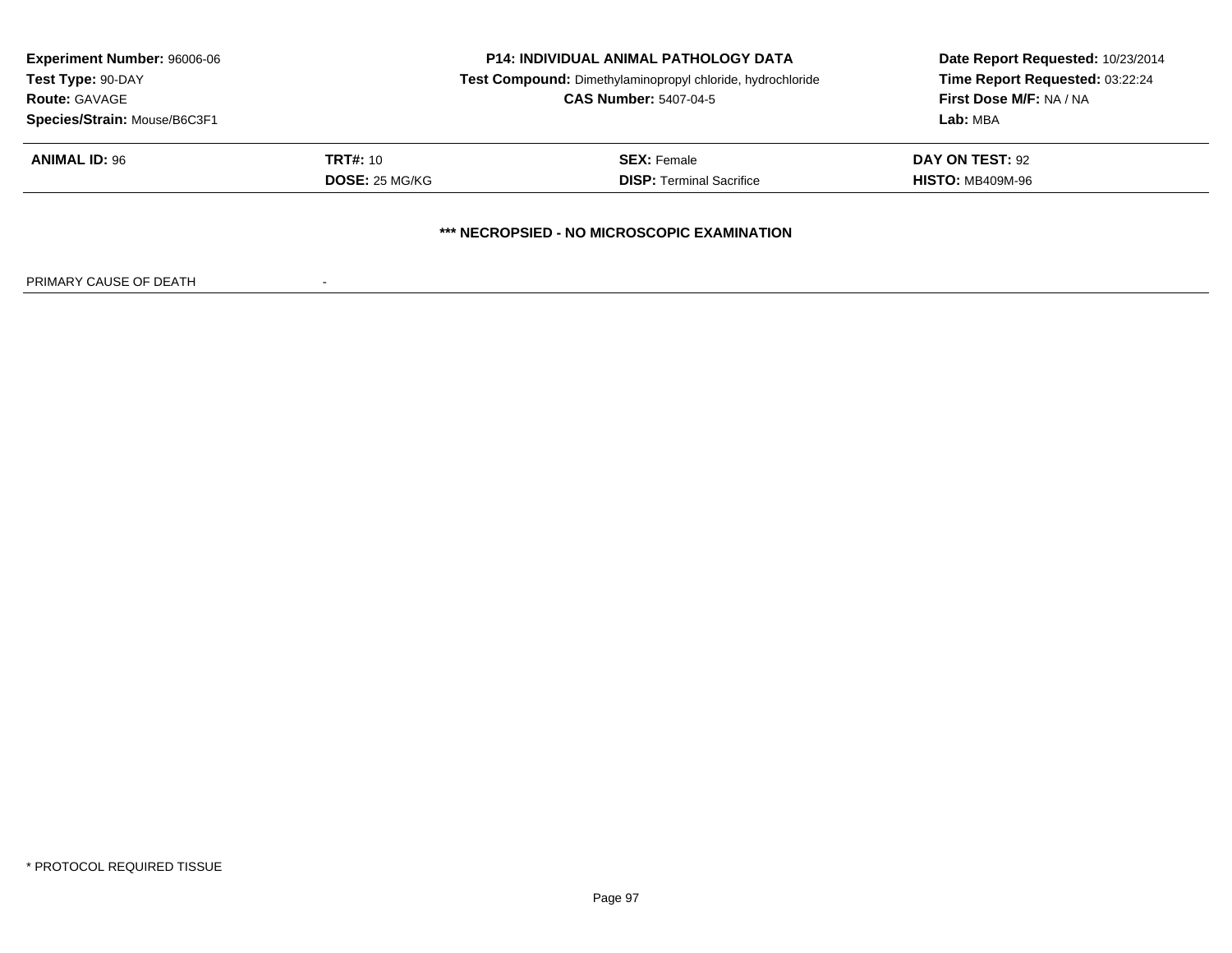| <b>Experiment Number: 96006-06</b><br>Test Type: 90-DAY<br><b>Route: GAVAGE</b> |                 | <b>P14: INDIVIDUAL ANIMAL PATHOLOGY DATA</b><br>Test Compound: Dimethylaminopropyl chloride, hydrochloride | Date Report Requested: 10/23/2014<br>Time Report Requested: 03:22:24 |
|---------------------------------------------------------------------------------|-----------------|------------------------------------------------------------------------------------------------------------|----------------------------------------------------------------------|
|                                                                                 |                 | <b>CAS Number: 5407-04-5</b>                                                                               | First Dose M/F: NA / NA                                              |
| Species/Strain: Mouse/B6C3F1                                                    |                 |                                                                                                            | Lab: MBA                                                             |
| <b>ANIMAL ID: 97</b>                                                            | <b>TRT#:</b> 10 | <b>SEX: Female</b>                                                                                         | DAY ON TEST: 92                                                      |
|                                                                                 | DOSE: 25 MG/KG  | <b>DISP:</b> Terminal Sacrifice                                                                            | <b>HISTO: MB409M-97</b>                                              |
|                                                                                 |                 | *** NECROPSIED - NO MICROSCOPIC EXAMINATION                                                                |                                                                      |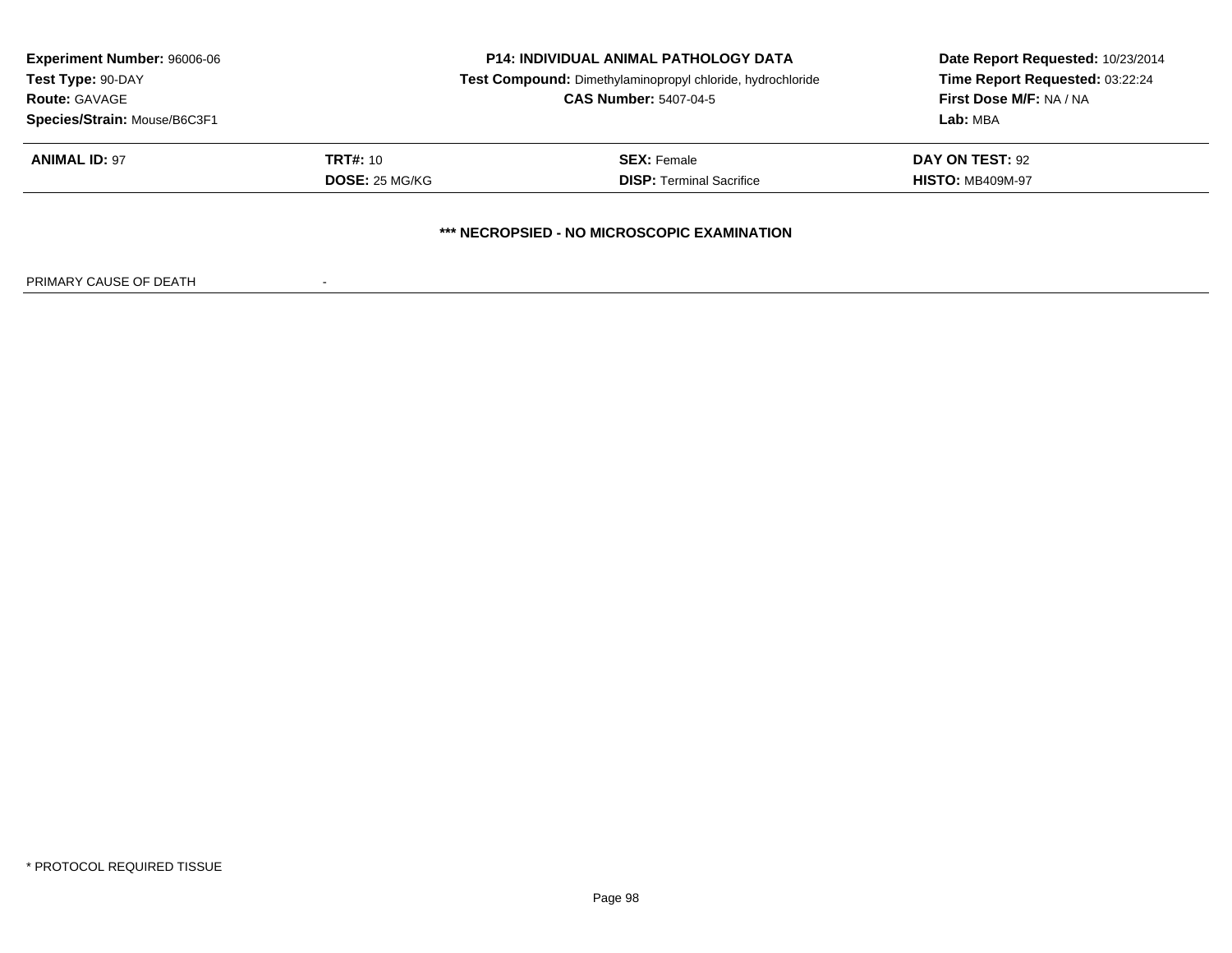| <b>Experiment Number: 96006-06</b><br>Test Type: 90-DAY<br><b>Route: GAVAGE</b> |                       | <b>P14: INDIVIDUAL ANIMAL PATHOLOGY DATA</b>               | Date Report Requested: 10/23/2014 |
|---------------------------------------------------------------------------------|-----------------------|------------------------------------------------------------|-----------------------------------|
|                                                                                 |                       | Test Compound: Dimethylaminopropyl chloride, hydrochloride | Time Report Requested: 03:22:24   |
|                                                                                 |                       | <b>CAS Number: 5407-04-5</b>                               | First Dose M/F: NA / NA           |
| Species/Strain: Mouse/B6C3F1                                                    |                       |                                                            | Lab: MBA                          |
| <b>ANIMAL ID: 98</b>                                                            | <b>TRT#:</b> 10       | <b>SEX: Female</b>                                         | DAY ON TEST: 92                   |
|                                                                                 | <b>DOSE: 25 MG/KG</b> | <b>DISP: Terminal Sacrifice</b>                            | <b>HISTO: MB409M-98</b>           |
|                                                                                 |                       | *** NECROPSIED - NO MICROSCOPIC EXAMINATION                |                                   |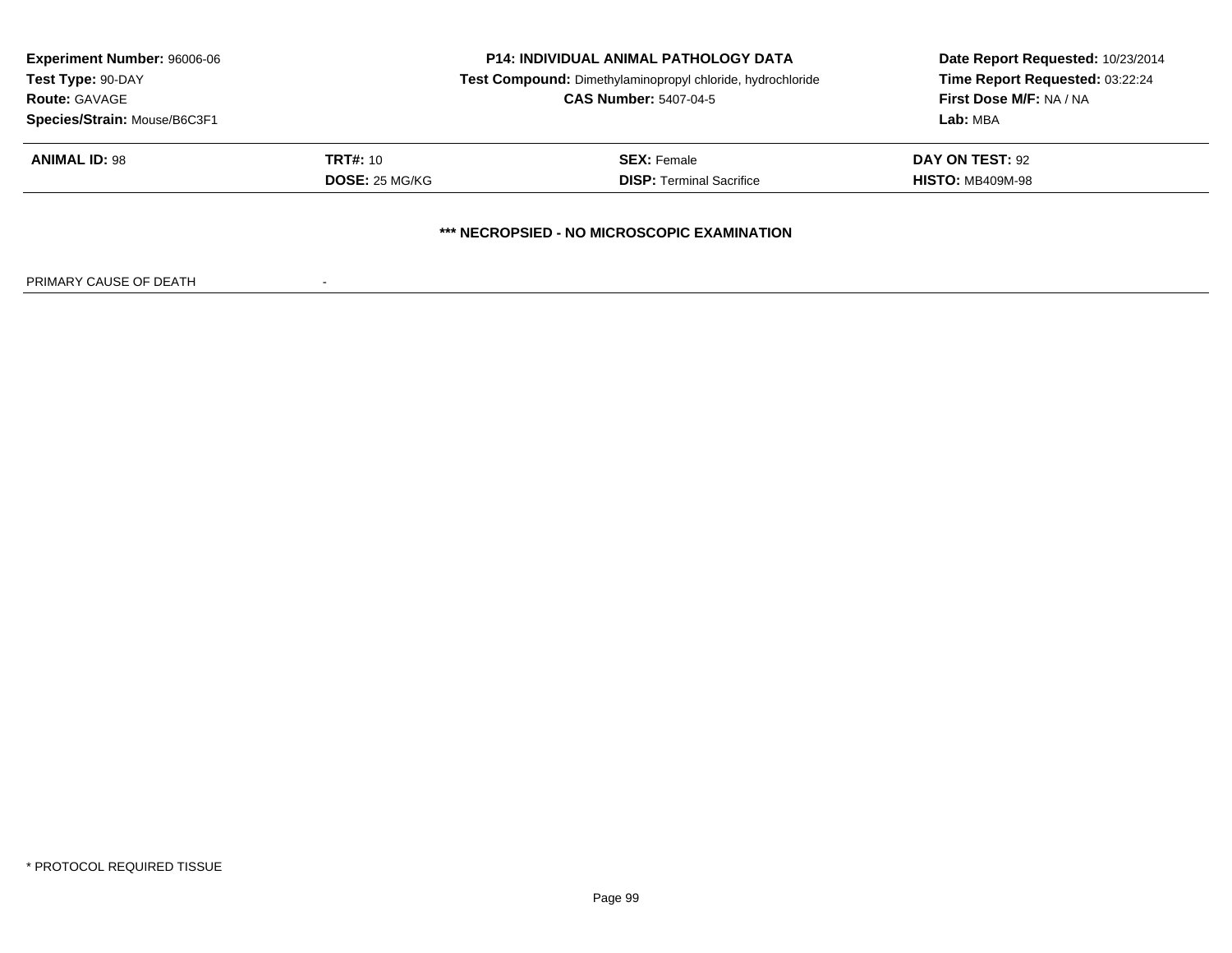| <b>Experiment Number: 96006-06</b><br>Test Type: 90-DAY<br><b>Route: GAVAGE</b> |                 | <b>P14: INDIVIDUAL ANIMAL PATHOLOGY DATA</b><br>Test Compound: Dimethylaminopropyl chloride, hydrochloride | Date Report Requested: 10/23/2014<br>Time Report Requested: 03:22:24<br>First Dose M/F: NA / NA |  |
|---------------------------------------------------------------------------------|-----------------|------------------------------------------------------------------------------------------------------------|-------------------------------------------------------------------------------------------------|--|
|                                                                                 |                 | <b>CAS Number: 5407-04-5</b>                                                                               |                                                                                                 |  |
| Species/Strain: Mouse/B6C3F1                                                    |                 |                                                                                                            | Lab: MBA                                                                                        |  |
| <b>ANIMAL ID: 99</b>                                                            | <b>TRT#:</b> 10 | <b>SEX: Female</b>                                                                                         | DAY ON TEST: 92                                                                                 |  |
|                                                                                 | DOSE: 25 MG/KG  | <b>DISP: Terminal Sacrifice</b>                                                                            | <b>HISTO: MB409M-99</b>                                                                         |  |
| <b>*** NECROPSIED - NO MICROSCOPIC EXAMINATION</b>                              |                 |                                                                                                            |                                                                                                 |  |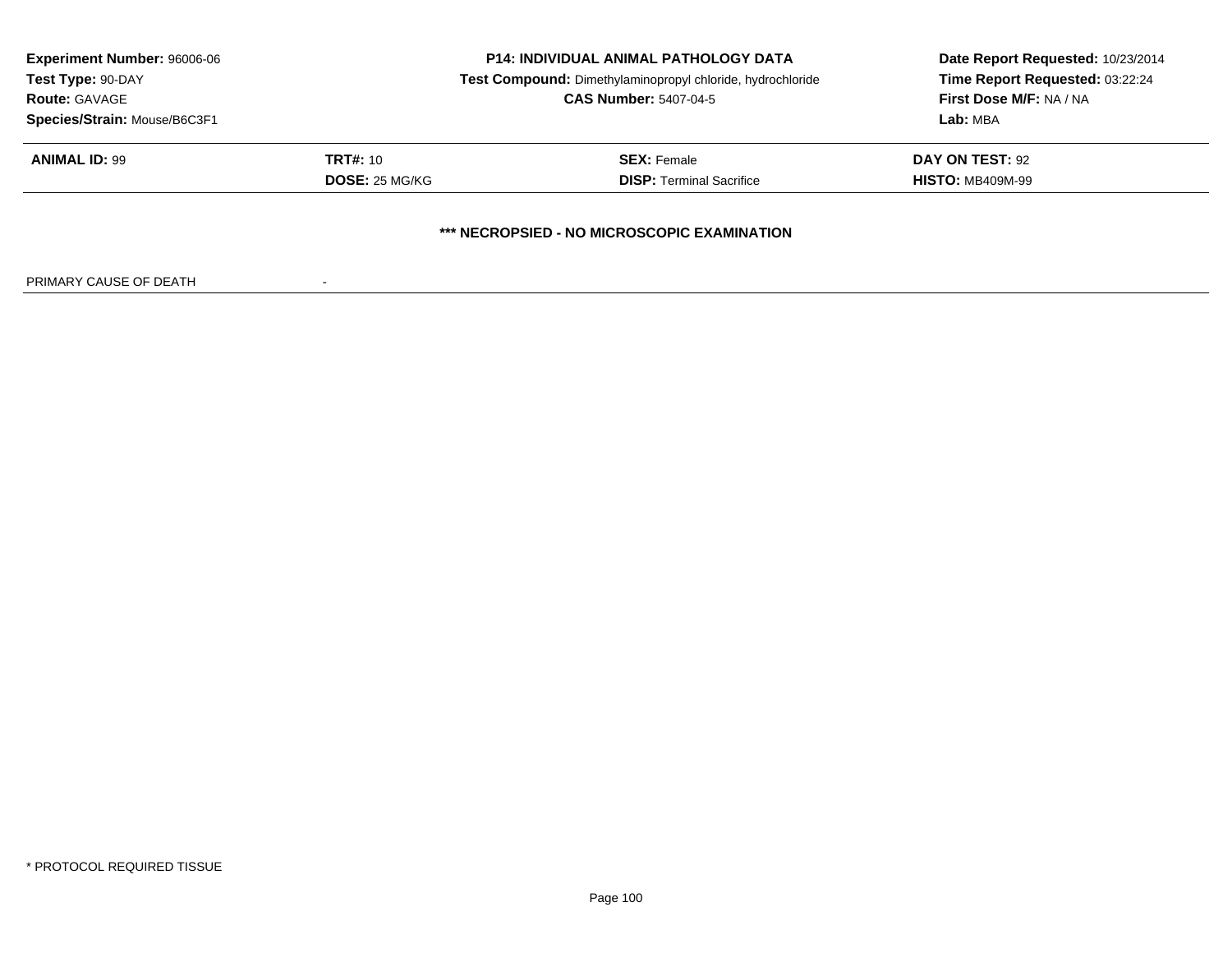| <b>Experiment Number: 96006-06</b> |                 | <b>P14: INDIVIDUAL ANIMAL PATHOLOGY DATA</b>               | Date Report Requested: 10/23/2014<br>Time Report Requested: 03:22:24 |
|------------------------------------|-----------------|------------------------------------------------------------|----------------------------------------------------------------------|
| Test Type: 90-DAY                  |                 | Test Compound: Dimethylaminopropyl chloride, hydrochloride |                                                                      |
| <b>Route: GAVAGE</b>               |                 | <b>CAS Number: 5407-04-5</b>                               | First Dose M/F: NA / NA                                              |
| Species/Strain: Mouse/B6C3F1       |                 |                                                            | Lab: MBA                                                             |
| <b>ANIMAL ID: 100</b>              | <b>TRT#:</b> 10 | <b>SEX:</b> Female                                         | DAY ON TEST: 92                                                      |
|                                    | DOSE: 25 MG/KG  | <b>DISP:</b> Terminal Sacrifice                            | <b>HISTO: MB409M-100</b>                                             |
|                                    |                 |                                                            |                                                                      |
|                                    |                 | *** NECROPSIED - NO MICROSCOPIC EXAMINATION                |                                                                      |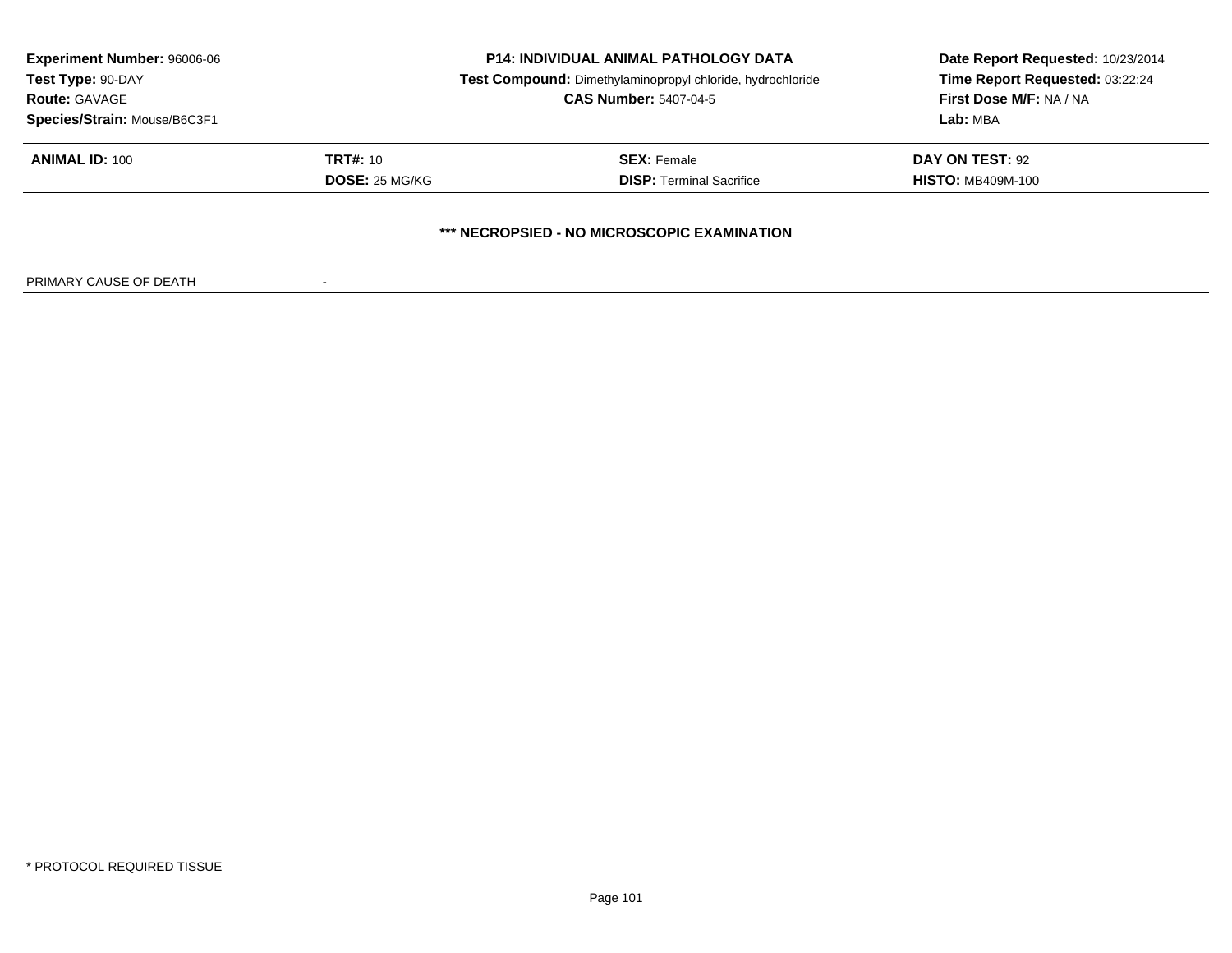| <b>Experiment Number: 96006-06</b><br>Test Type: 90-DAY<br><b>Route: GAVAGE</b> | <b>P14: INDIVIDUAL ANIMAL PATHOLOGY DATA</b><br>Test Compound: Dimethylaminopropyl chloride, hydrochloride<br><b>CAS Number: 5407-04-5</b> |                                             | Date Report Requested: 10/23/2014<br>Time Report Requested: 03:22:24<br>First Dose M/F: NA / NA<br>Lab: MBA |
|---------------------------------------------------------------------------------|--------------------------------------------------------------------------------------------------------------------------------------------|---------------------------------------------|-------------------------------------------------------------------------------------------------------------|
| Species/Strain: Mouse/B6C3F1                                                    |                                                                                                                                            |                                             |                                                                                                             |
| <b>ANIMAL ID: 101</b>                                                           | <b>TRT#: 11</b>                                                                                                                            | <b>SEX:</b> Female                          | DAY ON TEST: 92                                                                                             |
|                                                                                 | DOSE: 50 MG/KG                                                                                                                             | <b>DISP: Terminal Sacrifice</b>             | <b>HISTO: MB409M-101</b>                                                                                    |
|                                                                                 |                                                                                                                                            | *** NECROPSIED - NO MICROSCOPIC EXAMINATION |                                                                                                             |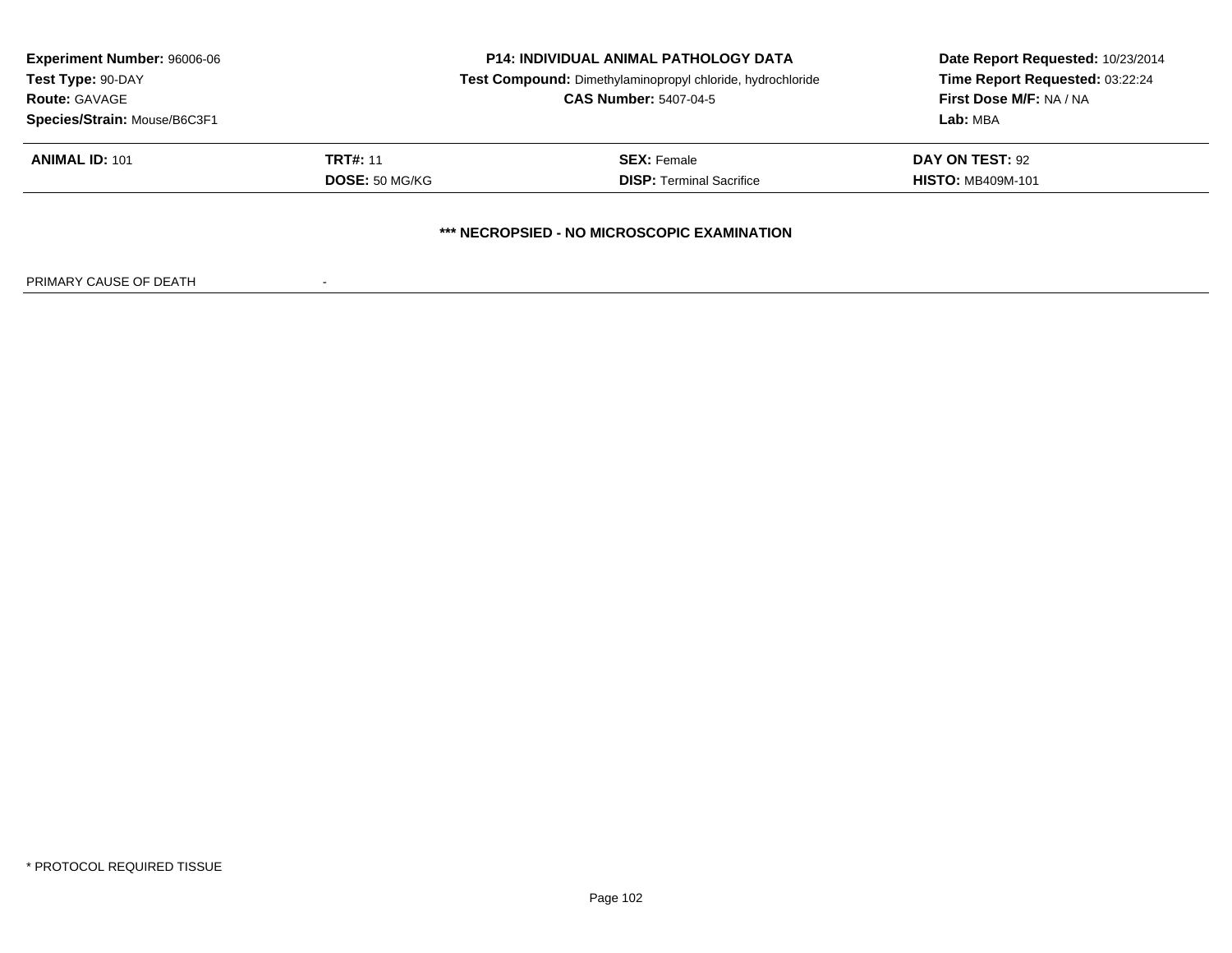| <b>Experiment Number: 96006-06</b>          |                              | <b>P14: INDIVIDUAL ANIMAL PATHOLOGY DATA</b>               | Date Report Requested: 10/23/2014 |  |
|---------------------------------------------|------------------------------|------------------------------------------------------------|-----------------------------------|--|
| Test Type: 90-DAY                           |                              | Test Compound: Dimethylaminopropyl chloride, hydrochloride | Time Report Requested: 03:22:24   |  |
| <b>Route: GAVAGE</b>                        | <b>CAS Number: 5407-04-5</b> |                                                            | First Dose M/F: NA / NA           |  |
| Species/Strain: Mouse/B6C3F1                |                              |                                                            | Lab: MBA                          |  |
| <b>ANIMAL ID: 102</b>                       | <b>TRT#: 11</b>              | <b>SEX:</b> Female                                         | DAY ON TEST: 92                   |  |
|                                             | <b>DOSE: 50 MG/KG</b>        | <b>DISP: Terminal Sacrifice</b>                            | <b>HISTO: MB409M-102</b>          |  |
| *** NECROPSIED - NO MICROSCOPIC EXAMINATION |                              |                                                            |                                   |  |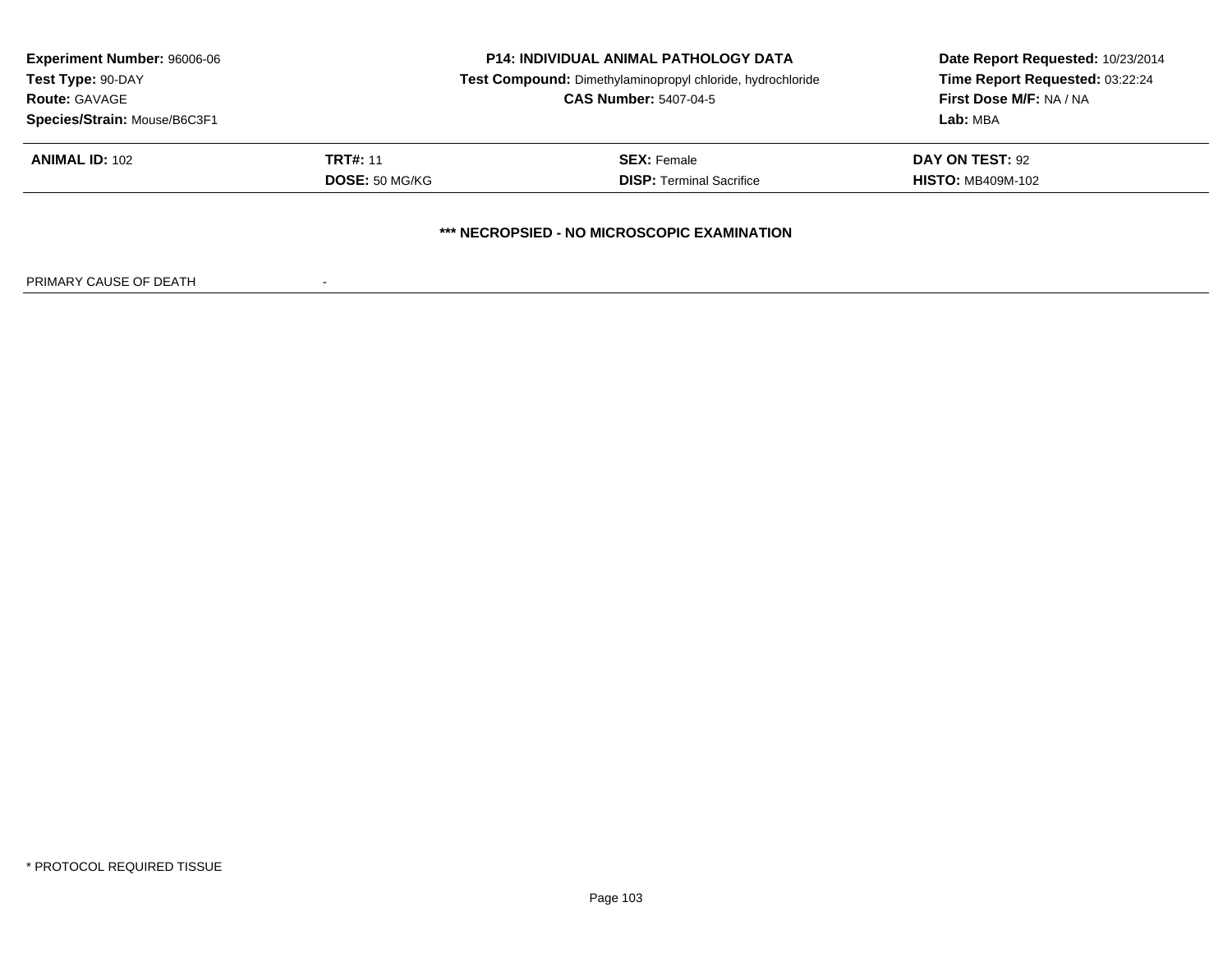| <b>Experiment Number: 96006-06</b> | <b>P14: INDIVIDUAL ANIMAL PATHOLOGY DATA</b> |                                                            | Date Report Requested: 10/23/2014 |
|------------------------------------|----------------------------------------------|------------------------------------------------------------|-----------------------------------|
| Test Type: 90-DAY                  |                                              | Test Compound: Dimethylaminopropyl chloride, hydrochloride | Time Report Requested: 03:22:24   |
| <b>Route: GAVAGE</b>               | <b>CAS Number: 5407-04-5</b>                 |                                                            | First Dose M/F: NA / NA           |
| Species/Strain: Mouse/B6C3F1       |                                              |                                                            | Lab: MBA                          |
| <b>ANIMAL ID: 103</b>              | <b>TRT#: 11</b>                              | <b>SEX:</b> Female                                         | DAY ON TEST: 92                   |
|                                    | <b>DOSE: 50 MG/KG</b>                        | <b>DISP: Terminal Sacrifice</b>                            | <b>HISTO: MB409M-103</b>          |
|                                    |                                              | *** NECROPSIED - NO MICROSCOPIC EXAMINATION                |                                   |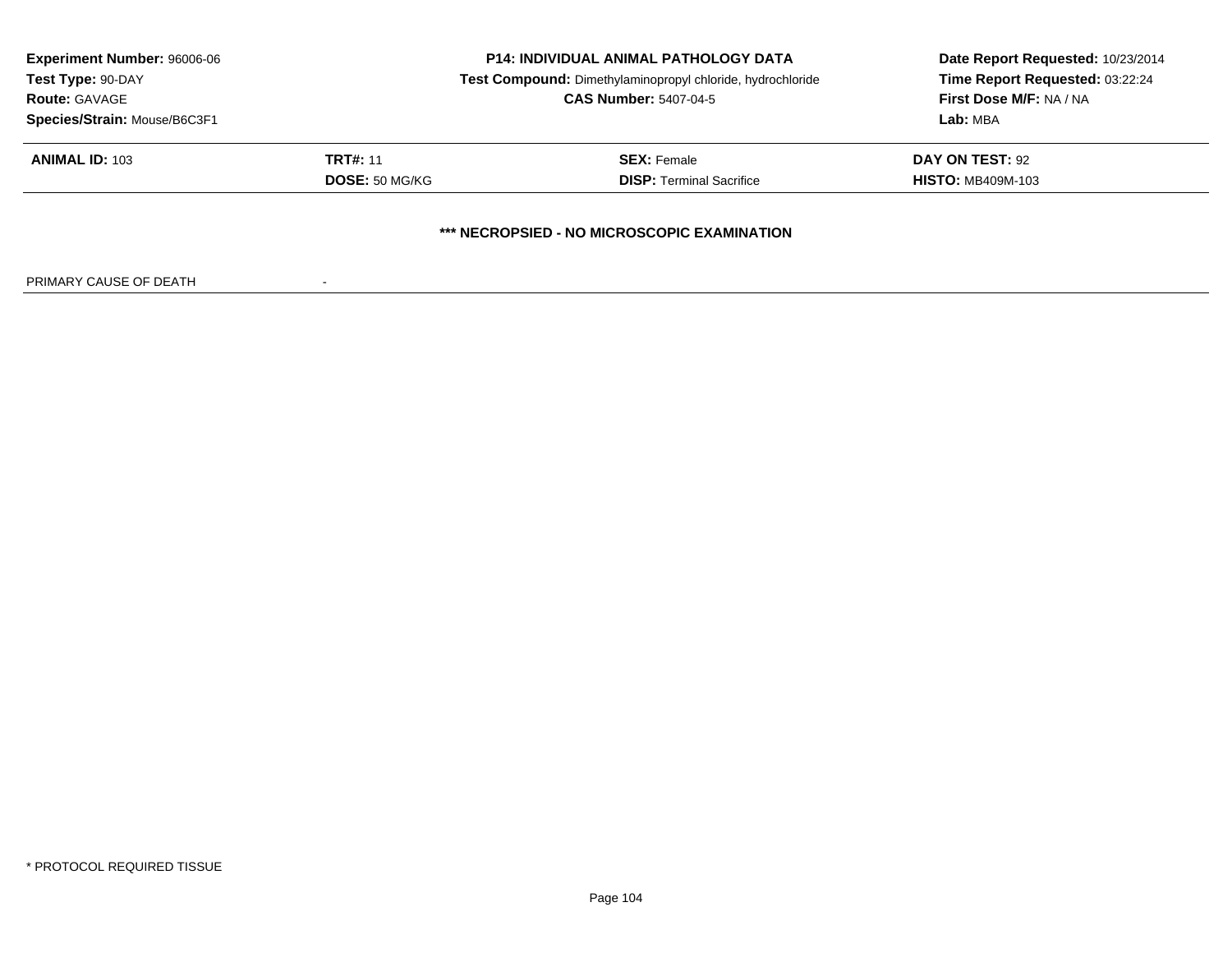| <b>Experiment Number: 96006-06</b> |                       | <b>P14: INDIVIDUAL ANIMAL PATHOLOGY DATA</b>               | Date Report Requested: 10/23/2014<br>Time Report Requested: 03:22:24 |
|------------------------------------|-----------------------|------------------------------------------------------------|----------------------------------------------------------------------|
| Test Type: 90-DAY                  |                       | Test Compound: Dimethylaminopropyl chloride, hydrochloride |                                                                      |
| <b>Route: GAVAGE</b>               |                       | <b>CAS Number: 5407-04-5</b>                               | First Dose M/F: NA / NA                                              |
| Species/Strain: Mouse/B6C3F1       |                       |                                                            | Lab: MBA                                                             |
| <b>ANIMAL ID: 104</b>              | <b>TRT#: 11</b>       | <b>SEX:</b> Female                                         | DAY ON TEST: 92                                                      |
|                                    | <b>DOSE: 50 MG/KG</b> | <b>DISP: Terminal Sacrifice</b>                            | <b>HISTO: MB409M-104</b>                                             |
|                                    |                       | *** NECROPSIED - NO MICROSCOPIC EXAMINATION                |                                                                      |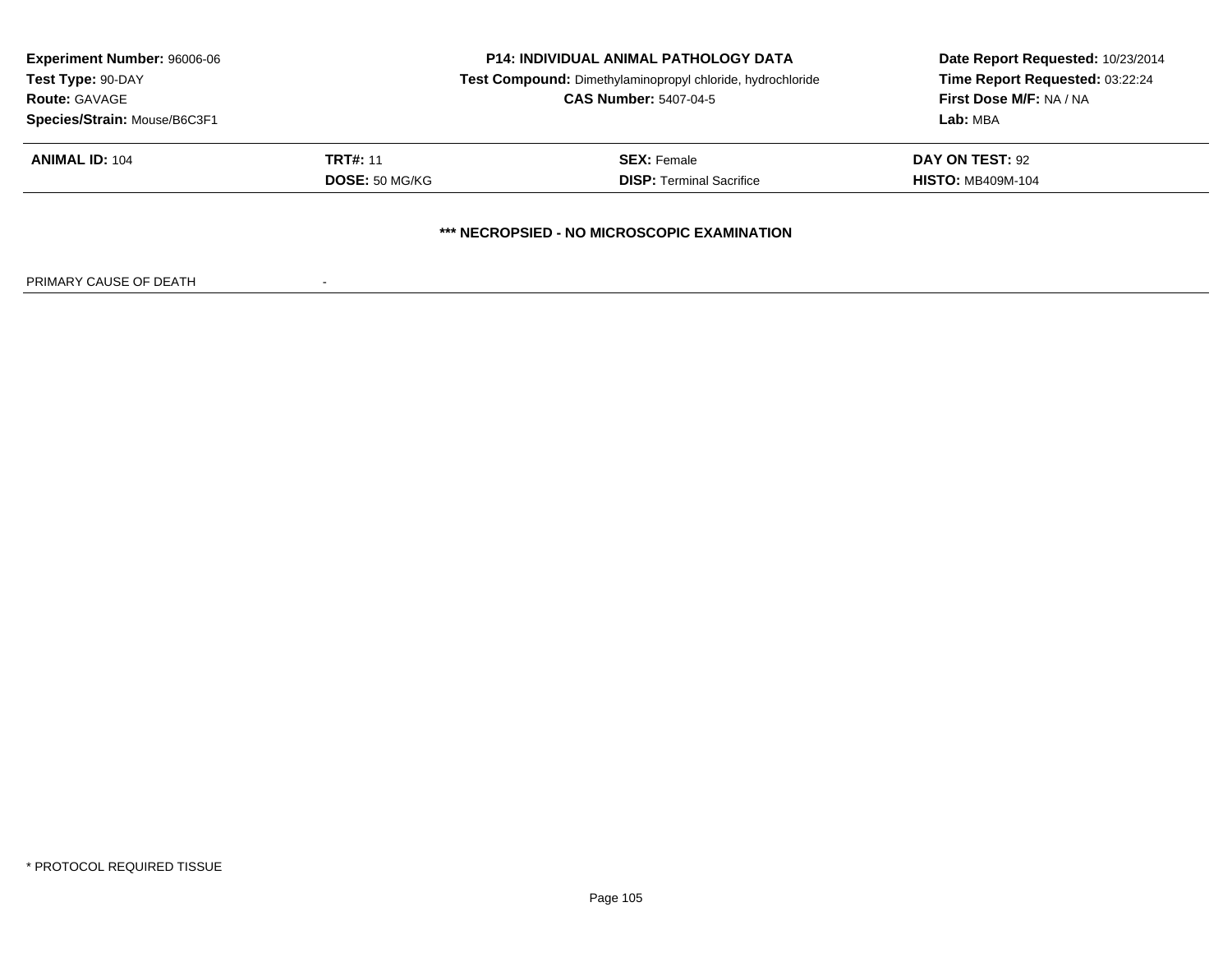| <b>Experiment Number: 96006-06</b><br>Test Type: 90-DAY<br><b>Route: GAVAGE</b><br>Species/Strain: Mouse/B6C3F1 | <b>P14: INDIVIDUAL ANIMAL PATHOLOGY DATA</b><br>Test Compound: Dimethylaminopropyl chloride, hydrochloride<br><b>CAS Number: 5407-04-5</b> |                                                       | Date Report Requested: 10/23/2014<br>Time Report Requested: 03:22:24<br>First Dose M/F: NA / NA<br>Lab: MBA |
|-----------------------------------------------------------------------------------------------------------------|--------------------------------------------------------------------------------------------------------------------------------------------|-------------------------------------------------------|-------------------------------------------------------------------------------------------------------------|
| <b>ANIMAL ID: 105</b>                                                                                           | <b>TRT#: 11</b><br><b>DOSE: 50 MG/KG</b>                                                                                                   | <b>SEX:</b> Female<br><b>DISP: Terminal Sacrifice</b> | DAY ON TEST: 92<br><b>HISTO: MB409M-105</b>                                                                 |
|                                                                                                                 |                                                                                                                                            | *** NECROPSIED - NO MICROSCOPIC EXAMINATION           |                                                                                                             |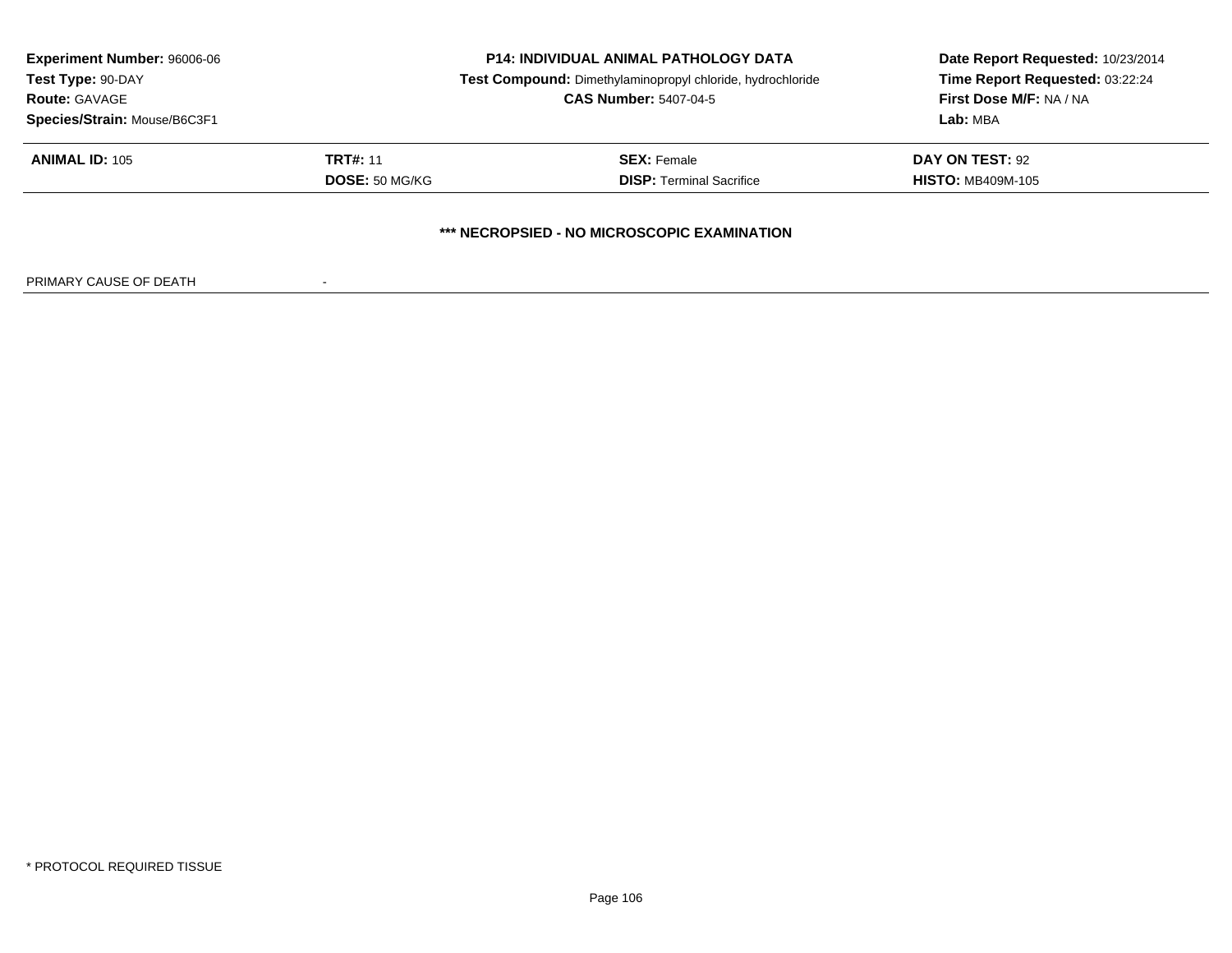| <b>Experiment Number: 96006-06</b>          |                              | <b>P14: INDIVIDUAL ANIMAL PATHOLOGY DATA</b>               | Date Report Requested: 10/23/2014 |  |
|---------------------------------------------|------------------------------|------------------------------------------------------------|-----------------------------------|--|
| Test Type: 90-DAY                           |                              | Test Compound: Dimethylaminopropyl chloride, hydrochloride | Time Report Requested: 03:22:24   |  |
| <b>Route: GAVAGE</b>                        | <b>CAS Number: 5407-04-5</b> |                                                            | First Dose M/F: NA / NA           |  |
| Species/Strain: Mouse/B6C3F1                |                              |                                                            | Lab: MBA                          |  |
| <b>ANIMAL ID: 106</b>                       | <b>TRT#: 11</b>              | <b>SEX:</b> Female                                         | DAY ON TEST: 92                   |  |
|                                             | <b>DOSE: 50 MG/KG</b>        | <b>DISP: Terminal Sacrifice</b>                            | <b>HISTO: MB409M-106</b>          |  |
| *** NECROPSIED - NO MICROSCOPIC EXAMINATION |                              |                                                            |                                   |  |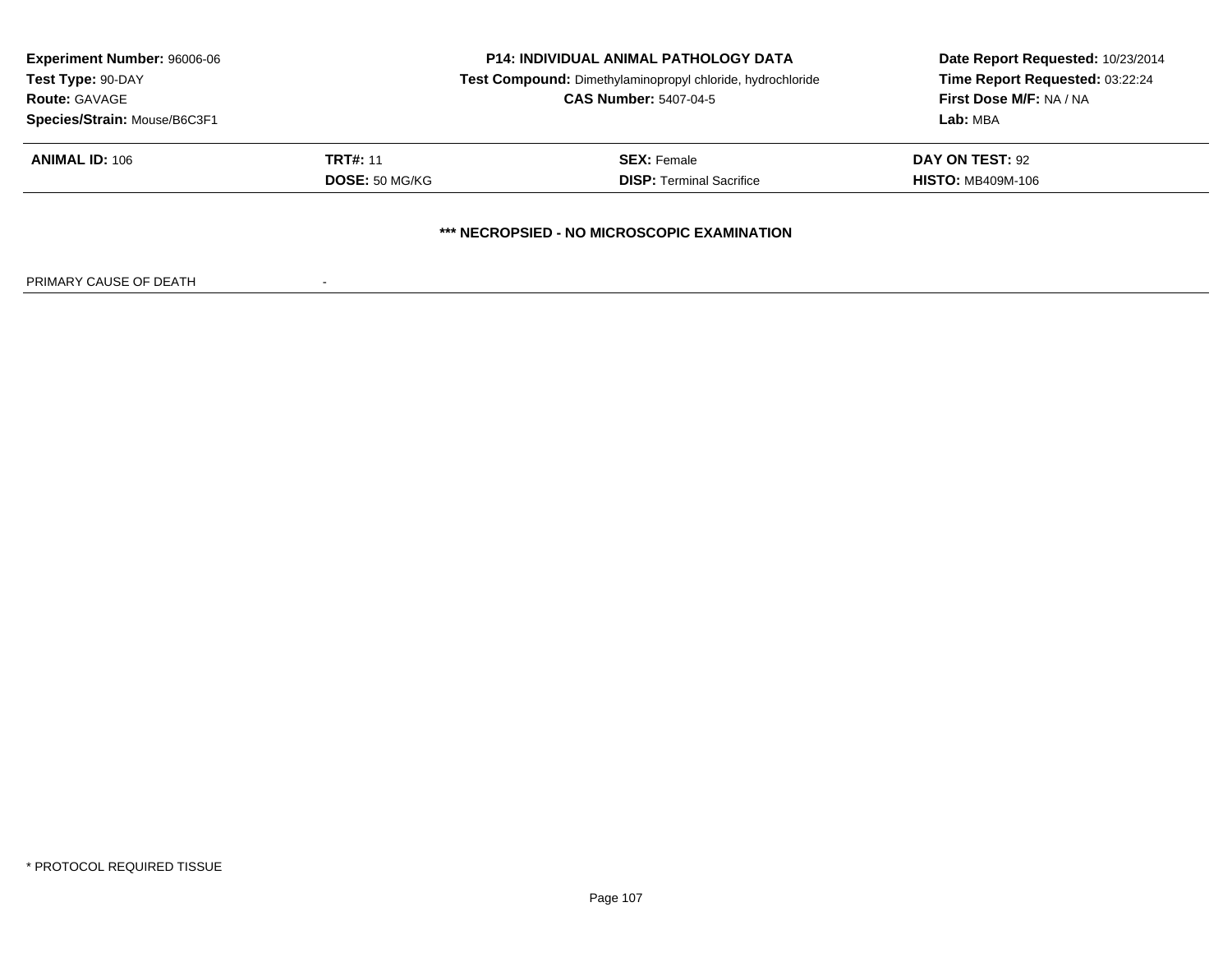| <b>Experiment Number: 96006-06</b>          |                              | <b>P14: INDIVIDUAL ANIMAL PATHOLOGY DATA</b>               | Date Report Requested: 10/23/2014<br>Time Report Requested: 03:22:24 |  |
|---------------------------------------------|------------------------------|------------------------------------------------------------|----------------------------------------------------------------------|--|
| Test Type: 90-DAY                           |                              | Test Compound: Dimethylaminopropyl chloride, hydrochloride |                                                                      |  |
| <b>Route: GAVAGE</b>                        | <b>CAS Number: 5407-04-5</b> |                                                            | First Dose M/F: NA / NA                                              |  |
| Species/Strain: Mouse/B6C3F1                |                              |                                                            | Lab: MBA                                                             |  |
| <b>ANIMAL ID: 107</b>                       | <b>TRT#: 11</b>              | <b>SEX:</b> Female                                         | DAY ON TEST: 92                                                      |  |
|                                             | <b>DOSE: 50 MG/KG</b>        | <b>DISP: Terminal Sacrifice</b>                            | <b>HISTO: MB409M-107</b>                                             |  |
| *** NECROPSIED - NO MICROSCOPIC EXAMINATION |                              |                                                            |                                                                      |  |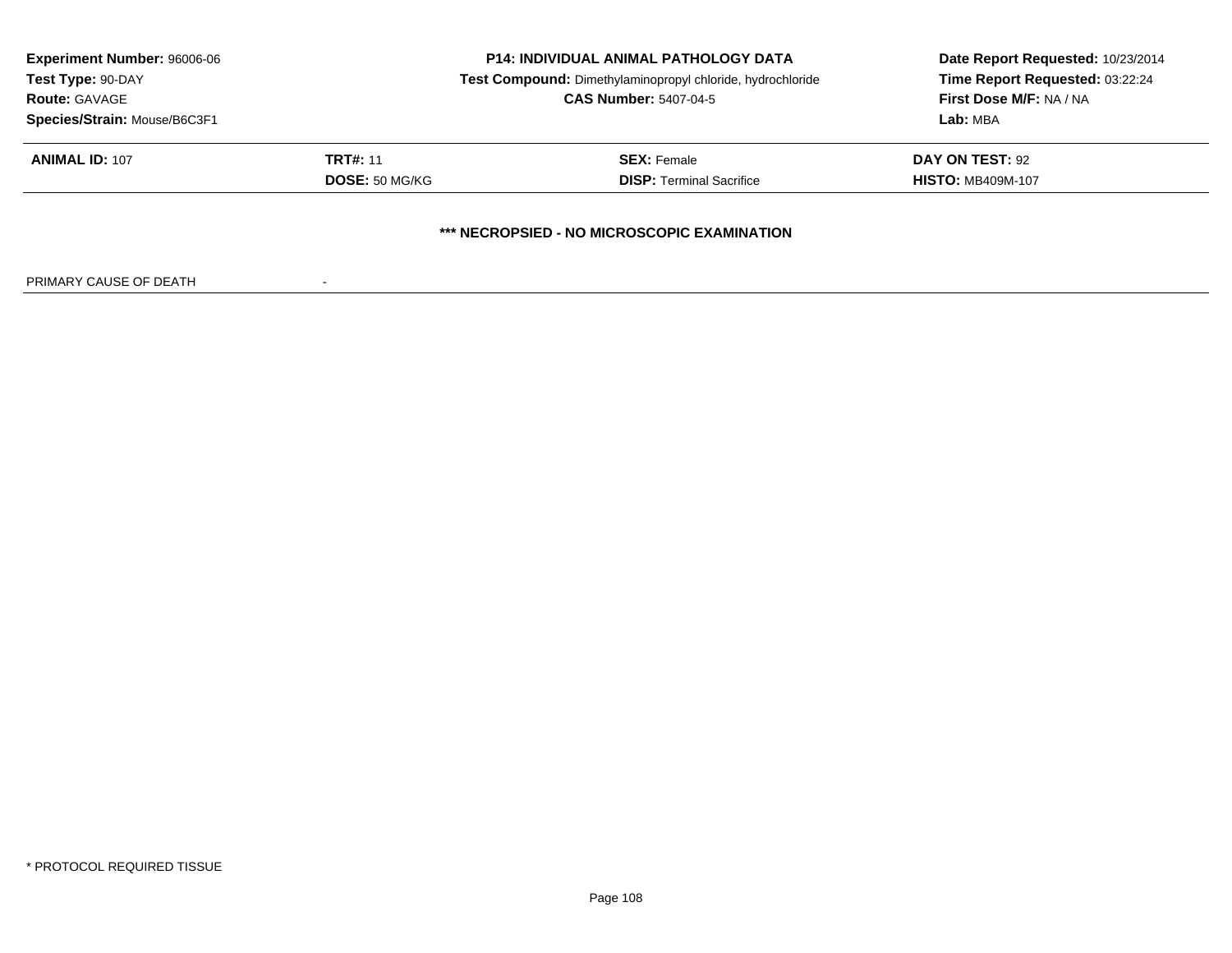| <b>Experiment Number: 96006-06</b>          |                 | <b>P14: INDIVIDUAL ANIMAL PATHOLOGY DATA</b>               | Date Report Requested: 10/23/2014 |  |  |
|---------------------------------------------|-----------------|------------------------------------------------------------|-----------------------------------|--|--|
| Test Type: 90-DAY                           |                 | Test Compound: Dimethylaminopropyl chloride, hydrochloride | Time Report Requested: 03:22:24   |  |  |
| <b>Route: GAVAGE</b>                        |                 | <b>CAS Number: 5407-04-5</b>                               | First Dose M/F: NA / NA           |  |  |
| Species/Strain: Mouse/B6C3F1                |                 |                                                            | Lab: MBA                          |  |  |
| <b>ANIMAL ID: 108</b>                       | <b>TRT#: 11</b> | <b>SEX:</b> Female                                         | DAY ON TEST: 92                   |  |  |
| <b>DOSE: 50 MG/KG</b>                       |                 | <b>DISP: Terminal Sacrifice</b>                            | <b>HISTO: MB409M-108</b>          |  |  |
| *** NECROPSIED - NO MICROSCOPIC EXAMINATION |                 |                                                            |                                   |  |  |

PRIMARY CAUSE OF DEATH-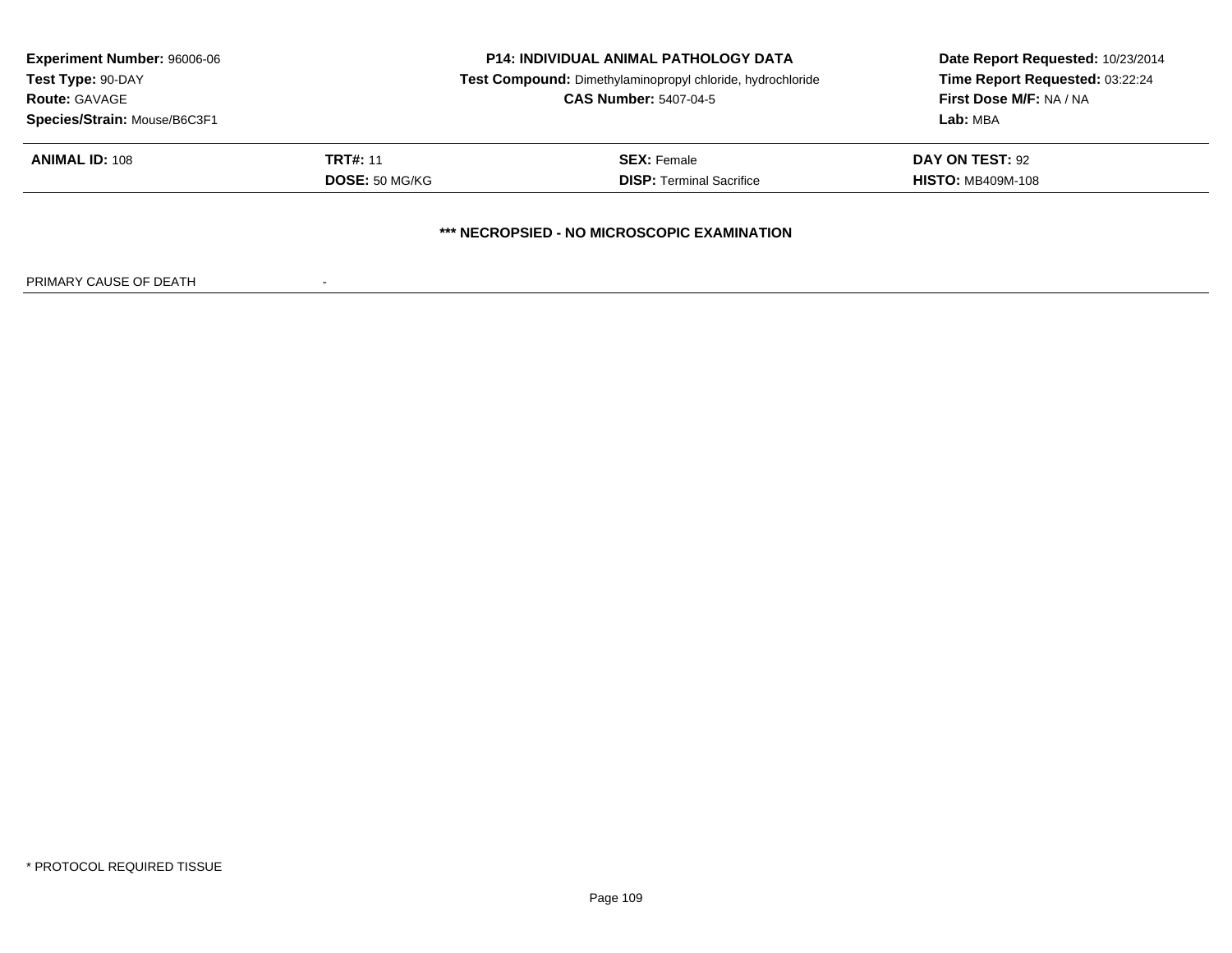| <b>Experiment Number: 96006-06</b>          |                 | <b>P14: INDIVIDUAL ANIMAL PATHOLOGY DATA</b>               | Date Report Requested: 10/23/2014 |  |  |
|---------------------------------------------|-----------------|------------------------------------------------------------|-----------------------------------|--|--|
| Test Type: 90-DAY                           |                 | Test Compound: Dimethylaminopropyl chloride, hydrochloride | Time Report Requested: 03:22:24   |  |  |
| <b>Route: GAVAGE</b>                        |                 | <b>CAS Number: 5407-04-5</b>                               | First Dose M/F: NA / NA           |  |  |
| Species/Strain: Mouse/B6C3F1                |                 |                                                            | Lab: MBA                          |  |  |
| <b>ANIMAL ID: 109</b>                       | <b>TRT#: 11</b> | <b>SEX:</b> Female                                         | DAY ON TEST: 92                   |  |  |
| <b>DOSE: 50 MG/KG</b>                       |                 | <b>DISP: Terminal Sacrifice</b>                            | <b>HISTO: MB409M-109</b>          |  |  |
| *** NECROPSIED - NO MICROSCOPIC EXAMINATION |                 |                                                            |                                   |  |  |

PRIMARY CAUSE OF DEATH-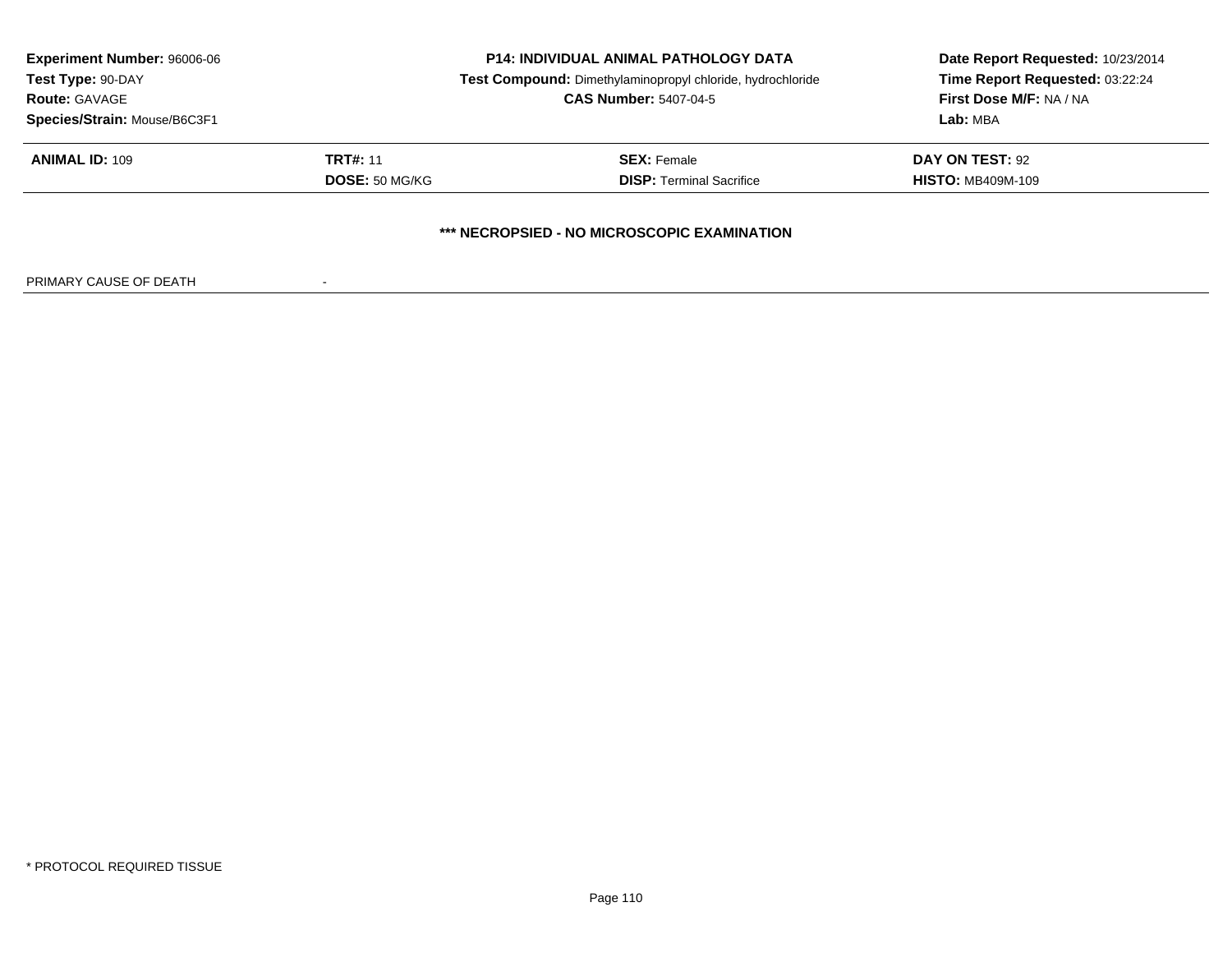| <b>Experiment Number: 96006-06</b><br><b>P14: INDIVIDUAL ANIMAL PATHOLOGY DATA</b><br>Test Compound: Dimethylaminopropyl chloride, hydrochloride<br>Test Type: 90-DAY<br><b>Route: GAVAGE</b><br><b>CAS Number: 5407-04-5</b><br>Species/Strain: Mouse/B6C3F1 |                 |                                             | Date Report Requested: 10/23/2014<br>Time Report Requested: 03:22:24 |
|---------------------------------------------------------------------------------------------------------------------------------------------------------------------------------------------------------------------------------------------------------------|-----------------|---------------------------------------------|----------------------------------------------------------------------|
|                                                                                                                                                                                                                                                               |                 |                                             |                                                                      |
|                                                                                                                                                                                                                                                               |                 |                                             | <b>First Dose M/F: NA / NA</b>                                       |
|                                                                                                                                                                                                                                                               |                 |                                             | Lab: MBA                                                             |
| <b>ANIMAL ID: 110</b>                                                                                                                                                                                                                                         | <b>TRT#: 11</b> | <b>SEX: Female</b>                          | DAY ON TEST: 92                                                      |
|                                                                                                                                                                                                                                                               | DOSE: 50 MG/KG  | <b>DISP:</b> Terminal Sacrifice             | <b>HISTO: MB409M-110</b>                                             |
|                                                                                                                                                                                                                                                               |                 | *** NECROPSIED - NO MICROSCOPIC EXAMINATION |                                                                      |

PRIMARY CAUSE OF DEATH-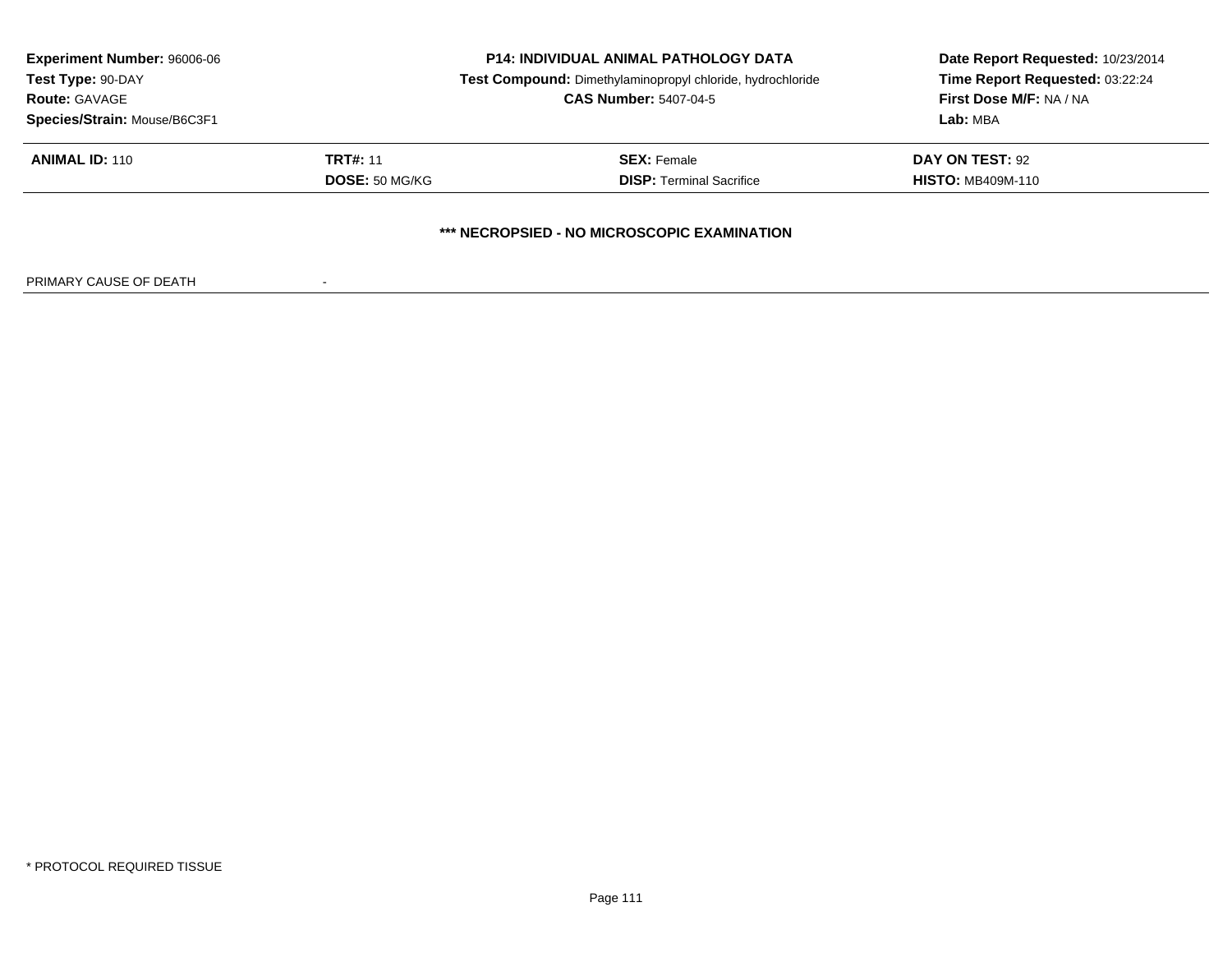| Experiment Number: 96006-06  |                                                            | <b>P14: INDIVIDUAL ANIMAL PATHOLOGY DATA</b> | Date Report Requested: 10/23/2014<br>Time Report Requested: 03:22:24 |
|------------------------------|------------------------------------------------------------|----------------------------------------------|----------------------------------------------------------------------|
| Test Type: 90-DAY            | Test Compound: Dimethylaminopropyl chloride, hydrochloride |                                              |                                                                      |
| <b>Route: GAVAGE</b>         |                                                            | <b>CAS Number: 5407-04-5</b>                 | First Dose M/F: NA / NA                                              |
| Species/Strain: Mouse/B6C3F1 |                                                            |                                              | Lab: MBA                                                             |
| <b>ANIMAL ID: 111</b>        | <b>TRT#: 12</b>                                            | <b>SEX: Female</b>                           | DAY ON TEST: 62                                                      |
|                              | <b>DOSE: 100</b><br>MG/KG                                  | <b>DISP: Natural Death</b>                   | <b>HISTO: MB409M-111</b>                                             |
|                              |                                                            | ORGAN AND ACCOUNTABLE SITE STATUS            |                                                                      |
| <b>NORMAL</b>                |                                                            |                                              |                                                                      |
| * Blood Vessel               | * Bone                                                     | * Esophagus                                  | * Heart                                                              |
| * Liver                      | * Lung                                                     | * Mammary Gland                              | * Nose                                                               |
| * Skin                       |                                                            |                                              |                                                                      |
| <b>MISSING</b>               |                                                            |                                              |                                                                      |
| * Parathyroid Gland          |                                                            |                                              |                                                                      |
| <b>AUTO PRECLUDES DIAG.</b>  |                                                            |                                              |                                                                      |
| * Adrenal Cortex             | * Adrenal Medulla                                          | * Brain                                      | * Clitoral Gland                                                     |
| * Eye                        | * Gallbladder                                              | * Intestine Large, Cecum                     | * Intestine Large, Colon                                             |
| * Intestine Large, Rectum    | * Intestine Small, Duodenum                                | * Intestine Small, Ileum                     | * Intestine Small, Jejunum                                           |
| * Islets, Pancreatic         | * Kidney                                                   | * Lymph Node, Mandibular                     | * Lymph Node, Mesenteric                                             |
| * Ovary                      | * Pancreas                                                 | * Pituitary Gland                            | * Salivary Glands                                                    |
| * Spleen                     | * Stomach, Forestomach                                     | * Stomach, Glandular                         | * Thymus                                                             |
| * Thyroid Gland              | * Trachea                                                  | * Urinary Bladder                            | * Uterus                                                             |
| * Vagina                     |                                                            |                                              |                                                                      |
| PRIMARY CAUSE OF DEATH       |                                                            |                                              |                                                                      |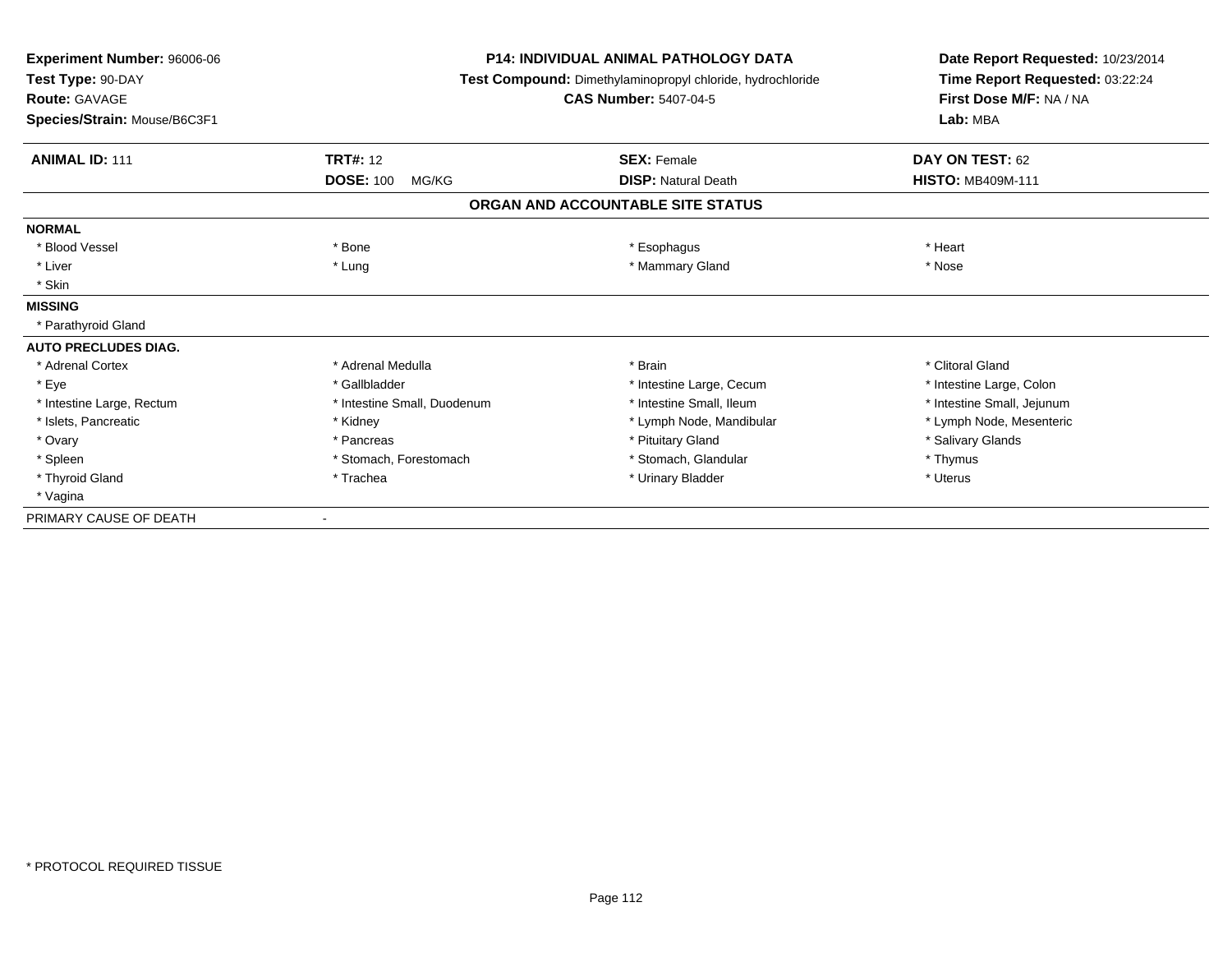| Experiment Number: 96006-06<br>Test Type: 90-DAY<br><b>Route: GAVAGE</b><br>Species/Strain: Mouse/B6C3F1 | <b>P14: INDIVIDUAL ANIMAL PATHOLOGY DATA</b><br>Test Compound: Dimethylaminopropyl chloride, hydrochloride<br><b>CAS Number: 5407-04-5</b> |                                   | Date Report Requested: 10/23/2014<br>Time Report Requested: 03:22:24<br>First Dose M/F: NA / NA<br>Lab: MBA |
|----------------------------------------------------------------------------------------------------------|--------------------------------------------------------------------------------------------------------------------------------------------|-----------------------------------|-------------------------------------------------------------------------------------------------------------|
| <b>ANIMAL ID: 112</b>                                                                                    | <b>TRT#: 12</b>                                                                                                                            | <b>SEX: Female</b>                | DAY ON TEST: 92                                                                                             |
|                                                                                                          | <b>DOSE: 100</b><br>MG/KG                                                                                                                  | <b>DISP: Terminal Sacrifice</b>   | <b>HISTO: MB409M-112</b>                                                                                    |
|                                                                                                          |                                                                                                                                            | ORGAN AND ACCOUNTABLE SITE STATUS |                                                                                                             |
| <b>NORMAL</b>                                                                                            |                                                                                                                                            |                                   |                                                                                                             |
| * Adrenal Medulla                                                                                        | * Blood Vessel                                                                                                                             | * Bone                            | * Brain                                                                                                     |
| * Clitoral Gland                                                                                         | * Esophagus                                                                                                                                | * Eye                             | * Heart                                                                                                     |
| * Intestine Large, Cecum                                                                                 | * Intestine Large, Colon                                                                                                                   | * Intestine Large, Rectum         | * Intestine Small, Duodenum                                                                                 |
| * Intestine Small, Ileum                                                                                 | * Intestine Small, Jejunum                                                                                                                 | * Islets, Pancreatic              | * Kidney                                                                                                    |
| * Liver                                                                                                  | * Lung                                                                                                                                     | * Lymph Node, Mandibular          | * Lymph Node, Mesenteric                                                                                    |
| * Mammary Gland                                                                                          | * Nose                                                                                                                                     | * Ovary                           | * Pancreas                                                                                                  |
| * Pituitary Gland                                                                                        | * Salivary Glands                                                                                                                          | * Skin                            | * Spleen                                                                                                    |
| * Stomach, Forestomach                                                                                   | * Stomach, Glandular                                                                                                                       | * Thyroid Gland                   | * Trachea                                                                                                   |
| * Urinary Bladder                                                                                        | * Uterus                                                                                                                                   | * Vagina                          |                                                                                                             |
| <b>MISSING</b>                                                                                           |                                                                                                                                            |                                   |                                                                                                             |
| * Parathyroid Gland                                                                                      | * Thymus                                                                                                                                   |                                   |                                                                                                             |
| <b>INSUFFICIENT TISSUE</b>                                                                               |                                                                                                                                            |                                   |                                                                                                             |
| * Gallbladder                                                                                            |                                                                                                                                            |                                   |                                                                                                             |
| <b>OBSERVATIONS</b>                                                                                      |                                                                                                                                            |                                   |                                                                                                             |
| * Adrenal Cortex                                                                                         | Subcapsular                                                                                                                                | Hyperplasia                       | Focal, Minimal                                                                                              |
| PRIMARY CAUSE OF DEATH                                                                                   |                                                                                                                                            |                                   |                                                                                                             |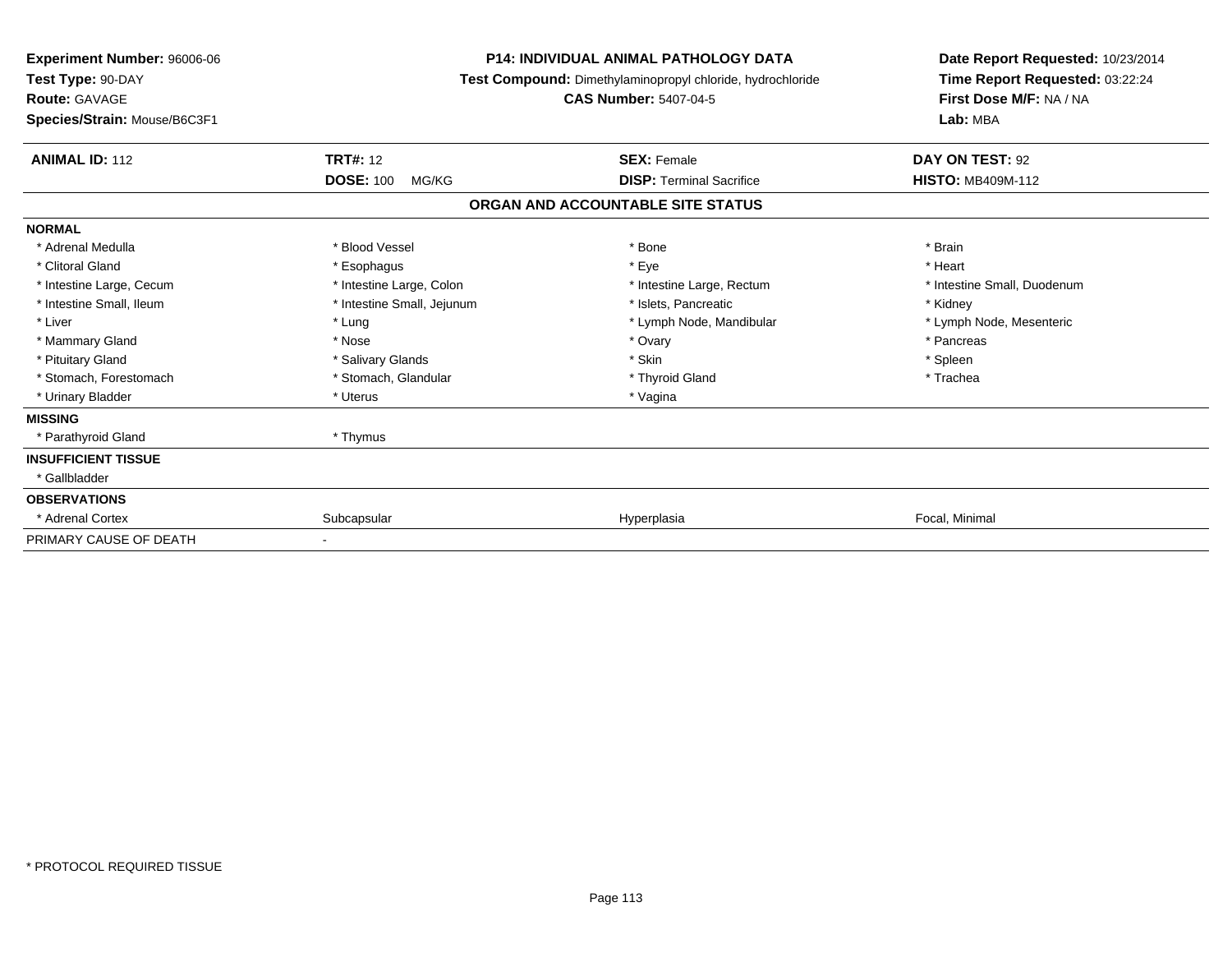| <b>Experiment Number: 96006-06</b> |                                                            | <b>P14: INDIVIDUAL ANIMAL PATHOLOGY DATA</b> | Date Report Requested: 10/23/2014 |  |
|------------------------------------|------------------------------------------------------------|----------------------------------------------|-----------------------------------|--|
| Test Type: 90-DAY                  | Test Compound: Dimethylaminopropyl chloride, hydrochloride |                                              | Time Report Requested: 03:22:24   |  |
| <b>Route: GAVAGE</b>               |                                                            | <b>CAS Number: 5407-04-5</b>                 | First Dose M/F: NA / NA           |  |
| Species/Strain: Mouse/B6C3F1       |                                                            |                                              | Lab: MBA                          |  |
| <b>ANIMAL ID: 113</b>              | <b>TRT#: 12</b>                                            | <b>SEX: Female</b>                           | DAY ON TEST: 92                   |  |
|                                    | <b>DOSE: 100</b><br>MG/KG                                  | <b>DISP:</b> Natural Death                   | <b>HISTO: MB409M-113</b>          |  |
|                                    |                                                            | ORGAN AND ACCOUNTABLE SITE STATUS            |                                   |  |
| <b>NORMAL</b>                      |                                                            |                                              |                                   |  |
| * Blood Vessel                     | * Bone                                                     | * Clitoral Gland                             | * Esophagus                       |  |
| * Heart                            | * Liver                                                    | * Mammary Gland                              | * Nose                            |  |
| * Ovary                            | * Parathyroid Gland                                        | * Skin                                       | * Vagina                          |  |
| <b>AUTO PRECLUDES DIAG.</b>        |                                                            |                                              |                                   |  |
| * Adrenal Cortex                   | * Adrenal Medulla                                          | * Brain                                      | * Eye                             |  |
| * Gallbladder                      | * Intestine Large, Cecum                                   | * Intestine Large, Colon                     | * Intestine Large, Rectum         |  |
| * Intestine Small, Duodenum        | * Intestine Small, Ileum                                   | * Intestine Small, Jejunum                   | * Islets, Pancreatic              |  |
| * Kidney                           | * Lung                                                     | * Lymph Node, Mandibular                     | * Lymph Node, Mesenteric          |  |
| * Pancreas                         | * Pituitary Gland                                          | * Salivary Glands                            | * Spleen                          |  |
| * Stomach, Forestomach             | * Stomach, Glandular                                       | * Thymus                                     | * Thyroid Gland                   |  |
| * Trachea                          | * Urinary Bladder                                          | * Uterus                                     |                                   |  |
| PRIMARY CAUSE OF DEATH             |                                                            |                                              |                                   |  |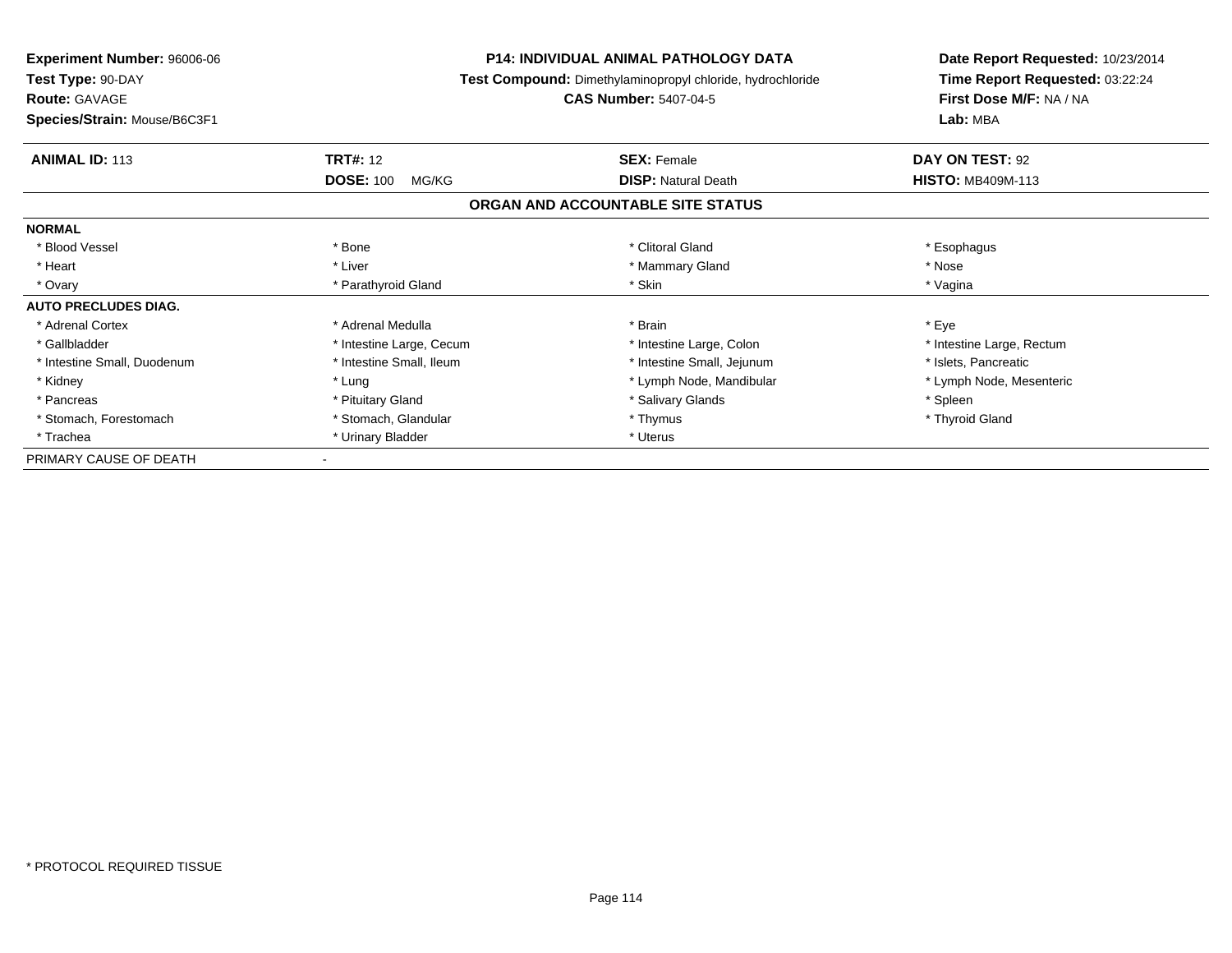| <b>Experiment Number: 96006-06</b><br>Test Type: 90-DAY<br><b>Route: GAVAGE</b><br>Species/Strain: Mouse/B6C3F1 | <b>P14: INDIVIDUAL ANIMAL PATHOLOGY DATA</b><br>Test Compound: Dimethylaminopropyl chloride, hydrochloride<br><b>CAS Number: 5407-04-5</b> |                                   | Date Report Requested: 10/23/2014<br>Time Report Requested: 03:22:24<br>First Dose M/F: NA / NA<br>Lab: MBA |
|-----------------------------------------------------------------------------------------------------------------|--------------------------------------------------------------------------------------------------------------------------------------------|-----------------------------------|-------------------------------------------------------------------------------------------------------------|
| <b>ANIMAL ID: 114</b>                                                                                           | <b>TRT#: 12</b>                                                                                                                            | <b>SEX: Female</b>                | DAY ON TEST: 92                                                                                             |
|                                                                                                                 | <b>DOSE: 100</b><br>MG/KG                                                                                                                  | <b>DISP: Terminal Sacrifice</b>   | <b>HISTO: MB409M-114</b>                                                                                    |
|                                                                                                                 |                                                                                                                                            | ORGAN AND ACCOUNTABLE SITE STATUS |                                                                                                             |
| <b>NORMAL</b>                                                                                                   |                                                                                                                                            |                                   |                                                                                                             |
| * Adrenal Medulla                                                                                               | * Blood Vessel                                                                                                                             | * Bone                            | * Brain                                                                                                     |
| * Clitoral Gland                                                                                                | * Esophagus                                                                                                                                | * Eye                             | * Gallbladder                                                                                               |
| * Heart                                                                                                         | * Intestine Large, Cecum                                                                                                                   | * Intestine Large, Colon          | * Intestine Large, Rectum                                                                                   |
| * Intestine Small, Duodenum                                                                                     | * Intestine Small. Ileum                                                                                                                   | * Intestine Small, Jejunum        | * Islets, Pancreatic                                                                                        |
| * Kidney                                                                                                        | * Liver                                                                                                                                    | * Lung                            | * Lymph Node, Mandibular                                                                                    |
| * Lymph Node, Mesenteric                                                                                        | * Mammary Gland                                                                                                                            | * Nose                            | * Ovary                                                                                                     |
| * Pancreas                                                                                                      | * Parathyroid Gland                                                                                                                        | * Pituitary Gland                 | * Salivary Glands                                                                                           |
| * Skin                                                                                                          | * Stomach, Forestomach                                                                                                                     | * Stomach, Glandular              | * Thymus                                                                                                    |
| * Thyroid Gland                                                                                                 | * Trachea                                                                                                                                  | * Urinary Bladder                 | * Uterus                                                                                                    |
| * Vagina                                                                                                        |                                                                                                                                            |                                   |                                                                                                             |
| <b>OBSERVATIONS</b>                                                                                             |                                                                                                                                            |                                   |                                                                                                             |
| * Adrenal Cortex                                                                                                | Subcapsular                                                                                                                                | Hyperplasia                       | Focal, Minimal                                                                                              |
| * Spleen                                                                                                        |                                                                                                                                            | Hematopoietic Cell Proliferation  | Minimal                                                                                                     |
| PRIMARY CAUSE OF DEATH                                                                                          |                                                                                                                                            |                                   |                                                                                                             |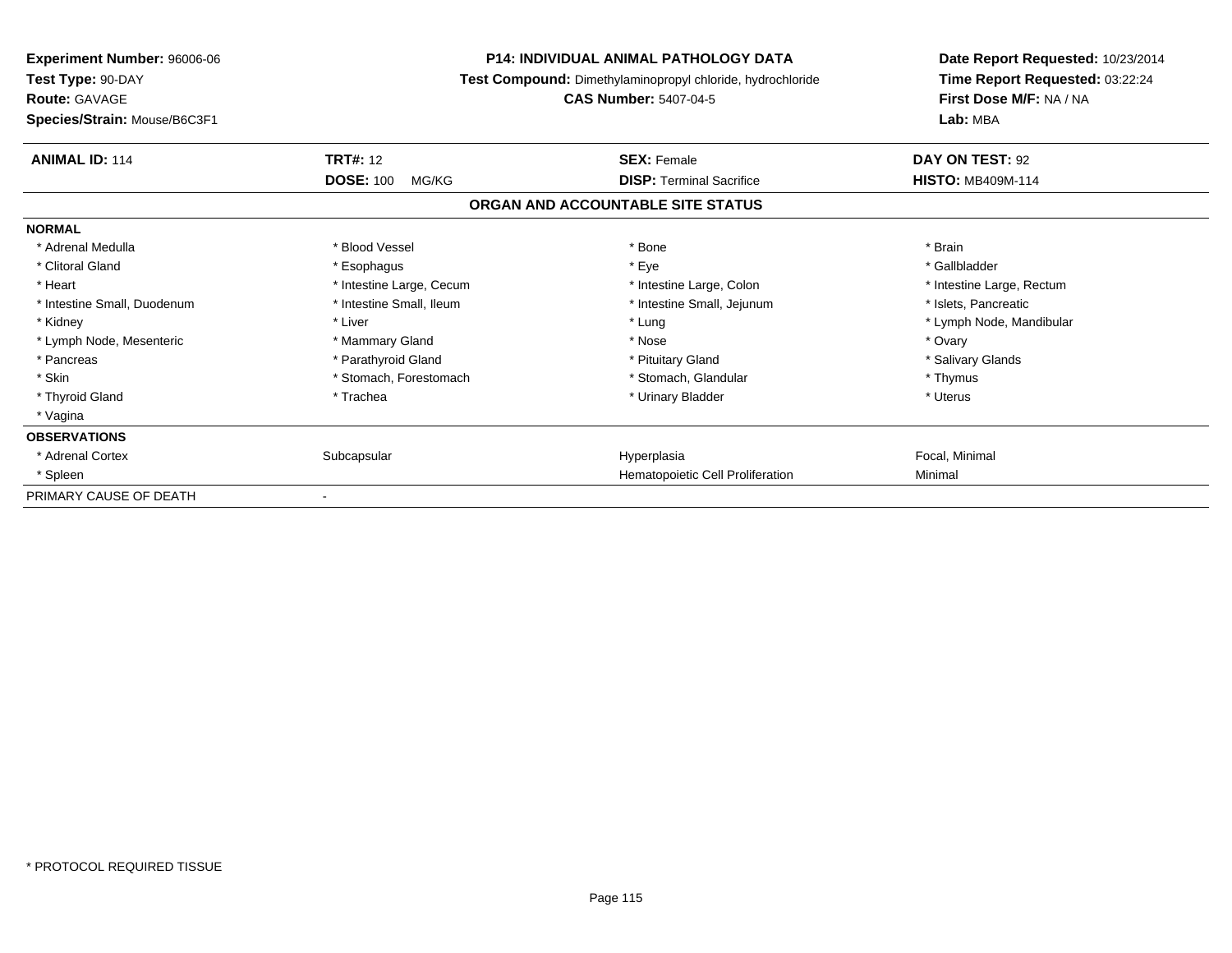| Experiment Number: 96006-06<br>Test Type: 90-DAY<br><b>Route: GAVAGE</b><br>Species/Strain: Mouse/B6C3F1 |                           | <b>P14: INDIVIDUAL ANIMAL PATHOLOGY DATA</b><br>Test Compound: Dimethylaminopropyl chloride, hydrochloride<br><b>CAS Number: 5407-04-5</b> | Date Report Requested: 10/23/2014<br>Time Report Requested: 03:22:24<br>First Dose M/F: NA / NA<br>Lab: MBA |
|----------------------------------------------------------------------------------------------------------|---------------------------|--------------------------------------------------------------------------------------------------------------------------------------------|-------------------------------------------------------------------------------------------------------------|
| <b>ANIMAL ID: 115</b>                                                                                    | <b>TRT#: 12</b>           | <b>SEX: Female</b>                                                                                                                         | DAY ON TEST: 89                                                                                             |
|                                                                                                          | <b>DOSE: 100</b><br>MG/KG | <b>DISP: Natural Death</b><br>ORGAN AND ACCOUNTABLE SITE STATUS                                                                            | <b>HISTO: MB409M-115</b>                                                                                    |
|                                                                                                          |                           |                                                                                                                                            |                                                                                                             |
| <b>NORMAL</b>                                                                                            |                           |                                                                                                                                            |                                                                                                             |
| * Blood Vessel                                                                                           | * Bone                    | * Brain                                                                                                                                    | * Clitoral Gland                                                                                            |
| * Esophagus                                                                                              | * Heart                   | * Intestine Large, Cecum                                                                                                                   | * Intestine Large, Colon                                                                                    |
| * Intestine Large, Rectum                                                                                | * Islets, Pancreatic      | * Kidney                                                                                                                                   | * Liver                                                                                                     |
| * Lung                                                                                                   | * Mammary Gland           | * Nose                                                                                                                                     | * Ovary                                                                                                     |
| * Parathyroid Gland                                                                                      | * Pituitary Gland         | * Salivary Glands                                                                                                                          | * Skin                                                                                                      |
| * Thymus                                                                                                 | * Thyroid Gland           | * Trachea                                                                                                                                  | * Uterus                                                                                                    |
| * Vagina                                                                                                 |                           |                                                                                                                                            |                                                                                                             |
| <b>MISSING</b>                                                                                           |                           |                                                                                                                                            |                                                                                                             |
| * Intestine Small, Duodenum                                                                              | * Intestine Small, Ileum  | * Intestine Small, Jejunum                                                                                                                 | * Lymph Node, Mesenteric                                                                                    |
| <b>AUTO PRECLUDES DIAG.</b>                                                                              |                           |                                                                                                                                            |                                                                                                             |
| * Adrenal Cortex                                                                                         | * Adrenal Medulla         | * Eye                                                                                                                                      | * Gallbladder                                                                                               |
| * Lymph Node, Mandibular                                                                                 | * Pancreas                | * Spleen                                                                                                                                   | * Stomach, Forestomach                                                                                      |
| * Stomach, Glandular                                                                                     | * Urinary Bladder         |                                                                                                                                            |                                                                                                             |
| PRIMARY CAUSE OF DEATH                                                                                   |                           |                                                                                                                                            |                                                                                                             |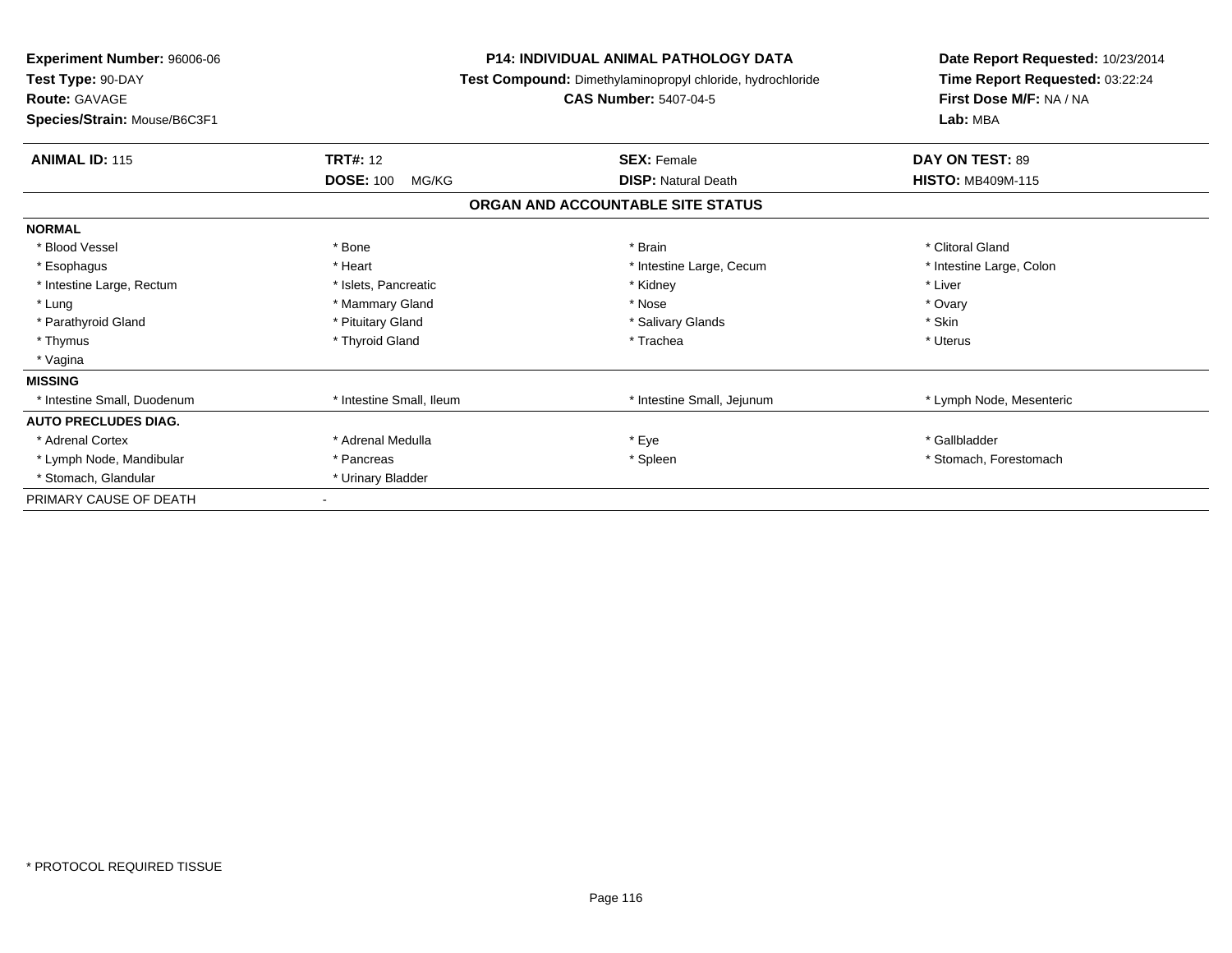| <b>Experiment Number: 96006-06</b><br>Test Type: 90-DAY<br><b>Route: GAVAGE</b><br>Species/Strain: Mouse/B6C3F1 | <b>P14: INDIVIDUAL ANIMAL PATHOLOGY DATA</b><br>Test Compound: Dimethylaminopropyl chloride, hydrochloride<br><b>CAS Number: 5407-04-5</b> |                                                       | Date Report Requested: 10/23/2014<br>Time Report Requested: 03:22:24<br>First Dose M/F: NA / NA<br>Lab: MBA |
|-----------------------------------------------------------------------------------------------------------------|--------------------------------------------------------------------------------------------------------------------------------------------|-------------------------------------------------------|-------------------------------------------------------------------------------------------------------------|
| <b>ANIMAL ID: 116</b>                                                                                           | <b>TRT#: 12</b><br><b>DOSE: 100</b><br>MG/KG                                                                                               | <b>SEX: Female</b><br><b>DISP: Terminal Sacrifice</b> | DAY ON TEST: 92<br><b>HISTO: MB409M-116</b>                                                                 |
|                                                                                                                 |                                                                                                                                            | ORGAN AND ACCOUNTABLE SITE STATUS                     |                                                                                                             |
| <b>NORMAL</b>                                                                                                   |                                                                                                                                            |                                                       |                                                                                                             |
| * Adrenal Medulla                                                                                               | * Blood Vessel                                                                                                                             | * Bone                                                | * Brain                                                                                                     |
| * Clitoral Gland                                                                                                | * Esophagus                                                                                                                                | * Eye                                                 | * Gallbladder                                                                                               |
| * Heart                                                                                                         | * Intestine Large, Cecum                                                                                                                   | * Intestine Large, Colon                              | * Intestine Large, Rectum                                                                                   |
| * Intestine Small, Duodenum                                                                                     | * Intestine Small, Ileum                                                                                                                   | * Intestine Small, Jejunum                            | * Islets, Pancreatic                                                                                        |
| * Kidney                                                                                                        | * Liver                                                                                                                                    | * Lung                                                | * Lymph Node, Mandibular                                                                                    |
| * Lymph Node, Mesenteric                                                                                        | * Mammary Gland                                                                                                                            | * Nose                                                | * Ovary                                                                                                     |
| * Pancreas                                                                                                      | * Parathyroid Gland                                                                                                                        | * Pituitary Gland                                     | * Salivary Glands                                                                                           |
| * Skin                                                                                                          | * Spleen                                                                                                                                   | * Stomach, Forestomach                                | * Stomach. Glandular                                                                                        |
| * Thymus                                                                                                        | * Thyroid Gland                                                                                                                            | * Trachea                                             | * Urinary Bladder                                                                                           |
| * Uterus                                                                                                        | * Vagina                                                                                                                                   |                                                       |                                                                                                             |
| <b>OBSERVATIONS</b>                                                                                             |                                                                                                                                            |                                                       |                                                                                                             |
| * Adrenal Cortex                                                                                                | Subcapsular                                                                                                                                | Hyperplasia                                           | Focal, Minimal                                                                                              |
| PRIMARY CAUSE OF DEATH                                                                                          |                                                                                                                                            |                                                       |                                                                                                             |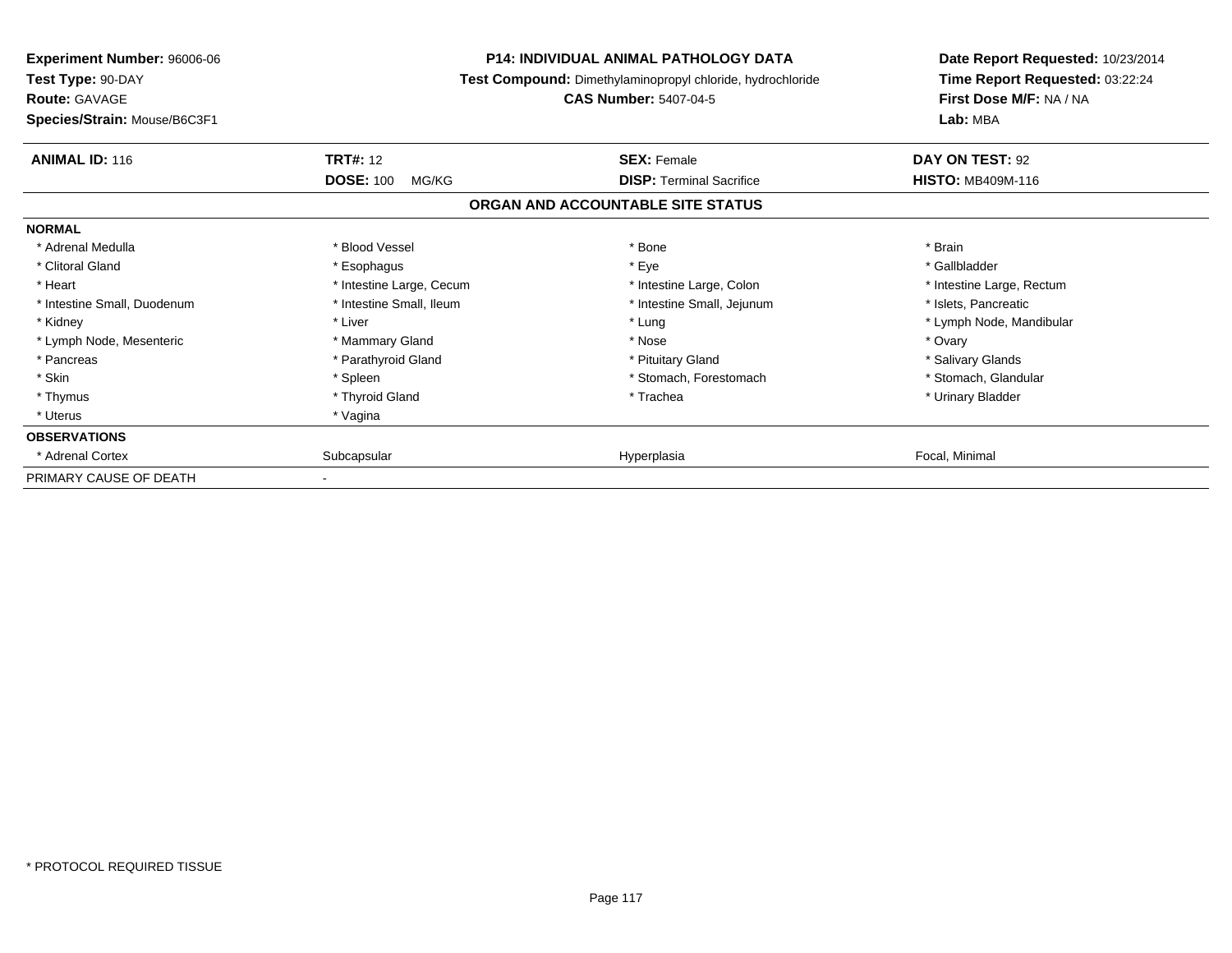| <b>Experiment Number: 96006-06</b><br>Test Type: 90-DAY<br><b>Route: GAVAGE</b><br>Species/Strain: Mouse/B6C3F1 |                           | <b>P14: INDIVIDUAL ANIMAL PATHOLOGY DATA</b><br>Test Compound: Dimethylaminopropyl chloride, hydrochloride<br><b>CAS Number: 5407-04-5</b> | Date Report Requested: 10/23/2014<br>Time Report Requested: 03:22:24<br>First Dose M/F: NA / NA<br>Lab: MBA |
|-----------------------------------------------------------------------------------------------------------------|---------------------------|--------------------------------------------------------------------------------------------------------------------------------------------|-------------------------------------------------------------------------------------------------------------|
| <b>ANIMAL ID: 117</b>                                                                                           | <b>TRT#: 12</b>           | <b>SEX: Female</b>                                                                                                                         | DAY ON TEST: 92                                                                                             |
|                                                                                                                 | <b>DOSE: 100</b><br>MG/KG | <b>DISP: Terminal Sacrifice</b>                                                                                                            | <b>HISTO: MB409M-117</b>                                                                                    |
|                                                                                                                 |                           | ORGAN AND ACCOUNTABLE SITE STATUS                                                                                                          |                                                                                                             |
| <b>NORMAL</b>                                                                                                   |                           |                                                                                                                                            |                                                                                                             |
| * Adrenal Medulla                                                                                               | * Blood Vessel            | * Bone                                                                                                                                     | * Brain                                                                                                     |
| * Clitoral Gland                                                                                                | * Esophagus               | * Eye                                                                                                                                      | * Gallbladder                                                                                               |
| * Heart                                                                                                         | * Intestine Large, Cecum  | * Intestine Large, Colon                                                                                                                   | * Intestine Large, Rectum                                                                                   |
| * Intestine Small, Duodenum                                                                                     | * Intestine Small, Ileum  | * Intestine Small, Jejunum                                                                                                                 | * Islets. Pancreatic                                                                                        |
| * Kidney                                                                                                        | * Liver                   | * Lung                                                                                                                                     | * Lymph Node, Mandibular                                                                                    |
| * Lymph Node, Mesenteric                                                                                        | * Mammary Gland           | * Nose                                                                                                                                     | * Ovary                                                                                                     |
| * Pancreas                                                                                                      | * Parathyroid Gland       | * Salivary Glands                                                                                                                          | * Skin                                                                                                      |
| * Spleen                                                                                                        | * Stomach, Forestomach    | * Stomach, Glandular                                                                                                                       | * Thyroid Gland                                                                                             |
| * Trachea                                                                                                       | * Urinary Bladder         | * Uterus                                                                                                                                   | * Vagina                                                                                                    |
| <b>INSUFFICIENT TISSUE</b>                                                                                      |                           |                                                                                                                                            |                                                                                                             |
| * Pituitary Gland                                                                                               |                           |                                                                                                                                            |                                                                                                             |
| <b>OBSERVATIONS</b>                                                                                             |                           |                                                                                                                                            |                                                                                                             |
| * Adrenal Cortex                                                                                                | Subcapsular               | Hyperplasia                                                                                                                                | Focal, Minimal                                                                                              |
| * Thymus                                                                                                        |                           | Atrophy                                                                                                                                    | Minimal                                                                                                     |
| Note: increased apotosis                                                                                        |                           |                                                                                                                                            |                                                                                                             |
| PRIMARY CAUSE OF DEATH                                                                                          |                           |                                                                                                                                            |                                                                                                             |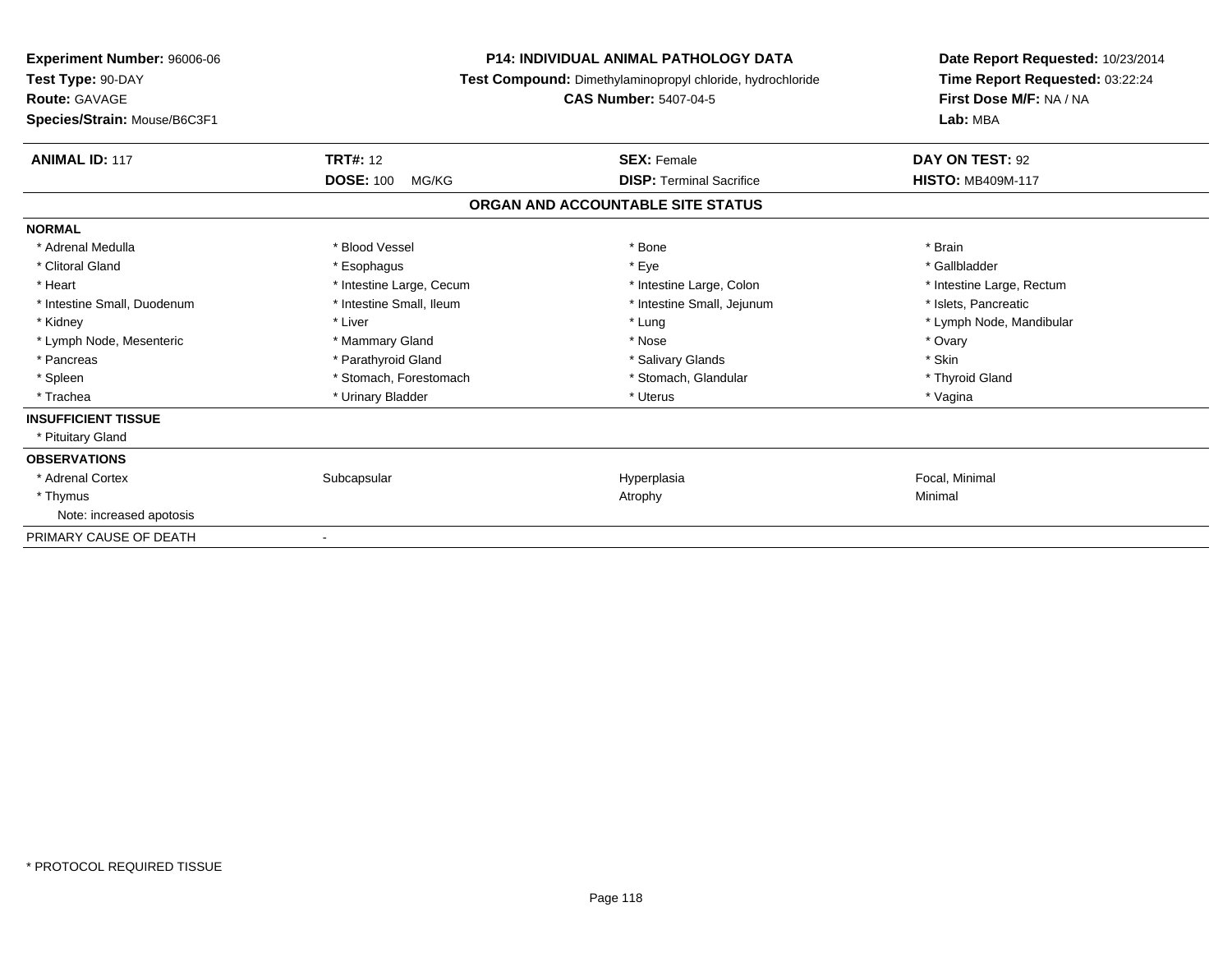| <b>Experiment Number: 96006-06</b><br>Test Type: 90-DAY<br><b>Route: GAVAGE</b><br>Species/Strain: Mouse/B6C3F1 | <b>P14: INDIVIDUAL ANIMAL PATHOLOGY DATA</b><br>Test Compound: Dimethylaminopropyl chloride, hydrochloride<br><b>CAS Number: 5407-04-5</b> |                                   | Date Report Requested: 10/23/2014<br>Time Report Requested: 03:22:24<br>First Dose M/F: NA / NA<br>Lab: MBA |
|-----------------------------------------------------------------------------------------------------------------|--------------------------------------------------------------------------------------------------------------------------------------------|-----------------------------------|-------------------------------------------------------------------------------------------------------------|
| <b>ANIMAL ID: 118</b>                                                                                           | <b>TRT#: 12</b>                                                                                                                            | <b>SEX: Female</b>                | DAY ON TEST: 92                                                                                             |
|                                                                                                                 | <b>DOSE: 100</b><br>MG/KG                                                                                                                  | <b>DISP: Terminal Sacrifice</b>   | <b>HISTO: MB409M-118</b>                                                                                    |
|                                                                                                                 |                                                                                                                                            | ORGAN AND ACCOUNTABLE SITE STATUS |                                                                                                             |
| <b>NORMAL</b>                                                                                                   |                                                                                                                                            |                                   |                                                                                                             |
| * Adrenal Medulla                                                                                               | * Blood Vessel                                                                                                                             | * Bone                            | * Brain                                                                                                     |
| * Clitoral Gland                                                                                                | * Esophagus                                                                                                                                | * Eye                             | * Gallbladder                                                                                               |
| * Heart                                                                                                         | * Intestine Large, Cecum                                                                                                                   | * Intestine Large, Colon          | * Intestine Large, Rectum                                                                                   |
| * Intestine Small, Duodenum                                                                                     | * Intestine Small, Ileum                                                                                                                   | * Intestine Small, Jejunum        | * Islets, Pancreatic                                                                                        |
| * Kidney                                                                                                        | * Liver                                                                                                                                    | * Lung                            | * Lymph Node, Mandibular                                                                                    |
| * Lymph Node, Mesenteric                                                                                        | * Mammary Gland                                                                                                                            | * Nose                            | * Ovary                                                                                                     |
| * Pancreas                                                                                                      | * Parathyroid Gland                                                                                                                        | * Pituitary Gland                 | * Salivary Glands                                                                                           |
| * Skin                                                                                                          | * Spleen                                                                                                                                   | * Stomach. Forestomach            | * Stomach. Glandular                                                                                        |
| * Thymus                                                                                                        | * Trachea                                                                                                                                  | * Urinary Bladder                 | * Uterus                                                                                                    |
| * Vagina                                                                                                        |                                                                                                                                            |                                   |                                                                                                             |
| <b>OBSERVATIONS</b>                                                                                             |                                                                                                                                            |                                   |                                                                                                             |
| * Adrenal Cortex                                                                                                | Subcapsular                                                                                                                                | Hyperplasia                       | Focal, Minimal                                                                                              |
| * Thyroid Gland                                                                                                 |                                                                                                                                            | Ectopic Thymus                    | Minimal                                                                                                     |
| PRIMARY CAUSE OF DEATH                                                                                          |                                                                                                                                            |                                   |                                                                                                             |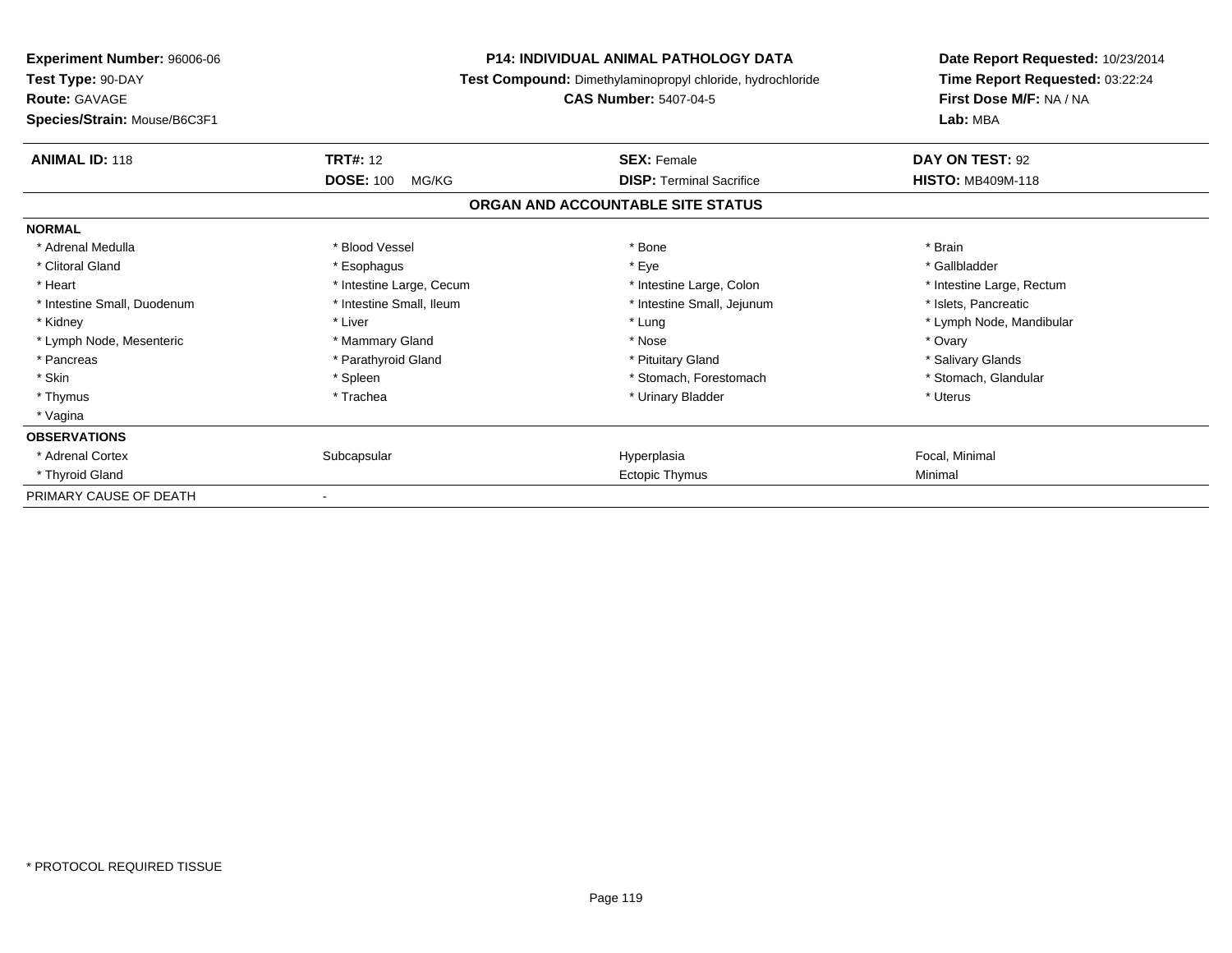| <b>Experiment Number: 96006-06</b><br>Test Type: 90-DAY<br><b>Route: GAVAGE</b><br>Species/Strain: Mouse/B6C3F1 | <b>P14: INDIVIDUAL ANIMAL PATHOLOGY DATA</b><br>Test Compound: Dimethylaminopropyl chloride, hydrochloride<br><b>CAS Number: 5407-04-5</b> |                                                       | Date Report Requested: 10/23/2014<br>Time Report Requested: 03:22:24<br>First Dose M/F: NA / NA<br>Lab: MBA |
|-----------------------------------------------------------------------------------------------------------------|--------------------------------------------------------------------------------------------------------------------------------------------|-------------------------------------------------------|-------------------------------------------------------------------------------------------------------------|
| <b>ANIMAL ID: 119</b>                                                                                           | <b>TRT#: 12</b><br><b>DOSE: 100</b><br>MG/KG                                                                                               | <b>SEX: Female</b><br><b>DISP: Terminal Sacrifice</b> | DAY ON TEST: 92<br><b>HISTO: MB409M-119</b>                                                                 |
|                                                                                                                 |                                                                                                                                            | ORGAN AND ACCOUNTABLE SITE STATUS                     |                                                                                                             |
| <b>NORMAL</b>                                                                                                   |                                                                                                                                            |                                                       |                                                                                                             |
| * Adrenal Medulla                                                                                               | * Blood Vessel                                                                                                                             | * Bone                                                | * Brain                                                                                                     |
| * Clitoral Gland                                                                                                | * Esophagus                                                                                                                                | * Eye                                                 | * Gallbladder                                                                                               |
| * Heart                                                                                                         | * Intestine Large, Cecum                                                                                                                   | * Intestine Large, Colon                              | * Intestine Large, Rectum                                                                                   |
| * Intestine Small, Duodenum                                                                                     | * Intestine Small, Ileum                                                                                                                   | * Intestine Small, Jejunum                            | * Islets, Pancreatic                                                                                        |
| * Kidney                                                                                                        | * Liver                                                                                                                                    | * Lung                                                | * Lymph Node, Mandibular                                                                                    |
| * Lymph Node, Mesenteric                                                                                        | * Mammary Gland                                                                                                                            | * Nose                                                | * Ovary                                                                                                     |
| * Pancreas                                                                                                      | * Parathyroid Gland                                                                                                                        | * Pituitary Gland                                     | * Salivary Glands                                                                                           |
| * Skin                                                                                                          | * Spleen                                                                                                                                   | * Stomach, Forestomach                                | * Stomach. Glandular                                                                                        |
| * Thymus                                                                                                        | * Thyroid Gland                                                                                                                            | * Trachea                                             | * Urinary Bladder                                                                                           |
| * Uterus                                                                                                        | * Vagina                                                                                                                                   |                                                       |                                                                                                             |
| <b>OBSERVATIONS</b>                                                                                             |                                                                                                                                            |                                                       |                                                                                                             |
| * Adrenal Cortex                                                                                                | Subcapsular                                                                                                                                | Hyperplasia                                           | Focal, Minimal                                                                                              |
| PRIMARY CAUSE OF DEATH                                                                                          |                                                                                                                                            |                                                       |                                                                                                             |